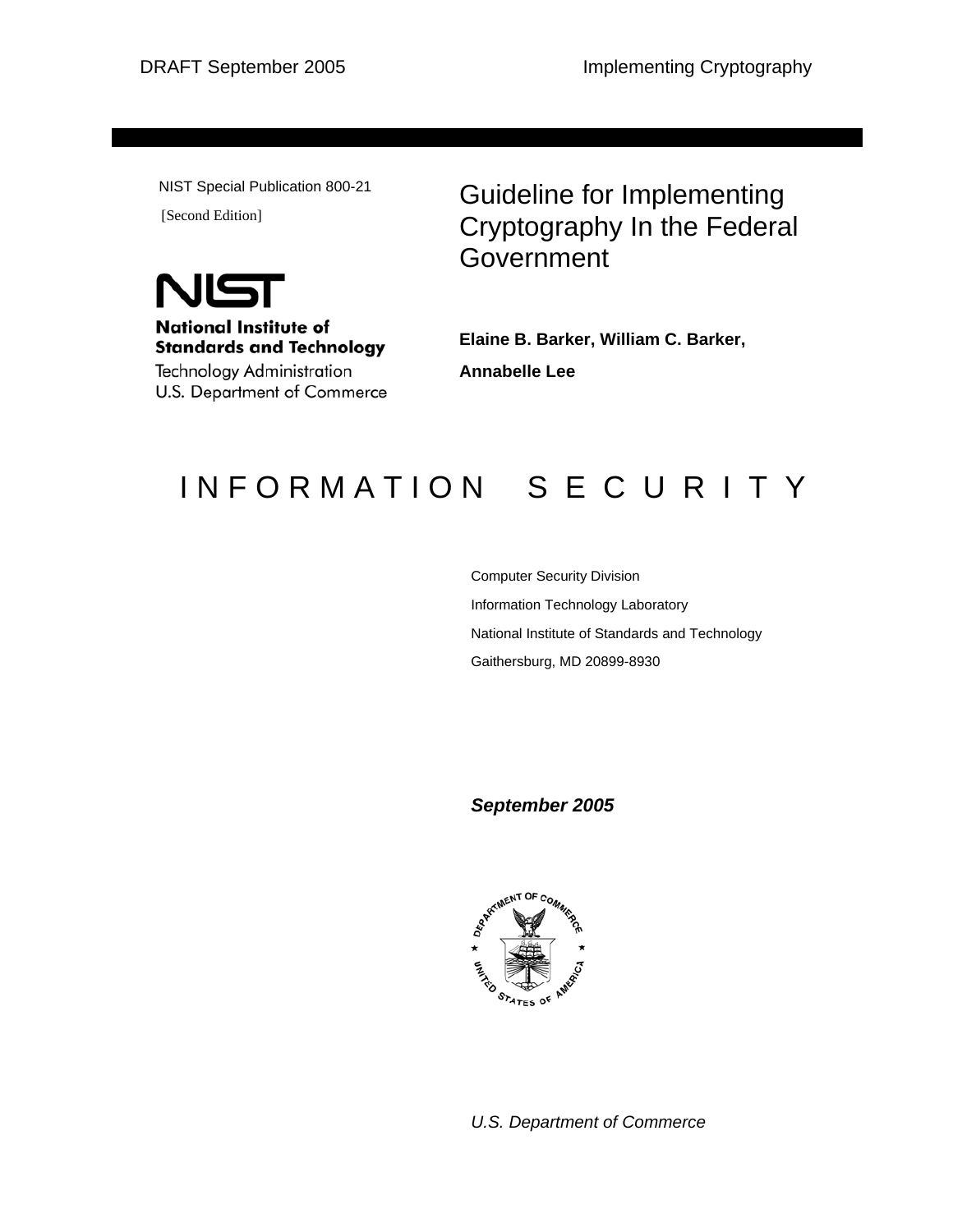#### **Reports on Computer Systems Technology**

The Information Technology Laboratory (ITL) at the National Institute of Standards and Technology (NIST) promotes the U.S. economy and public welfare by providing technical leadership for the Nation's measurement and standards infrastructure. ITL develops tests, test methods, reference data, proof of concept implementations, and technical analyses to advance the development and productive use of information technology. ITL's responsibilities include the development of management, administrative, technical, and physical standards and guidelines for the cost-effective security and privacy of non-national securityrelated information in Federal information systems. This special publication 800 series reports on ITL's research, guidelines, and outreach efforts in information system security, and its collaborative activities with industry, government, and academic organizations.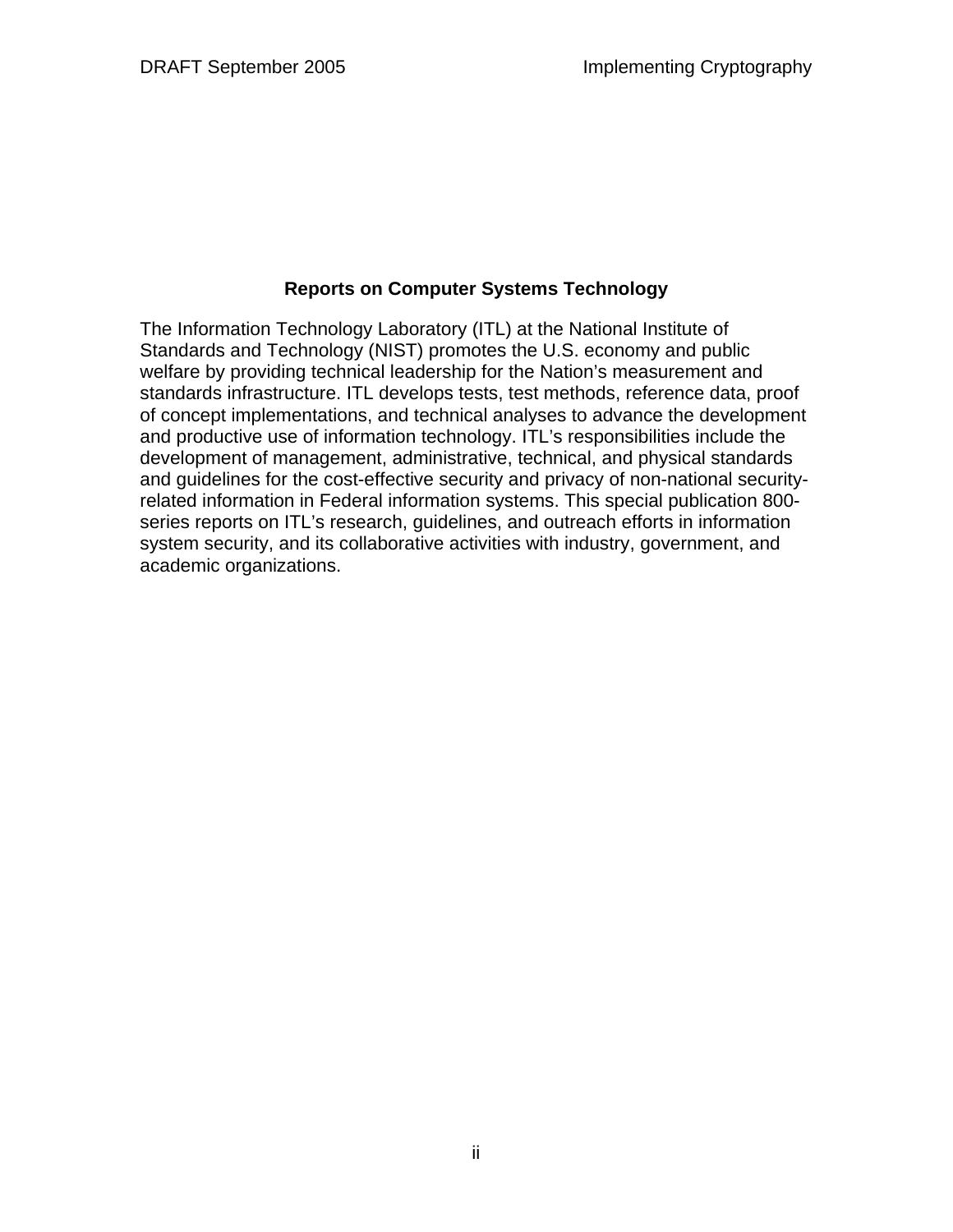#### **Authority**

The National Institute of Standards and Technology (NIST) has developed this document in furtherance of its statutory responsibilities under the Federal Information Security Management Act (FISMA) of 2002, Public Law 107-347.

NIST is responsible for developing standards and guidelines, including minimum requirements, for providing adequate information security for all agency operations and assets, but such standards and guidelines shall not apply to national security systems. This guideline is consistent with the requirements of the Office of Management and Budget (OMB) Circular A-130, Section 8b(3), Securing Agency Information Systems, as analyzed in A-130, Appendix IV: Analysis of Key Sections. Supplemental information is provided A-130, Appendix III.

This guideline has been prepared for use by Federal agencies. It may be used by nongovernmental organizations on a voluntary basis and is not subject to copyright. (Attribution would be appreciated by NIST.)

Nothing in this document should be taken to contradict standards and guidelines made mandatory and binding on Federal agencies by the Secretary of Commerce under statutory authority. Nor should these guidelines be interpreted as altering or superseding the existing authorities of the Secretary of Commerce, Director of the OMB, or any other Federal official.

National Institute of Standards and Technology, Special Publication 800-21 Natl. Inst. Stand. Technol. Spec. Publ. 800-21 [2nd Edition], (*September 2005*)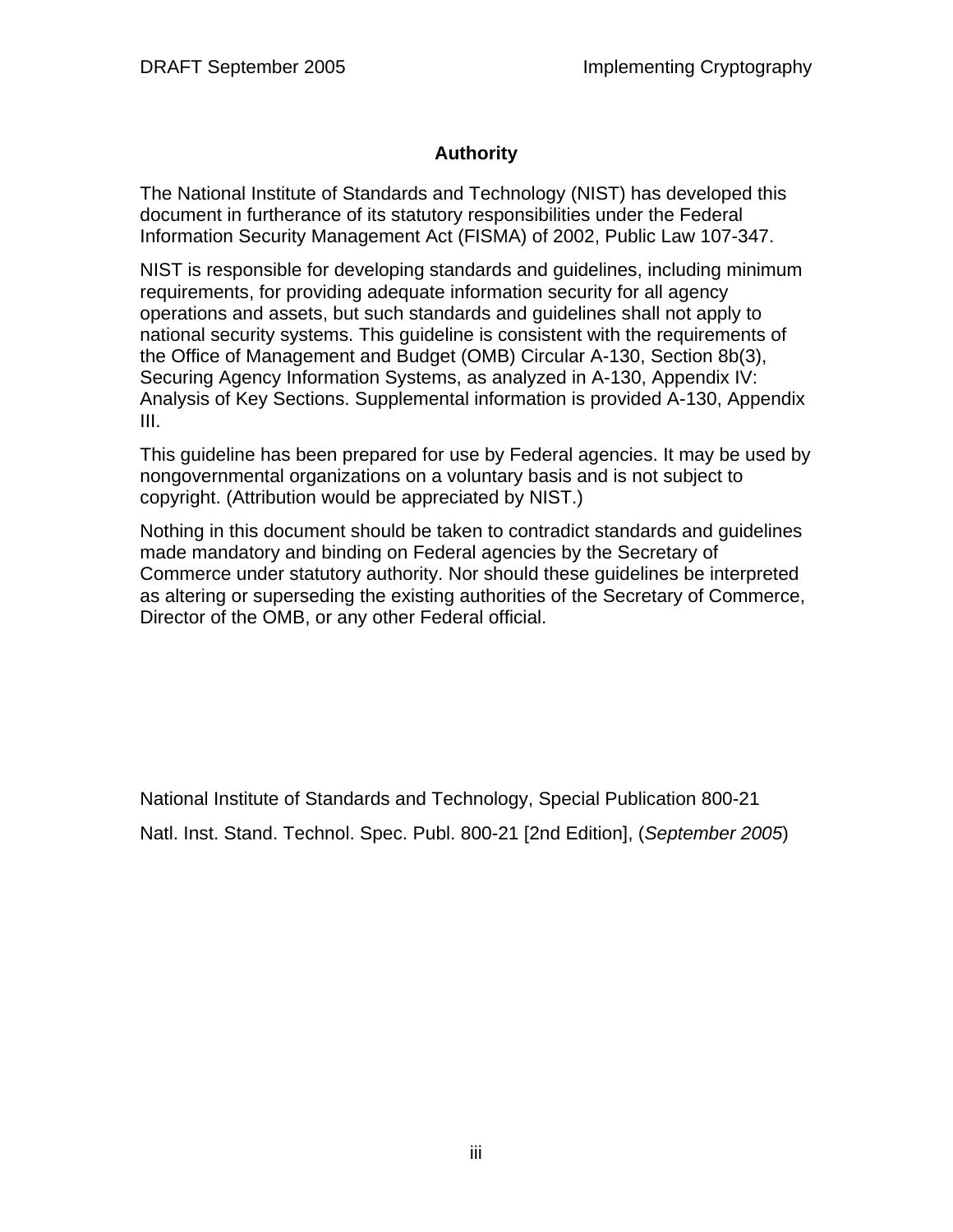COMMENTS MAY BE SUBMITTED TO THE COMPUTER SECURITY DIVISION, NIST, VIA ELECTRONIC MAIL AT **EBARKER@NIST.GOV** OR VIA REGULAR MAIL AT 100 BUREAU DRIVE (MAIL STOP 8930) GAITHERSBURG, MD 20899-8930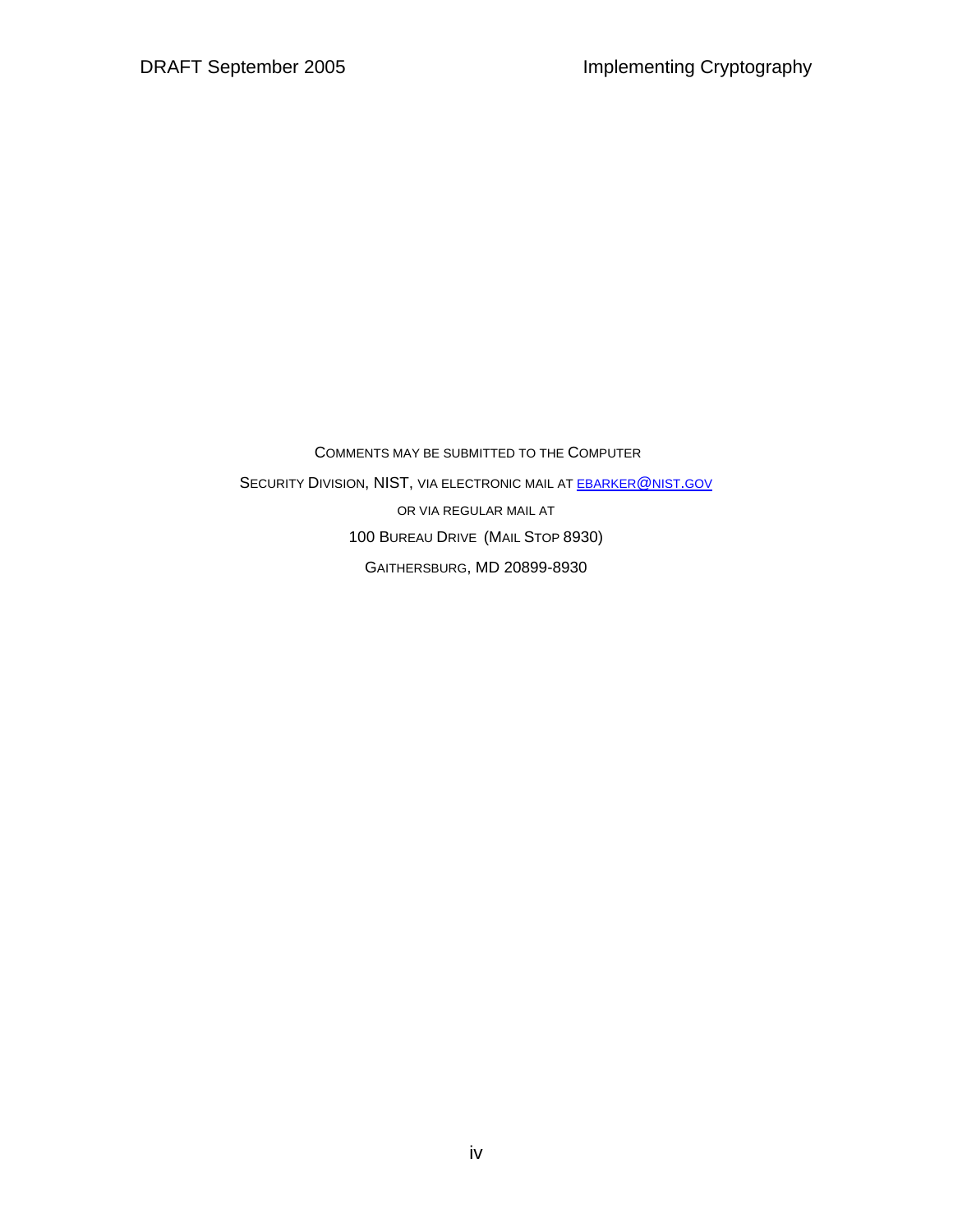#### **Acknowledgments**

The authors wish to thank their colleagues who reviewed drafts of this document and contributed to its development. The authors also gratefully acknowledge and appreciate the many comments from the public and private sectors whose thoughtful and constructive comments improved the quality and usefulness of this publication.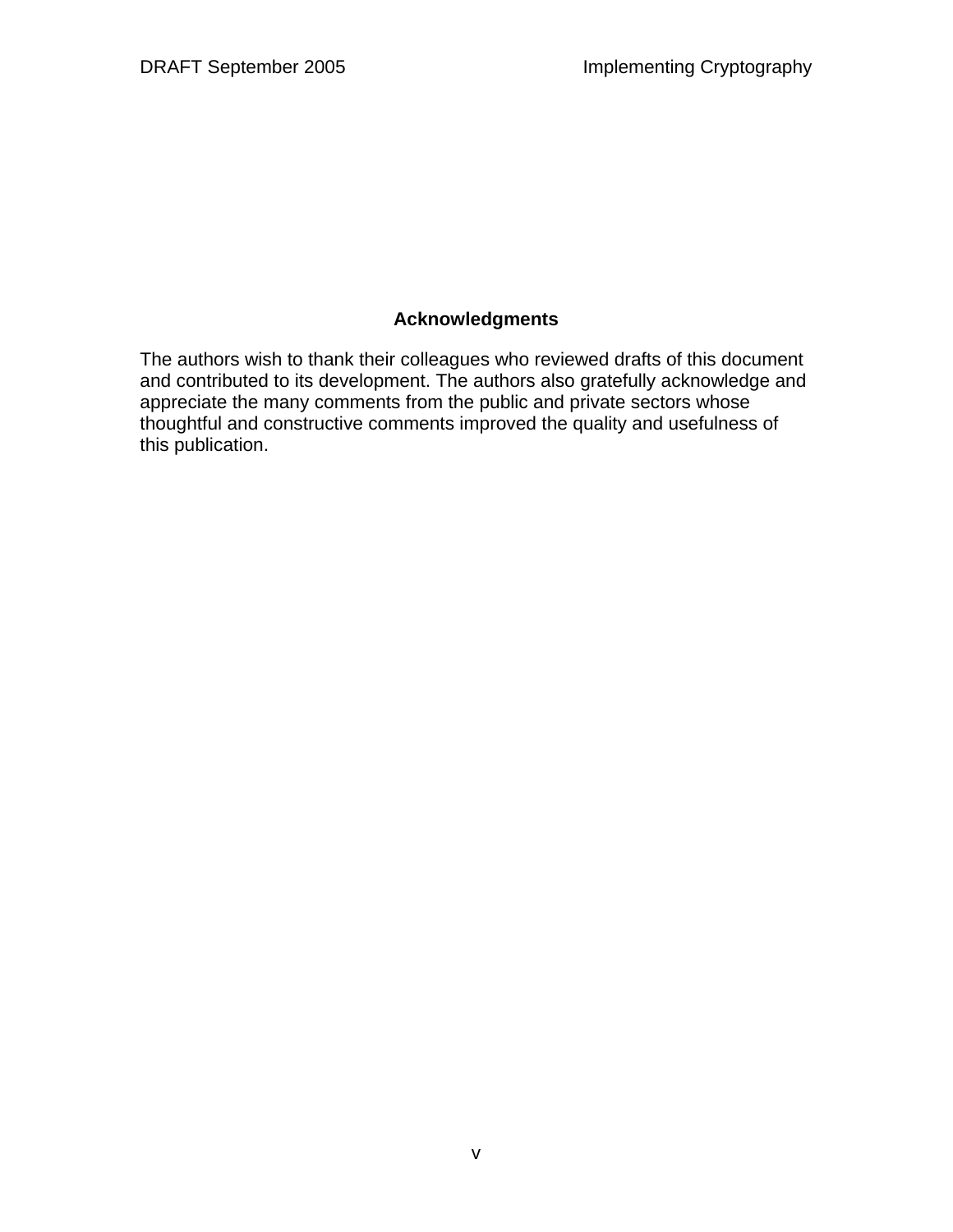#### **NOTE TO REVIEWERS**

This draft Second Edition of NIST Special Publication (SP) 800-21, updates and replaces the November 1999 edition of *Guideline for Implementing Cryptography in the Federal Government*. Many of the references and cryptographic techniques contained in the first edition of NIST SP 800-21 have been amended, rescinded, or superseded since its publication. The current draft offers new tools and techniques.

NIST SP 800-21 [Second Edition], when completed, is intended to provide a structured, yet flexible set of guidelines for selecting, specifying, employing, and evaluating cryptographic protection mechanisms in Federal information systems—and thus, makes a significant contribution toward satisfying the security requirements of the Federal Information Security Management Act (FISMA) of 2002, Public Law 107-347. The current draft also reflects the elimination of the waiver process by the Federal Information Security Management Act (FISMA) of 2002. Under current law, NIST standards and recommendations are binding for Federal systems that are not designated *national security systems*.

Reviewers are encouraged to provide comments on any aspect of this special publication. Of particular interest are comments on the understandability and usability of the guideline.

Your feedback during the public comment period is essential to the document development process and is greatly appreciated.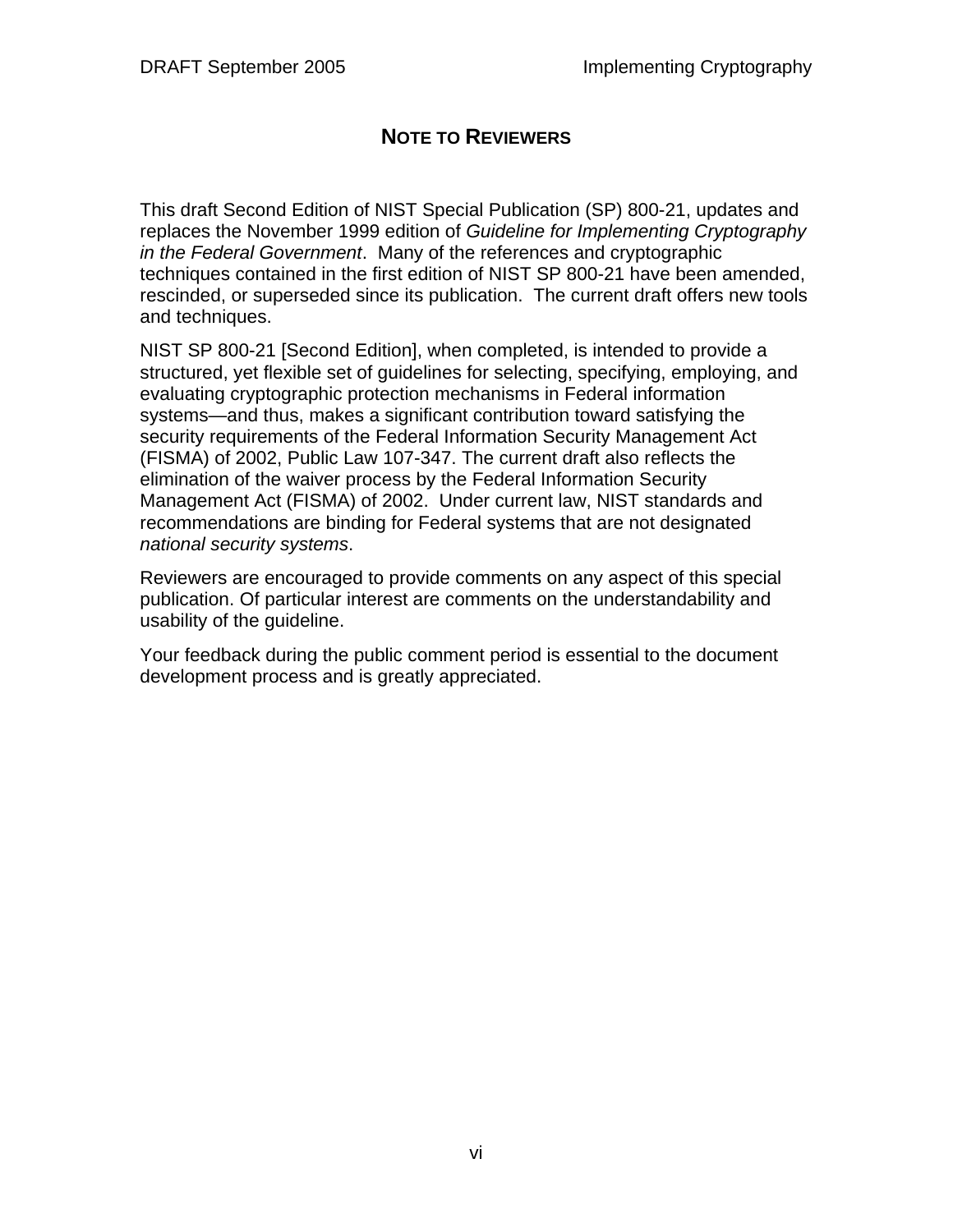## **GUIDELINE FOR IMPLEMENTING CRYPTOGRAPHY IN THE FEDERAL GOVERNMENT**

| 1.1 |                                                                   |  |  |  |
|-----|-------------------------------------------------------------------|--|--|--|
| 1.2 |                                                                   |  |  |  |
| 1.3 |                                                                   |  |  |  |
| 1.4 |                                                                   |  |  |  |
| 1.5 |                                                                   |  |  |  |
|     |                                                                   |  |  |  |
| 2.1 |                                                                   |  |  |  |
| 2.2 | Federal Information Processing Standards (FIPS) and Special       |  |  |  |
|     |                                                                   |  |  |  |
|     |                                                                   |  |  |  |
| 2.3 |                                                                   |  |  |  |
|     |                                                                   |  |  |  |
|     | 2.3.2 American National Standards Institute (ANSI) 10             |  |  |  |
|     | 2.3.3 Institute of Electrical and Electronics Engineers (IEEE) 10 |  |  |  |
|     |                                                                   |  |  |  |
|     |                                                                   |  |  |  |
| 3.1 |                                                                   |  |  |  |
| 3.2 |                                                                   |  |  |  |
| 3.3 |                                                                   |  |  |  |
|     |                                                                   |  |  |  |
|     |                                                                   |  |  |  |
|     | 3.3.1.2 Triple Data Encryption Algorithm (TDEA) 15                |  |  |  |
|     |                                                                   |  |  |  |
|     |                                                                   |  |  |  |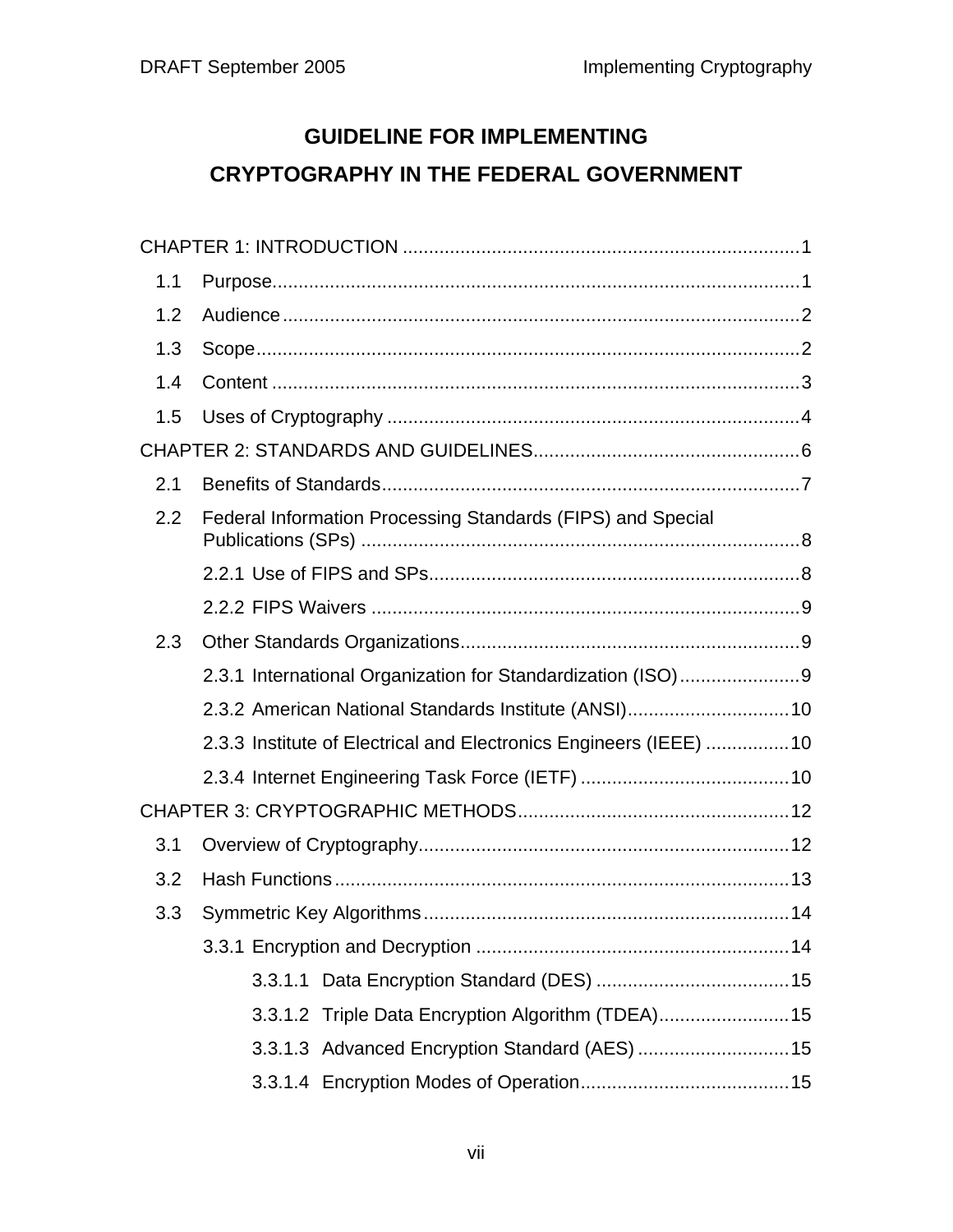|     | 3.3.2.1 MAC Based on a Block Cipher Algorithm 17                    |
|-----|---------------------------------------------------------------------|
|     |                                                                     |
|     |                                                                     |
| 3.4 |                                                                     |
|     | 3.4.1 Digital Signatures and the Digital Signature Standard (DSS)18 |
|     |                                                                     |
| 3.5 |                                                                     |
| 3.6 |                                                                     |
| 3.7 |                                                                     |
|     | 3.7.1 Security Requirements for PKI Components25                    |
|     |                                                                     |
|     | 3.7.3 Security Policies of Other CAs and the Network 26             |
|     |                                                                     |
|     |                                                                     |
| 4.1 |                                                                     |
| 4.2 |                                                                     |
| 4.3 |                                                                     |
|     |                                                                     |
| 5.1 | Cryptographic Module Validation Program (CMVP)34                    |
|     |                                                                     |
|     |                                                                     |
|     |                                                                     |
|     |                                                                     |
|     |                                                                     |
| 5.2 | National Voluntary Laboratory Accreditation Program (NVLAP) 41      |
| 5.3 |                                                                     |
|     | 5.3.1 National Information Assurance Partnership (NIAP)41           |
|     |                                                                     |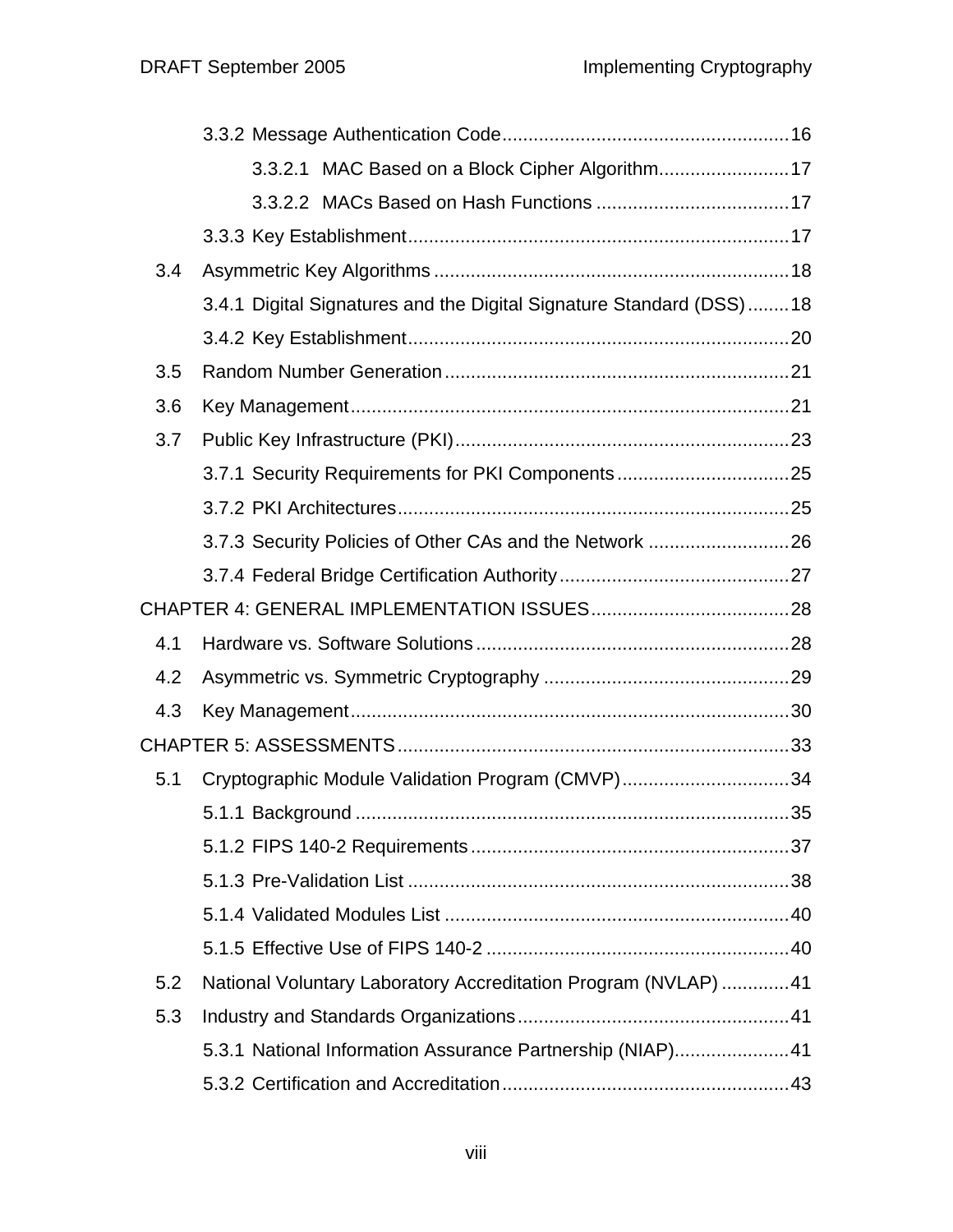|     | CHAPTER 6: SELECTING CRYPTOGRAPHY - THE PROCESS 45                   |  |
|-----|----------------------------------------------------------------------|--|
| 6.1 |                                                                      |  |
|     | 6.1.1 Business Partner Engagement and Document Enterprise            |  |
|     | 6.1.2 Identify/Specify Applicable Policies and Laws 49               |  |
|     |                                                                      |  |
|     | 6.1.4 Information and Information System Security Categorization and |  |
|     |                                                                      |  |
|     |                                                                      |  |
| 6.2 |                                                                      |  |
|     |                                                                      |  |
| 6.3 |                                                                      |  |
| 6.4 |                                                                      |  |
| 6.5 |                                                                      |  |
|     |                                                                      |  |
|     |                                                                      |  |
|     |                                                                      |  |
|     | APPENDIX D: INFORMATION SECURITY LAWS AND REGULATIONS89              |  |
|     | APPENDIX E: APPLICABLE FIPS AND SPECIAL PUBLICATIONS 91              |  |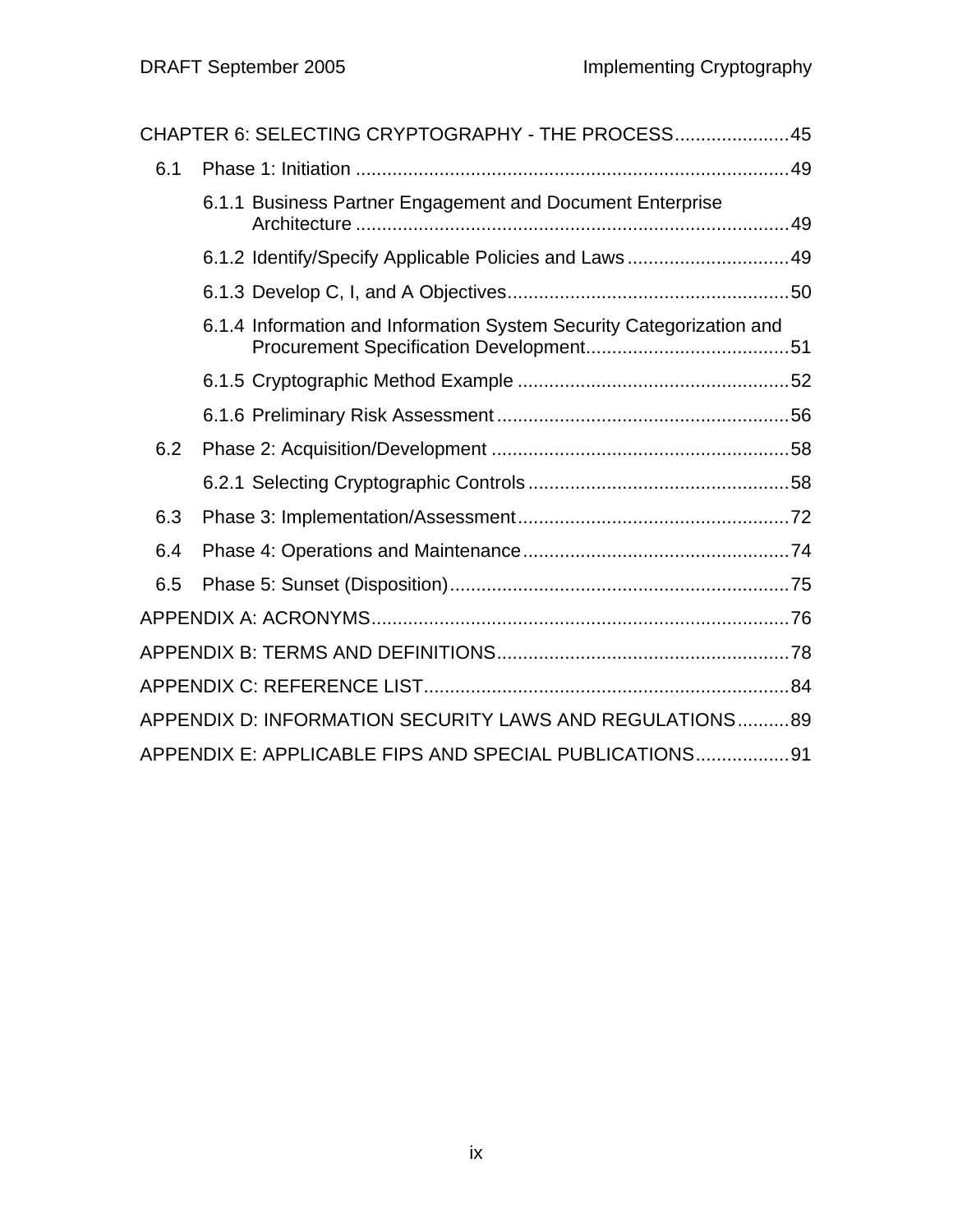## **Chapter 1 INTRODUCTION**

#### **1.1 Purpose**

 $\overline{a}$ 

Today's climate consists of highly interactive environments of powerful computing devices and interconnected systems of systems across global networks where Federal agencies routinely interact with industry, private citizens, state and local governments, and the governments of other nations. Consequently, both private and public sectors depend upon information systems to perform essential and mission-critical functions. In this environment of increasingly open and interconnected systems and networks, network and data security are essential for the optimum use of this information technology. For example, systems that carry out electronic financial transactions and electroniccommerce (e-commerce) must protect against unauthorized access to confidential records and the unauthorized modification of data*.*

Cryptography should be considered for data that is sensitive, has a high value, or is vulnerable to unauthorized disclosure or undetected modification during transmission or while in storage<sup>1</sup>. Cryptographic methods provide important functionality to protect against intentional and accidental compromise and alteration of data. Some cryptographic mechanisms support confidentiality during communications by encrypting the communication prior to transmission and decrypting it at receipt. These methods also provide file/data confidentiality by encrypting the data prior to placement on a storage medium and decrypting it after retrieval from the storage medium. Other cryptographic mechanisms, such as message authentication codes and digital signatures, provide data content integrity and source authentication services. That is, the cryptographic mechanisms permit the user to determine that the entity claiming to be the source of data really is the source and to determine whether information has been modified since it was last authenticated or "signed" by its source.

The purpose of this document is to provide guidance to Federal agencies on how to select cryptographic controls for protecting Sensitive Unclassified<sup>2</sup> information. This document focuses on:

<sup>&</sup>lt;sup>1</sup> FIPS 199, Standards for Security Categorization of Federal Information and Information Systems, provides a standard for categorizing information and information systems, based on the impact to the mission if the confidentiality, integrity or availability of the information was compromised. NIST SP 800-53, Recommended Security Controls for Federal Information Systems, provides guidance on the minimum security controls for each FIPS 199 category.

 $2$  Hereafter referred to as sensitive information. In the Federal Information Security Management Act (FISMA) of 2002, Congress assigned responsibility to the National Institute of Standards and Technology (NIST) for the preparation of standards and guidelines for the security of sensitive *Federal* systems. Excluded are classified and sensitive national security-related systems.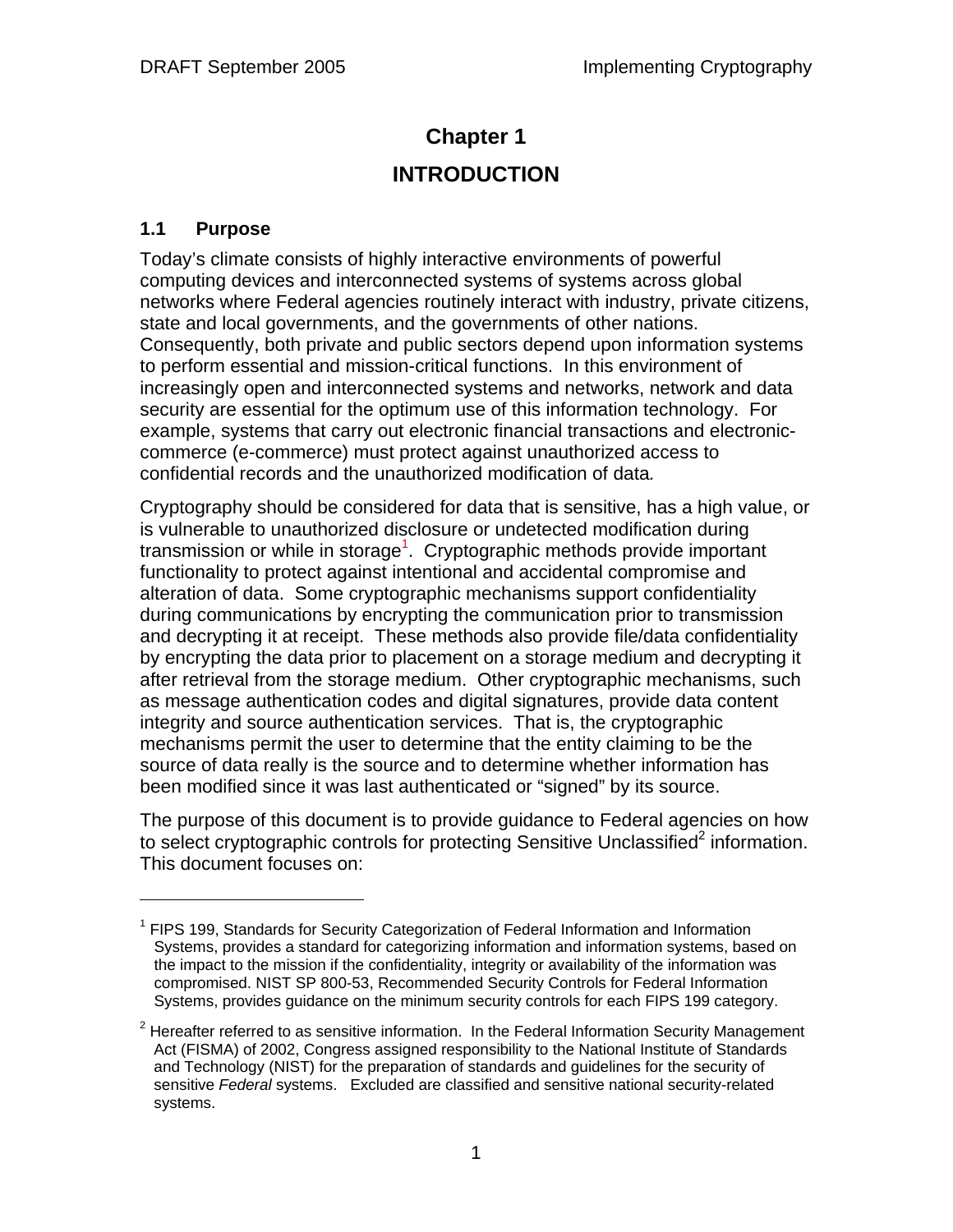- Federal standards documented in Federal Information Processing Standards (FIPS) Publications,
- NIST Recommendations and guidelines documented in NIST Special Publications (SPs), and
- Cryptographic modules and algorithms that are validated against these specifications.

However, to provide additional information, products of other standards organizations, (e.g., American National Standards Institute (ANSI) and International Organization for Standardization (ISO)) are briefly discussed.

#### **1.2 Audience**

This document is intended for Federal employees who are responsible for designing systems, and procuring, installing, and operating security products to meet identified security requirements. This document may be used by:

- A manager responsible for evaluating an existing system and determining whether cryptographic methods are necessary,
- Program managers responsible for selecting and integrating cryptographic mechanisms into a system,
- A technical specialist requested to select one or more cryptographic methods/techniques to meet a specified requirement, or
- A procurement specialist developing a solicitation for a system or network that will require cryptographic methods to perform security functionality.

The goal is to provide these individuals with sufficient information to allow them to make informed decisions about the cryptographic methods that will meet their specific needs to protect the confidentiality, authentication, and integrity of data that is transmitted and/or stored in a system or network.

This document is not intended to provide information on the Federal procurement process or provide a technical discussion on the mathematics of cryptography and cryptographic algorithms.

#### **1.3 Scope**

This document limits its discussion of cryptographic methods to those that conform to Federal standards (FIPS) and NIST recommendations (i.e., NIST SPs). (The majority of the information in this guideline may be useful to both Federal and commercial personnel and applicable to all computer networks and environments.) Both the Federal government and industry use products that meet Federal standards and recommendations, and standards bodies such as ANSI have also adopted these documents.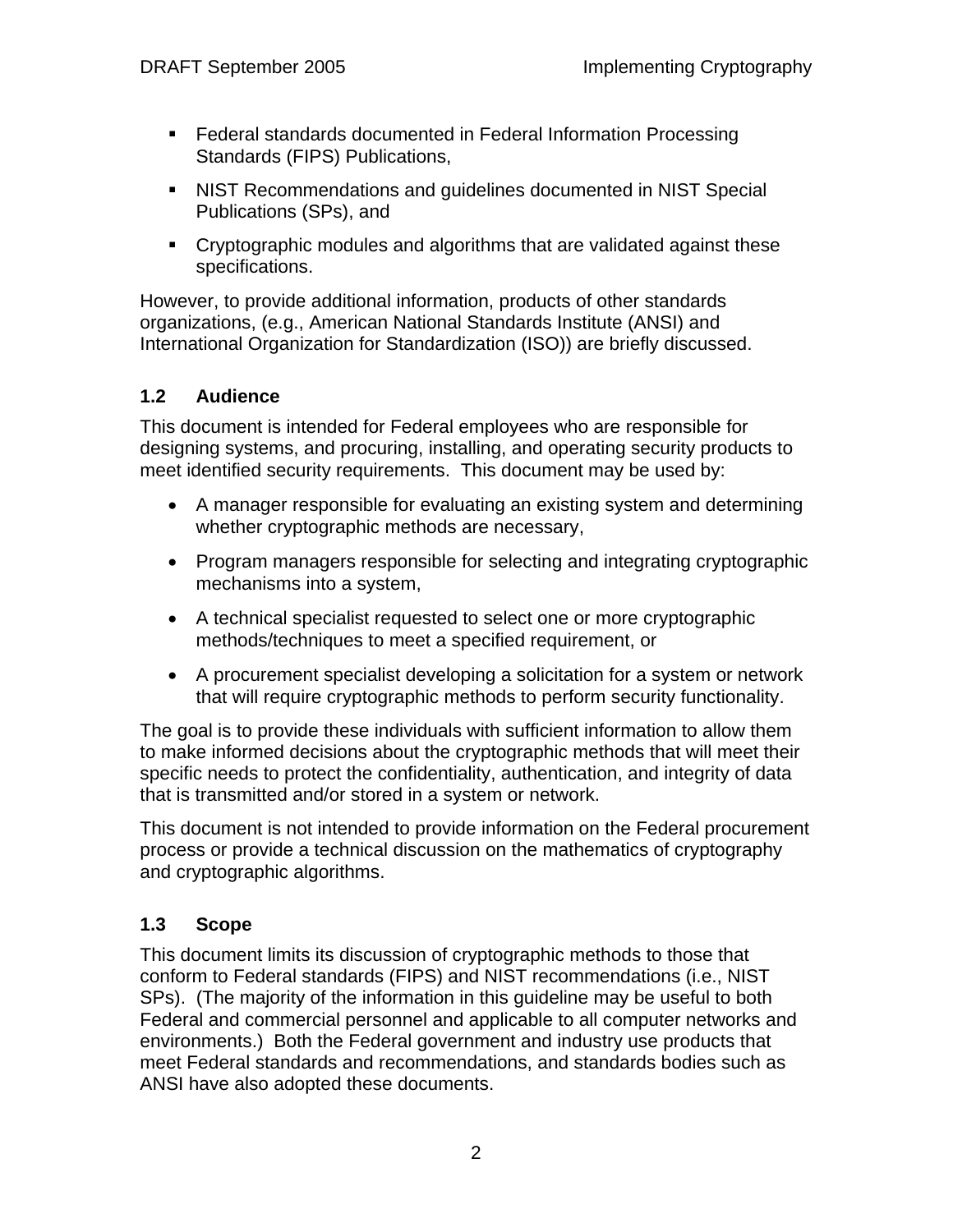This guideline provides information on selecting cryptographic controls and implementing the controls in new or existing systems. Specifically, the guideline includes discussions of the following:

- 1. The process of selecting cryptographic products. This may include one or more of the following:
	- a. Perform a *risk assessment* that includes the following:
		- System characterization,
		- Threat identification,
		- Vulnerability Identification and likelihood determination, and
		- Potential impact on organizations or individuals.
	- b. Identify the *security regulations and policies* that are applicable to the organization and system.
	- c. Specify the *cryptographic security requirements*.
	- d. Specify the *security controls* that will address the needs identified in items 1 through 3 above.
	- e. Select the appropriate cryptographic mechanism/product for provision of specified security controls.
- 2. Address implementation issues, including:
	- a. Implementation approach,
	- b. Life cycle management of cryptographic components,
	- c. Training of users, operators, and system engineers,
	- d. Selection of cryptographic mechanisms,
	- e. Key management,
	- f. Authentication techniques, and
	- g. Assessment certification, independent verification and validation (IV&V).

#### **1.4 Content**

This Guideline is organized into six chapters:

- Chapter 1 includes background information (purpose, audience, and scope) and the advantages of using cryptography.
- Chapter 2 defines the role and use of standards and describes standards organizations that are outside the Federal government.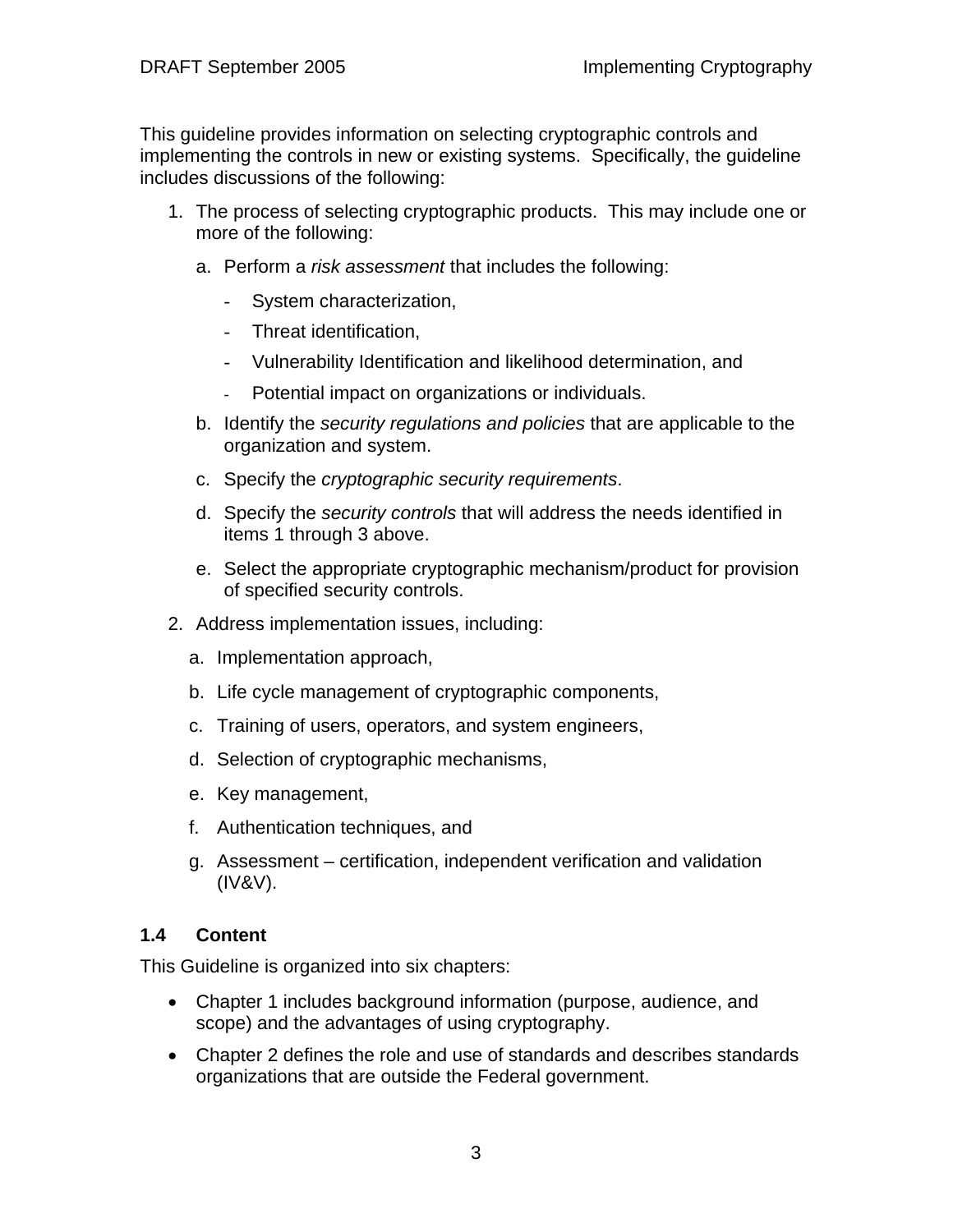- Chapter 3 describes the methods that are available for symmetric and asymmetric key cryptography.
- Chapter 4 describes some implementation issues (e.g., key management, authentication, and recommendations).
- Chapter 5 discusses assessments, including the Cryptographic Module Validation Program (CMVP), the Common Criteria (CC), and Certification and Accreditation (C&A).
- Chapter 6 describes the process of choosing the types of cryptography to be used and selecting a cryptographic method or methods to fulfill a specific requirement.

There are seven appendices to the guideline:

- Appendix A contains an acronym list.
- Appendix B contains terms and definitions.
- Appendix C contains a reference list of cryptographic standards and guidelines and other cryptography references.
- Appendix D lists applicable laws and regulations.
- Appendix E lists applicable Federal information processing standards, regulations, and guidelines.

A number of examples are included throughout this guideline. Each example is displayed in a shaded box for ease of viewing.

#### **1.5 Uses of Cryptography**

Historically, cryptography was used as a tool to protect secrets. Numerous techniques have been used, including:

- Manual systems (e.g., simple substitution, manual codes),
- Mechanical devices (e.g., the World War II and Korean era M 209 device),
- Electro-mechanical devices (e.g., the World War II Enigma and Purple devices), and
- Modern electronic encryption and authentication mechanisms (e.g., Advanced Encryption Standard (AES), Digital Signature Algorithm (DSA), and Keyed Hash Message Authentication Code (HMAC)).

Modern cryptography uses mathematical techniques to provide security services and relies upon two basic components: an algorithm (or cryptographic methodology) and a cryptographic key, which determines the specifics of algorithm operation.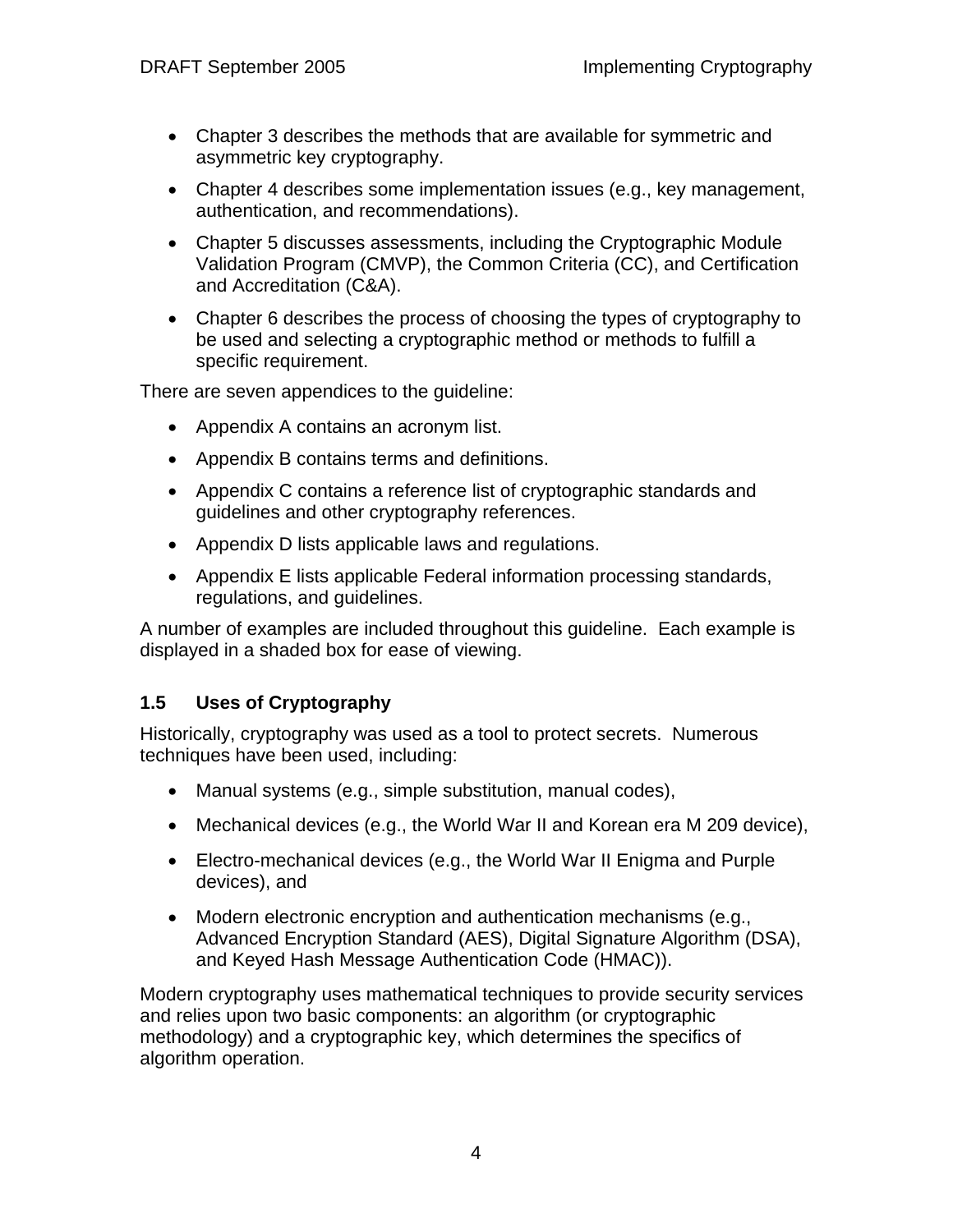In general, cryptography is used to provide the security objectives of confidentiality, integrity and availability.

- *Confidentiality* addresses "Preserving authorized restrictions on information access and disclosure, including a means for protecting personal privacy and proprietary information…" [44 U.S.C., Sec. 3542]". A loss of *confidentiality* is the unauthorized disclosure of information.
- *Integrity* addresses "Guarding against improper information modification or destruction, and includes ensuring information non-repudiation and authenticity…" [44 U.S.C., Sec. 3542]. A loss of *integrity* is the unauthorized modification or destruction of information.
- *Non-repudiation* services provide assurance of the origin of data to both the receiver and a third party. The objective is to provide evidence to counter denials that the sender participated in a specified transaction.
- An assurance of *authenticity* is provided using *authentication controls*, which protect a communication system against acceptance of a fraudulent transmission or simulation by establishing the validity of the information content and the originator. Authentication controls can also be used to verify an individual's *authorization* to access specific categories of information.
- *Availability* addresses "Ensuring timely and reliable access to and use of information…" [44 U.S.C., SEC. 3542]. A loss of *availability* is the disruption of access to or use of information or an information system.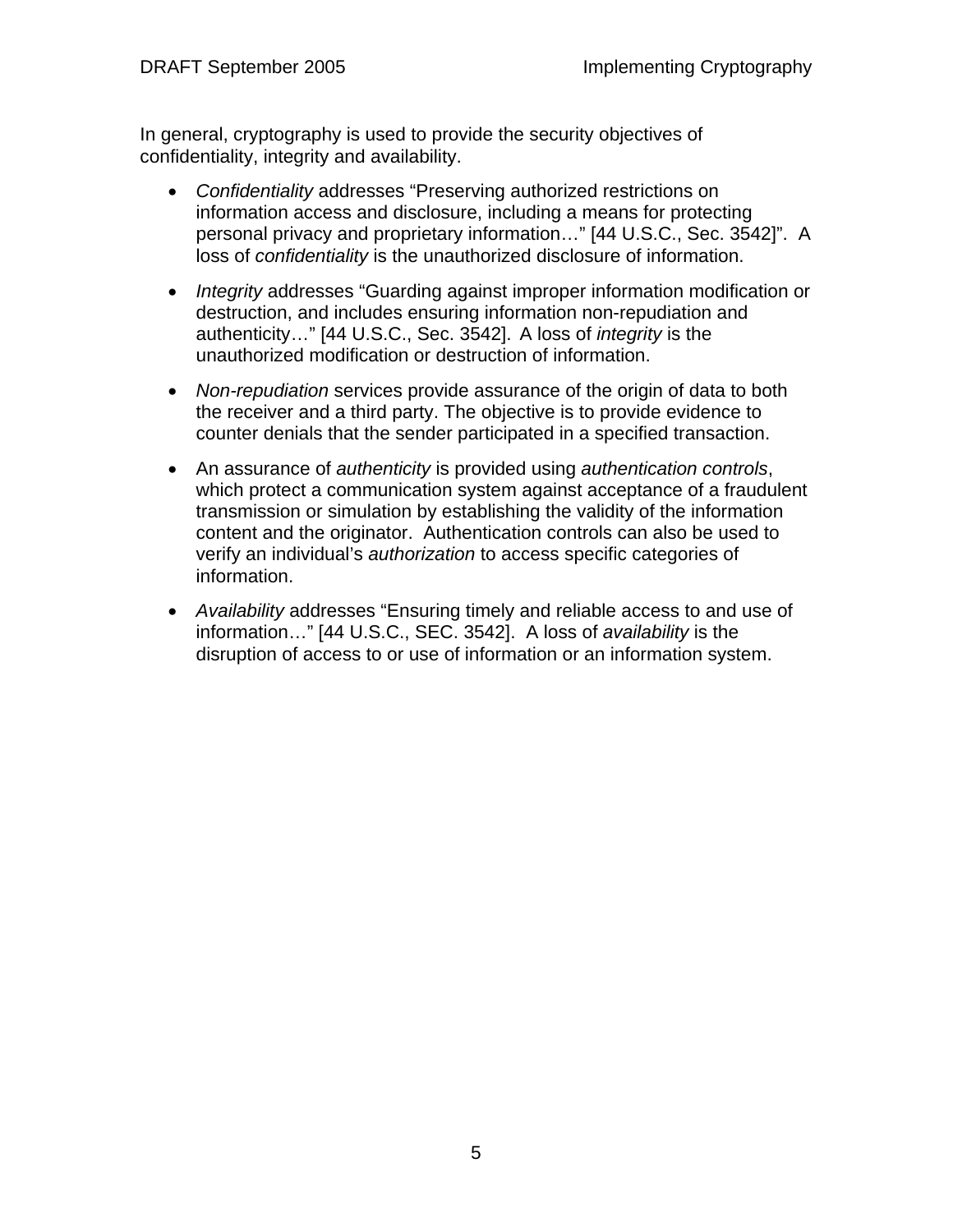### **CHAPTER 2**

#### **STANDARDS AND GUIDELINES**

Chapter 2 addresses standards and guidelines that apply to the implementation of cryptography in the Federal government.

Public Laws, Presidential Directives and Executive Orders, Office of Management and Budget (OMB) Memoranda, etc. (listed in Appendix D) establish requirements for:

- Executive branch departments and agencies to protect all information processed, transmitted, or stored in Federal automated information systems;
- The development and implementation of information security policies, procedures, and control. The controls shall be sufficient to afford security protections that are commensurate with the risk and magnitude of the harm resulting from the unauthorized disclosure, disruption, modification, or destruction of information;
- Assignment of responsibility for security and the development of system security plans for all general support systems and major applications; and
- Agencies to ensure that their information security plans are practiced throughout the lifecycle of each agency system.

In addition, the directives and memoranda:

- Establish the basis and authority for NIST FIPS and SPs (hereafter referred to as NIST-standards), and
- Identify the use of cryptography as potentially effective security mechanisms.

Some of the standards used to protect sensitive information are issued by NIST as FIPS. Other recommendations and guidelines are issued as NIST SPs. Federal agencies shall comply with all mandatory standards, and the agencies are expected to:

- Support the development of such standards,
- Avoid the creation of different standards for government and the private sector, and
- Use voluntary standards whenever possible.

Technically, NIST has the authority to establish standards only for the Federal government. However, NIST standards have a profound effect on commerce and industry. Since NIST standards are developed using a public review process, industry often requires that products conform to these standards. Also,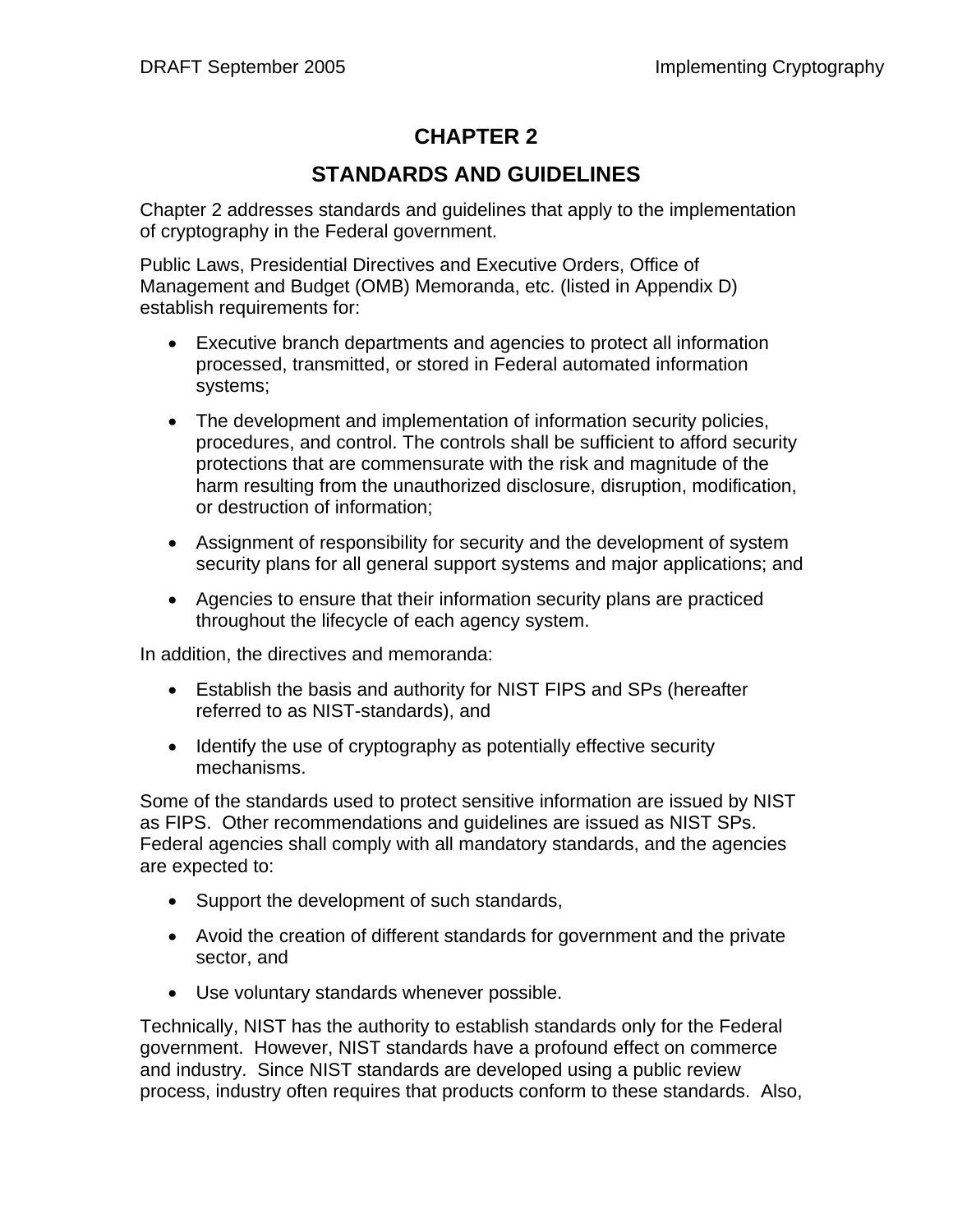NIST has a long history of participation in industry standards groups, including the American National Standards Institute (ANSI), International Organization for Standardization (ISO), Institute of Electrical and Electronics Engineers (IEEE), Internet Engineering Task Force (IETF), and others. In some cases, the Federal government adopts industry standards, and in other cases, industry has adopted NIST standards, recommendations, and guidelines as industry standards.

#### **2.1 Benefits of Standards**

1

Standards are important because they define common practices, methods, and measures/metrics. Therefore, standards increase the reliability and effectiveness of products and ensure that the products are produced with a degree of quality. Standards provide solutions that have been accepted by a wide community and evaluated by experts in relevant areas. By using standards, organizations can reduce costs and protect their investments in technology.

Standards provide the following benefits:

• **Interoperability.** Products developed to a specific standard may be used to provide interoperability with other products that conform to the same standard. For example, by using the same cryptographic encryption algorithm, data that was encrypted using vendor A's product may be decrypted using vendor B's product. The use of a common standardsbased cryptographic algorithm is necessary, but may not be sufficient to ensure product interoperability. Other common standards, such as communications protocol standards, may also be necessary.

By ensuring interoperability among different vendors' equipment, standards permit an organization to select from various available products to find the most cost-effective solution.

- **Security.** Standards may be used to establish a common approved level of security. For example, most agency managers are not cryptographic security experts, and, by using a FIPS-approved or NIST-recommended<sup>3</sup> cryptographic algorithm, a manager knows that the algorithm has been found to be adequate for the protection of sensitive government data and has been subjected to a significant period of public analysis and comment.
- **Quality.** Standards may be used to assure the quality of a product. Standards may:
	- Specify how a feature is to be implemented, e.g., the feature must be implemented in hardware.
	- Require a test to ensure that the product is still functioning correctly.

 $3$  Hereafter, FIPS-approved and NIST-recommended are collaterally referred to as Approved.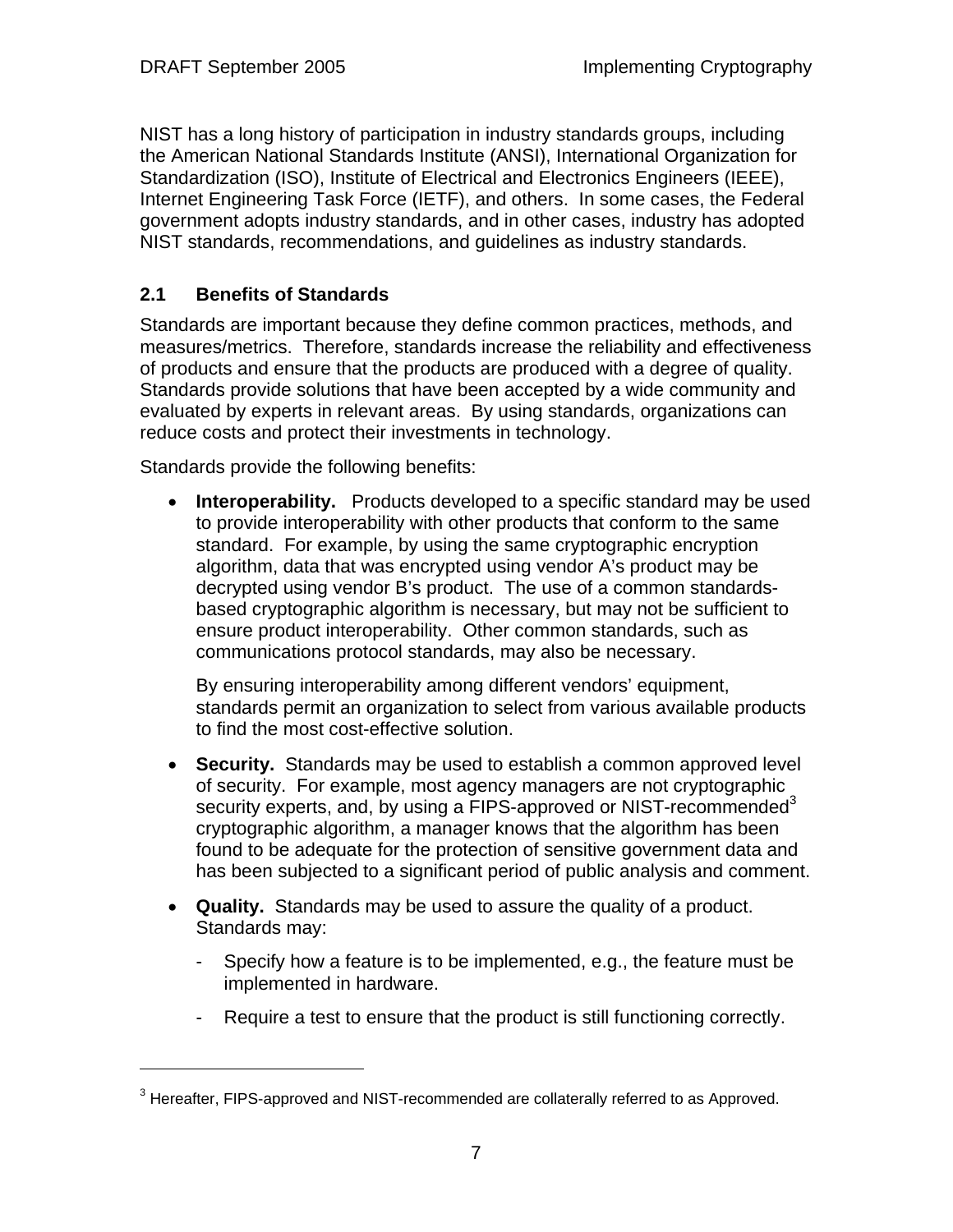- Require specific documentation to assure proper implementation and product change management.

Many NIST standards and recommendations contain associated conformance tests and specify the conformance requirements. The conformance tests may be administered by NIST accredited laboratories and provide validation that the NIST standard or recommendation was correctly implemented in the product.

- **Common Form of Reference.** A NIST standard or recommendation may become a common form of reference to be used in testing/evaluating vendors' products. For example, FIPS 140-2, *Security Requirements for Cryptographic Modules*, contains security and integrity requirements for *any* cryptographic module implementing cryptographic operations. FIPS 140-2 establishes a common form of reference by defining four levels of security for each of eleven security attributes.
- **Cost Savings.** A standard can save money by providing a single commonly accepted specification. Without standards, users may be required to become *experts* in every information technology (IT) product that is being considered for purchase. Also, without standards, products may not interoperate with different products purchased by other users. This will result in a significant waste of money or in the delay of implementing IT.

#### **2.2 Federal Information Processing Standards (FIPS) and Special Publications (SPs)**

#### **2.2.1 Use of FIPS and SPs**

A FIPS is a *mandatory* standard for the Federal government whenever the type of service provided by that standard is required by a Federal agency. For example, FIPS 197, *Advanced Encryption Standard*, is a specific set of technical security requirements for the Advanced Encryption Standard (AES) algorithm. A FIPS has been adopted via a signature by the Secretary of Commerce (SoC).

A NIST recommendation is similar to a FIPS, but has not been signed by the SoC. For example, NIST SP 800-67, *Recommendation for the Triple Data Encryption Algorithm (TDEA) Block Cipher*, provides a similar set of technical security requirements to that of FIPS 197, except that TDEA is specified, rather than AES.

To continue with these examples, when a Federal agency requires the use of encryption to protect its data, an Approved algorithm shall be used. Since AES and TDEA are currently the only algorithms approved for data encryption, either AES or TDEA shall be used. Whenever AES is to be used, it shall be used as specified in FIPS 197; whenever TDEA is to be used, it shall be used as specified in SP 800-67.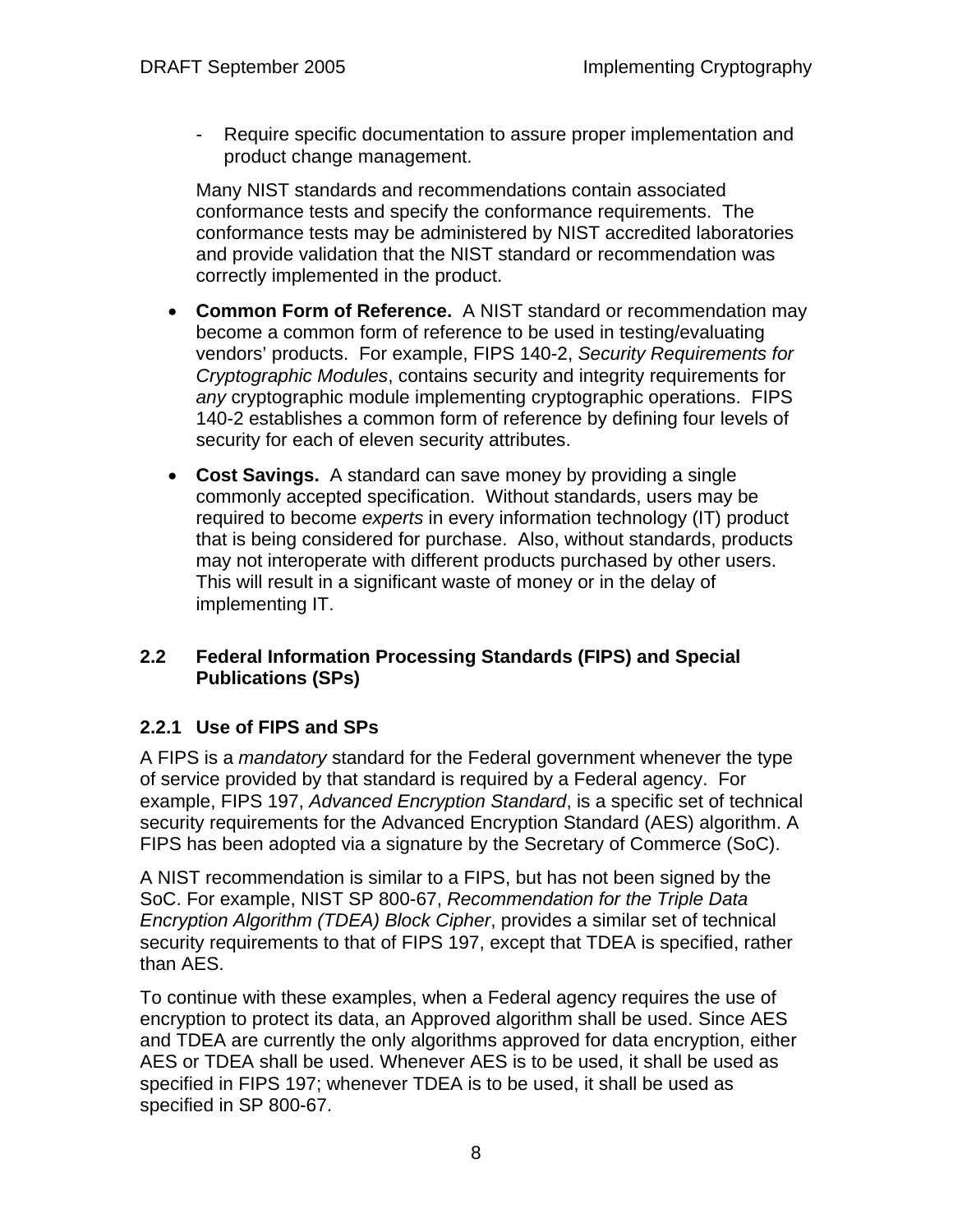When developing a specification or the criteria for the selection of a cryptographic module/product, FIPS and SPs shall be used, when available. Some guidelines may be used to specify the *functions* that the algorithm will perform (e.g., FIPS 200 or NIST SP 800-53, *Recommended Security Controls for Federal Information Systems*). Other NIST standards specify the operation and use of specific types of algorithms (e.g., AES, DSA) and the level of independent testing required for classes of security environments (e.g., FIPS 140-2).

Appendix E contains a list of FIPS and SPs that apply to the implementation of cryptography in the Federal government.

#### **2.2.2 FIPS Waivers**

 $\overline{a}$ 

The Federal Information Security Management Act (FISMA) of 2002 (P.L. 107- 347) eliminated previously authorized procedures for waivers from FIPS.

#### **2.3 Other Standards Organizations**

NIST develops standards, recommendations, and guidelines that are used by vendors who are developing security products, components, and modules. These products may be purchased and used by Federal government agencies. In addition, there are other groups that develop and promulgate standards. The following organizations are briefly described below: ANSI, IEEE, IETF, and ISO.

#### **2.3.1 International Organization for Standardization (ISO)4**

ISO is a worldwide federation of national standards bodies from 100 countries. ISO is a non-governmental organization. Its mission is to promote the development of standardization and related activities in the world with a view to facilitating the international exchange of goods and services, and to developing cooperation in the spheres of intellectual, scientific, technological and economic activity. ISO's work results in international agreements that are published as International Standards.

The technical work of ISO is carried out in technical committees, subcommittees and working groups. In these committees, qualified representatives of industry, research institutes, government agencies, consumer bodies, and international organizations from all over the world come together in the resolution of global standardization problems.

 $4$  The information in this section was taken from the ISO web site: www.iso.ch.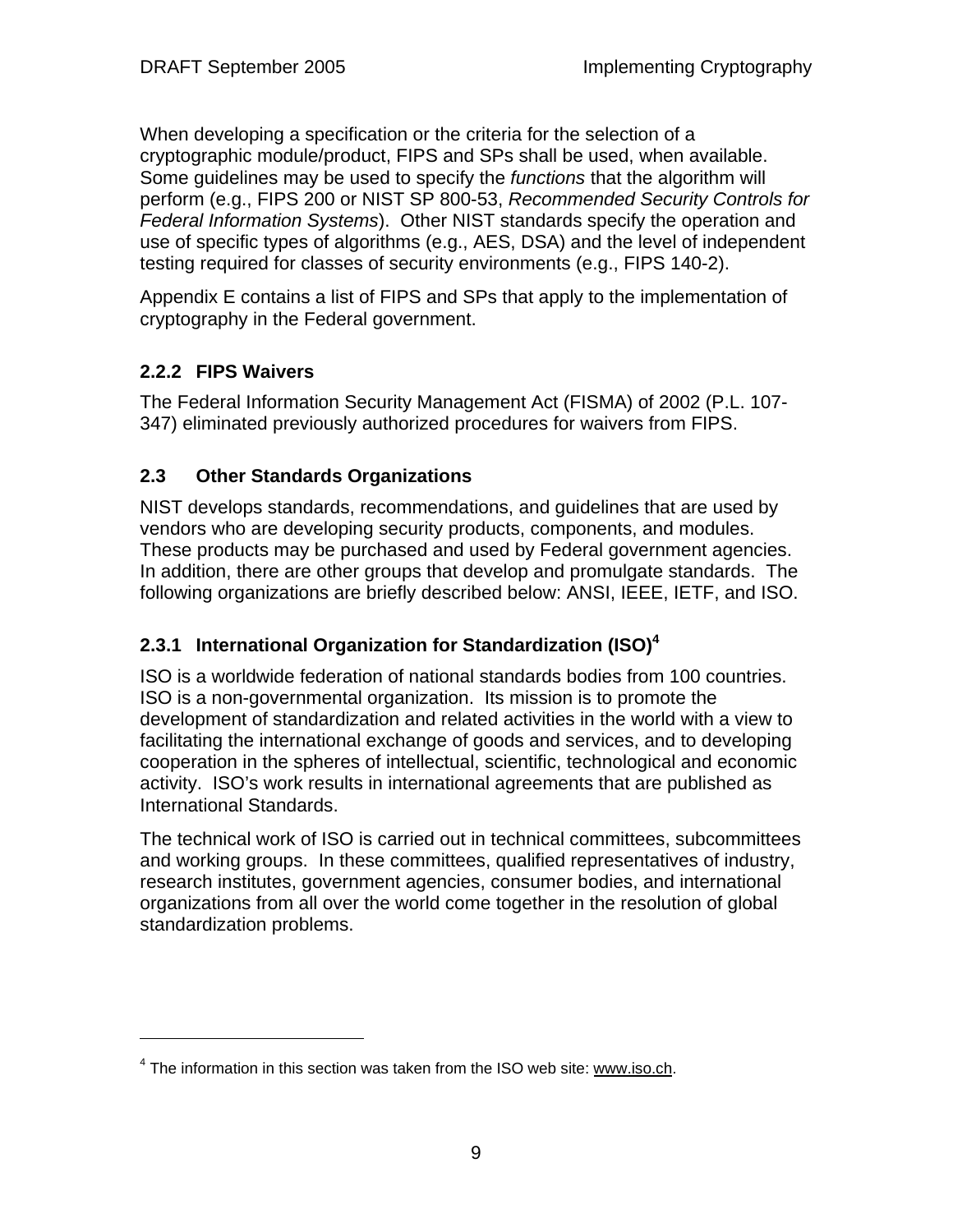#### **2.3.2 American National Standards Institute (ANSI)<sup>5</sup>**

The American National Standards Institute (ANSI) is the administrator and coordinator of the United States (U.S.) private sector voluntary standardization system. ANSI is a private, nonprofit membership organization that is supported by a diverse constituency of private and public sector organizations. ANSI does not itself develop American National Standards; rather, it facilitates the development of standards by establishing consensus among qualified groups.

The primary goal of ANSI is the enhancement and global competitiveness of U.S. business. ANSI promotes the use of U.S. standards internationally, advocates U.S. policy and technical positions in international and regional standards organizations, and encourages the adoption of international standards as national standards where these meet the needs of the user community.

Accredited Standards Committee X9 is a financial industry committee of ANSI and is organized into sub-committees and working groups to develop guidance in areas such as security, cryptographic tools, and cryptographic protocols. (See www.x9.org.)

#### **2.3.3 Institute of Electrical and Electronics Engineers (IEEE)<sup>6</sup>**

The technical objectives of the IEEE focus on advancing the theory and practice of electrical, electronics and computer engineering, and computer science. The goals of IEEE activities are to: (1) enhance the quality of life for all peoples through improved public awareness of the influence and applications of its technologies and (2) advance the standing of the engineering profession and its members.

IEEE develops and disseminates voluntary, consensus-based industry standards involving leading-edge electro-technology. IEEE supports international standardization and encourages the development of globally acceptable standards.

#### **2.3.4 Internet Engineering Task Force (IETF)7**

 $\overline{a}$ 

The IETF is a large, open international community of network designers, operators, vendors, and researchers concerned with the evolution of the Internet architecture and the smooth operation of the Internet. The actual technical work of the IETF is done in working groups, which are organized by topic into several areas (e.g., routing, transport, security, etc.). A Security Area Directorate and the Security Area Advisory Group has been established to provide help to IETF

 $5$  The information in this section was taken from the ANSI web site: www.ansi.org.

 $6$  The information in this section was taken from the IEEE web site: www.ieee.org.

 $7$  The information in this section was taken from the IETF web site: *ietf.org.*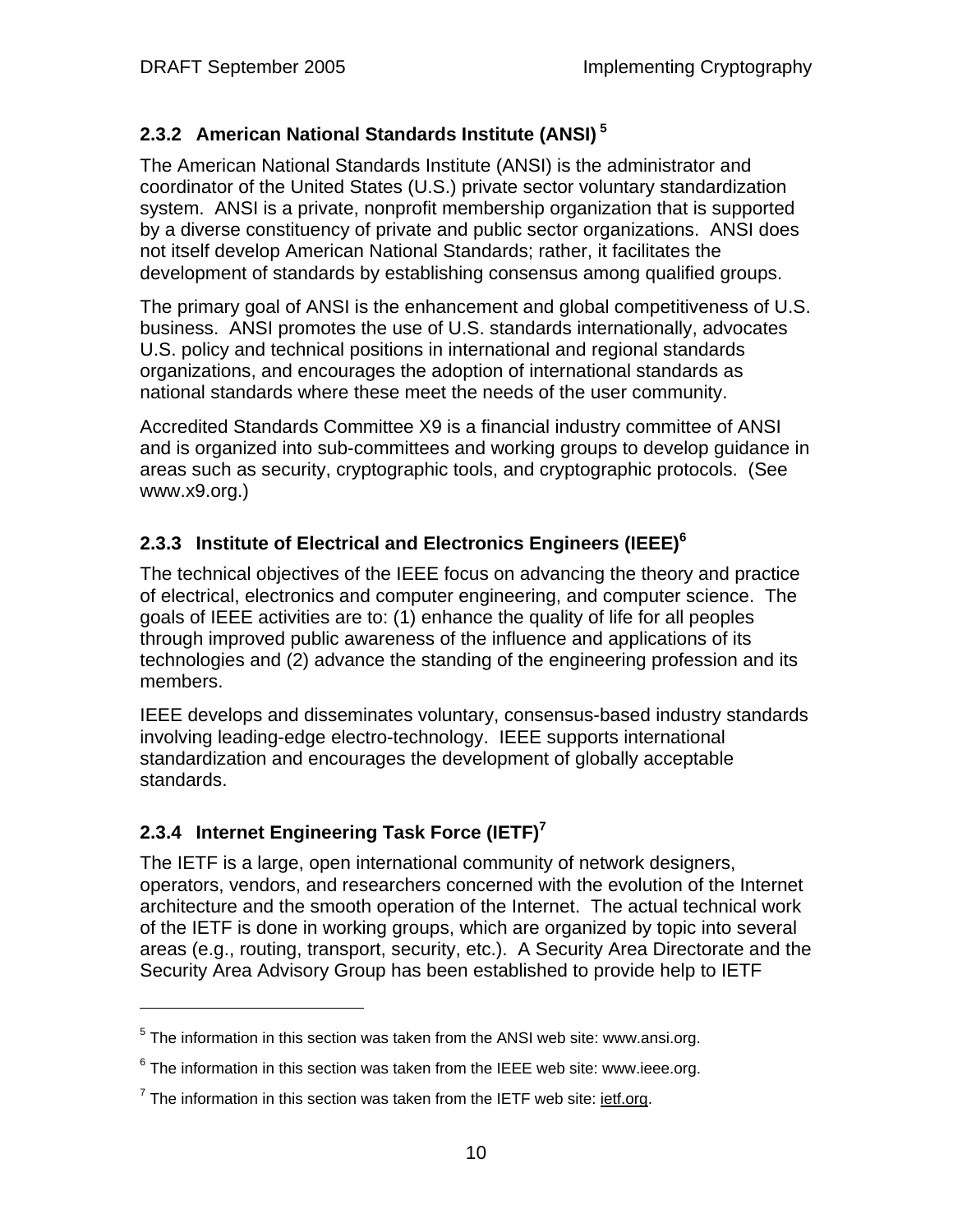working groups in providing security in the protocols they design. Working groups are chartered as required to address specific security issues.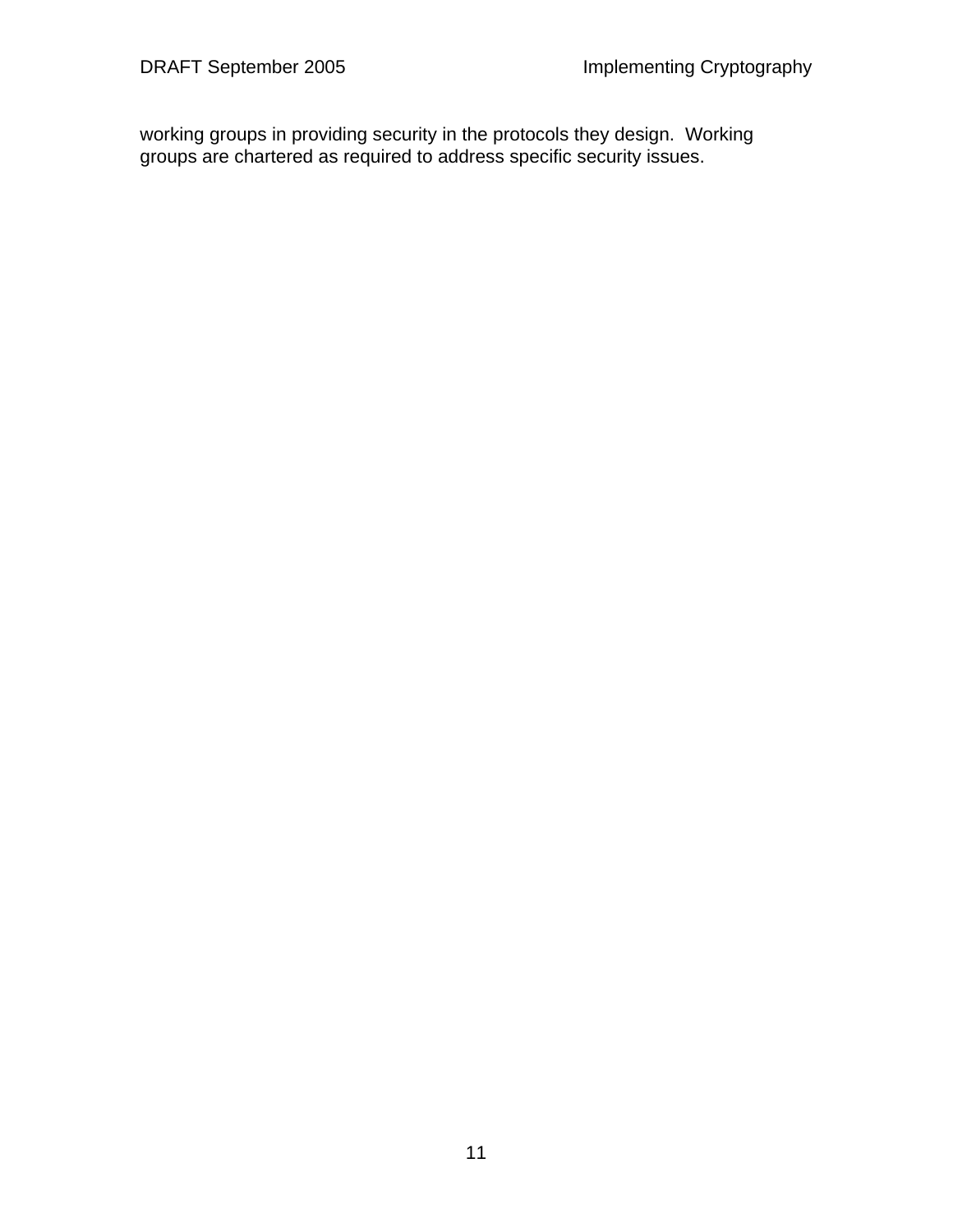### **CHAPTER 3**

### **CRYPTOGRAPHIC METHODS**

This chapter provides a brief overview of cryptography and the various algorithms that are approved for Federal government use.

#### **3.1 Overview of Cryptography**

Cryptography is a branch of mathematics that is based on the transformation of data and can be used to provide several security services: confidentiality, data integrity, authentication, authorization and non-repudiation. Cryptography relies upon two basic components: an *algorithm* (or cryptographic methodology) and a *key*. The algorithm is a mathematical function, and the key is a parameter used in the transformation.

A cryptographic algorithm and key are used to apply cryptographic protection to data (e.g., encrypt the data or generate a digital signature) and to remove or check the protection (e.g., decrypt the encrypted data or verify the digital signature). There are three basic types of Approved cryptographic algorithms: cryptographic hash functions, symmetric key algorithms and asymmetric key algorithms:

- Cryptographic hash functions do not require keys. They are often used as a component of an algorithm to provide a security service. Hash functions are discussed in Section 3.2.
- Symmetric algorithms (often call secret key algorithms) use a single key to both apply the protection and to remove or check the protection. Symmetric key algorithms are discussed in Section 3.3.
- Asymmetric algorithms (often called public key algorithms) use two keys (i.e., a key pair): a public key and a private key that are mathematically related to each other. Asymmetric key algorithms are discussed in Section 3.4.

Random number generators (RNGs) are required for the generation of cryptographic values (e.g., keys). RNGs are discussed in Section 3.5.

In order to use cryptography, cryptographic keys must be "in place", i.e., keys must be established for parties using cryptography. Keys may be established either manually (e.g., via a trusted courier or in a face-to-face meeting) or using an electronic method. However, when an electronic method is used, a manual method of establishing the first key(s) is required. Sections 3.3.3 and 3.4.2 discuss electronic methods for key establishment. Section 3.6 addresses general key management issues, including both manual and electronic methods of key establishment. Section 3.7 discusses Public Key Infrastructures (PKIs), which are used as a method of distributing public keys.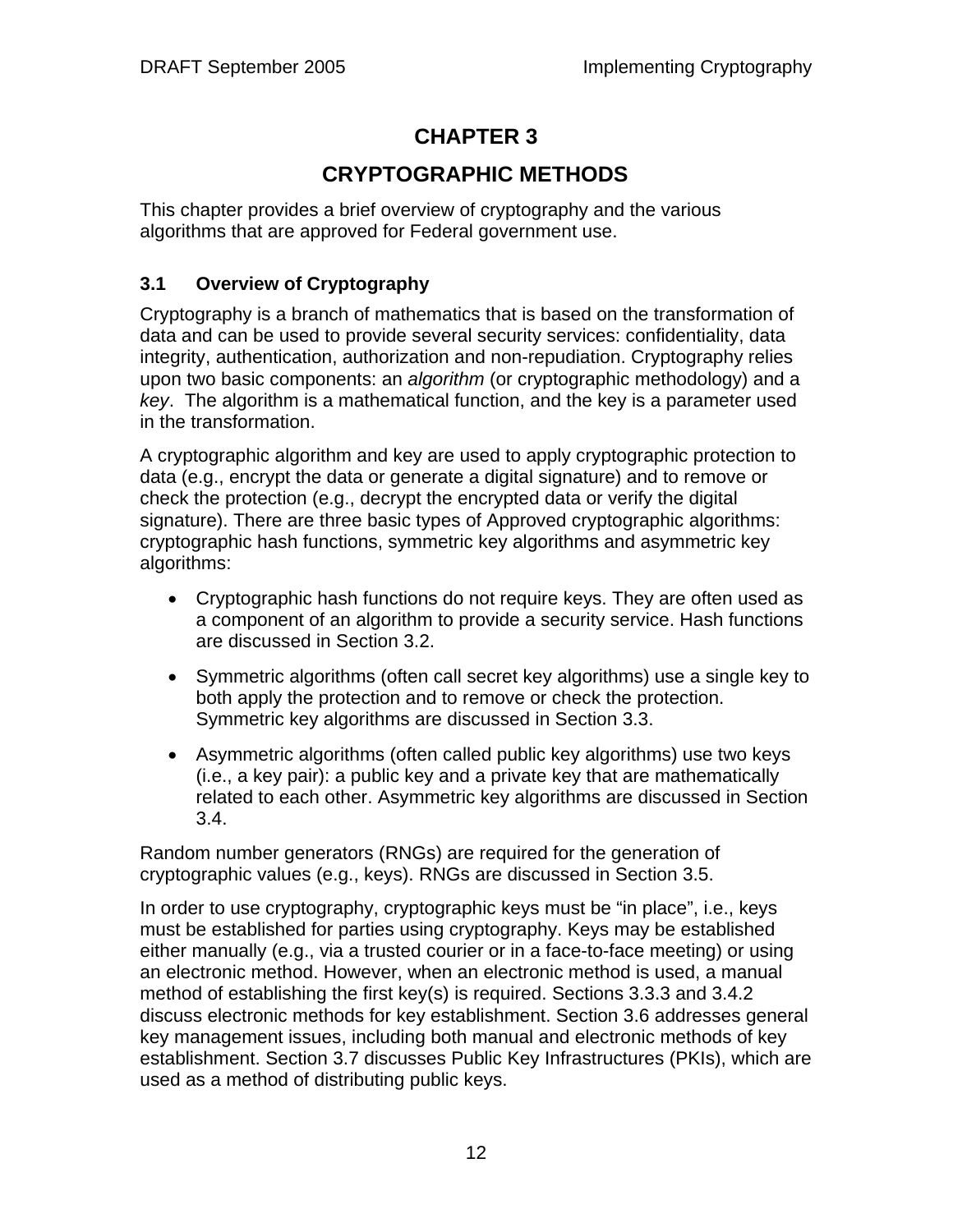#### **3.2 Hash Functions**

A hash function produces a short representation of a longer message. A good hash function is a one-way function: it is easy to compute the hash value from a particular input; however, backing up the process from the hash value back to the input is extremely difficult. With a good hash function, it is also extremely difficult to find two specific inputs that produce the same hash value. Because of these characteristics, hash functions are often used to determine whether or not data has changed

. Many algorithms and schemes that provide a security service use a hash function as a component of the algorithm or scheme. Hash functions are used by:

- Keyed hash message authentication codes algorithms (Section 3.3.2),
- Digital signature algorithms (Section 3.4.1),
- Key derivation functions (e.g., for key agreement) (Section 3.4.2), and
- Random number generators (Section 3.5).

A hash function takes an input of arbitrary length and outputs a fixed length value. Common names for the output of a hash function include hash value and message digest. Figure 1 depicts the use of a hash function. A hash value (*H*1) is computed on data  $(M_1)$ .  $M_1$  and  $H_1$  are then saved or transmitted. At a later time, the correctness of the retrieved or received data is checked by labeling the received data as  $M_2$  (rather than  $M_1$ ) and computing a new hash value ( $H_2$ ) on the received value. If the newly computed hash value  $(H<sub>2</sub>)$  is equal to the retrieved or received hash value  $(H_1)$ , then it can be assumed that the retrieved or received data  $(M_2)$  is the same as the original data  $(M_1)$  (i.e.,  $M_1 = M_2$ ).



#### **Figure 1: Hash Functions**

Five hash functions are approved for Federal Government use and are defined in FIPS 180-2, *Secure Hash Standard*, (http://csrc.nist.gov/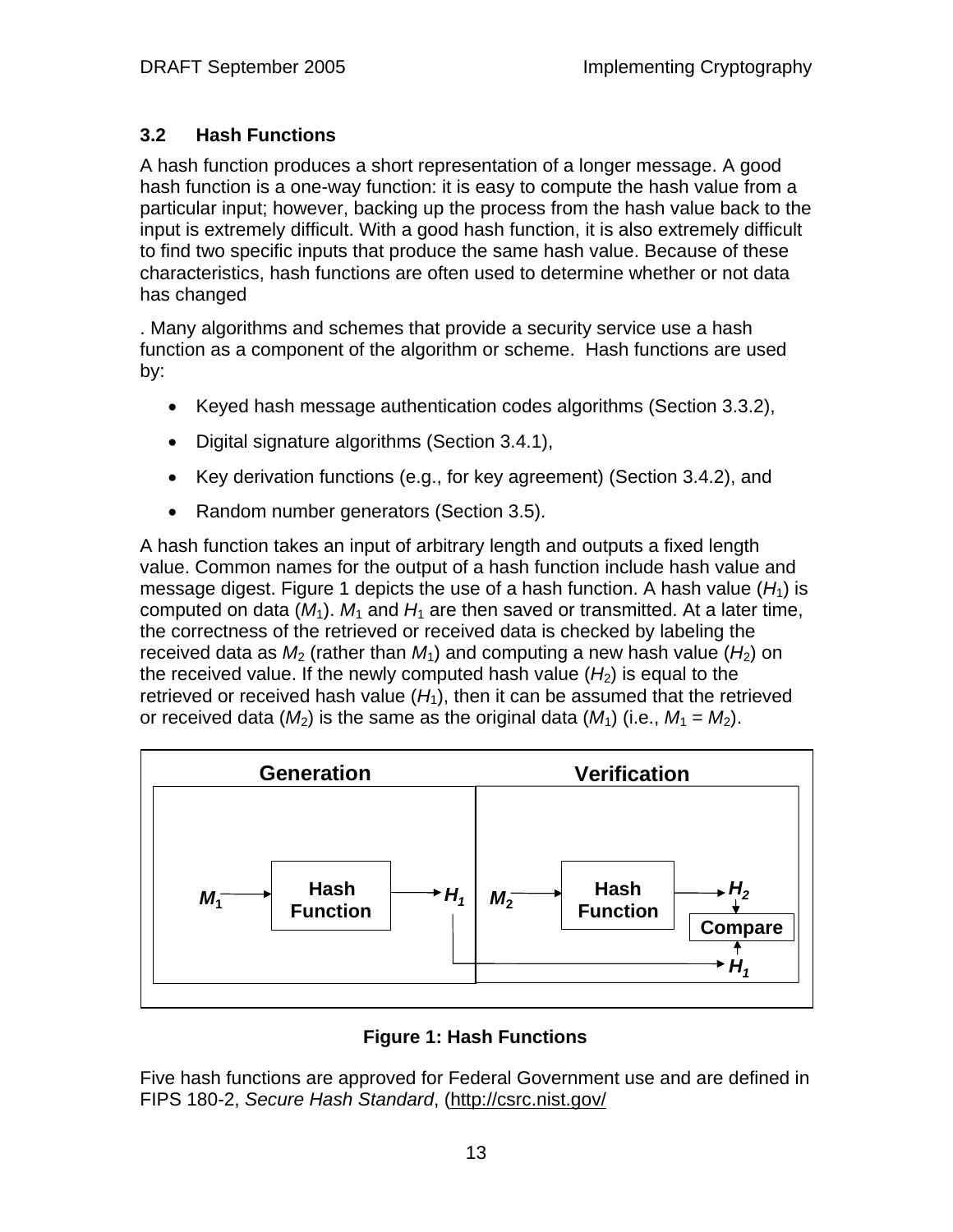publications/fips/fips180-2/fips180-2.pdf). The approved hash functions are SHA-1, SHA-224, SHA-256, SHA-384 and SHA-512.

#### **3.3 Symmetric Key Algorithms**

Symmetric key algorithms (often call secret key algorithms) use a single key to both apply the protection and to remove or check the protection. For example, the key used to encrypt data is also used to decrypt the encrypted data. This key must be kept secret if the data is to retain its cryptographic protection. Symmetric algorithms are used to provide confidentiality via encryption, or an assurance of authenticity or integrity via authentication, or are used during key establishment.

Keys used for one purpose shall not be used for other purposes.

#### **3.3.1 Encryption and Decryption**

Encryption is used to provide confidentiality for data. The data to be protected is called plaintext. Encryption transforms the data into ciphertext. Ciphertext can be transformed back into plaintext using decryption. The Approved algorithms for encryption and decryption algorithms are: the Advanced Encryption Algorithm (AES) and the Triple Data Encryption Algorithm (TDEA). TDEA is based on the Data Encryption Standard (DES), which is no longer approved for Federal Government use except as a component of TDEA. Each of these algorithms operates on blocks (chunks) of data during an encryption or decryption operation. For this reason, these algorithms are commonly referred to as block cipher algorithms.

Plaintext data can be recovered from ciphertext only by using the same key that was used to encrypt the data. Unauthorized recipients of the ciphertext who know the cryptographic algorithm but do not have the correct key cannot decrypt the ciphertext. However, anyone who has the key and the cryptographic algorithm can easily decrypt the ciphertext and obtain the original plaintext data.



#### **Figure 2: Encryption and Decryption**

Figure 2 depicts the encryption and decryption processes. The plaintext (*P*) and a key (*K*) are used by the encryption process to produce the ciphertext (*C*). To decrypt, the ciphertext (*C*) and the same key (*K*) are used by the decryption process to recover the plaintext (*P*).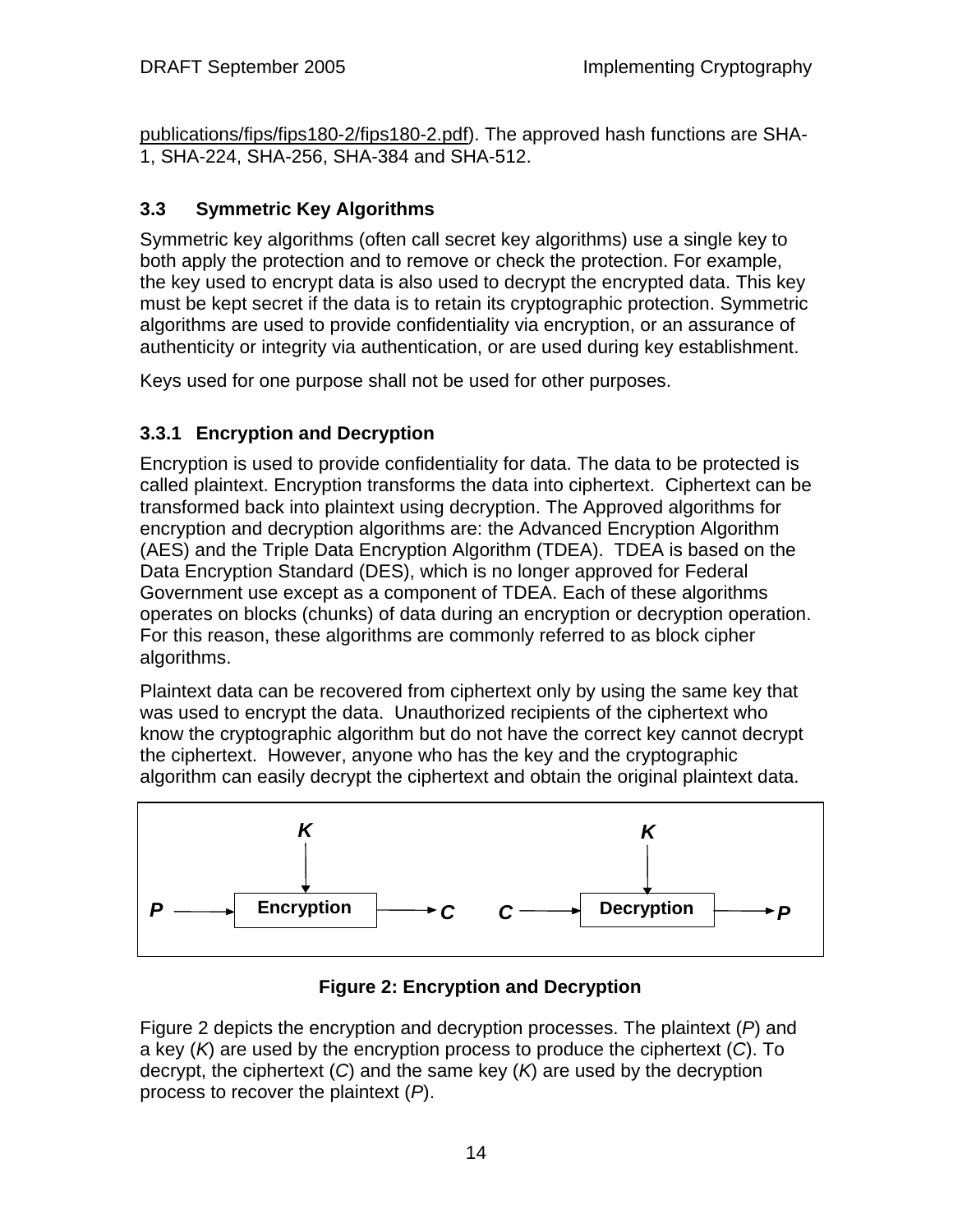With symmetric key block cipher algorithms, the same plaintext block and key will always produce the same ciphertext block. This property does not provide acceptable security. Therefore, cryptographic modes of operation have been defined to address this problem (see Section 3.3.1.4).

#### **3.3.1.1 Data Encryption Standard (DES)**

The Data Encryption Standard (DES) became effective in July 1977. It was reaffirmed several times, but the strength of the DES algorithm is no longer sufficient to adequately protect Federal government information. Therefore, DES was withdrawn as an approved algorithm in 2005. However, DES may be continue to be used as a component function (i.e., the cryptographic engine) of the Triple Data Encryption Algorithm (TDEA).

#### **3.3.1.2 Triple Data Encryption Algorithm (TDEA)**

TDEA uses the DES cryptographic engine to transform data in three operations. NIST SP 800-67, *Recommendation for the Triple Data Encryption Algorithm (TDEA) Block Cipher*, specifies the TDEA block cipher algorithm.

TDEA encrypts data in blocks of 64 bits, using three keys that define a key bundle. The use of three distinctly different (i.e., mathematically independent) keys is highly recommended, since this provides the most security from TDEA; this is commonly known as three-key TDEA. Two-key TDEA, in which the first and third keys are identical, and the second key is distinctly different, is acceptable at present, but is discouraged. Other configurations of keys in the key bundle shall not be used.

#### **3.3.1.3 Advanced Encryption Standard (AES)**

The Advanced Encryption Standard (AES) was developed as a replacement for DES. AES is specified in FIPS 197. AES encrypts and decrypts data in 128-bit blocks, using 128, 192 or 256 bit keys. All three key sizes are adequate for Federal Government applications. Note that the use of the higher key sizes affects algorithm performance.

#### **3.3.1.4 Encryption Modes of Operation**

With a symmetric key block cipher algorithm, the same plaintext block will always encrypt to the same ciphertext block when the same symmetric key is used. If the multiple blocks in a typical message (data stream) are encrypted separately, an adversary could easily substitute individual blocks, possibly without detection. Furthermore, certain kinds of data patterns in the plaintext, such as repeated blocks, would be apparent in the ciphertext.

Cryptographic modes of operation have been defined to address this problem by combining the basic cryptographic algorithm with variable initialization values (commonly known as initialization vectors) and feedback rules for the information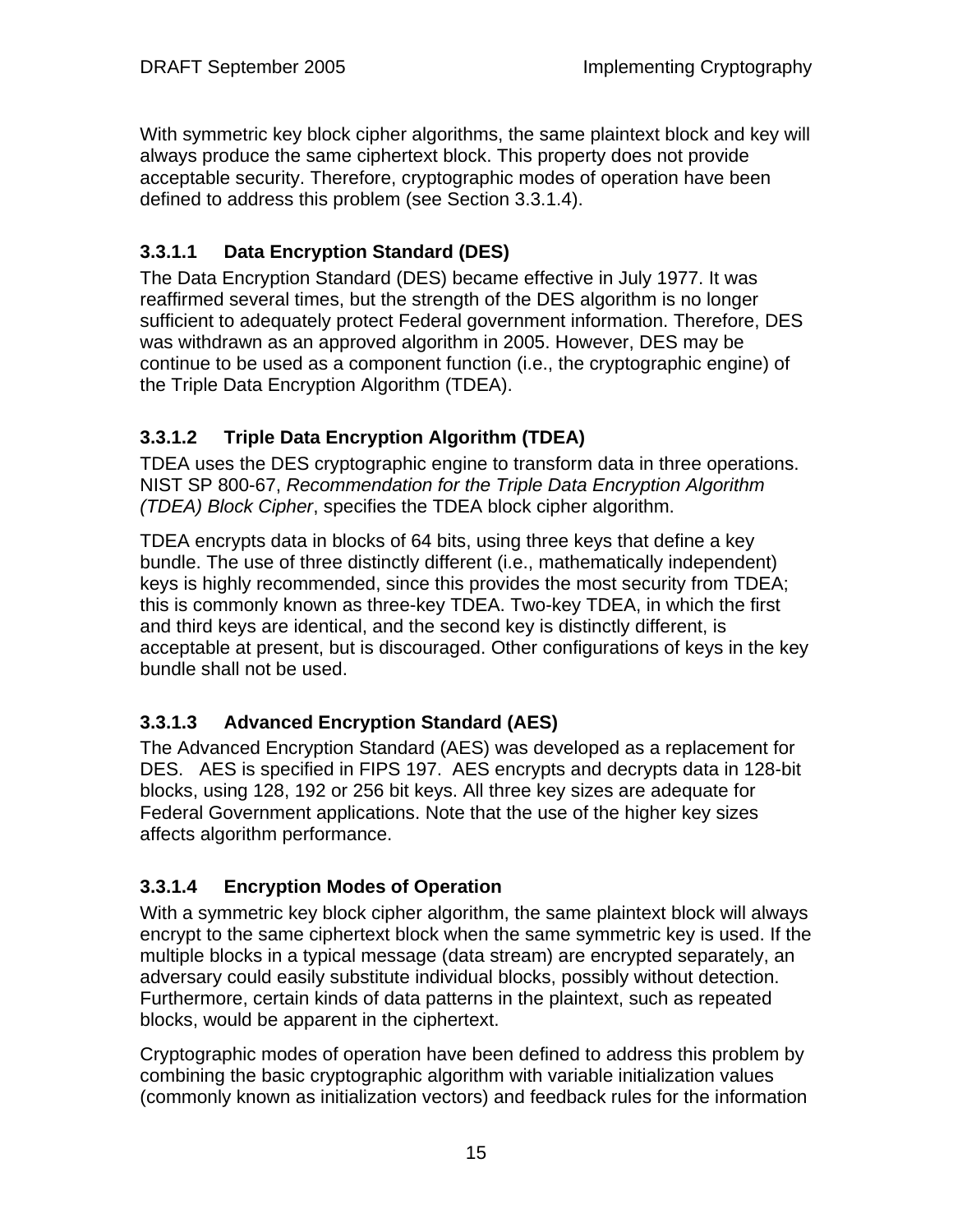derived from the cryptographic operation. The *Recommendation for Block Cipher Modes of Operation* (NIST SP 800-38A) defines modes of operation for the encryption and decryption of data using block cipher algorithms such as AES and TDEA. Another part of the recommendation (SP 800-38C) defines a mode for performing both encryption and authentication (see Section 3.3.2) in a single operation under restricted conditions. Other modes that combine the encryption and authentication operations are under consideration.

#### **3.3.2 Message Authentication Code**

Message Authentication Codes (MACs) provide an assurance of authenticity and integrity. A MAC is a cryptographic checksum on the data that is used to provide assurance that the data has not changed or been altered and that the MAC was computed by the expected party (the sender). Typically, MACs are used between two parties that share a secret key to authenticate information exchanged between those parties.

Figure 3 depicts the use of message authentication codes (MACs). A MAC (*MAC*<sub>1</sub>) is computed on data ( $M_1$ ) using a key ( $K$ ).  $M_1$  and  $MAC_1$  are then saved or transmitted. At a later time, the authenticity of the retrieved or received data is checked by labeling the retrieved or received data as  $M_2$  and computing a MAC  $(MAC<sub>2</sub>)$  on it using the same key  $(K)$ . If the retrieved or received MAC  $(MAC<sub>1</sub>)$  is the same as the newly computed MAC (*MAC*<sub>2</sub>), then it can be assumed that the retrieved or received data  $(M_2)$  is the same as the original data  $(M_1)$  (i.e.,  $M_1 =$ *M*<sub>2</sub>). The verifying party also knows who the sending party is because no one else knows the key.



#### **Figure 3: Message Authentication Codes (MACs)**

Typically, MACs are used to detect data modifications that occur between the initial generation of the MAC and the verification of the received MAC. They do not detect errors that occur before the MAC is originally generated.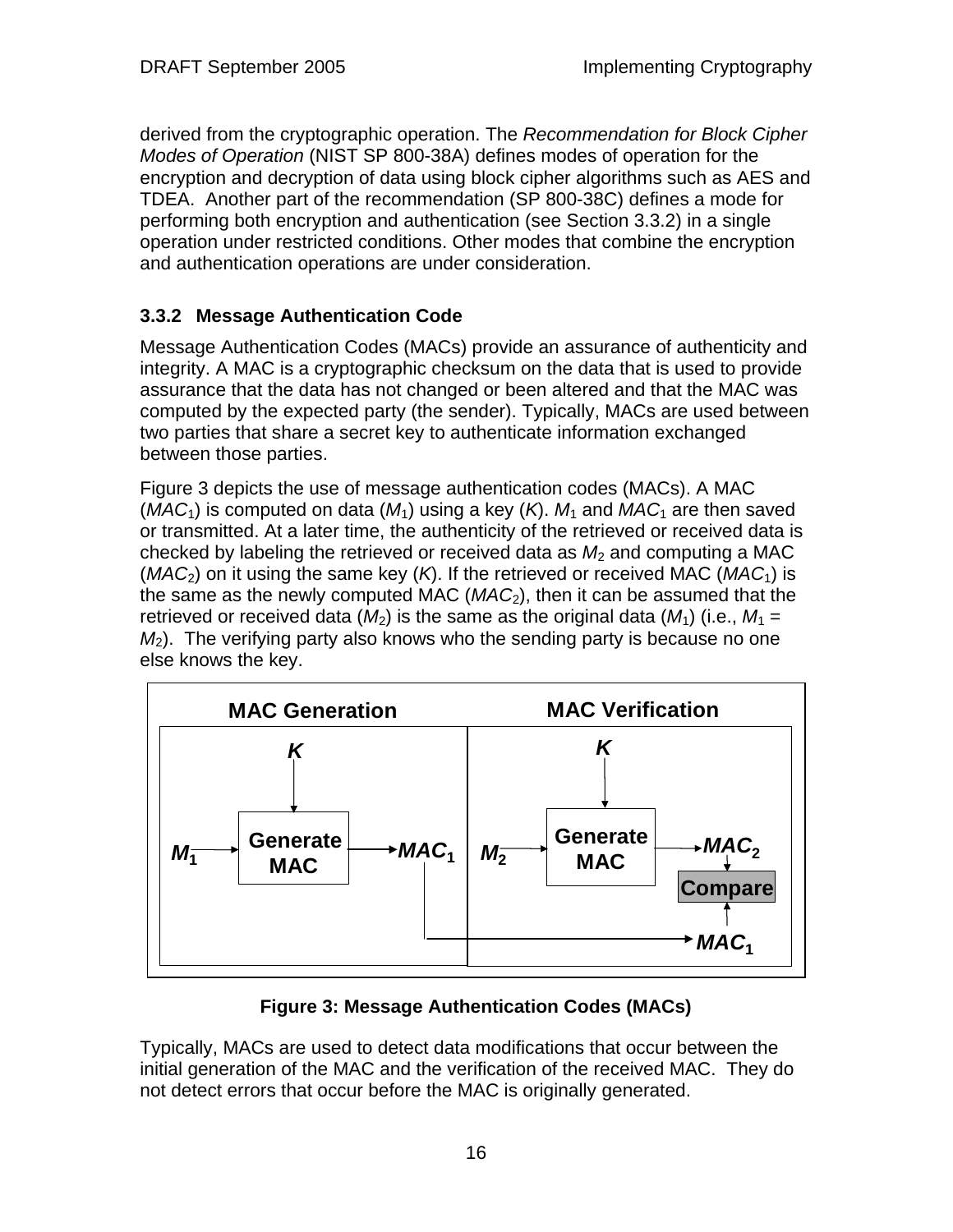Message integrity is frequently provided using non-cryptographic techniques known as error detection codes. However, these codes can be altered by an adversary to the adversary's benefit. The use of an Approved cryptographic mechanism, such as a MAC, addresses this problem. That is, the integrity provided by a MAC is based on the assumption that it is not possible to generate a MAC without knowing the cryptographic key. An adversary without knowledge of the key will be unable to modify data and then generate an authentic MAC on the modified data. It is therefore crucial that MAC keys be kept secret.

Two types of algorithms for computing a MAC have been approved for Federal government use: MAC algorithms that are based on block cipher algorithms, and MAC algorithms that are based on hash functions.

#### **3.3.2.1 MAC Based on a Block Cipher Algorithm**

NIST SP 800-38B, *Recommendation for Block Cipher Modes of Operation: the CMAC Authentication Mode*, defines a mode to compute a MAC using approved block cipher algorithms, such as AES and TDEA. If the same block cipher algorithm is used for both encryption and MAC computation (i.e., using a mode from SP 800-38A for encryption, and a mode from SP 800-38B for MAC computation), then different keys shall be used for each operation. SP 800-38C, however, defines a mode for performing both encryption and MAC computation in a single operation and using a single key under restricted conditions.

#### **3.3.2.2 MACs Based on Hash Functions**

FIPS 198, *The Keyed Hash Message Authentication Code (HMAC)*, defines a MAC that uses a cryptographic hash function in combination with a secret key. HMAC shall be used with an Approved cryptographic hash function (see Section 3.2).

#### **3.3.3 Key Establishment**

Symmetric key algorithms may be used to wrap (i.e., encrypt) keying material using a key-wrapping key (also known as a key encrypting key). The wrapped keying material can then be stored or transmitted securely. Unwrapping the keying material requires the use of the same key-wrapping key that was used during the original wrapping process.

Key wrapping differs from simple encryption in that the wrapping process includes an integrity feature. During the unwrapping process, this integrity feature detects accidental or intentional modifications to the wrapped keying material.

There is currently no FIPS or NIST-recommendation that specifies the key wrapping algorithm, but a specification for an algorithm using AES is available at http://csrc.nist.gov/CryptoToolkit/tkkeymgmt.html. The AES key wrapping algorithm is anticipated to be specified in a future part of SP 800-38 as part D, and may include an adaption of its use for TDEA in addition to AES.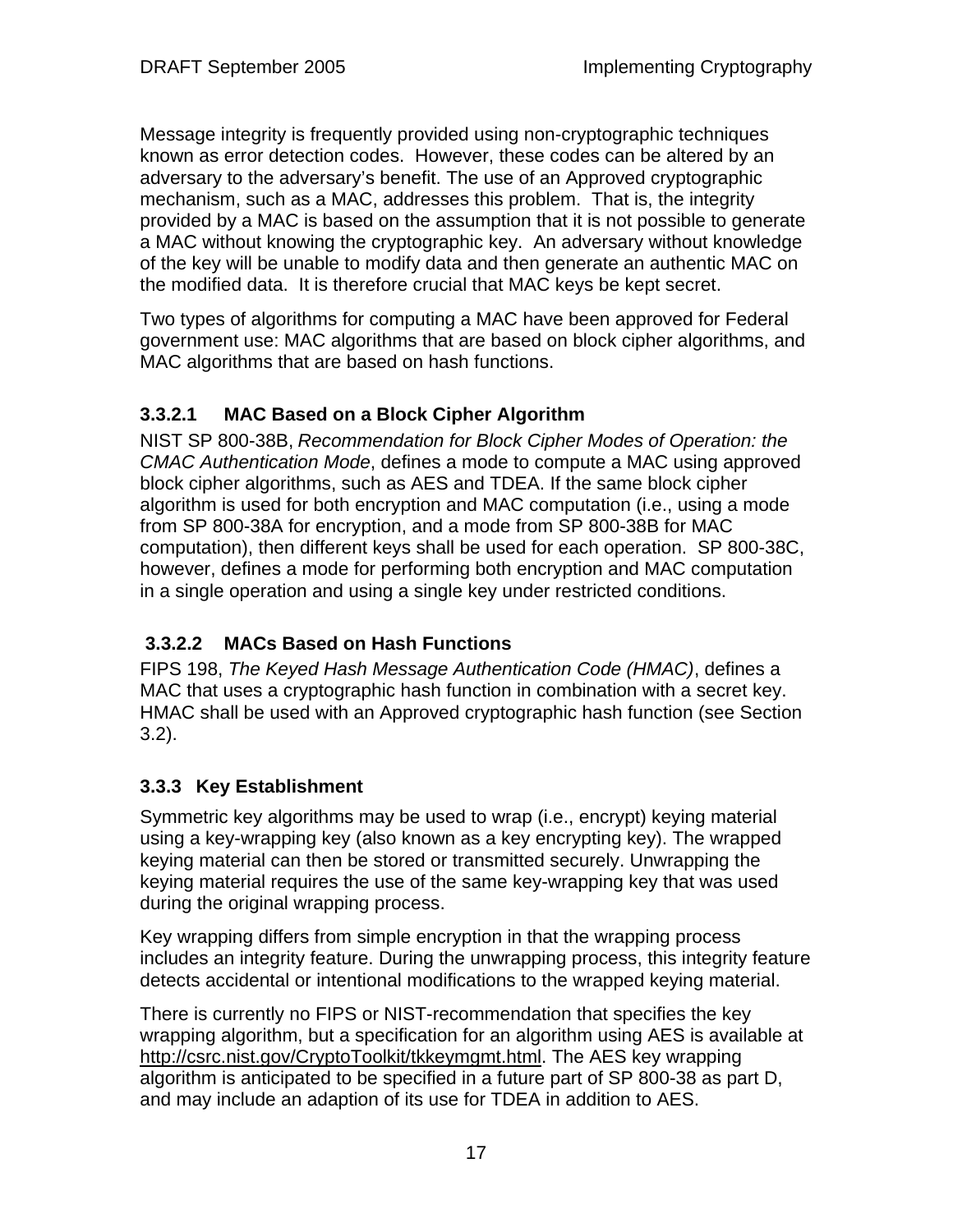$\overline{a}$ 

A future publication is also under development that will specify additional guidance for key establishment using symmetric key techniques.

#### **3.4 Asymmetric Key Algorithms**

Asymmetric algorithms (often called public key algorithms) use two keys: a public key and a private key, which are mathematically related to each other. The public key may be made public; the private key must remain secret if the data is to retain its cryptographic protection. Even though there is a relationship between the two keys, the private key cannot be determined from the public key. Which key to be used to apply versus remove or check the protection depends on the service to be provided. For example, a digital signature is computed using a private key, and the signature is verified using the public key; for those algorithms also capable of encryption $^{8}$ , the encryption is performed using the public key, and the decryption is performed using the private key.

Asymmetric algorithms are used primarily as data integrity and non-repudiation mechanisms (i.e., digital signatures), and for key establishment.

Some asymmetric algorithms use domain parameters, which are additional values necessary for the operation of the cryptographic algorithm. These values are mathematically related to each other. Domain parameters are usually public and are used by a community of users for a substantial period of time.

The secure use of asymmetric algorithms requires that users obtain certain assurances:

- Assurance of domain parameter validity provides confidence that the domain parameters are mathematically correct,
- Assurance of public key validity provides confidence that the public key appears to be a suitable key, and
- Assurance of private key possession provides confidence that the party that is supposedly the owner of the private key really knows the key.

Some asymmetric algorithms may be used for multiple purposes (e.g., for both digital signatures and key establishment). Keys used for one purpose shall not be used for other purposes.

#### **3.4.1 Digital Signatures and the Digital Signature Standard (DSS)**

A digital signature is an electronic analogue of a written signature that can be used in proving to the recipient or a third party that the message was signed by the originator (a property known as non-repudiation). Digital signatures may also

 $8$  Not all public key algorithms are capable of multiple functions, e.g., generating digital signatures and encryption.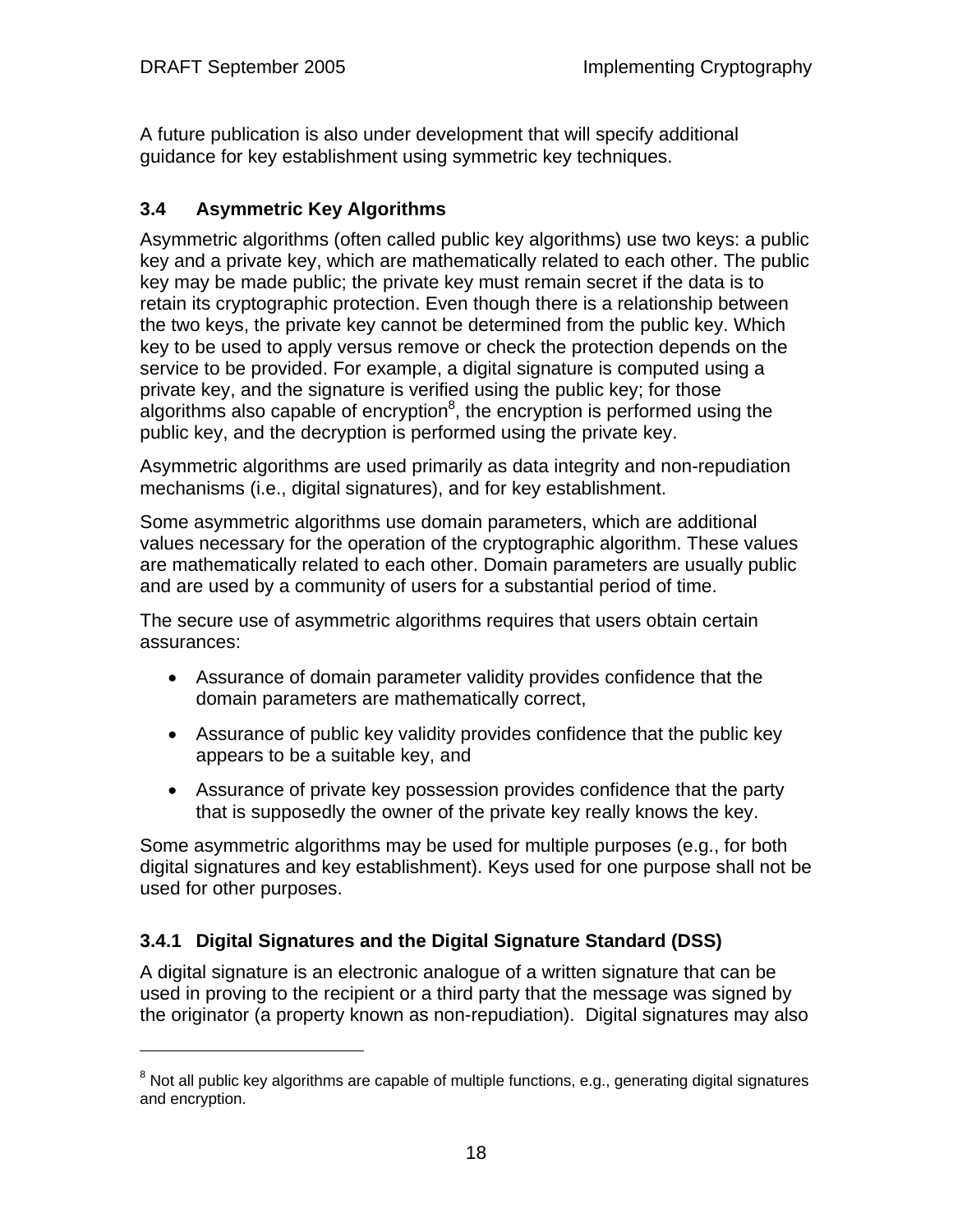be generated for stored data and programs so that the integrity of the data and programs may be verified at a later time.

Digital signatures authenticate the integrity of the signed data and the identity of the signatory. A digital signature is represented in a computer as a string of bits and is computed using a digital signature algorithm that provides the capability to generate and verify signatures. Signature generation uses a private key to generate a digital signature. Signature verification uses the public key that corresponds to, but is not the same as, the private key to verify the signature. Each signatory possesses a private and public key pair. Signature generation can be performed only by the possessor of the signatory's private key. However, anyone can verify the signature by employing the signatory's public key. The security of a digital signature system is dependent on maintaining the secrecy of a signatory's private key. Therefore, users must guard against the unauthorized acquisition of their private keys.



#### **Figure 4: Digital Signatures**

Figure 4 depicts the digital signature process. A hash function (see Section 3.2) is used in the signature generation process to obtain a condensed version of data to be signed, called a message digest or hash value. The message digest is then input to the digital signature algorithm to generate the digital signature. The digital signature is sent to the intended verifier along with the signed data (often called the message). The verifier of the message and signature verifies the signature by using the signatory's public key. The same hash function and digital signature algorithm must also be used in the verification process. Similar procedures may be used to generate and verify signatures for stored as well as transmitted data.

Digital signatures offer protection that is not available by using alternative signature techniques. One such alternative is a digitized signature. A digitized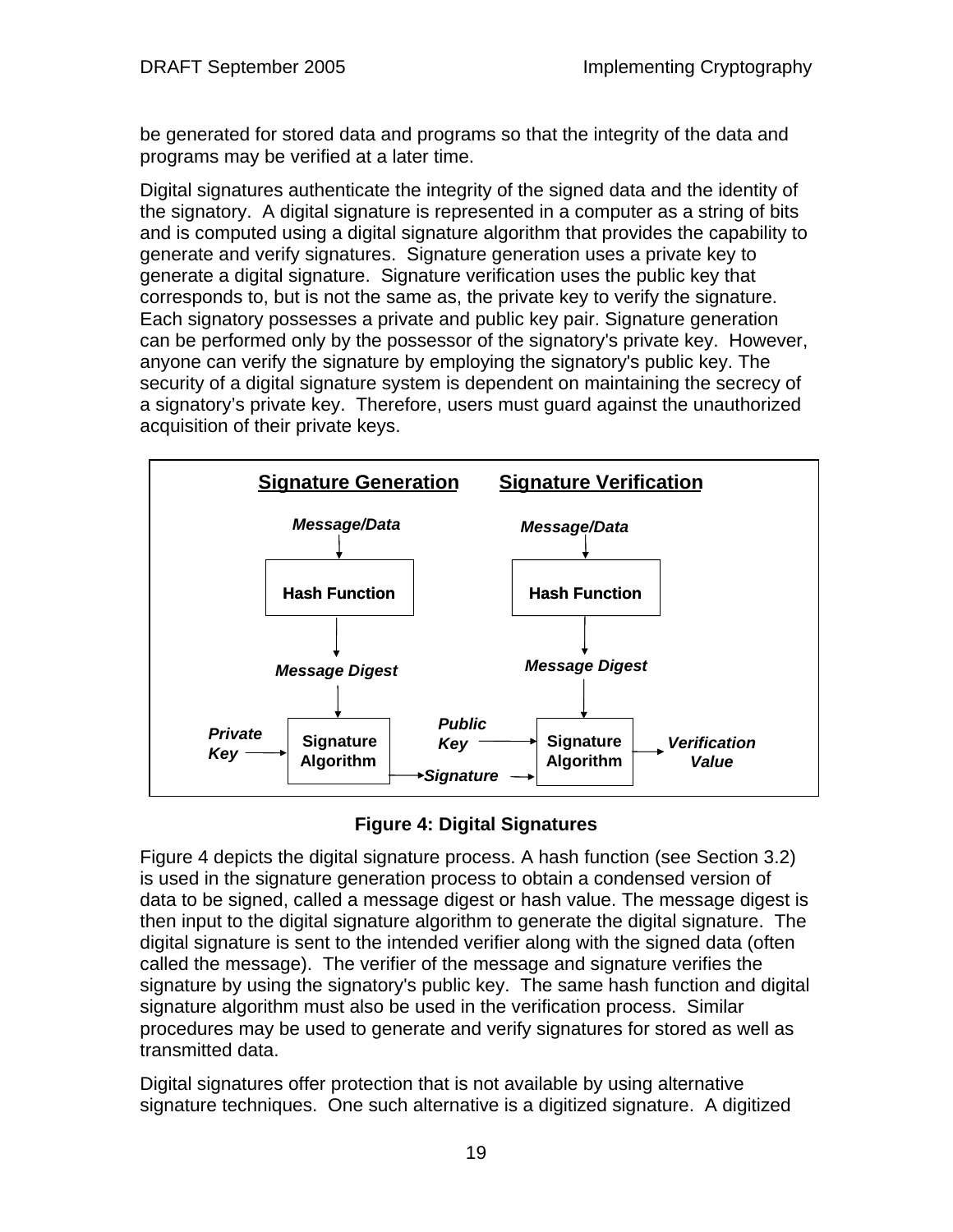signature is generated by converting a visual form of a handwritten signature to an electronic image. Although a digitized signature resembles its handwritten counterpart, it does not provide the same protection as a digital signature. Digitized signatures can be forged and can be duplicated and appended to other electronic data; digitized signatures cannot be used to determine if information has been altered after it is signed. Digital signatures, however, are computed on each message using a private key known only by the signatory. Each different message signed by the signatory will have a different digital signature. Even small changes to the message will result in a different signature. If an adversary does not know the private key, a valid signature cannot be generated.

FIPS 186-3, *Digital Signature Standard (DSS)*, specifies methods for generating and verifying digital signatures using asymmetric (public key) cryptography. DSS includes three digital signature algorithms: the Digital Signature Algorithm (DSA), the Elliptic Curve Digital Signature Algorithm (ECDSA) and RSA. The DSS is used in conjunction with FIPS 180-2, *Secure Hash Standard.* 

FIPS 186-3 specifies methods for the generation of domain parameters and private/public key pairs, the selection of key sizes and hash functions, and the generation and verification of digital signatures. The standard also provides methods for obtaining assurances of domain parameter validity, public key validity, and possession of the private key. A method for generating random numbers used to generate secret values (e.g., keys) is also provided.

#### **3.4.2 Key Establishment**

1

Two types of asymmetric key (i.e., public key) establishment are defined: key transport and key agreement. Approved key establishment schemes are specified in NIST SP 800-56, Recommendation on Key Establishment Schemes.

Key transport is the distribution of a key (and other keying material) from one party to another party. The transported key is created by the sending party. The keying material is encrypted by the sending party and decrypted by the receiving party. The sending party encrypts the keying material using the receiving party's public key; the receiving party decrypts the received keying material using the associated private key.

Key agreement is the participation by both parties (i.e., the sending and receiving parties) in the creation of shared keying material. Each party has either one or two key pairs<sup>9</sup>, and the public keys are made known to the other party. The key pairs are used to compute a shared secret value, which is then used with other information to derive keying material using a key derivation function. Typically, a hash function (see Section 3.1) is used during the key derivation process.

 $9^9$  A key pair consists of a private key and its associated public key.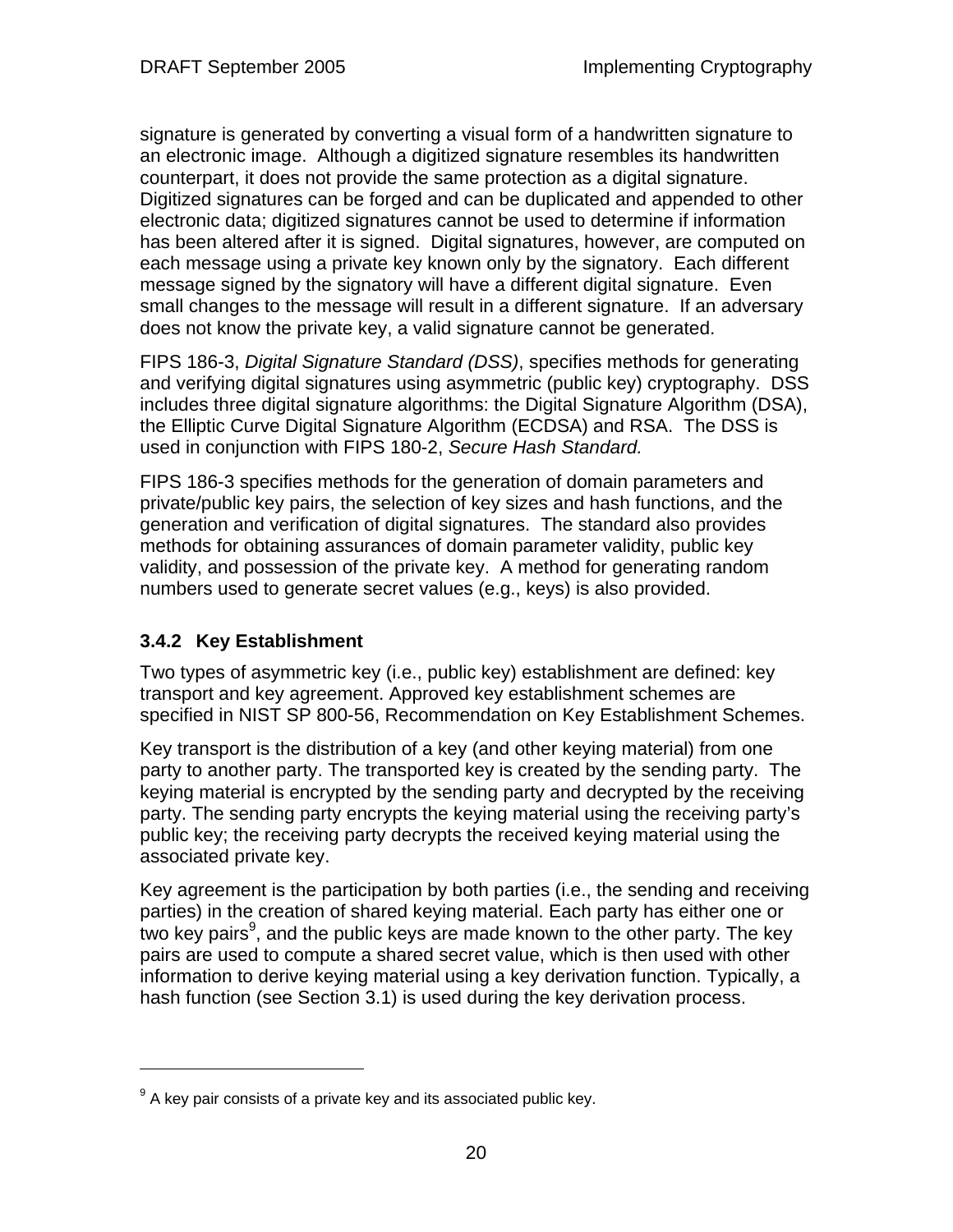NIST SP 800-56 specifies selected key establishment schemes: Diffie-Hellman and MQV schemes using two different types of mathematics, finite field and elliptic curve. In the future, RSA schemes will also be included.

NIST SP 800-56 includes discussions on:

- Domain parameter generation and assurance of domain parameter validity,
- Public and private key pair generation and assurance of public key validity and private key possession,
- Several key establishment schemes and associated functions,
- Methods for providing key transport, and
- Techniques for providing key confirmation to obtain assurance that the participating parties share the same keying material.

#### **3.5 Random Number Generation**

Random number generators (RNGs) are required for the generation of keying material (e.g., keys and initialization vectors (IVs)). There are two classes of RNGs: deterministic and non-deterministic. Deterministic Random bit Generators (DRBGs), sometimes called deterministic random number generators or pseudorandom number generators, use cryptographic algorithms to generate random numbers. Non-Deterministic Random Bit Generators (NDRBGs), sometimes called true RNGs, produce output that is dependent on some unpredictable physical source that is outside human control, for example, radioactive decay or a true noise hardware randomizer.

FIPS 186-3 defines a DRBG that may be used to generate random numbers for cryptographic applications (e.g., key or IV generation). The DRBG is initialized with a secret starting value, called an RNG seed, and uses a hash function.

Further guidance on the design and use of random number generators is under development.

#### **3.6 Key Management**

The proper management of cryptographic keys is essential to the effective use of cryptography for security. Keys are analogous to the combination of a safe. If a safe combination becomes known to an adversary, the strongest safe provides no security against penetration. Similarly, poor key management may easily compromise strong algorithms. Ultimately, the security of information protected by cryptography directly depends on the strength of the keys, the effectiveness of mechanisms and protocols associated with keys, and the protection afforded to the keys. All keys need to be protected against modification, and secret and private keys need to be protected against unauthorized disclosure. Key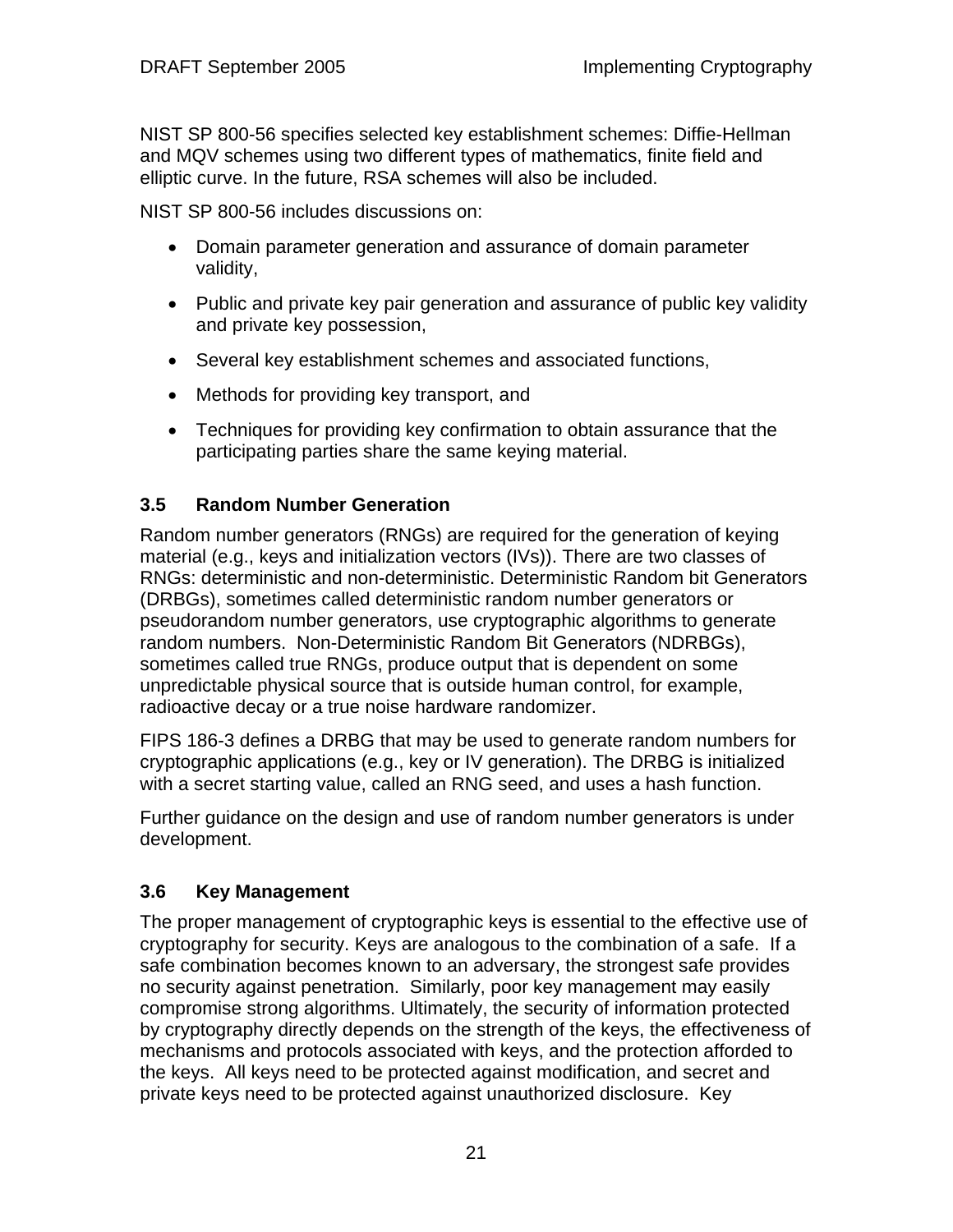management provides the foundation for the secure generation, storage, distribution, and destruction of keys.

NIST Special Publication 800-57 (SP 800-57), *Recommendation for Key Management*, provides guidance on the management of cryptographic keys: their generation, use, and eventual destruction. Related topics, such as algorithm selection and appropriate key size, cryptographic policy, and cryptographic module selection, are also included in this recommendation. SP 800-57 consists of three parts:

- Part 1, *General Guidance*, contains basic key management guidance, including:
	- the protection required for keying material,
	- the key life cycle responsibilities,
	- key backup, archiving and recovery,
	- changing keys,
	- cryptoperiods (i.e., the appropriate lengths of time that keys are to be used),
	- accountability and audit,
	- contingency planning and
	- key compromise recovery.
- Part 2, *Best Practices for Key Management Organizations*, contains:
	- A generic key management infrastructure,
	- Guidance for the development of organizational key management policy statements and key management practices statements,
	- An identification of key management information that needs to be incorporated into security plans for general support systems and major applications that employ cryptography, and
	- A identification of key management information that needs to be documented for all Federal applications of cryptography.
- Part 3, *Application-Specific Key Management Guidance*, addresses the key management issues associated with currently available cryptographic mechanisms, such as the Public Key infrastructure (PKI), the Transport Layer Security protocol (TLS), and Secure/Multipart Internet Mail Extensions (S/MIME). Specific guidance is provided regarding:
	- The recommended and/or allowable algorithm suites and key sizes,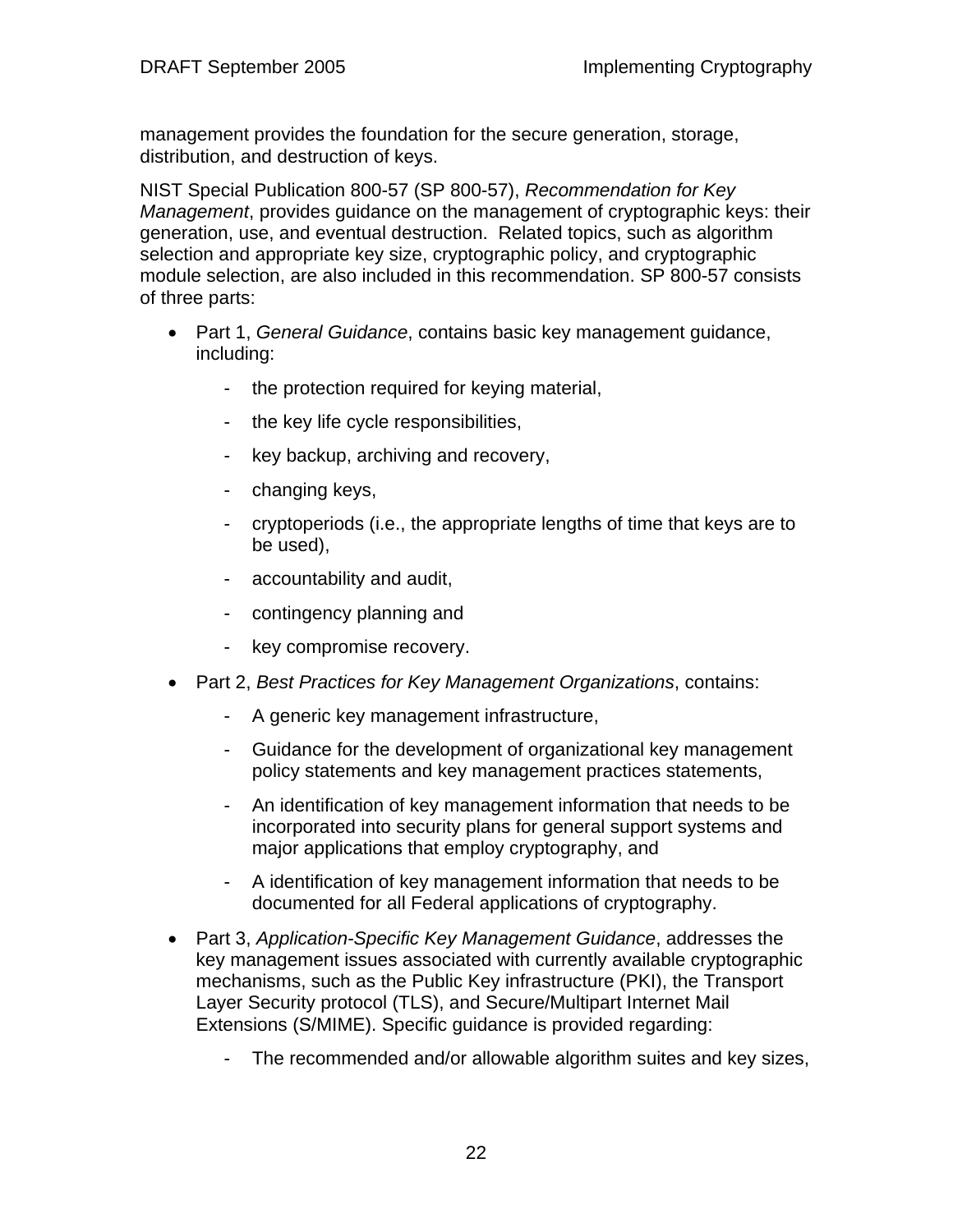- Recommendations for the use of the mechanism in its current form for the protections of Federal government information, and/or
- Security considerations that may affect the security effectiveness of key management processes and the cryptographic mechanisms that use keys that are generated and managed by those key management processes.

New key management techniques and mechanisms are constantly being developed, and existing key management mechanisms and techniques are constantly being refined. While the security guidance information contained in Part 3 will be updated as mechanisms and techniques evolve, new products and technical specifications can always be expected that are not reflected in the current version of the guideline. Therefore, the context provided may include status information, such as version numbers or implementation status.

Additional key management guidance is provided in FIPS 140-2, *Security Requirements for Cryptographic Modules*, which provides minimum security requirements for cryptographic modules that embody or support key management in Federal information systems.

Federal agencies have a variety of information that they have determined to require cryptographic protection; the sensitivity of the information and the periods of time that the protection is required also vary. To this end, NIST has established five security levels (i.e., security strengths) for the protection of information: 80, 112, 128, 192 and 256. These security levels have been assigned to the Approved cryptographic algorithms and key sizes, and dates have been projected during which the use of these algorithms and key sizes is anticipated to be secure. For further information, see SP 800-57.

Agencies need to determine the length of time that cryptographic protection is required before selecting an algorithm and key size with the appropriate cryptographic strength.

#### **3.7 Public Key Infrastructure (PKI)**<sup>10</sup>

A PKI is a security infrastructure that creates and manages public key certificates to facilitate the use of public key (i.e., asymmetric key) cryptography. To achieve this goal, a PKI needs to perform two basic tasks:

- 1) Generate and distribute public key certificates to bind public keys to other information *after* validating the accuracy of the binding; and
- 2) Maintain and distribute certificate status information for unexpired certificates.

 $\overline{a}$ 

 $10$  Information in this section was extracted from:

http://csrc.nist.gov/pki/documents/CIMC\_PP\_20011031.pdf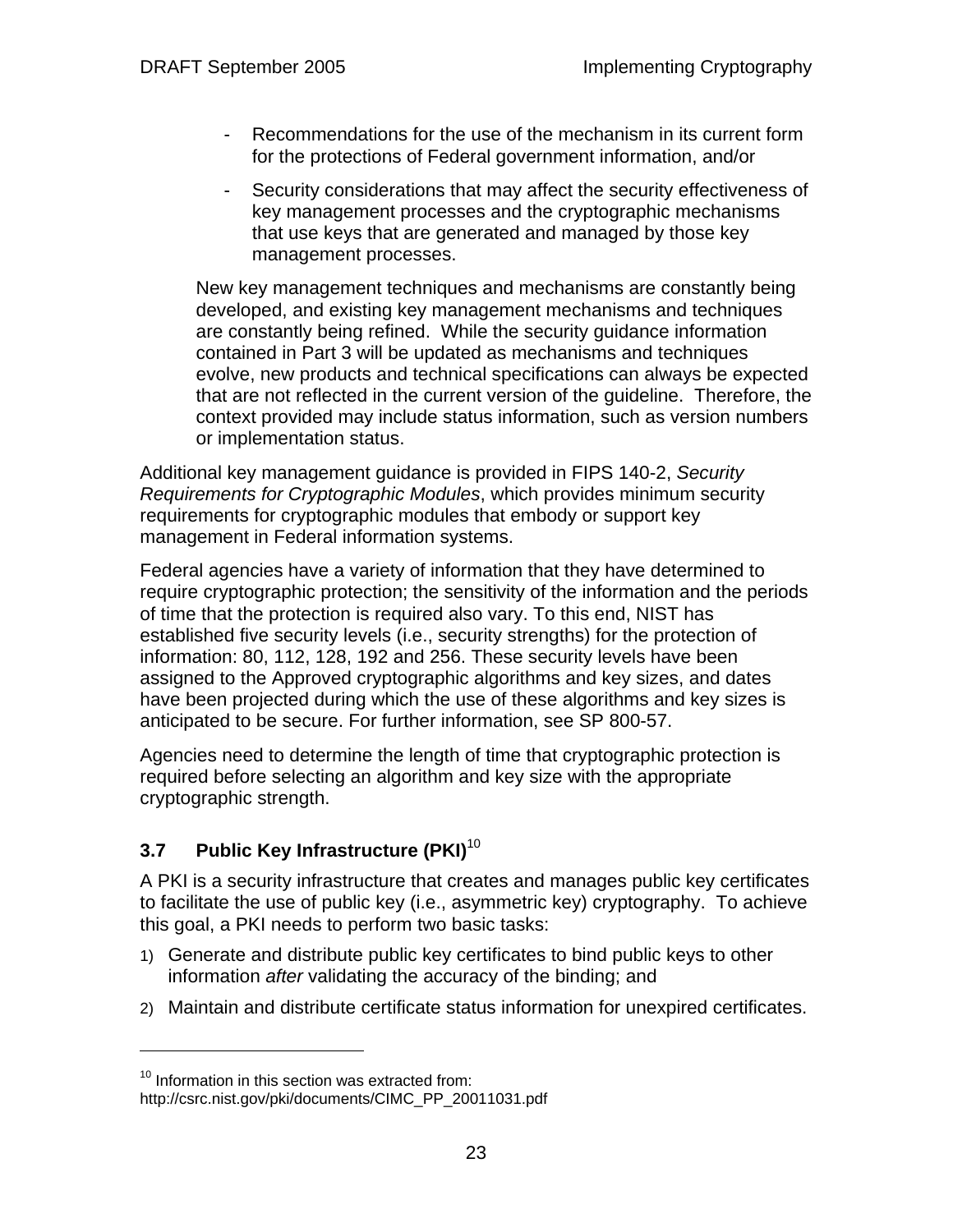Some aspects of these tasks are relevant to the trustworthiness of the PKI. Other aspects affect the availability and performance of the PKI. The core tasks of the PKI are binding public keys to accurate information in a digitally signed certificate, and maintaining accurate certificate status information. If the components that implement these core tasks are implemented poorly, the PKI itself may be compromised. The distribution of certificates and status information affects the utility and performance of a PKI. If the components that handle distribution are compromised, denial of service may result, but the trustworthiness of the PKI is unaffected.

The use of certificates ensures the availability of the public keys. However, private keys are maintained under the exclusive control of the owner of that private key (i.e., the user that is authorized to use the private key). A user can only operate within a PKI if his private key is readily available.

If a private key that is used to generate digital signatures is lost, the owner can no longer generate digital signatures. Policy may permit users to maintain backup copies of the private key for their own convenience, but continuity of operations may be achieved by simply generating new key pairs and certificates.

If a private key used for key management is lost (e.g., a key used for key transport or key agreement), then access to the data protected by that key may no longer be possible. For example, if the key is used to transport a decryption key for encrypted data, and the key management key is lost, then the encrypted data cannot be decrypted. To ensure that access to critical data is not lost, PKIs often backup the private key management key for possible recovery. While key recovery is orthogonal to the main goals of a PKI (i.e., the distribution of public keys), the trustworthiness of a PKI may depend greatly upon the security of this backup/recovery function. Securely implemented key recovery services will enhance the utility and dependability of PKI-based applications, but an insecure implementation will compromise the confidentiality of any PKI-dependent application.

Even where users maintain control of the private keys, the PKI may provide centralized storage to support mobile, or roaming, users. When roaming users wish to perform cryptographic operations, they obtain their credentials (e.g., private keys and their corresponding certificates) and perform the cryptographic operations on whatever workstation they currently are using. As above, roaming users generally have exclusive control of digital signature keys, but the PKI may maintain copies of the private keys used for key establishment .

A monolithic PKI component could be designed to satisfy all of these requirements, but this is not common practice. For scalability, PKIs are usually implemented with a set of complementary components, each focused on specific aspects of the PKI process. The PKI tasks are often assigned to the following logical components:

• *Certification authorities* (CAs) to generate certificates and certificate status information;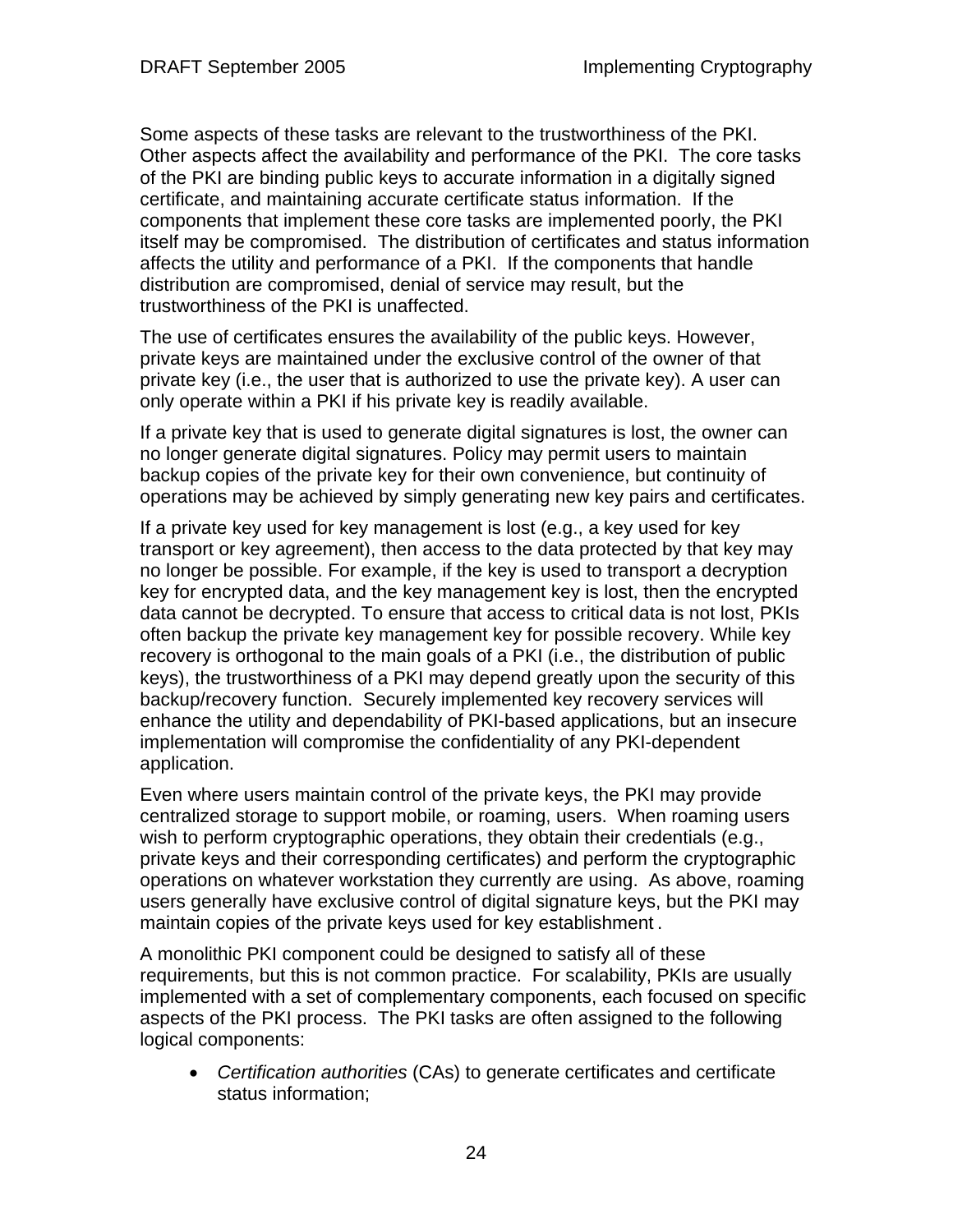- *Registration authorities* (RAs) to verify the information in the public key certificates and determine certificate status;
- *Repositories* to distribute certificates and certificate revocation lists (CRLs);
- *Online Certificate Status Protocol* (OCSP) *servers* to distribute certificate status information in the form of OCSP responses; and
- *Key recovery servers* to backup private key material.
- *Roaming credential servers* to distribute private key material and the corresponding certificates.

A particular PKI implementation must include the functionality of CAs and RAs, but the requirements may be assigned to any number of components. The features provided by repositories, OCSP servers, key recovery servers, and roaming credential servers are optional in a PKI implementation.

#### **3.7.1 Security Requirements for PKI Components**

The Certificate Issuing and Management Components (CIMC) Family of Protection Profiles defines requirements for components that issue, revoke, and manage public key certificates, such as X.509 public key certificates. A CIMC always includes a Certification Authority (CA) and may include Registration Authorities (RAs) and other subcomponents.

 A CIMC consists of the hardware, software, and firmware that are responsible for issuing, revoking, and managing public key certificates. A CIMC does not include environmental controls (e.g., controlled access facility, temperature), policies and procedures, personnel controls (e.g., background checks and security clearances), and other administrative controls.

The *Certificate Issuing and Management Component (CIMC) Family of Protection Profile*s specifies the functional and assurance security requirements for a CIMC. The intent of this family of Protection Profiles is to ensure specification of the complete set of requirements for a CIMC and not the specification of a subset of requirements implemented in a specific CIMC subcomponent. It includes all the technical features of a CIMC, regardless of which CIMC subcomponent performs the function. The document does not differentiate between functions that are typically performed by a CA and functions that are typically performed by an RA.

#### **3.7.2 PKI Architectures**

A PKI often includes many CAs linked by trust paths. The CAs may be linked in several ways. They may be arranged hierarchically under a "root CA" that issues certificates to subordinate CAs. The CAs can also be arranged independently in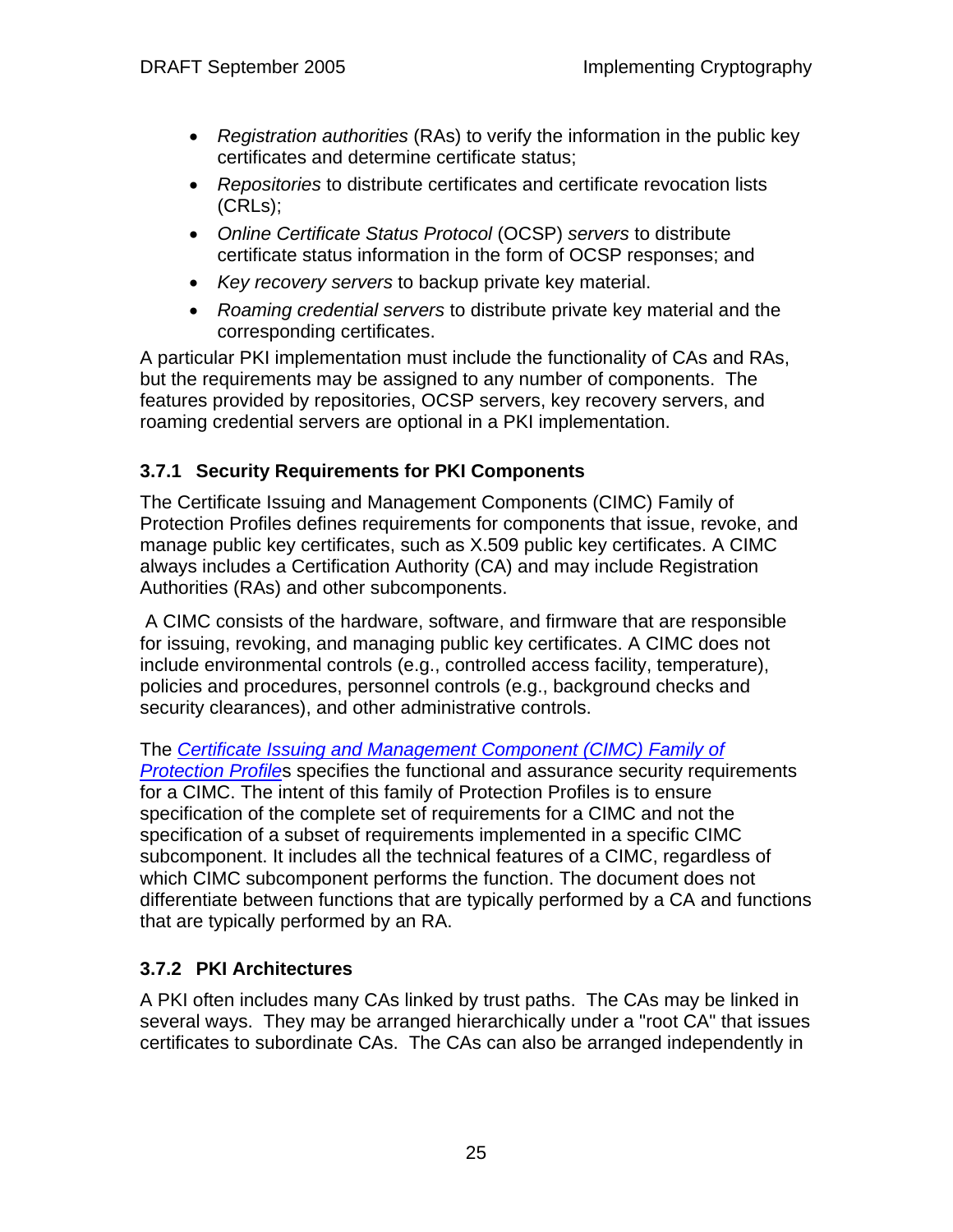a mesh<sup>11</sup>. Recipients of a signed message with no relationship with the CA that issued the certificate for the message sender can still validate the sender's certificate by finding a path between their CA and the one that issued the sender's certificate. Figures 5 and 6 illustrate the two basic PKI architectures.



**Figure 5. Hierarchical Architecture** 



**Figure 6. Mesh Architecture** 

In hierarchical models, trust is delegated by a CA when it certifies a subordinate CA. Trust delegation starts at a root CA that is trusted by every node in the infrastructure. In mesh models, trust is established between any two CAs in peer relationships (cross-certification), thus allowing the possibility of multiple trust paths between any two CAs. Note that hierarchical and mesh PKIs are not mutually exclusive, and may be combined into more complex PKIs. For example, cross certifying the root CA from a hierarchy with any CA in a mesh PKI creates a new PKI that exhibits aspects of both architectures.

#### **3.7.3 Security Policies of Other CAs and the Network**

It is important to consider the integrity and security of the PKI components. The confidence that can be placed in the binding between a public key and its owner

 $\overline{a}$ 

<sup>11</sup> A mesh PKI model is sometimes referred to as a *network* PKI model.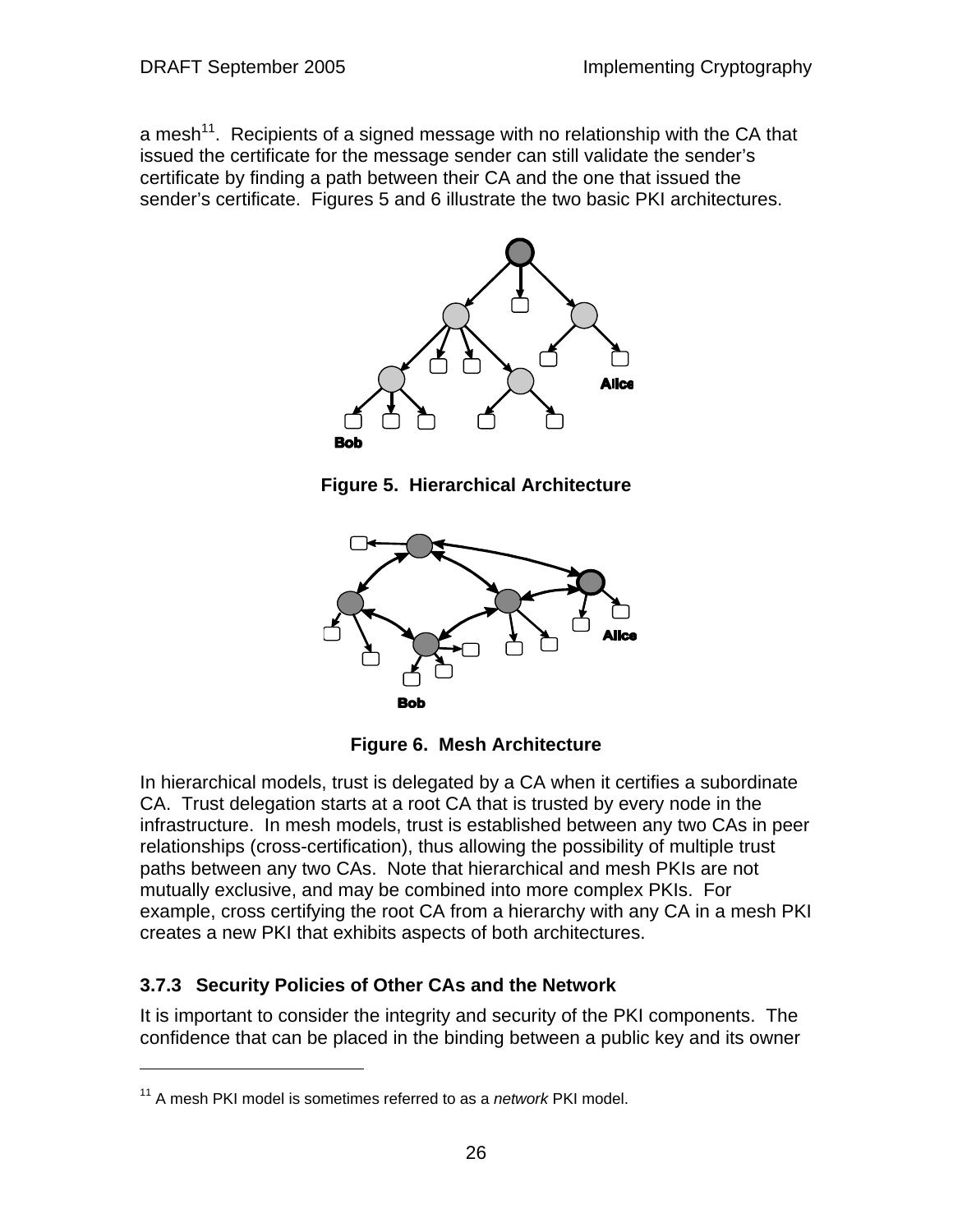$\overline{a}$ 

depends, in large part, on the confidence that can be placed on the system that issued the certificate that binds them. The rules expressed by certificate policies are reflected in certification practice statements (CPSs) that detail the operational rules and system features of CAs and other PKI components. By examining a CA's CPS, users can determine whether to obtain certificates from it, based on their security requirements. Other CAs can also use the CPS to determine if they want to cross-certify with that CA. The essential issue with cross-certificates is how to allow CAs to cross-certify with other CAs to meet the particular needs of their own users, without compromising the security of users of other CAs. For example, a particular agency might have a close working relationship with a local government office, a particular contractor or law firm that has its own CA. That relationship, however, would not necessarily justify the extension of trust by that local government office to other government agencies or commercial organizations.

#### **3.7.4 Federal Bridge Certification Authority**

The Federal Bridge Certification Authority (FBCA) supports interoperability among Federal Agency PKI domains in a peer-to-peer fashion. The FBCA will issue a certificate only to those Agency CAs specified by the owning Agency (called "Principal CAs"). The FBCA, or a CA that interoperates with the FBCA, may also issue certificates to individuals who operate the FBCA. The FBCA certificates issued to Agency Principal CAs act as a conduit of trust. The FBCA does not add to and should not subtract from trust relationships existing between the transacting parties. The Federal PKI Policy Authority (FPKIPA) is the governing body over the FBCA.

The X.509 Certificate Policy for the FBCA defines five certificate policies for use by the FBCA to facilitate Agency CA interoperability with the FBCA and with other Agency PKI domains. The five policies represent four different assurance levels (Rudimentary, Basic, Medium, and High) for public key digital certificates, plus one assurance level used strictly for testing purposes (Test). The word "assurance" used in this CP means how well a Relying Party<sup>12</sup> can be certain of the identity binding between the public key and the individual whose subject name is cited in the certificate. In addition, it also reflects how well the Relying Party can be certain that the individual whose subject name is cited in the certificate is controlling the use of the private key that corresponds to the public key in the certificate.

 $12$  In general, a Relying Party is a recipient that relies on the validity of a certificate and digital signature.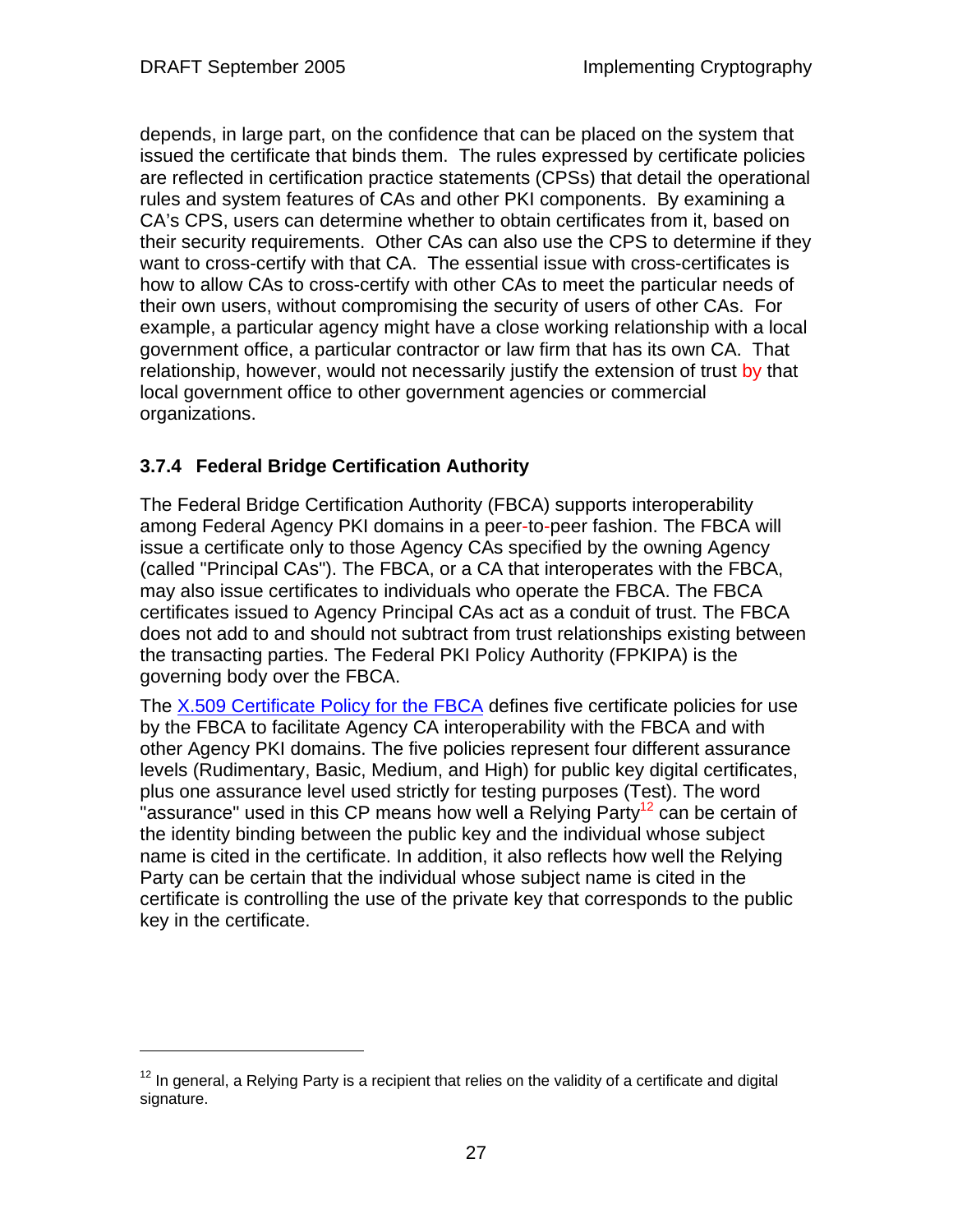# **CHAPTER 4**

# **GENERAL IMPLEMENTATION ISSUES**

 There are many issues that are applicable to the implementation of security methods/products. These are extensively discussed in other documents such as:

- *Guide for Developing Security Plans for Information Technology Systems* (NIST SP-800-18),
- *Federal Guidelines for the Security Certification and Accreditation of Information Technology Systems* (NIST SP 800-37),
- *Recommendation for Key Management* (NIST SP 800-57),
- OMB Circular A-130, *Security of Federal Automated Information Resources*, Appendix III,
- *Recommended Security Controls for Federal Information Systems* (NIST SP-800-53), and
- *Personal Identity Verification for Federal Employees and Contractors*  (FIPS 201).

#### **4.1 Hardware vs. Software Solutions**

 $\overline{a}$ 

The trade-offs among security, cost, simplicity, efficiency, and ease of implementation need to be evaluated. Cryptography can be implemented in hardware, software and/or firmware - each has its related costs and benefits.

Historically, software has been less expensive and slower than hardware, although for large applications, hardware may be less expensive. In addition, software is easier to modify or bypass<sup>13</sup> than equivalent hardware products. The protection of key variables upon which cryptographic security depends is also more difficult to achieve in software-based implementations. The advantages of software solutions are in flexibility and portability, ease of use, and ease of upgrade.

In many cases, cryptography is implemented in a hardware device but is controlled by software and, therefore, a hybrid solution is provided. Again, the user must evaluate the solutions against requirements to determine the best solution.

 $13$  Note that this can be a security concern or an advantage (e.g., when there are problems with cryptographic functionality).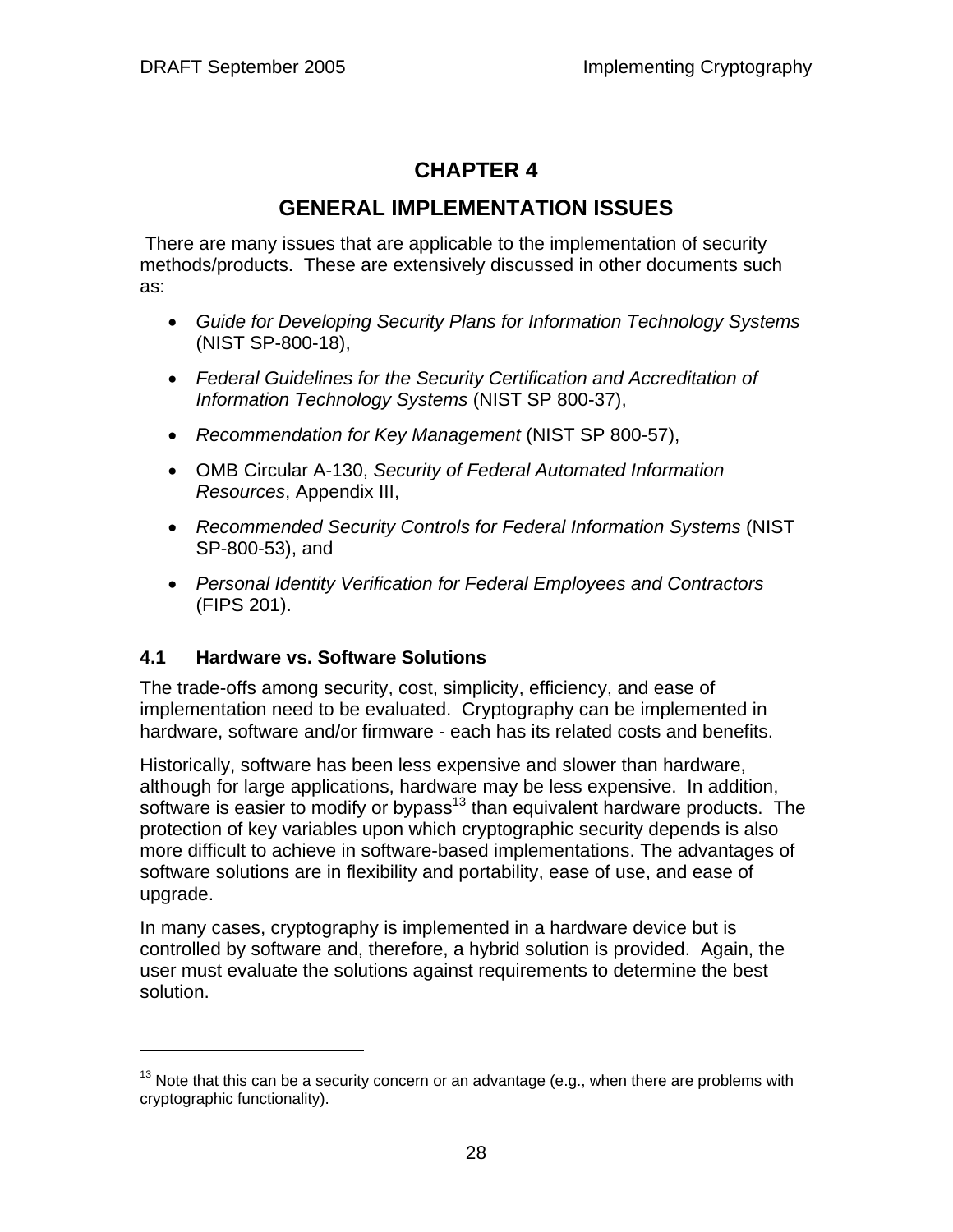# **4.2 Asymmetric vs. Symmetric Cryptography**

Symmetric, or secret key, cryptography employs a single key to both apply cryptographic protection (e.g., encrypt) and to remove or check the protection (e.g., decrypt). This key must be kept secret if the underlying cryptographic process is to be effective. Symmetric cryptography is discussed in Section 3.3.

Asymmetric, or public key, cryptography employs interdependent pairs of keys: a key that may be made public and a key that must remain private. Asymmetric cryptography is discussed in Section 3.4.

When keying material needs to be provided to other entities for cryptographic relationships, symmetric and asymmetric cryptography differ as follows:

- *Symmetric cryptography:* A unique key needs to be generated for each relationship<sup>14</sup> and for each purpose (e.g., encryption, authentication and key wrapping). For example, if there are four entities (A, B, C, and D) using encryption, there are six possible relationships (A-B, A-C, A-D, B-C, B-D, C-D). If a key is to be provided for encryption for each relationship, six keys are required. If there are, instead, 1000 entities there are 499,500 possible relationships, and a unique key would be required for each relationship. The method for transferring the key from the sending party to each recipient must provide for both confidentiality and data integrity protection for the key.
- *Asymmetric cryptography*: A private/public key pair needs to be generated by each party that needs a private key to sign data, a separate key pair for each type of key agreement process, and a separate key pair to receive transported keys. For example, four entities need four key pairs for digital signatures, and 1000 entities need 1000 key pairs. A unique key does not need to be generated for each relationship.

The private key is retained by the entity who "owns" the key pair and must be kept secret. The public key is distributed to the other entities and requires integrity protection (e.g., using a public key certificate prior to providing the public key to other entities). This integrity protection may be the same for all the relationships (e.g., a single public key certificate can be provided to all interested parties).

Therefore, for networks that have large numbers of pair-wise relationships, the number of symmetric keys that will require confidentiality protection is significantly larger that the number of public/private key pairs.

The primary advantage of symmetric cryptography is speed. There are approved symmetric key algorithms that are significantly faster than any currently available asymmetric key algorithm. In addition, advances in factoring efficiency, other

 $\overline{a}$ 

 $14$  A relationship may be one-to-one or one-to-many (e.g., broadcast).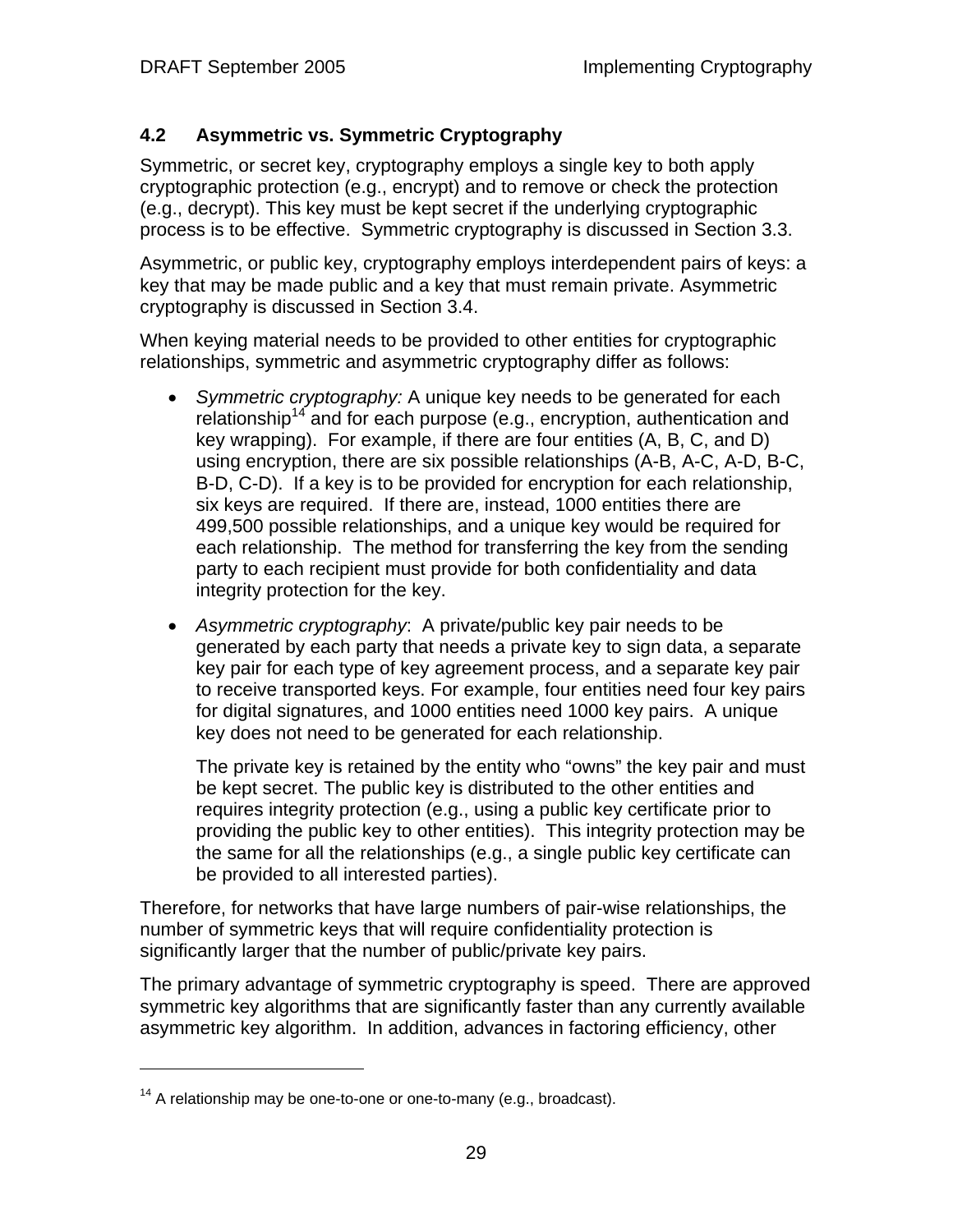cryptographic methods, and computational efficiency have tended to reduce the protection provided by public key cryptography more rapidly than that provided by symmetric key cryptography.

 Asymmetric and symmetric cryptography can be used together to obtain the key management advantages of public-key systems and the encryption speed advantages of symmetric systems. For example, an asymmetric system can be used to transport symmetric keys that are used to encrypt files or messages.

In some situations, asymmetric cryptography is not necessary, and symmetric cryptography alone is sufficient. This includes environments where secure symmetric key establishment can take place (see Section 3.3.3) , environments where a single authority knows and manages all the keys, and a single-user environment. In general, asymmetric cryptography is best suited for an open multi-user environment.

# **4.3 Key Management**

The proper management of cryptographic keys is essential to the effective use of cryptography for security. Ultimately, the security of information protected by cryptography directly depends on the protection afforded the keys. All keys need to be protected against modification, and secret and private keys need to be protected against unauthorized disclosure.

NIST and other standards organizations have produced guidelines for effective key management. The *Recommendation for Key Management* (NIST SP 800- 57; discussed in Section 3.6) is a three part general guide to key management.

Listed below are some general recommendations for effective key management.

### *Make sure that users are aware of their liabilities and responsibilities, and that they understand the importance of keeping their keys secure.*

The security of cryptographic keys is the foundation of a secure system; therefore, users must maintain control of their keys! Users must be provided with a list of responsibilities and liabilities, and each user should sign a statement acknowledging these concerns before receiving a key (if it is a long-term, usercontrolled key). If different user roles (e.g., security officer, regular user) are implemented in a system, users shall be made aware of their unique responsibilities, especially regarding the significance of a key compromise or loss.

# *Prepare for a possible compromise*

It is imperative to have a plan for handling the compromise or suspected compromise of central/root keys or key components at a central site; this should be established before the system goes operational. A contingency plan should address what actions will be taken with compromised system software and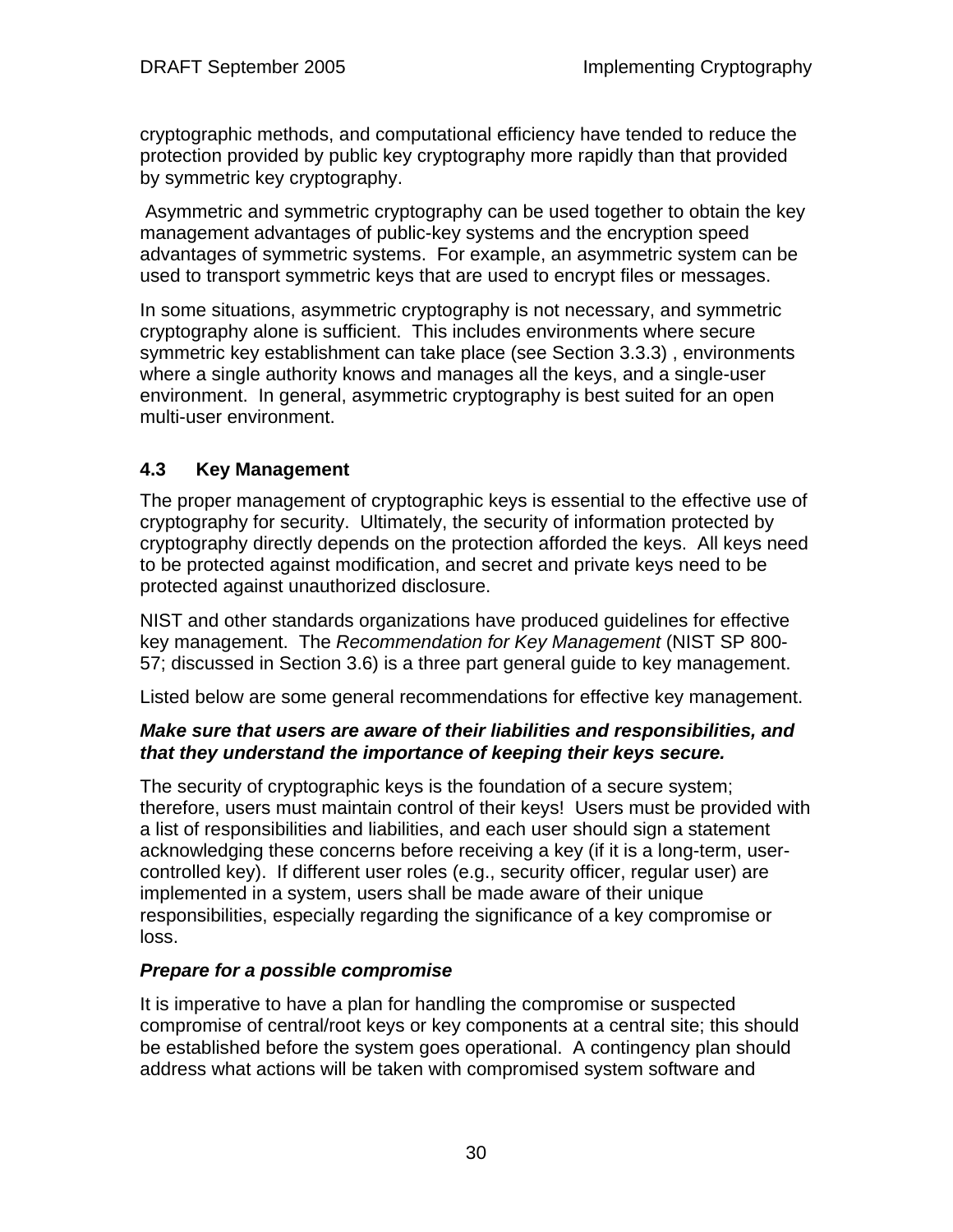hardware, central/root keys, user keys, previously generated signatures, encrypted data, etc.

If someone's private or secret key is lost or compromised, other users shall be made aware of this, so that they will no longer initiate the protection of messages using a compromised key nor accept messages protected with a compromised key. Users must be able to store their secret and private keys securely, so that no intruder can access them, yet the keys must be readily accessible for legitimate use.

### *Use validated algorithms and modules.*

Cryptographic algorithms and the cryptographic modules in which they reside shall be validated in accordance with FIPS 140-2.

Software at a central key management site should be electronically signed and periodically verified by the user's system to check the integrity of the code. This provides a means of detecting the unauthorized modification of system software. Within a cryptographic module, the generation and verifiction of a cryptographic checksum is required by FIPS 140-2.

#### *A system implemented for a Federal government agency should have centrally stored keys and system components controlled by Federal employees.*

The proper control of central/root keys and key management components is critical to the security of a system. When a Federal system is developed by a contractor, Federal employees should control the keying material and configure the key management components. Once the system becomes operational, unlimited access to central data, code, and cryptographic modules should not be given to non-Federal employees.

# *Secure Key Management*

Key management provides the foundation for the secure generation, storage, distribution, and use of keys.

Proper key management is essential at all phases of the keys' life. Guidance for the management of cryptographic keying material is provided in NIST SP 800-57. Additional guidance includes the following:

*Provide a cryptographic integrity code (e.g., a digital signature or MAC) for all centrally stored data and encrypted sensitive data, such as secret keys that are used to provide confidentiality.* 

All centrally stored data that is related to user keys should be signed or MACed for integrity, and encrypted if confidentiality is required (all user secret keys and CA private keys should be encrypted). Individual key records in a database - as well as the entire database - should be signed or MACed and encrypted. To enable tamper detection, each individual key record should be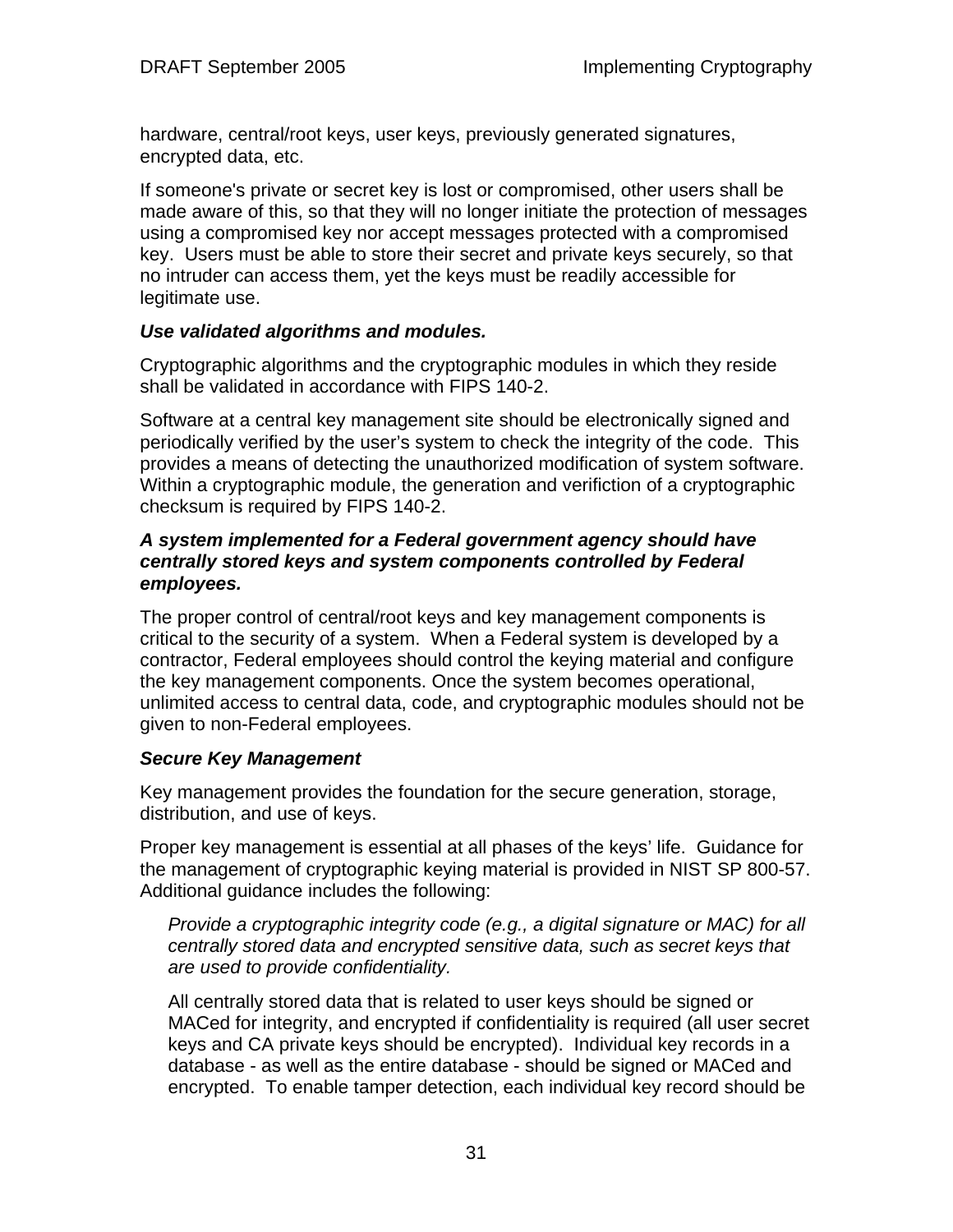signed or MACed so that its integrity can be checked before allowing that key to be used in a cryptographic function.

#### *Provide back-up copies of keys.*

Backup copies should be made of central/root keys, since the compromise or loss of those components could prevent access to keys in the central database, and possibly deny system users the ability to decrypt data or perform signature verifications.

#### *Provide key recovery capabilities.*

IT systems shall protect the confidentiality of information. There must be safeguards to ensure that sensitive records are neither irretrievably lost by the rightful owners nor accessed by unauthorized individuals. Key recovery capabilities provide these functions. All key components used for encryption should be available to an organization, regardless of whether the associated user is currently working in the organization. Employees leave organizations voluntarily and some are removed. In either situation, the organization may need to access the keys to recover encrypted data. Key recovery capabilities allow organizations to restore key components.

#### *Archive user keys for a sufficiently long cryptoperiod.*

A cryptoperiod is the time during which a key can be used to protect information; it may extend well beyond the lifetime of a key that is used to apply cryptographic protection (where the lifetime is the time during which a key can be used to generate a signature and/or perform encryption). Keys may be archived for a lengthy period (on the order of decades), so that they can be used to verify signatures and decrypt ciphertext.

#### *Determine reasonable lifetimes for keys associated with different types of users.*

Users with different roles should have keys with lifetimes that take into account the different roles and responsibilities, the applications for which the keys are used, and the security services that are provided by the keys (user/data authentication, confidentiality, data integrity, etc.). Reissuing keys should not be done so often that it becomes excessively burdensome; however, it should be performed often enough to minimize the loss caused by a possible key compromise.

#### *Handle the deactivation/revocation of keys so that data signed prior to a compromise date (or date of loss) can be verified.*

When a signing key is designated as "lost" or "compromised," signatures generated prior to the specified date may still need to be verified in the future. Therefore, a signature verification capability may need to be maintained for lost/compromised keys. Otherwise, all data previously signed with a lost/compromised key would have to be re-signed.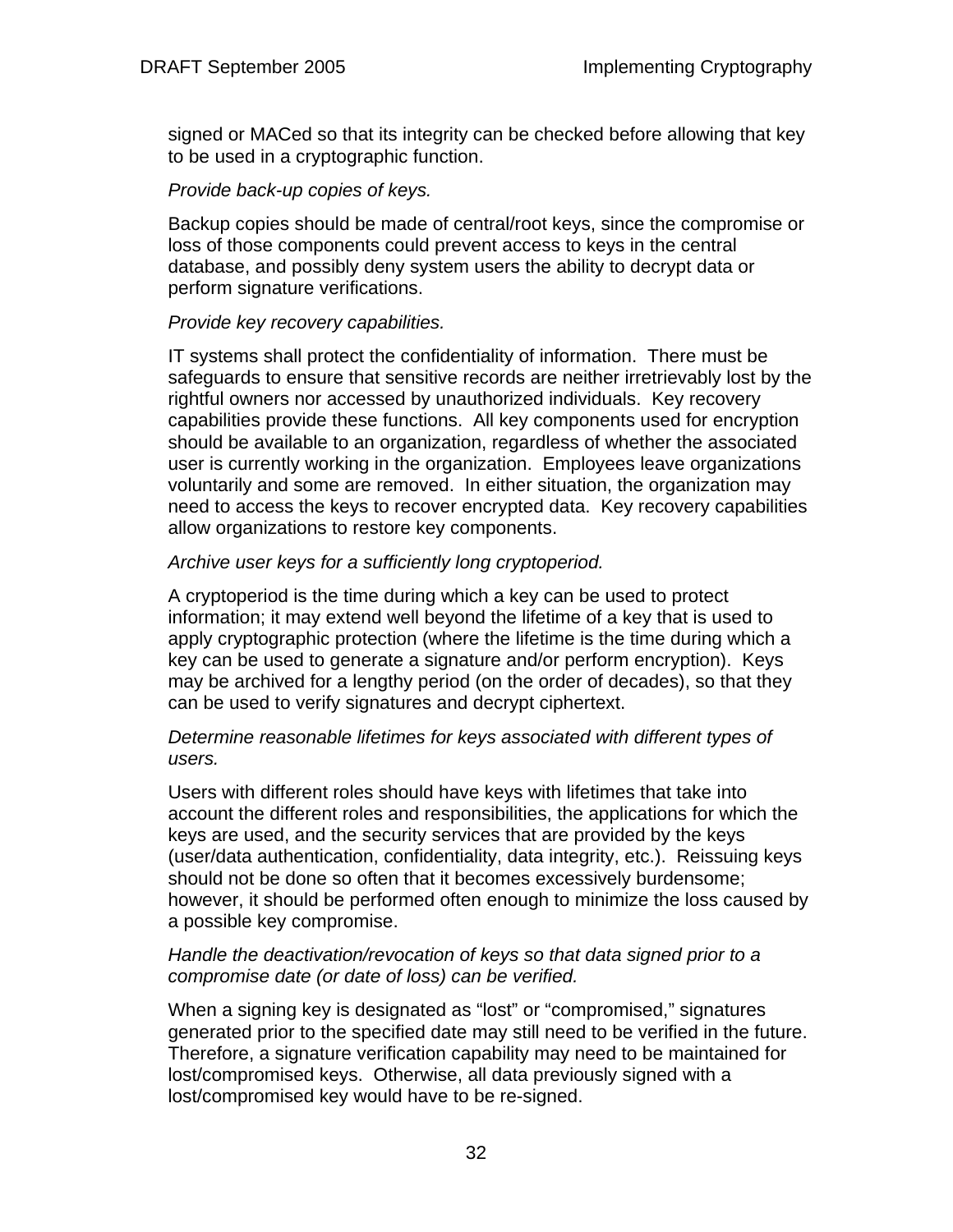# **Chapter 5**

# **ASSESSMENTS**

Cryptographic controls are provided using cryptographic modules, which may include capabilities such as signature generation and verification, encryption and decryption, key generation, and key establishment.

An undetected error in a cryptographic module's design could affect every user in the system for which it is supposed to provide protection. For example, the verification of a chain of public key certificates might not function correctly. Verifying a chain of public key certificates helps a signature verifier determine if a signature was generated with a particular key. If the function is implemented incorrectly in a cryptographic module, the potential for the dissemination of weak cryptography could be introduced into the system, possibly allowing for signature forgery or the verification of invalid signatures. Therefore, it is important to have cryptographic modules tested before distributing them throughout a system.

Figure 7 illustrates a general security testing model, including the testing of cryptographic modules, and the various types of testing that are required. This model, and the applicable testing organizations, is described in this chapter.



**Figure 7: Security Testing Model** 

Table 2 illustrates the range cryptographic tests, from individual algorithms to complete systems.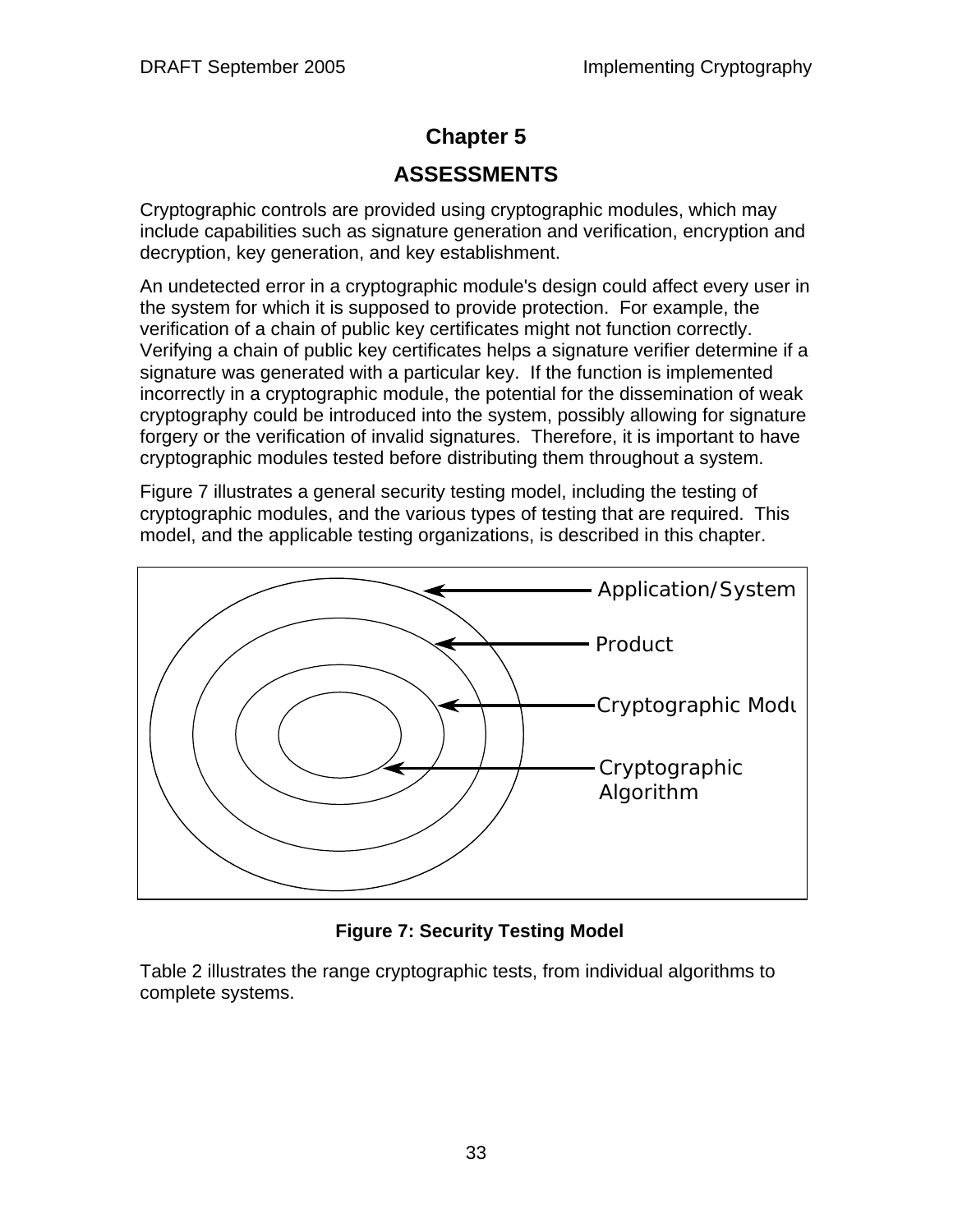| Test                      | Example                    | Specification                                                         |
|---------------------------|----------------------------|-----------------------------------------------------------------------|
| <b>Application/System</b> | <b>Air Traffic Control</b> | Certification and<br>Accreditation                                    |
| Product                   | <b>Security Module</b>     | <b>Common Criteria Evaluation</b><br>and Validation Scheme<br>(CCEVS) |
| <b>Security Module</b>    | Crypto Module              | <b>FIPS 140-2</b>                                                     |
| Algorithm                 | <b>AES</b>                 | <b>FIPS 197</b>                                                       |

Table 2: Types of Tests

Cryptographic algorithms and cryptographic modules must be tested prior to integration into an existing or new system. The cryptographic algorithms and modules are tested by the developer and then submitted to the Cryptographic Module Validation Program (CMVP) for testing against FIPS 140-2, *Security Requirements for Cryptographic Modules* and the applicable cryptographic algorithm standards.

For all Federal agencies, the use of cryptographic products that conform to FIPS 140-2 is mandatory for the protection of sensitive unclassified information when the agency determines that cryptographic protection is required<sup>15</sup>. Agencies are required to use FIPS 140-2 in designing, acquiring, and implementing cryptographic-based security systems within computer and telecommunications systems (including voice systems).

# **5.1 Cryptographic Module Validation Program (CMVP)**

NIST and the Communications Security Establishment (CSE) of the government of Canada established the CMVP. The goal of the CMVP is to provide Federal agencies with a security metric to use in procuring equipment containing cryptographic modules. The results of the independent testing by accredited laboratories provide this metric. Cryptographic module validation testing is performed using the Derived Test Requirements (DTRs) for FIPS 140-2. The DTRs list all of the vendor and tester requirements for validating a cryptographic module and are the basis of testing done by the Cryptographic Module Testing (CMT) accredited laboratories.

1

 $15$  National security-related information is excluded from this requirement.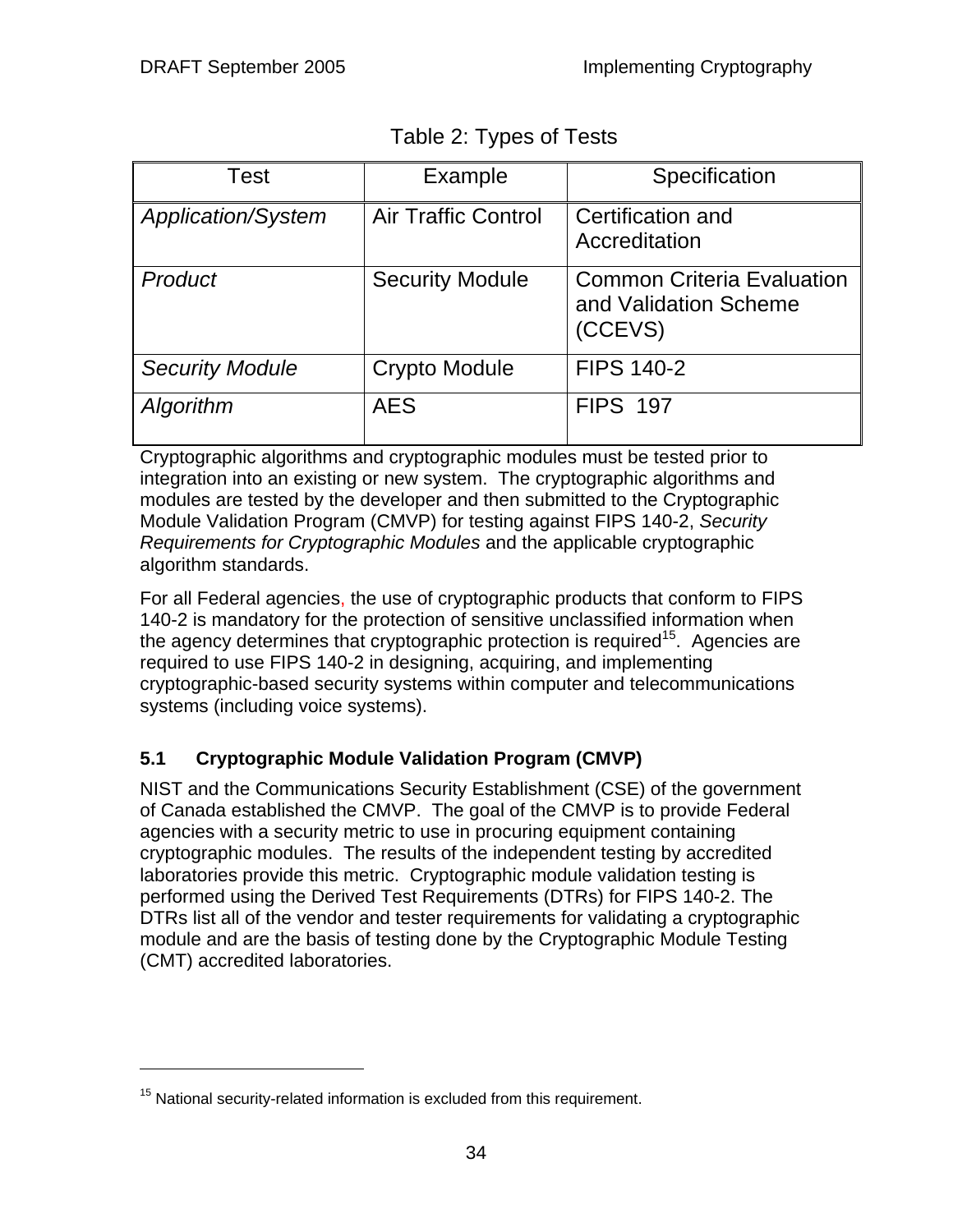# **5.1.1 Background**

A cryptographic module is a set of hardware, firmware or software, or some combination thereof, that implements cryptographic logic or processes. Examples include standalone devices such as link encryptors; add-on encryption boards embedded in computer systems; and software applications running on microprocessors, such as digital signature applications. If the cryptographic logic is implemented in software, then the processor, which executes the software, is also part of the cryptographic module.

There are many advantages to using validated modules:

- Assurance that modules incorporate necessary features,
- Protection of technical assets and staff time of government personnel by assuring that purchased products comply with a standard and have been tested,
- Providing users with a set of available and relevant security features, and
- Increased flexibility to choose security requirements that meet applicationspecific and environment-specific requirements.

Figure 8 illustrates the CMV process. The process begins with the submission of the cryptographic module to one of the accredited laboratories. During the testing process, there are typically many interactions between the laboratory and the vendor and between the laboratory and NIST/CSE. NIST/CSE respond to questions about a specific validation and issue general implementation guidance that is applicable to all validations. The implementation guidance is not static, and is augmented as needed to respond to questions. The laboratory then writes the test report and submits it to NIST/CSE for validation. NIST/CSE review the test report and request clarification from the laboratory, as required. Finally, NIST/CSE issue the validation certificate and update the CMVP web site<sup>16</sup>. Note that the web site contains a list of validated modules (see 6.1.3).

In general, NIST/CSE responsibilities include:

 $\overline{a}$ 

Reviewing reports and issuing validation certificates,

 $16$  FIPS 140-2, DTRs, implementation guidance, and pre-validated and validated modules lists are located at the web site: www.nist.gov/cmvp.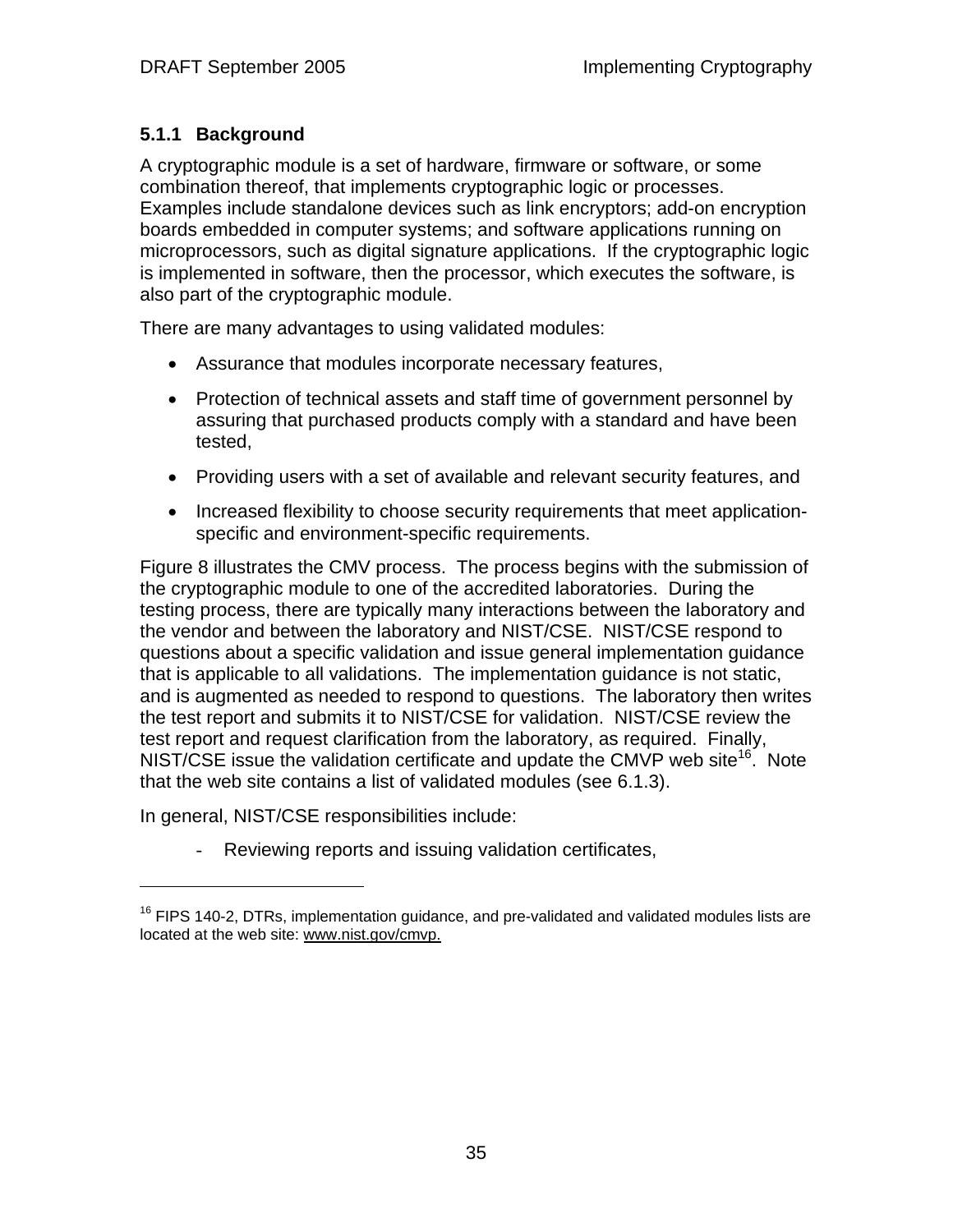

**Figure 8: CMVP Processes**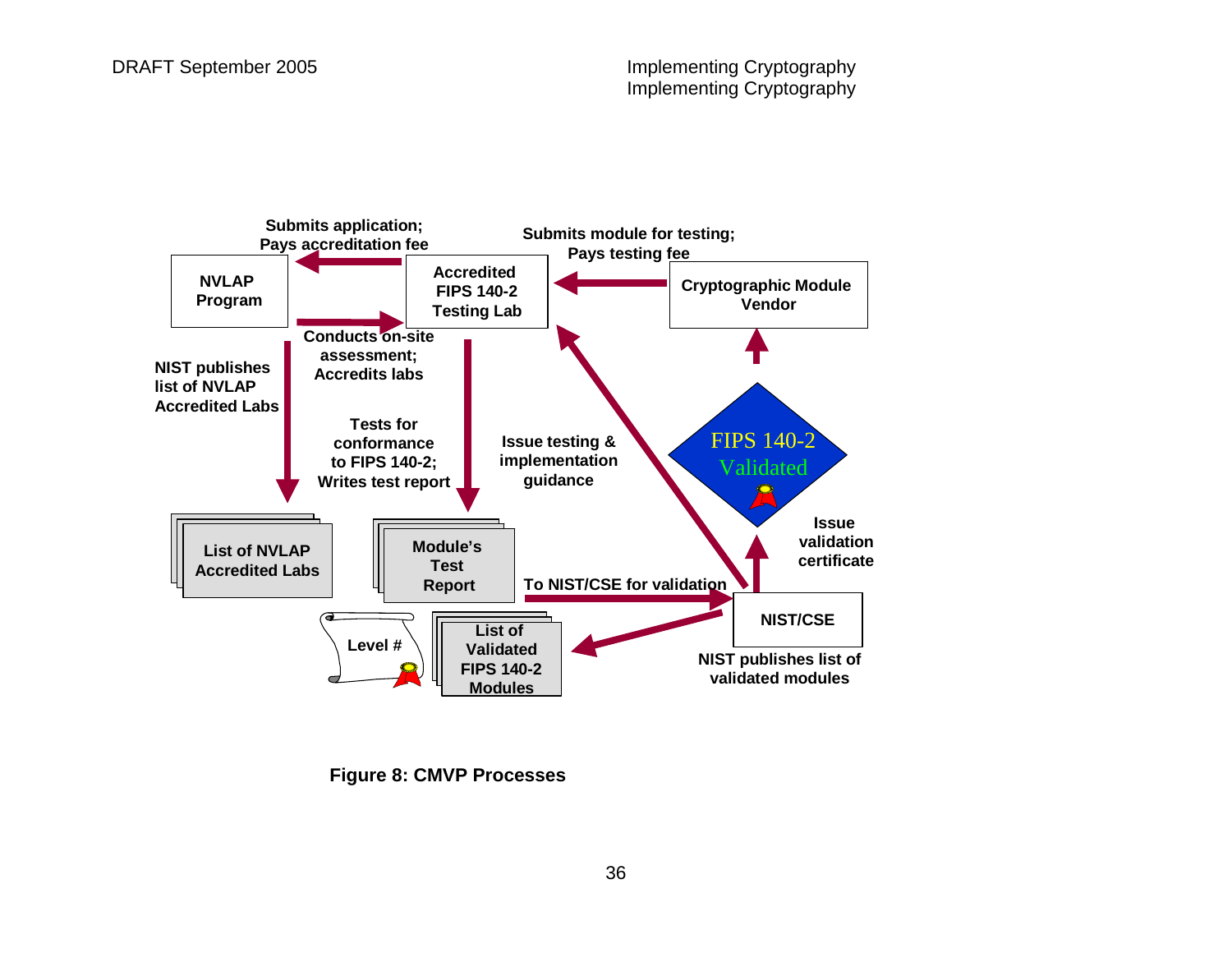- Issuing CMVP policies,
- Issuing guidance and clarifications of FIPS 140-2 and other cryptography standards (to labs, vendors, government organizations, and others), and
- Assisting the National Voluntary Laboratory Accreditation Program (NVLAP) in laboratory assessments.

#### **5.1.2 FIPS 140-2 Requirements**

The security requirements in FIPS 140-2 cover 11 areas related to the design and implementation of a cryptographic module. Within most areas, a cryptographic module receives a security level rating of 1 to 4, from lowest to highest, depending on what requirements are met. For other areas that do not provide for different levels of security, a cryptographic module receives a rating that reflects the fulfillment of all of the requirements for that area.

An overall rating is issued for the cryptographic module, that indicates the:

- (1) Minimum of the independent ratings received in the areas with levels, and
- (2) Fulfillment of all the requirements in the other areas.

On a vendor's validation certificate, individual ratings are listed as well as the overall rating. It is important for vendors and users of cryptographic modules to realize that the overall rating of a cryptographic module is not necessarily the most important rating. The rating of an individual area may be more important than the overall rating, depending on the environment in which the cryptographic module will be used (this includes understanding what risks the cryptographic module is intended to address). Modules may meet different levels in different security requirement areas; for example, a module may implement identity-based authentication (level 3 or 4) and display tamper evidence (level 2).

Table 3 lists the security requirements from FIPS 140-2.

|                                                        | <b>Security Level 1</b>                                                                                                                                                                                                                                         | <b>Security Level 2</b> | <b>Security Level 3</b>                     | <b>Security Level 4</b>                                              |
|--------------------------------------------------------|-----------------------------------------------------------------------------------------------------------------------------------------------------------------------------------------------------------------------------------------------------------------|-------------------------|---------------------------------------------|----------------------------------------------------------------------|
| Cryptographic<br>Module<br><b>Specification</b>        | Specification of cryptographic module, cryptographic boundary, Approved algorithms, and Approved modes of operation.<br>Description of cryptographic module, including all hardware, software, and firmware components. Statement of module security<br>policy. |                         |                                             |                                                                      |
| Cryptographic<br><b>Module Ports</b><br>and Interfaces | Required and optional interfaces. Specification of all<br>interfaces and of all input and output data paths.                                                                                                                                                    |                         | physically separated from other data ports. | Data ports for unprotected critical security parameters logically or |

# **Table 3: FIPS 140-2 Security Requirements**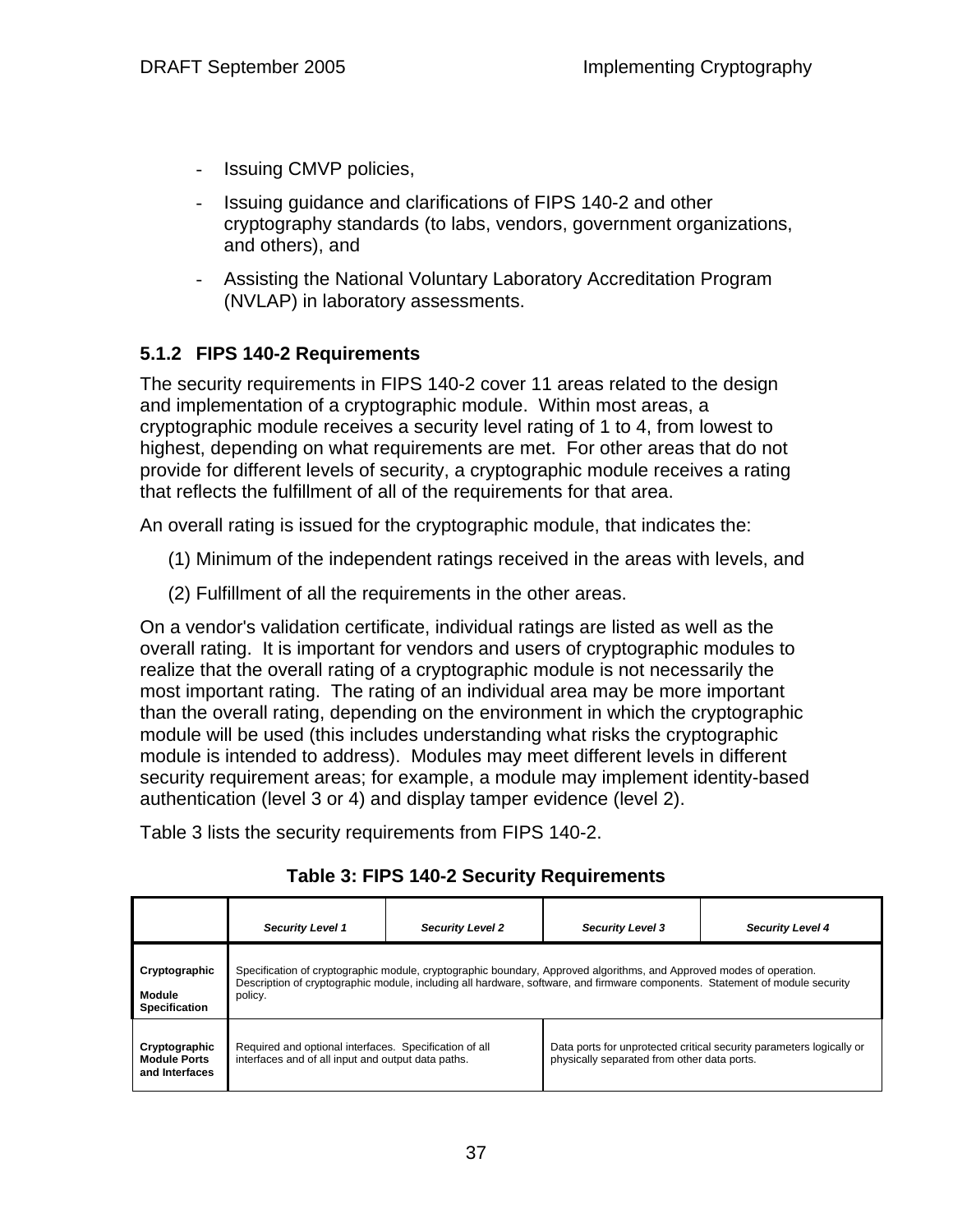|                                                  | <b>Security Level 1</b>                                                                                                                                                                                                                         | <b>Security Level 2</b>                                                                                        | <b>Security Level 3</b>                                                                                                       | <b>Security Level 4</b>                                                                        |
|--------------------------------------------------|-------------------------------------------------------------------------------------------------------------------------------------------------------------------------------------------------------------------------------------------------|----------------------------------------------------------------------------------------------------------------|-------------------------------------------------------------------------------------------------------------------------------|------------------------------------------------------------------------------------------------|
| Roles,<br>Services, and<br><b>Authentication</b> | Logical separation of<br>Role-based or identity-based<br>required and optional roles<br>operator authentication.<br>and services.                                                                                                               |                                                                                                                | Identity-based operator authentication.                                                                                       |                                                                                                |
| <b>Finite State</b><br><b>Model</b>              | transitions.                                                                                                                                                                                                                                    |                                                                                                                | Specification of finite state model. Required states and optional states. State transition diagram and specification of state |                                                                                                |
| Physical<br><b>Security</b>                      | Production grade equipment.                                                                                                                                                                                                                     | Locks or tamper evidence.                                                                                      | Tamper detection and<br>response for covers and<br>doors.                                                                     | Tamper detection and response<br>envelope. EFP or EFT.                                         |
| <b>Operational</b><br><b>Environment</b>         | Single operator. Executable<br>code. Approved integrity<br>technique.                                                                                                                                                                           | Referenced PPs evaluated at<br>EAL2 with specified<br>discretionary access control<br>mechanisms and auditing. | Referenced PPs plus trusted<br>path evaluated at EAL3 plus<br>security policy modeling.                                       | Referenced PPs plus trusted path<br>evaluated at EAL4.                                         |
| Cryptographic<br>Kev<br>Management               | storage, and key zeroization.                                                                                                                                                                                                                   |                                                                                                                | Key management mechanisms: random number and key generation, key establishment, key distribution, key entry/output, key       |                                                                                                |
|                                                  | Secret and private keys established using manual methods<br>Secret and private keys established using manual methods shall<br>may be entered or output in plaintext form.<br>be entered or output encrypted or with split knowledge procedures. |                                                                                                                |                                                                                                                               |                                                                                                |
| <b>EMI/EMC</b>                                   | 47 CFR FCC Part 15. Subpart B, Class A (Business use).<br>47 CFR FCC Part 15. Subpart B, Class B (Home use).<br>Applicable FCC requirements (for radio).                                                                                        |                                                                                                                |                                                                                                                               |                                                                                                |
| Self-Tests                                       | Power-up tests: cryptographic algorithm tests, software/firmware integrity tests, critical functions tests. Conditional tests.                                                                                                                  |                                                                                                                |                                                                                                                               |                                                                                                |
|                                                  |                                                                                                                                                                                                                                                 |                                                                                                                |                                                                                                                               |                                                                                                |
| Design<br>Assurance                              | Configuration management<br>(CM). Secure installation<br>and generation. Design and<br>policy correspondence.<br>Guidance documents.                                                                                                            | CM system. Secure<br>distribution. Functional<br>specification.                                                | High-level language<br>implementation.                                                                                        | Formal model. Detailed<br>explanations (informal proofs).<br>Preconditions and postconditions. |
| <b>Mitigation of</b><br><b>Other Attacks</b>     | Specification of mitigation of attacks for which no testable requirements are currently available.                                                                                                                                              |                                                                                                                |                                                                                                                               |                                                                                                |

# **5.1.3 Pre-Validation List**

The FIPS 140-1 and FIPS 140-2 Pre-Validation List is provided for information purposes only and is a voluntary list. Posting on the list does not guarantee a final FIPS 140-2 or FIPS 140-2 validation. The following phases describe the FIPS 140-1 and FIPS 140-2 pre-validation process. The status of each cryptographic module in the process is identified in the Pre-Validation List.

# 1. *Implementation Under Test (IUT)*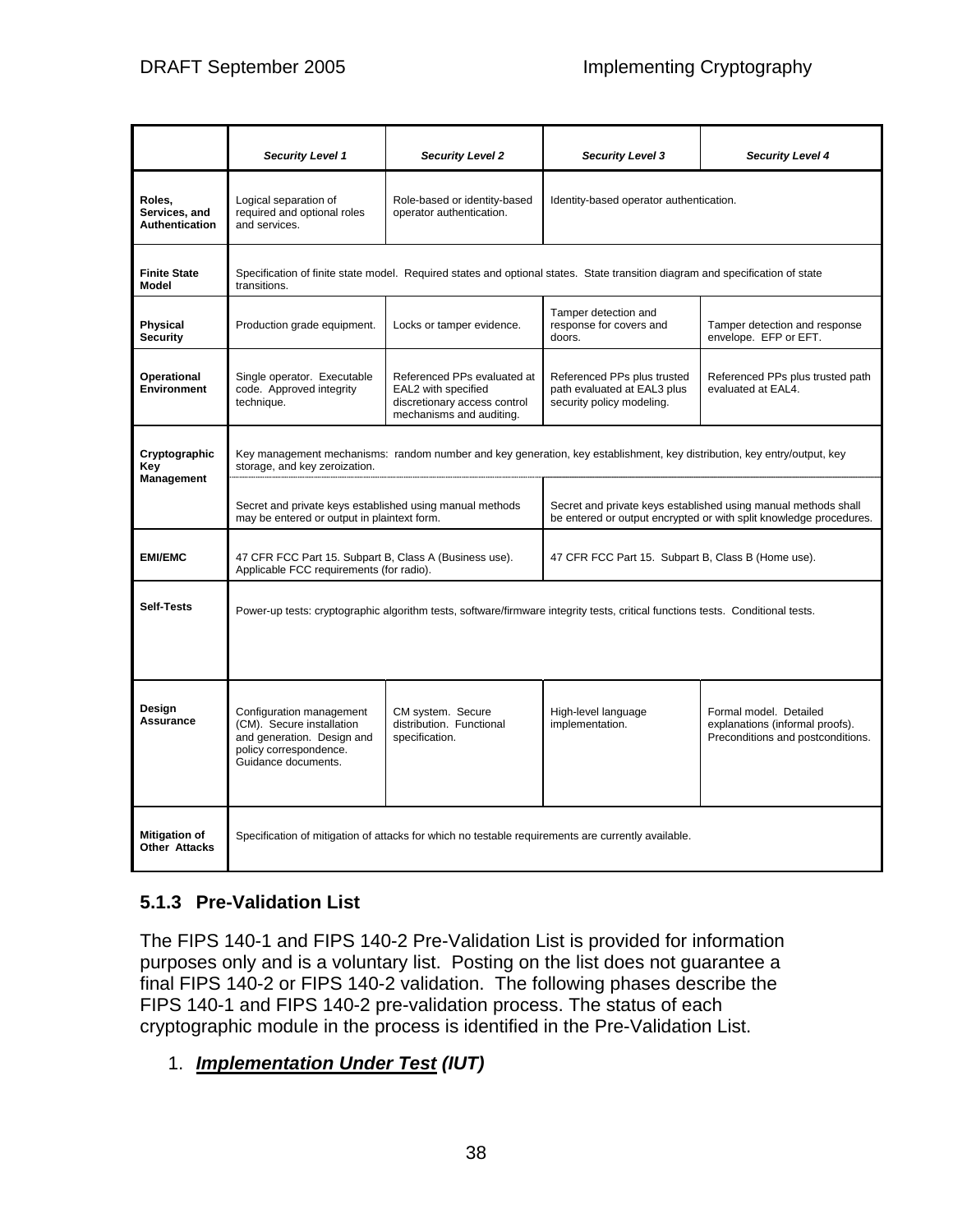- o There exists a viable contract between the vendor and Cryptographic Module Testing (CMT) laboratory for the testing of the cryptographic module.
- o The cryptographic module is resident at the CMT laboratory.
- $\circ$  All of the required documentation is resident at the CMT laboratory. (Note: if the vendor requires the CMT lab personnel to test the cryptographic module on-site, all documents must be on-site with the module.)

#### 2. *Validation Review Pending*

- o A complete set of testing documents has been submitted to NIST and CSE for review. The set includes: a draft certificate, a summary description of the module, a detailed test report, a non-proprietary security policy, and website information. In addition, some CMT labs include a separate physical testing report.
- o A signed letter from the laboratory stating its recommendation for validation has been received by NIST and CSE.

#### 3. *Validation Review*

- o NIST and CSE reviewers have been assigned.
- o NIST and CSE perform a preliminary review of the test documents (if required). NIST and CSE perform a review of the test documents.
- o Comments are coordinated by NIST and CSE reviewers and combined into a set of comments sent to the CMT laboratory.
- 4. *Validation Coordination (this process may be iterative)* 
	- o Comments have been received by the CMT laboratory from NIST and CSE for resolution.
	- o Additional testing is performed (if required).
	- o Additional documentation is obtained (if required).
	- o Comments resolution is developed for resubmission to NIST and CSE.
	- o Testing documents are updated for resubmission to NIST and CSE.
	- o Responses to comments and revised test documents are submitted to NIST and CSE.

#### 5. *Validation Finalization*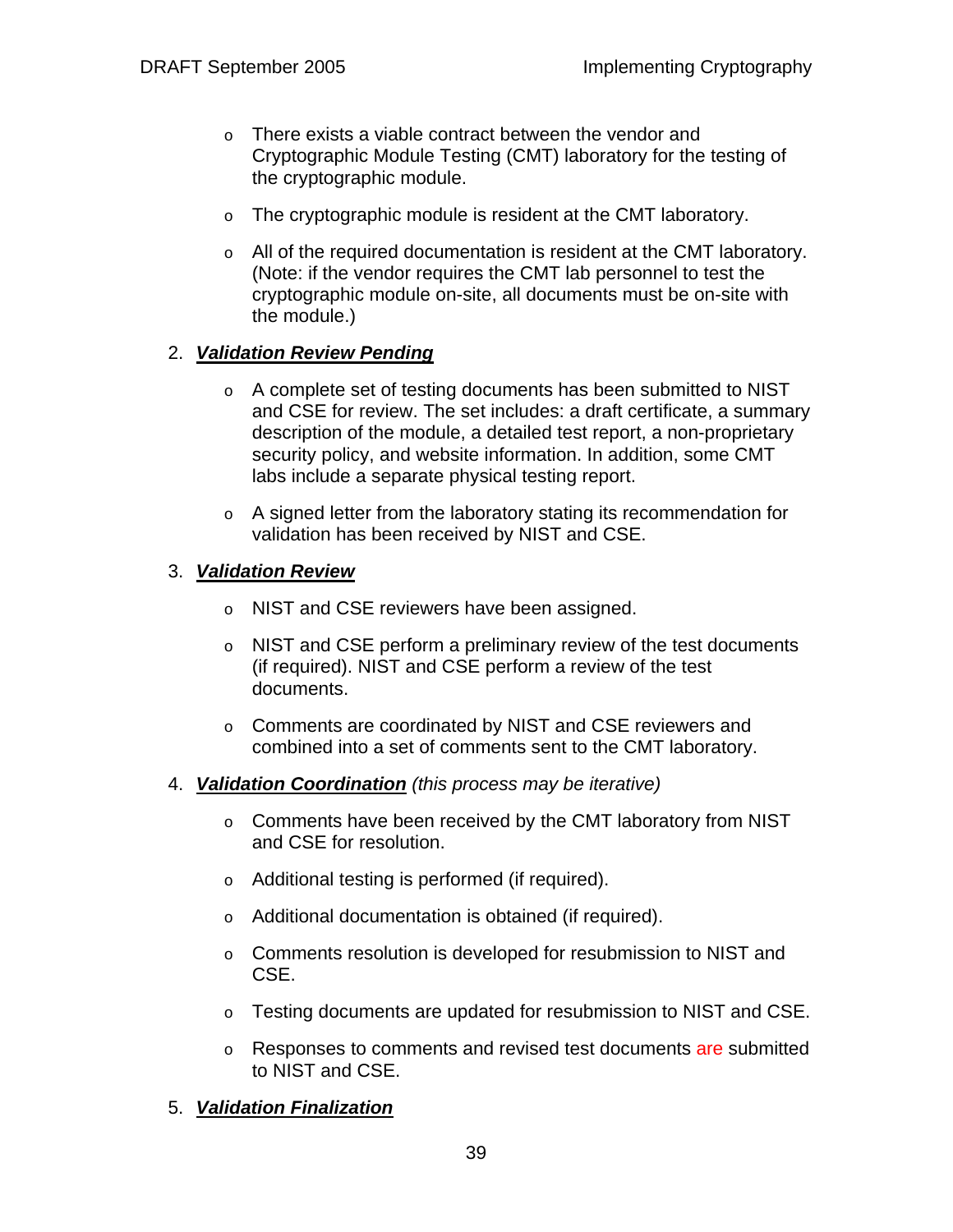- o Final resolution of validation review comments are submitted to NIST and CSE.
- o Testing documents are updated, based on resolutions and aresubmitted to NIST and CSE.
- o Certificate number is assigned.
- o Certificate printing and signature process is initiated.

#### **5.1.4 Validated Modules List**

The Validated Modules List includes the following information for each cryptographic module that has been validated against FIPS 140-1 or FIPS 140-2:

- Vendor Name and Point-of-Contact (POC)
- Module Name and Version Number
- Validated to FIPS 140-1 or 140-2
- Module Type (software, hardware, firmware)
- Date of Validation (and revalidation, if applicable)
- Level(s) of Validation
- A description of the Module including the validated algorithms
- Links to: Validation certificate, Security Policy, company web site, and the technical point of contact

Note that a module on the list may be a product, may be used in multiple products from that vendor, or may be used in another vendor's product(s).

#### **5.1.5 Effective Use of FIPS 140-2**

When implementing cryptography in a product/system:

- Examine FIPS 140-2. Consider the requirements in each area. Determine those requirements that specify the features that are desired. Determine those requirements (if any) that are specified in FIPS 140-2 that were not originally considered. Specify the appropriate level in each area of the standard based on the acceptable level of risk, organization mission, and identification of assets.
- Examine Annex A of FIPS 140-2 *(Approved Security Functions for FIPS 140-2)* to ensure that the cryptographic module employs an Approved algorithm and supports a mode of operation approved for the desired security service(s) (e.g., symmetric key, asymmetric key, message authentication and hashing).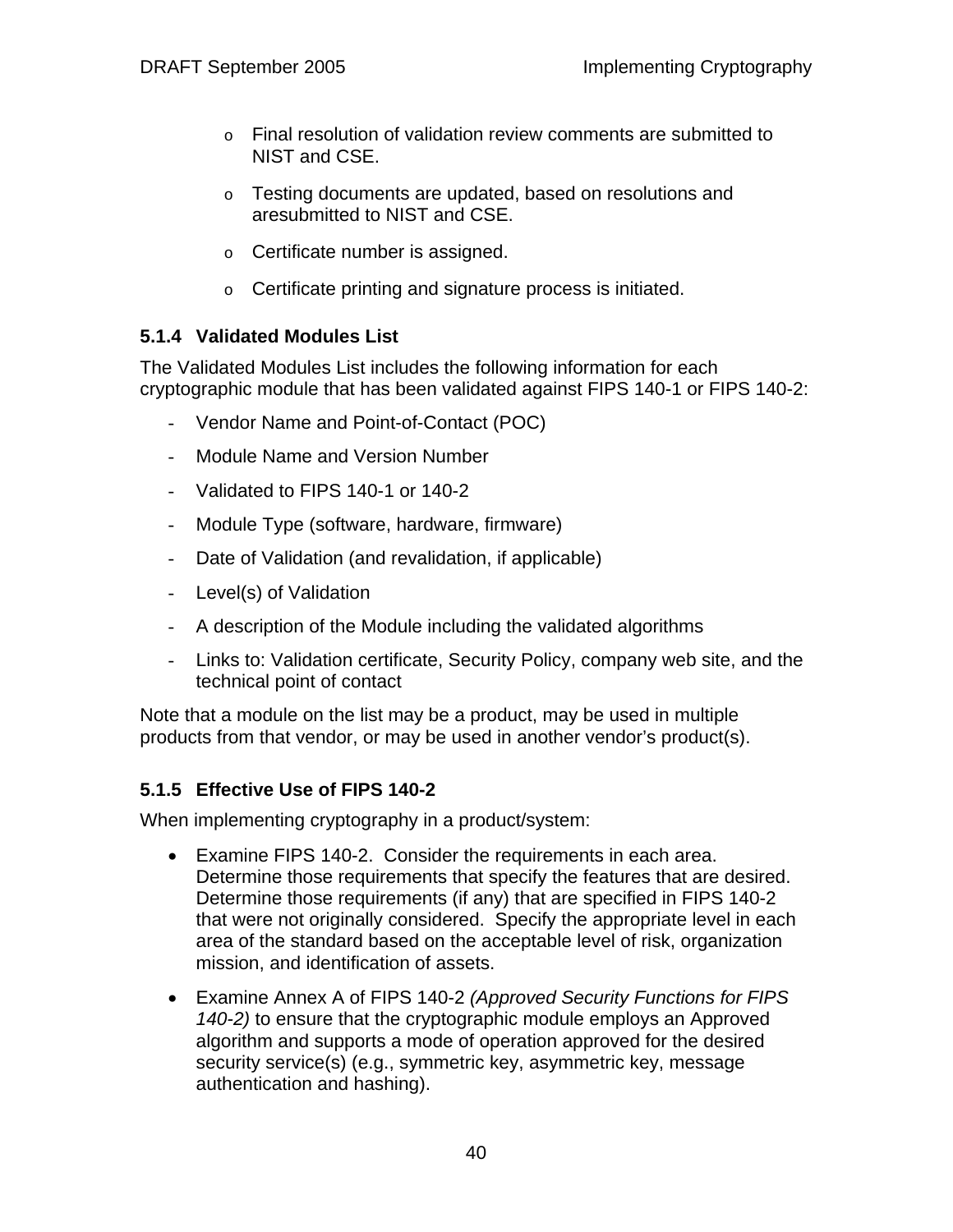- Examine Annex B of FIPS 140-2 (*Approved Protection Profiles for FIPS 140-2*) to determine if an approved protection profile applies to any operating system associated with the proposed cryptographic module.
- Compare the proposed cryptographic design or prospective product's specifications to the requirements of Annex C of FIPS 140-2 (*Approved Random Number Generators for FIPS 140-2*) to determine conformance to the standard.
- Compare the proposed cryptographic design or prospective product's specifications to the requirements of Annex D of FIPS 140-2 (*Approved Key Establishment Techniques for FIPS 140-2*) to determine conformance to the standard.
- Obtain or develop cryptographic modules that meet or exceed the selected levels and/or conform to an approved protection profile.

# **5.2 National Voluntary Laboratory Accreditation Program (NVLAP)**

The NIST National Voluntary Laboratory Accreditation Program (NVLAP) accredits testing organizations, based on technical accreditation requirements and quality system requirements. NVLAP assesses the testing organization against the NVLAP accreditation requirements to determine if the organization is competent to perform specific tests and calibrations. Competence is defined as the ability of a laboratory to meet the NVLAP conditions and to conform to the criteria in NVLAP publications for specific calibration and test methods.

# **5.3 Industry and Standards Organizations**

The next higher level of testing, above algorithm and module testing, is at the product level. Products are tested by the vendor, standards organizations, and by independent verification and validation (IV&V) organizations. Vendors test their products to ensure that they function properly and in a secure manner. Cryptographic modules and components may be integrated or embedded into these products. For government applications, the embedded cryptographic modules must meet the requirements of FIPS 140-2. At product level testing, the product should not compromise or circumvent the cryptographic features, resulting in a non-secure device. Products should be tested to the Common Criteria, Version 2.2.

# **5.3.1 National Information Assurance Partnership (NIAP)**

The National Information Assurance Partnership (NIAP) is a U.S. Government initiative that was created to meet the security testing needs of both information technology (IT) consumers and producers. NIAP is a collaboration between the NIST and the National Security Agency (NSA). The partnership combines the extensive IT security experience of both agencies to promote the development of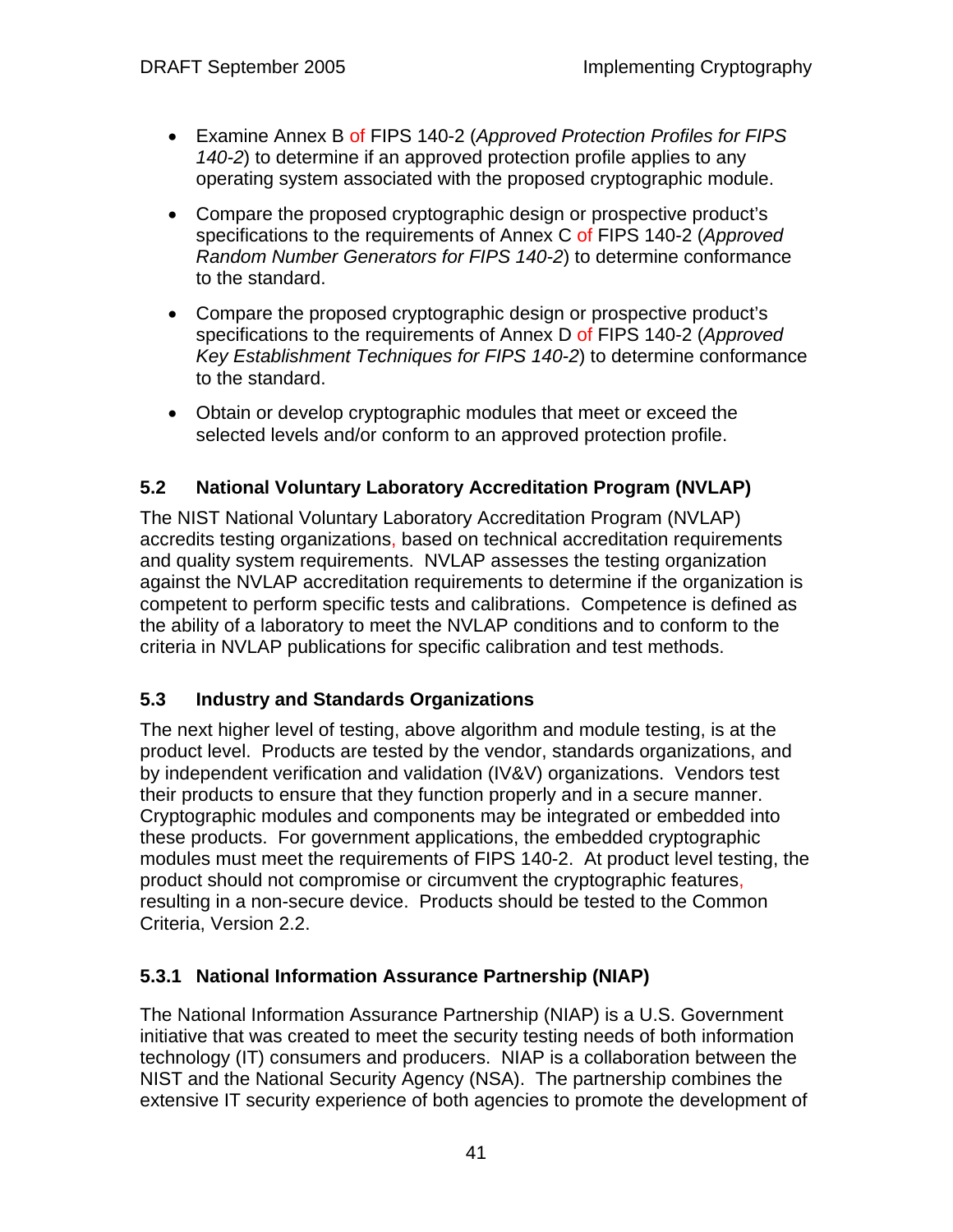technically sound security requirements for IT products and systems and the development of appropriate measures for evaluating those products and systems.

The long-term goal of NIAP is to help increase the level of trust that consumers have in their information systems and networks through the use of cost-effective security testing, evaluation, and validation programs. In meeting this goal, NIAP seeks to:

- Promote the development and use of evaluated IT products and systems;
- Champion the development and use of national and international standards for IT security;
- Foster research and development in IT security requirements definition, test methods, tools, techniques, and assurance metrics;
- Support a framework for international recognition and acceptance of IT security testing and evaluation results; and
- Facilitate the development and growth of a commercial security testing industry within the U.S.

The focus of the Common Criteria Evaluation and Validation Scheme (CCEVS) is to establish a national program for the evaluation of IT products for conformance to the *International Common Criteria for Information Technology Security Evaluation (CC)*. The CC is a *voluntary* standard that is used to describe the security properties (functional and assurance) of IT products (or classes of products). These criteria are used throughout the international community in establishing security requirements for products. The CC also defines a Protection Profile (PP) construct that allows consumers or developers to create standardized sets of security requirements that will meet their needs. For example, PPs have been developed for firewalls, operating systems, and database management systems. IT products that are specified using the CC may then be evaluated for conformance to their CC specifications.

IT security evaluations are conducted by commercial testing laboratories that are accredited by NIST'S National Voluntary Laboratory Accreditation Program (NVLAP) and approved by the Validation Body. These approved testing laboratories are called Common Criteria Testing Laboratories (CCTL). NVLAP accreditation is one of the requirements for becoming a CCTL. The purpose of the NVLAP accreditation is to ensure that laboratories meet the requirements of ISO/IEC Guide 17025, *General Requirement for the Competence of Calibration and Testing Laboratories* and the specific scheme requirements for IT security evaluation. Other requirements for CCTL approval are CCEVS-specific and are outlined in scheme policies and publications.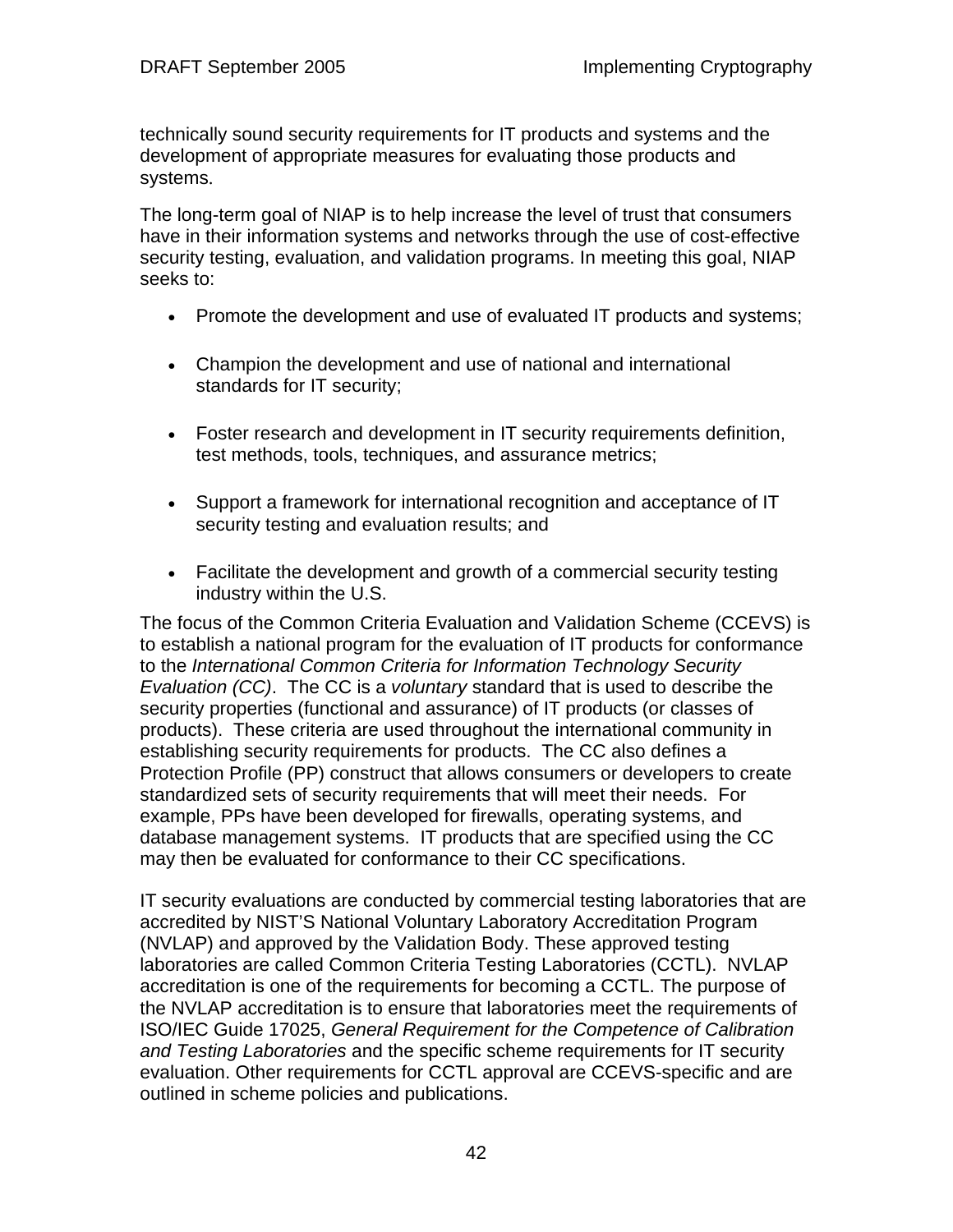The Validation Body assesses the results of a security evaluation conducted by a CCTL within the scheme and, when appropriate, issues a CC certificate. The certificate, together with the validation report, confirms that an IT product or PP has been evaluated at an accredited laboratory using the Common Evaluation Methodology (CEM) for conformance to the CC. The certificate also confirms that the IT security evaluation has been conducted in accordance with the provisions of the scheme and that the conclusions of the testing laboratory are consistent with the evidence presented during the evaluation.

The Validation Body maintains a NIAP Validated Products List (VPL) containing all IT products and PPs that have successfully completed evaluation and validation under the scheme.

**The CC and FIPS 140-2 are different in their abstractness and focus. The four security levels in FIPS 140-2 do not map directly to specific CC EALs or to CC functional requirements. A CC evaluation of a product containing cryptography does not supersede or replace a validation of a cryptographic module through the CMVP, and a CC certificate cannot be used to meet the mandatory requirements of FIPS 140-2.** 

### **5.3.2 Certification and Accreditation**

The highest level of testing is at the application or system level within the operational environment. At a Federal agency, this level of testing is conducted during the certification phase. NIST SP 800-37, *Guide for the Security Certification and Accreditation of Federal Information Systems*, provides guidelines for certifying and accrediting information systems supporting the executive agencies of the federal government. These guidelines have been developed to:

- Enable more consistent, comparable, and repeatable evaluations of the security controls applied to federal information systems;
- Promote a better understanding of enterprise-wide mission risks resulting from the operation of information systems;
- Create more complete, reliable, and trustworthy information for authorizing officials---- facilitating more informed security accreditation decisions; and
- Help achieve more secure information systems within the Federal government, including the critical infrastructure of the United States.

Certification is the comprehensive analysis of both the technical and nontechnical security controls and other safeguards of a system. The security assessment conducted during the Certification Phase establishes the extent to which a particular system meets the security requirements for its mission and operational needs. Certification is performed in support of managements' authorization to operate a system. Certification examines the system in the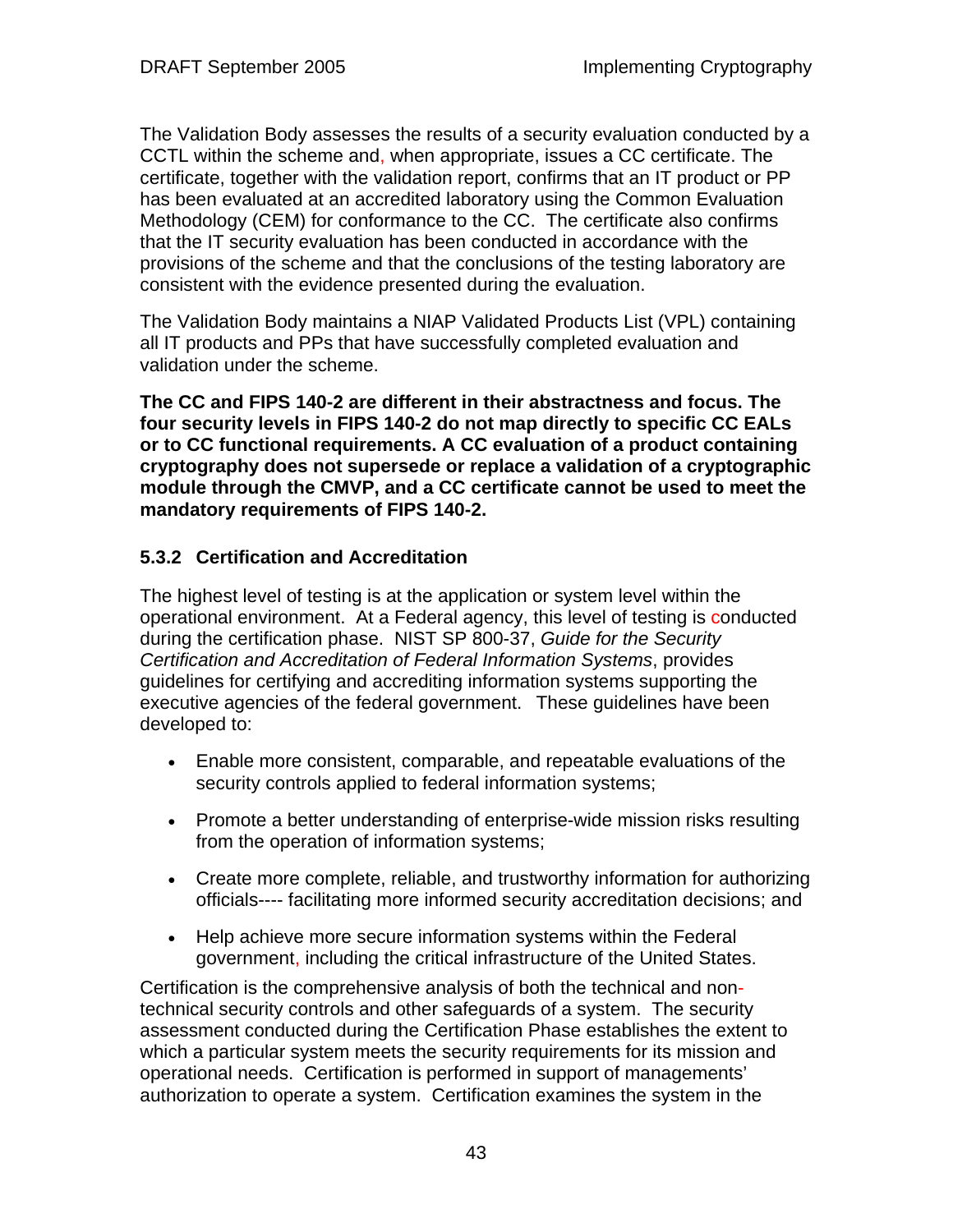operational environment and examines external systems that are networked to the system under test (SUT). One of the major tasks of certification is to verify that external systems are not able to compromise or circumvent the security features (including cryptographic features) of the SUT.

The official management decision to authorize processing (i.e. security accreditation), given by a senior agency official, is applicable to a particular environment of operation, and explicitly accepts the risk to agency operations, agency assets, or individuals after the implementation of an agreed-upon set of security controls. By accrediting the information system, the agency official is not only responsible for the security of the system, but is also accountable for adverse impacts to the agency if a breach of security occurs. Security accreditation provides a form of quality control.

At all levels of testing, it is important to be able to trace the implemented cryptographic controls and other security features through the requirements back to a standard.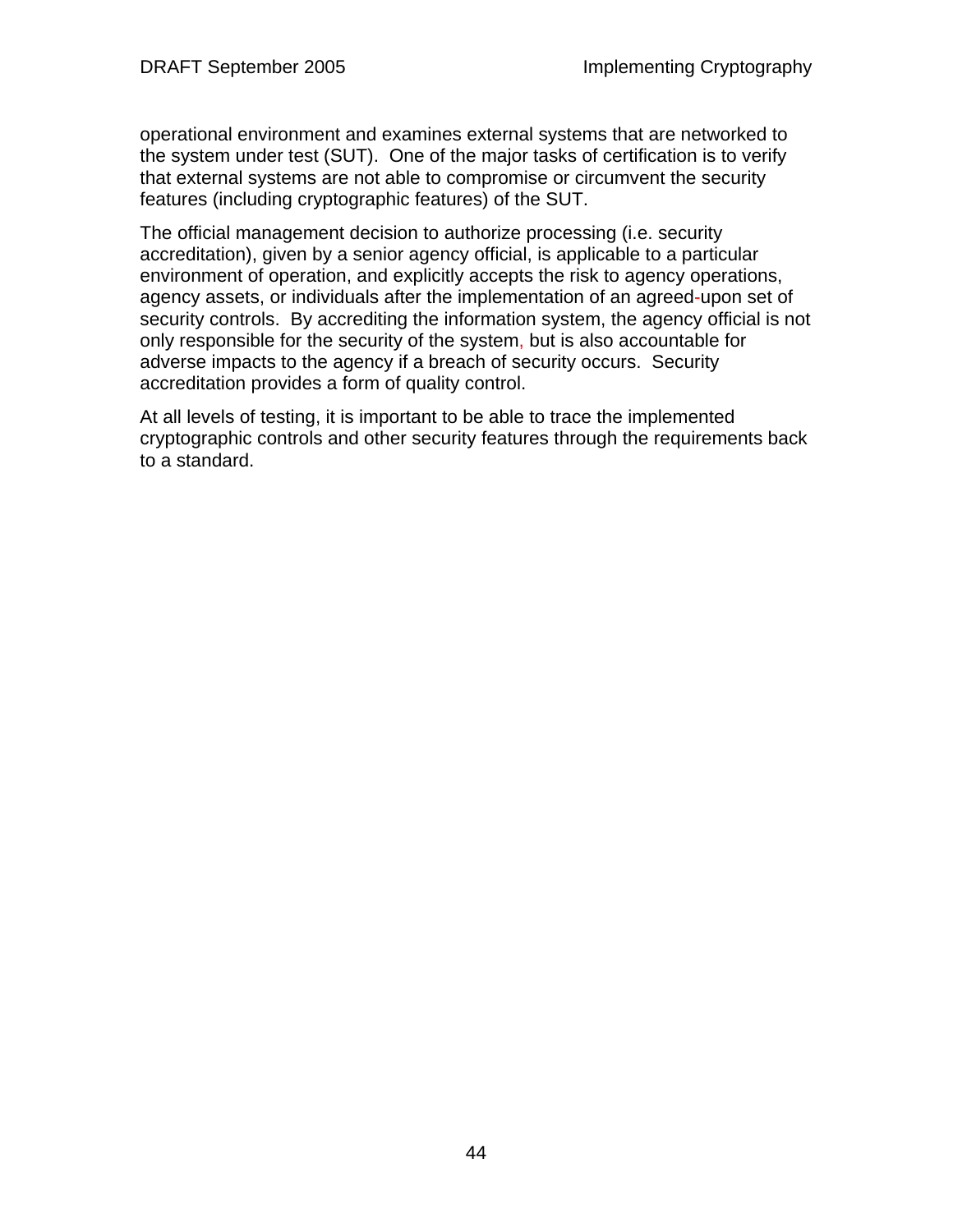# **Chapter 6**

# **SELECTING CRYPTOGRAPHY - THE PROCESS**

The process used to select cryptographic mechanisms is similar to the process used to select any IT mechanism. This selection process is documented in the system development life cycle (SDLC) model. Many SDLC models exist that can be used by an organization to effectively develop an information system. A traditional SDLC is a linear sequential model. This model assumes that the system will be delivered near the end of its life cycle. Another SDLC model uses prototyping, which is often used to develop an understanding of system requirements without developing a final operational system. More complex models have been developed to address the evolving complexity of advanced and large information system designs. The SDLC model is embedded in any of the major system developmental approaches:

- *Waterfall* the phases are executed sequentially;
- *Spiral* the phases are executed sequentially, with feedback loops to previous phases;
- *Incremental development* several partial deliverables are constructed, and each deliverable has incrementally more functionality. Builds are constructed in parallel, using available information from previous builds. The product is designed, implemented, integrated and tested as a series of *incremental builds*.
- *Evolutionary* there is replanning at each phase in the life cycle, based on feedback. Each phase is divided into multiple project cycles with deliverable measurable results at the completion of each cycle.

Security should be incorporated into all phases, from initiation to disposition, of an SDLC model. The goal of the selection process is to specify and implement cryptographic methods that address specific agency/organization needs. Appendix E provides a list of standards, recommendations, guidelines, and assessment documents for Federal cryptographic mechanisms (with URLs for electronic versions).

Prior to selecting a cryptographic method, an agency should consider the operational environment, the application requirements, the types of services that can be provided by each type of cryptography, and the cryptographic objectives that must be met when selecting applicable products. Based on the requirements, several cryptographic methods may be required. For example, both symmetric and asymmetric cryptography may be needed in one system, each performing different functions (e.g., symmetric encryption, and asymmetric digital signature and key establishment).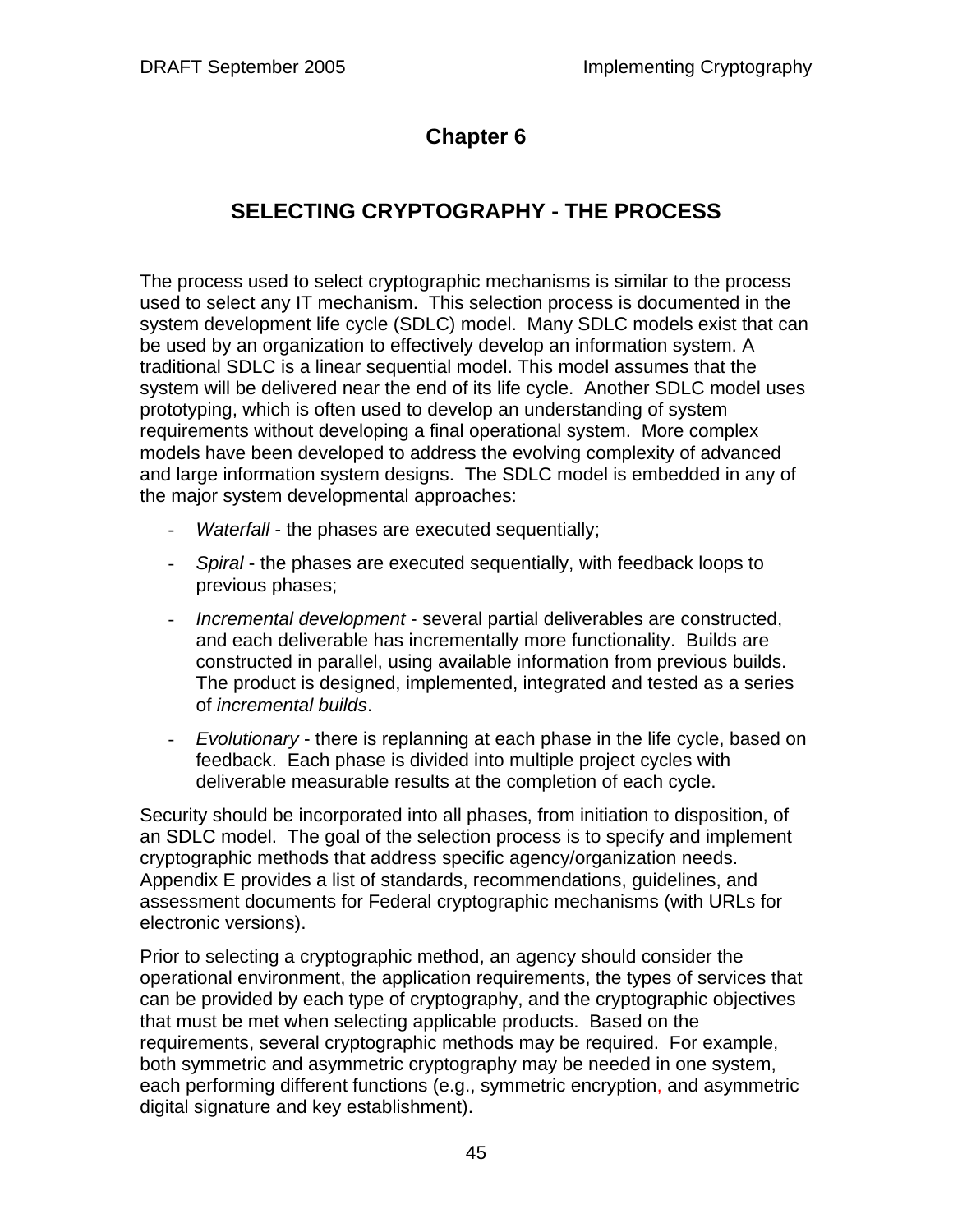The following high level questions should be addressed in determining the appropriate cryptographic mechanisms, policies, and procedures for a system:

- How critical is the system to the organization's mission, and what is the FIPS 199 impact level?
- What are the performance requirements for cryptographic mechanisms (e.g., communications throughput, processing latency)?
- What inter-system and intra-system compatibility and interoperability requirements need to be met by the system (e.g., algorithm, key establishment, and cryptographic and communications protocols)?
- What are the security/cryptographic objectives required by the system (e.g., content integrity protection, source authentication required, confidentiality, availability)?
- For what period of time will the information need to be protected?
- What regulations and policies are applicable in determining what is to be protected?
- Who selects the protection mechanisms that are to be implemented in the system?
- Are the users knowledgeable about cryptography, and how much training will they receive?
- What is the nature of the physical and procedural infrastructure for the protection of cryptographic material and information (e.g., storage, accounting and audit, logistics support)?
- What is the nature of the physical and procedural infrastructure for the protection of cryptographic material and information at the facilities of outside organizations with which cryptographically protected communications are required (e.g., facilities and procedures for protection of physical keying material)?

The answers to these questions can be used to formulate a development approach for integrating cryptographic methods into existing or new systems. A sound approach in integrating cryptographic methods is to develop requirements that are derived from the protection goals and policies for the system.

The following areas relate specifically to cryptography and should be included when developing requirements:

- Security of the cryptographic module<sup>17</sup>

 $\overline{a}$ 

<sup>17</sup> The *Recommendation for Key Management*, Special Publication 800-57, provides specific criteria for the selection of algorithms and key lengths. FIPS 140-2 provides physical and logical cryptographic module security requirements.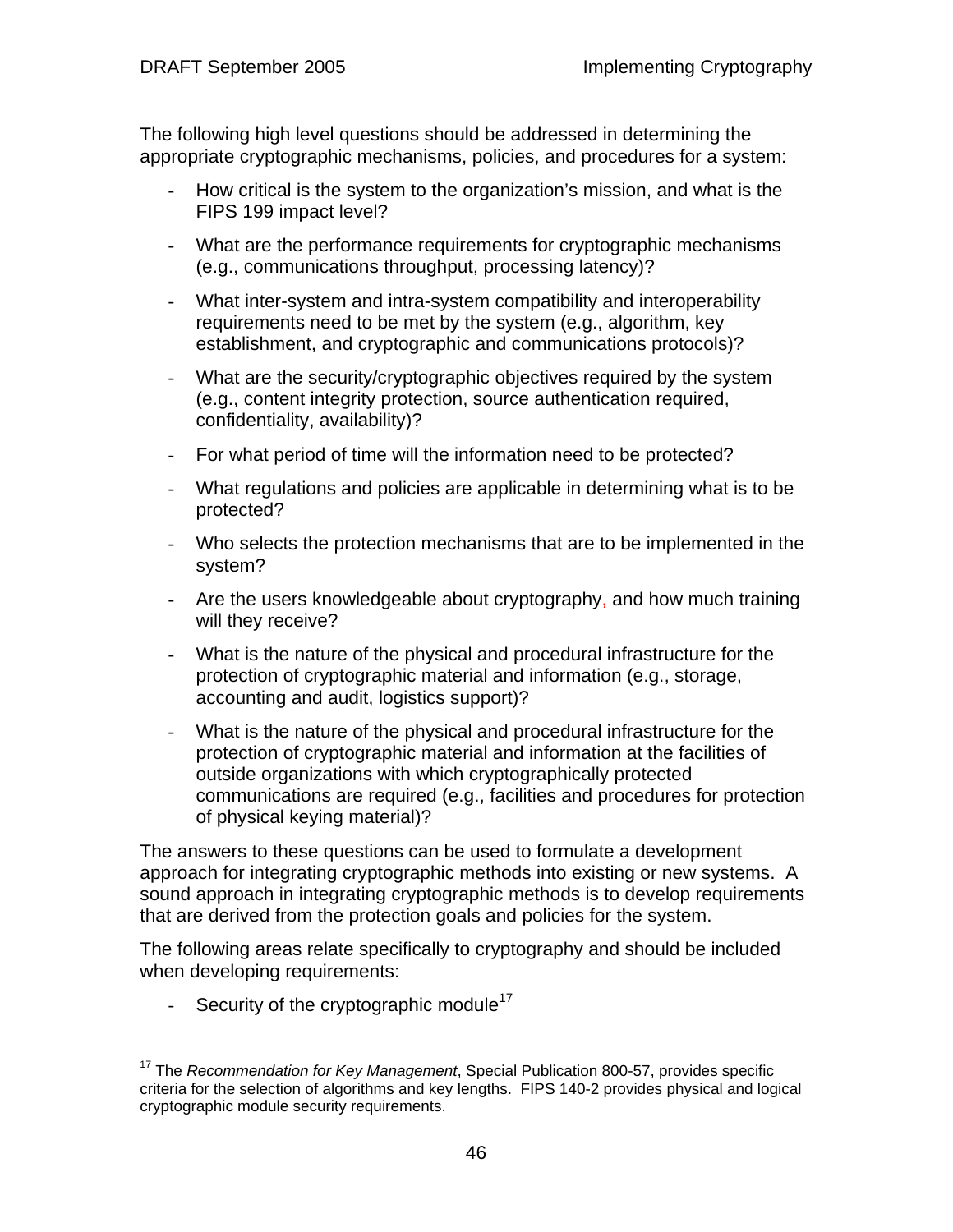- Hardware versus software implementation
- Applying cryptography in a networked environment
- Implementing Approved algorithms
- Symmetric key versus asymmetric key cryptography
- Key length
- Key management infrastructure
- Cryptographically-protected interoperation with external organizations (Federal, state, local, foreign, private sector)

It is important to be able to demonstrate *traceability* from the requirements back to the policies and goals and associated risk assessment.

There are other issues to be addressed in achieving overall security. Cryptography is best used when it is designed as an integrated part of the system, rather than as an add-on feature. When this cannot be done, cryptographic functions should be carefully added so that the security that they are intended to provide is not compromised. The least effective approach to implementing cryptography is to immediately begin implementing technical approaches. (Note: implementing technical solutions without determining the requirements is never recommended.) Cryptographic methods are intended to address specific security risks and threats. Therefore, implementing only cryptographic methods, and no other security mechanisms in a system, will not necessarily provide adequate security. A cryptographic solution may be initially implemented as a pilot project to ensure that the solution is effective.

In many cases, interoperability is required with organizations that already have an installed base of cryptographic controls. Where justified by a requirement's analysis or business case, *and* where compliance with Federal standards and recommendations can be maintained, cryptographic components that are interoperable with the installed base should be selected. Interoperability considerations include:

- Algorithm
- Key size
- Modes of operation
- Key establishment protocols
- Communications protocols

Figure 9 illustrates the system development life cycle phases and the securityrelated tasks that are to be performed within each phase when specifying, selecting, and implementing cryptographic methods. These tasks should be performed when acquiring and implementing new systems requiring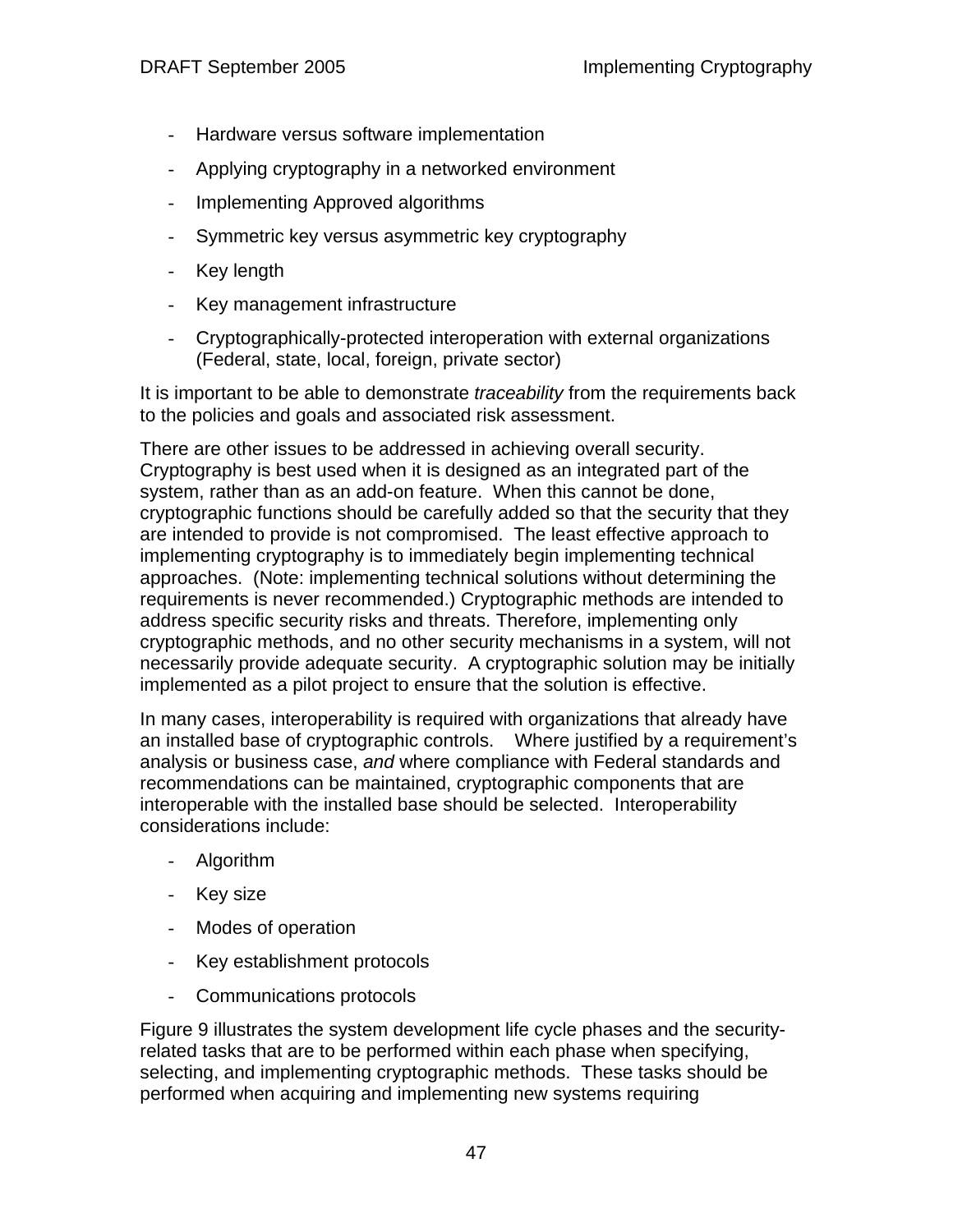cryptographic products or when acquiring cryptographic products for existing systems. The tasks listed in Figure 9 and discussed in this guideline are tailored to cryptographic methods.



# **Figure 9: Information Security in the System Development Life Cycle**

Also, because of the role that cryptographic controls play in protecting sensitive information, greater emphasis should be placed on developing applicable documentation, (e.g., user procedures and crypto-officer manuals) and implementing ongoing operational controls, (e.g., key management).

In general, the tasks in Figure 9 are listed in sequence; (e.g., select the initial base of security controls prior to performing security certification). Realistically, some of the tasks may be executed concurrently; for example, performing a risk assessment could be performed concurrently with developing objectives, and selecting and implementing controls could be performed concurrently with developing applicable documentation. To ensure that a cryptographic product is correctly implemented to provide appropriate security functionality, all tasks should be performed, particularly documentation development, training, and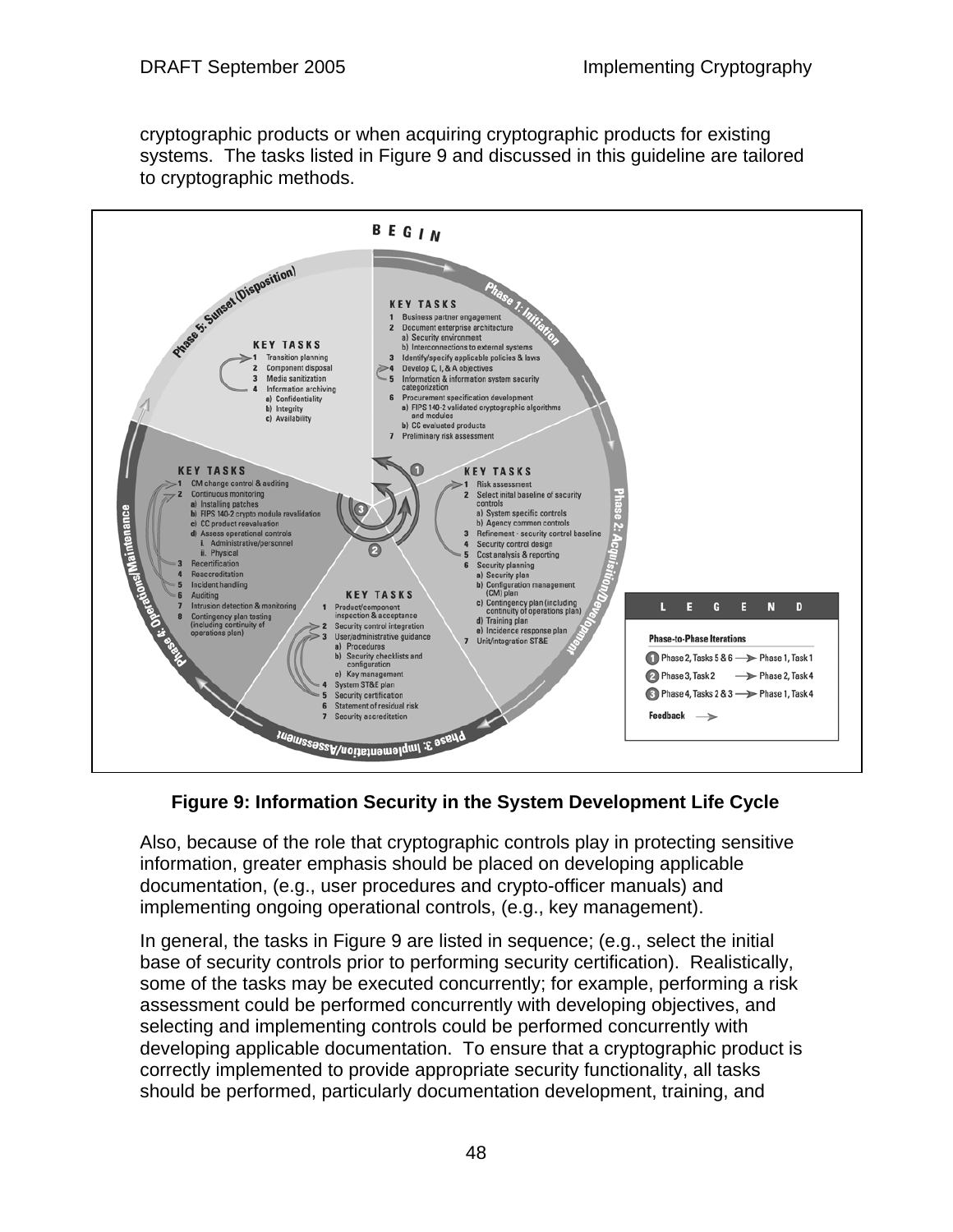ongoing operations tasks. The SDLC phases and information security tasks are described in more detail in the following sections, with a focus on cryptography.

# **6.1 Phase 1: Initiation**

The focus in Phase 1 is to:

- Document the enterprise architecture, and
- Document the confidentiality, integrity, and availability objectives. These objectives are partially based on applicable policies and regulations. Objectives are also derived from the existing (or proposed) security environment and a preliminary risk analysis with identified threats and vulnerabilities.

#### **6.1.1 Business Partner Engagement and Document Enterprise Architecture**

The first two tasks in the initiation phase are: business partner engagement and to document the Enterprise Architecture, including the security environment and any interconnections to external systems. The cryptographic focus is to identify the Approved cryptographic algorithms and modes that are implemented in each information system within the organization and that are used in interconnected external systems.

# **6.1.2 Identify/Specify Applicable Policies and Laws**

IT security policy helps establish standards for IT resource protection by assigning program management responsibilities and providing basic rules, guidelines, and definitions for everyone in the organization. Policy helps prevent inconsistencies that can introduce risks, and serves as a basis for the enforcement of more detailed rules and procedures. IT security policy is generally formulated with input from many members of an organization, including security officials, users, managers, and IT resource specialists.

After policies are established, requirements (including security and cryptographic requirements) are specified and an overall system design is developed. The system design includes software and hardware implementations, procedures, environmental requirements, physical security considerations, etc.

Policies (and applicable laws and regulations) can be used effectively in the design, development and implementation of cryptographically-based controls and procedures, if they are implemented in a practical (real-world) manner.

The following are some topics that should be addressed when developing cryptography policies and requirements:

1. Policies regarding algorithm usage and algorithm parameter configuration (e.g., key sizes),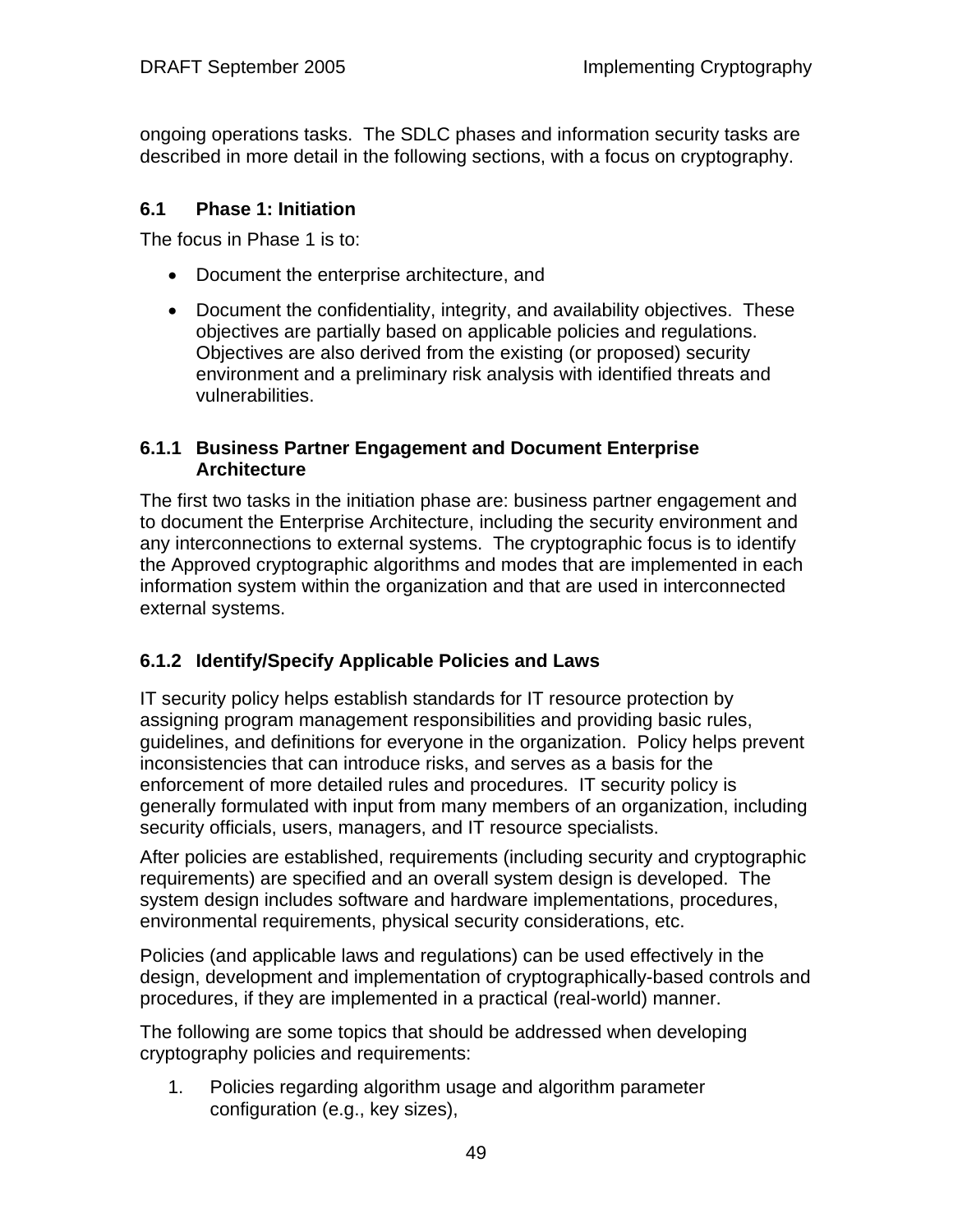- 2. Policies regarding the classes of users (e.g., crypto-officers, networked users, operators) that may use the cryptographic methods and assigning associated privileges,
- 3. Identification and authentication requirements when a user initially accesses a system or cryptographic module,
- 4. Procedures employed when adding, modifying, or deleting users and user privileges associated with cryptographic methods/products,
- 5. Policies defining when confidentiality controls, integrity controls, and advanced authentication techniques are required,
- 6. Security measures relating to the physical environment of a cryptographic method/product,
- 7. Audit procedures,
- 8. Guidelines for requiring non-repudiation,
- 9. Guidelines for performing risk assessments to:
	- Ensure that the unique risks of an IT system are considered,
	- Evaluate the potential risks and determine the level of control required to minimize the risks, commensurate with the cost or value of the data,
- 10. Key Management policies, including key distribution, generation, use, destruction, and archiving.
- 11. Backward compatibility of software/hardware and architecture.
- 12. Forward compatibility with envisioned future developments, such as new cryptographic techniques, digital signature systems, authentication mechanisms, FIPS, implementation recommendations and guidelines, and
- 13. Interoperability among governments, commercial communities, law enforcement communities, etc.

#### **6.1.3 Develop C, I, and A Objectives**

The fourth task in the initiation phase is to develop confidentiality, integrity, and availability objectives. These objectives are at a high level and should address security, in general, and cryptography, specifically. Example 1 lists sample security objectives.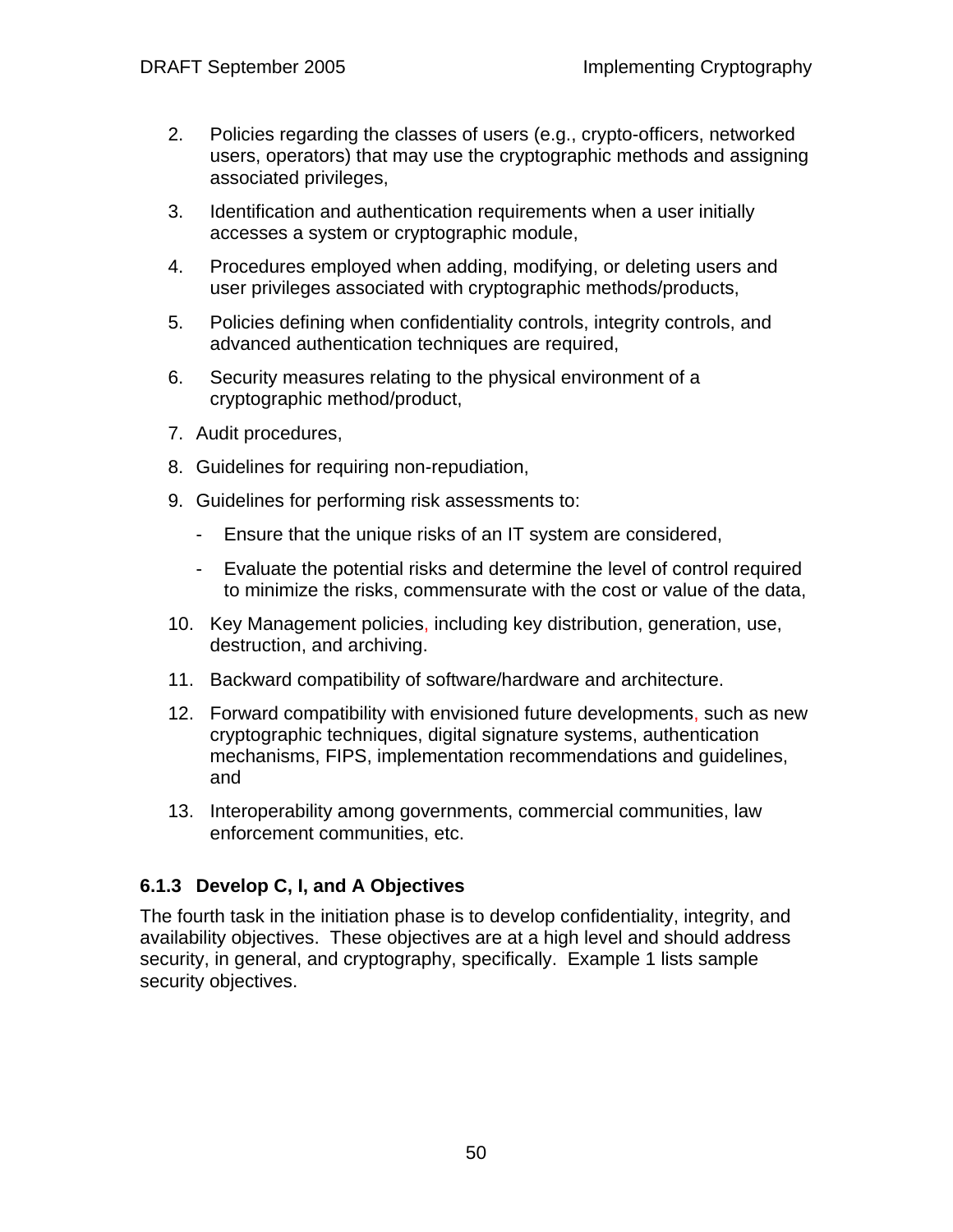## **Example 1. Security Objectives**

- 1. *Integrity*: The correctness of cryptographic keys and other critical security parameters must be preserved. Authentication, authorization and nonrepudiation should be supported. The correctness of the security mechanisms/features should be ensured.
- 2. *Availability*: The security mechanisms/features should be continually available (at least 99.5% of the time). Availability periods must be tailored to particular systems or environments. Response time to suspected compromise (for example, disclosure or modification) should be minimized. Systems should be responsive and adaptable to changing security requirements and threats.
- 3. *Integrity and Authentication:* Digital signatures may be used to validate the:
	- Identity of the signer of a message and
	- Integrity of the information received from the signer of that

informaton.

 $\overline{a}$ 

#### **6.1.4 Information and Information System Security Categorization and Procurement Specification Development**

Task 5 is *Information and Information System Security Categorization*, and task 6 is *Procurement Specification Development*, including specifying FIPS 140-2 validated cryptographic algorithms and modules and CC evaluated products.

FIPS 199, *Standards for Security Categorization of Federal Information and Information Systems* and *Guide for Mapping Types of Information and Information Systems to Security Categories* (NIST SP 800-60) provides guidelines for assessing the security impact, or magnitude of harm, that can be expected to result from confidentiality and integrity compromises of various types of Federal information and information systems. The impact determinations can then be used with *Recommended Security Controls for Federal Information Systems* (NIST SP 800-53) to help select security controls and as an input to the risk assessment process. Cryptographic security goals and policies are ultimately derived from a risk assessment.<sup>18</sup>

In the procurement specification development task, the goal is to develop the requirements/ specifications for the proposed cryptographic methods. After the

<sup>18</sup> NIST SP 800-30, *Risk Management Guide for Information Technology Systems*, provides guidelines for conducting risk assessments.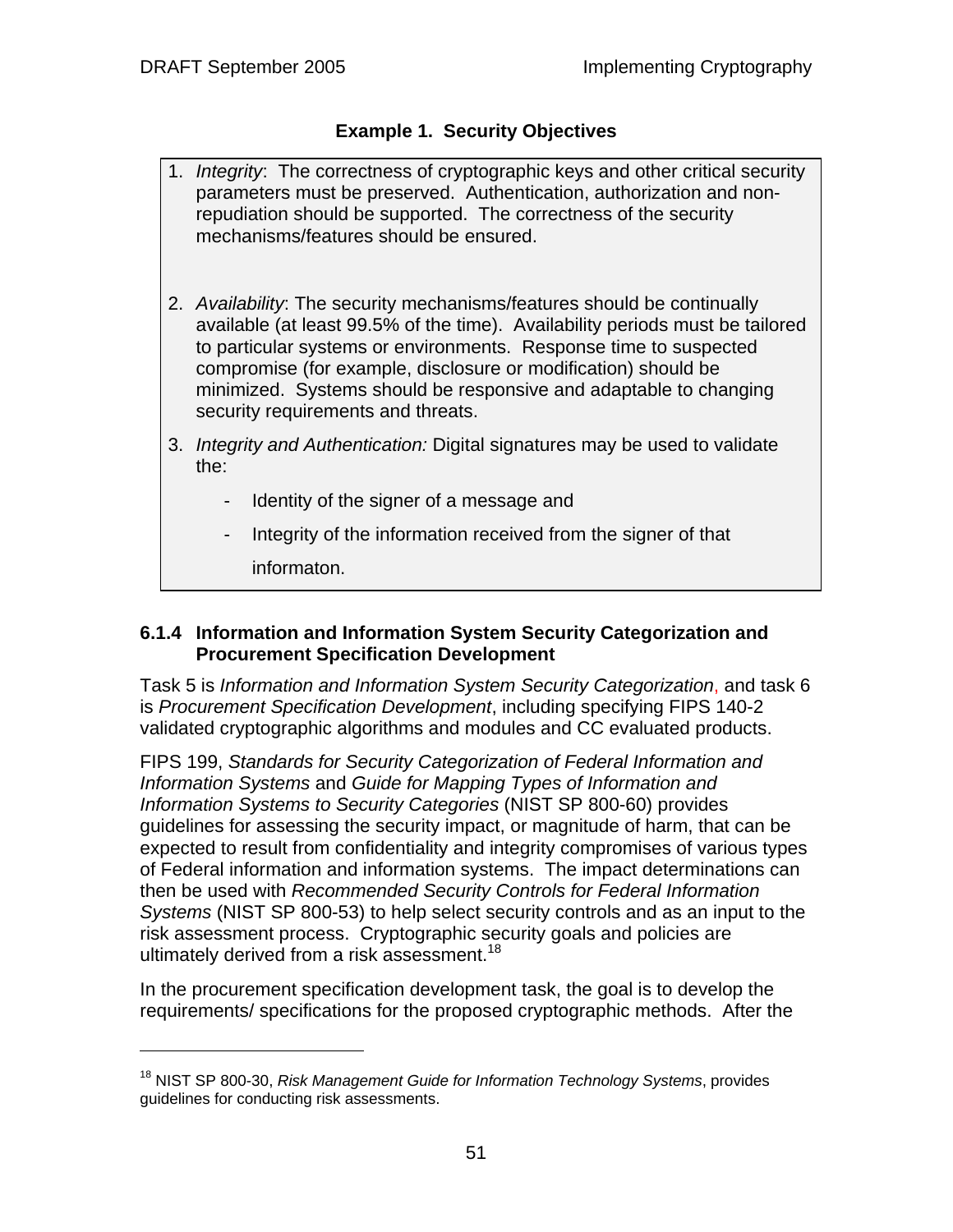requirements have been developed, general selection criteria based on these requirements are produced. Finally, categories of methods that meet the requirements are identified. The security requirements are based on user needs and estimates of an organization's resources to meet proposed requirements. Requirements should be detailed - this aids in product selection, implementation, and testing.

## **6.1.5 Cryptographic Method Example**

Examples 2 and 3 focus on a specific cryptographic method, digital signatures, and illustrates how requirements may be derived from a high-level digital signature policy statement.

### **Example 2. Digital Signature Policy**

*Background*: Historically, handwritten signatures were used to provide authenticity and liability for a document. The proposed successor to handwritten signatures is digital signatures.

*Policy Statement***.** Digital signatures will be accepted as valid only if the user who verifies a signature has an acceptable level of assurance of the integrity of the electronic document that was signed and the identity of the signer of that document. In addition, the verifier must be able to trust that the signer will be held legally responsible for the information content of the document.

One of the digital signature policies is to ensure the integrity of electronic documents and provide non-repudiation of document origin. The requirements resulting from this policy include all three types: functional, assurance and environmental.

#### **Example 3. Digital Signature Requirements**

Requirements:

1. *Document preservation*. Associated signatures and the certificates necessary to verify those signatures must accompany electronic documents. A record of certificate validity must also be kept, along with an audit trail of document movement. Expert testimony about this entire procedure and the audit data collected will lay the foundation for the testimony if documents are required as evidence.

2. Digital signatures do not, by themselves, provide time-related information. A trusted time stamp is required to prove when a document was originated or received. This service must be provided by a trusted third party, who may be serving the purpose of a notary. The originator will generate a hash value for the document and send a copy of the document and the hash value to the trusted party that is serving as a notary. This trusted party could time and date stamp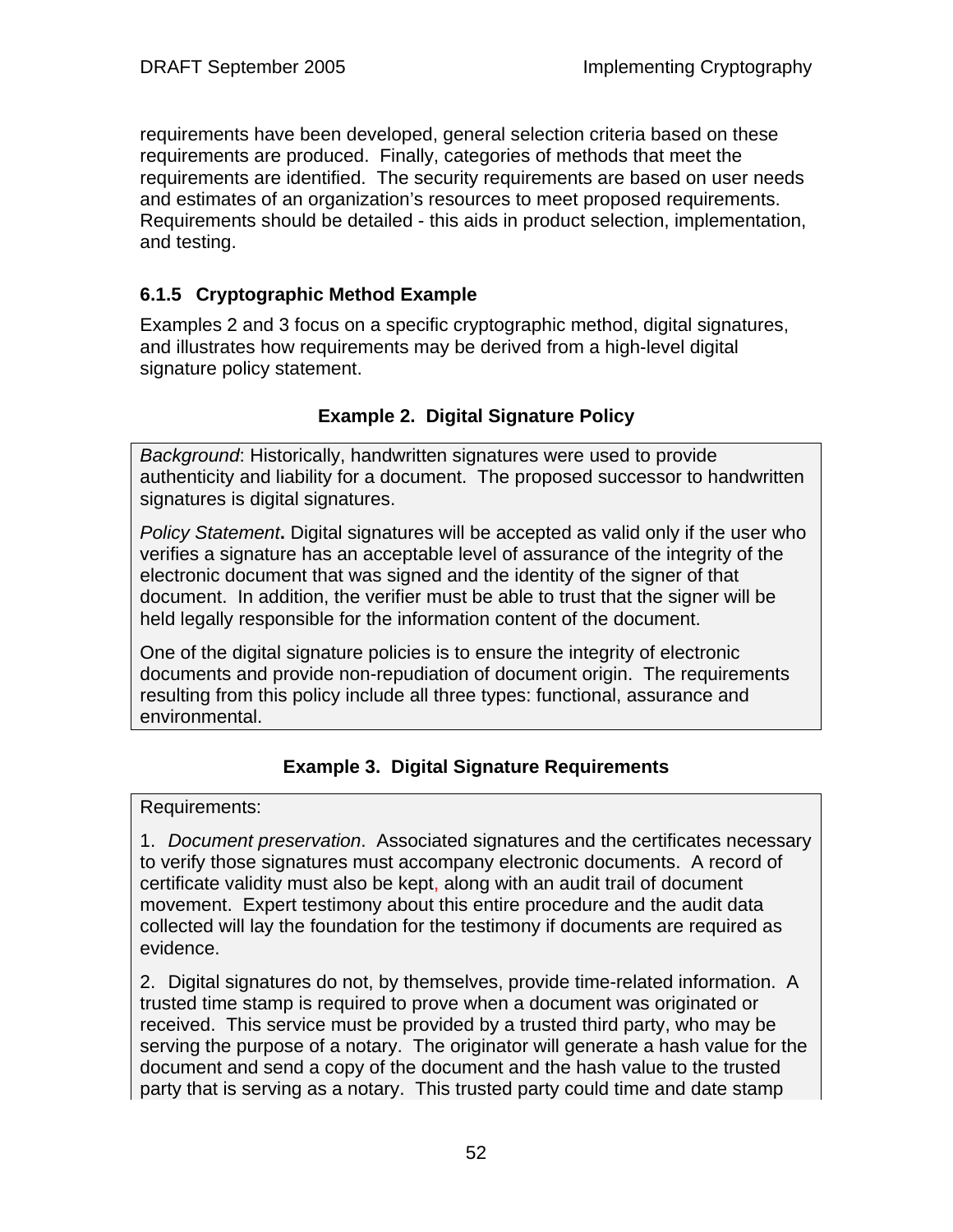the hash value for the document, store a copy of the hash value and the document, keep an audit log of the action, and serve as an intermediary between the document's originator and receiver.

3. *Establishment of user and CA responsibility*. The document signer must be responsible for protecting the private key used to sign a document and obtaining time stamped document receipts, when required. A document verifier must ensure that all certificates used to verify a received document are valid at the time the document is received, and ensure that the received document is time stamped and the required information is archived in case of litigation. The CA is responsible for protecting the private key used to sign certificates, establishing the identity of its subscribers, and providing certificates and revocation information in a timely manner.

4. Each entity, whether an originating or sending entity or a CA, must maintain an audit log of digital signature related activity, including messages sent and received, activity by persons associated with the signature process and other security-relevant events.

5. Policies and procedures must be established to ensure that control is maintained on all processes involving the electronic authorization and authentication of electronic documents.

6. Policies and procedures must be established that will ensure that an approved process protects the distribution and communication of authorities.

Table 4 identifies security objectives and requirements for cryptographic components that may be addressed by cryptographic controls. The purpose of the table is to provide individuals with a *roadmap* to identifying cryptographic requirements in families that will meet the needs of a system in an organization. The security control families are documented in NIST SP 800-53, *Recommended Security Controls for Federal Information Systems.* The security controls are organized into *families* for ease of use in the control selection and specification process. Each family contains security controls related to the security function of the family. After the families are selected, the specific requirements are extracted from NIST SP 800-53. The specific requirements may need to be refined/tailored to meet security objectives. Table 4 is not intended to list all the specific requirements; rather it serves as a reference guide to the security control families. To effectively use the table, it is important to have documented the objectives that must be addressed. These objectives were developed in tasks in the Initiation Phase.

- *Column 1*, *Cryptographic Area,* covers the areas related to the design and implementation of a cryptographic product/module. Some examples are roles and services, physical security, and cryptographic key management.
- *Column 2*, *Security Control Families,* list the requirements that address the security objectives for a cryptographic category. The requirements are listed by *NIST SP 800-53* for example, Audit and Accountability, Awareness and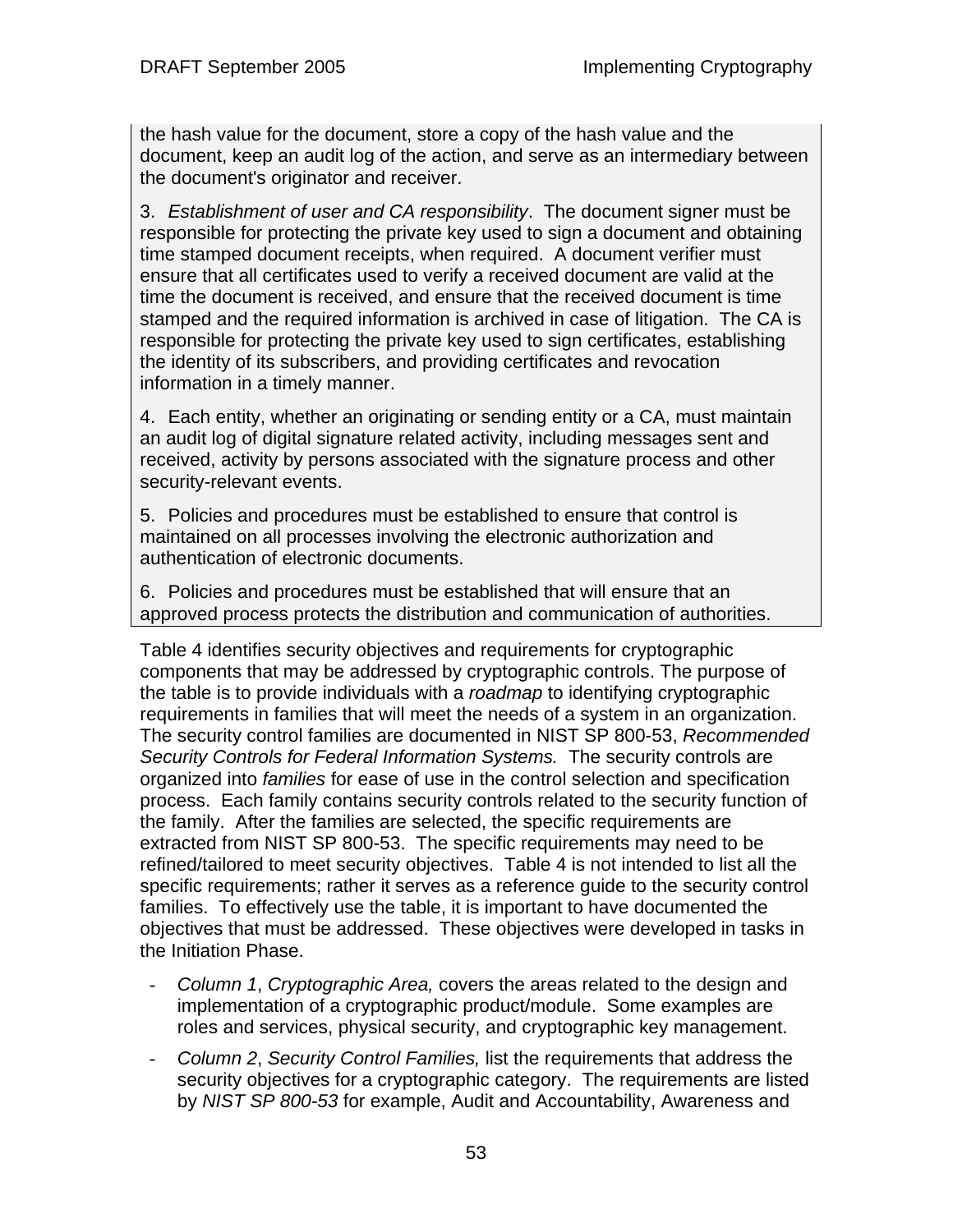$\overline{a}$ 

Training, Configuration Management, Contingency Planning, Identification and Authentication, System and Services Acquisition, and System and Information Integrity.

- *Column 3* contains *Procurement Recommendations* to ensure the cryptographic requirements are adequately addressed.

| <b>Table 4. Cryptographic Area and Security Control Families</b>                                                                                                      |                                                                                                                                                                                                           |                                                                                                                                                                                    |  |  |
|-----------------------------------------------------------------------------------------------------------------------------------------------------------------------|-----------------------------------------------------------------------------------------------------------------------------------------------------------------------------------------------------------|------------------------------------------------------------------------------------------------------------------------------------------------------------------------------------|--|--|
| <b>Cryptographic Area</b>                                                                                                                                             | <b>Security Control Families</b>                                                                                                                                                                          | <b>Procurement</b><br><b>Recommendations</b>                                                                                                                                       |  |  |
| Cryptographic Module<br>Specification: cryptographic<br>boundary; diagram<br>configuration; security<br>policies; Cryptographic<br>Algorithms: Approved<br>algorithms | Security Planning (PL), System<br>and Services Acquisition (SA)                                                                                                                                           | Verify the module or product <sup>19</sup><br>is on the FIPS 140-2 validated<br>modules list.<br>No unique requirements<br>beyond specifying the required<br>algorithms and modes. |  |  |
| Cryptographic Module Ports<br>and Interfaces: physical and<br>logical data paths                                                                                      | Certification, Accreditation, and<br>Security Assessments (CA),<br><b>System and Services Acquisition</b><br>(SA), System and Information<br>Integrity (SI), System and<br>Communications Protection (SP) | The requirements for the<br>cryptographic module should<br>be consistent with the<br>requirements for the other<br>components of the system.                                       |  |  |
| Roles, Services, and<br>Authentication: roles and<br>associated services;<br>authorization and access<br>control mechanisms                                           | Access Control (AC), Audit and<br>Accountability (AU),<br><b>Identification and Authentication</b><br>(IA), Systems and Services<br>Acquisition (SA), System and<br>Communications Protection (SP)        | A system administrator may<br>include the cryptographic officer<br>role.                                                                                                           |  |  |
| Physical Security: physical<br>security configuration and<br>mechanisms; specify<br>features or testing<br>procedures. (Includes                                      | System Maintenance (MA),<br>Media Protection (MP), Physical<br>and Environmental Protection<br>(PE), Systems and Services<br><b>Acquisition (SA)</b>                                                      | Verify that the physical controls<br>adequately protect the<br>cryptographic module.                                                                                               |  |  |

 $19$  A validated cryptographic module may be embedded in a product that is submitted for validation.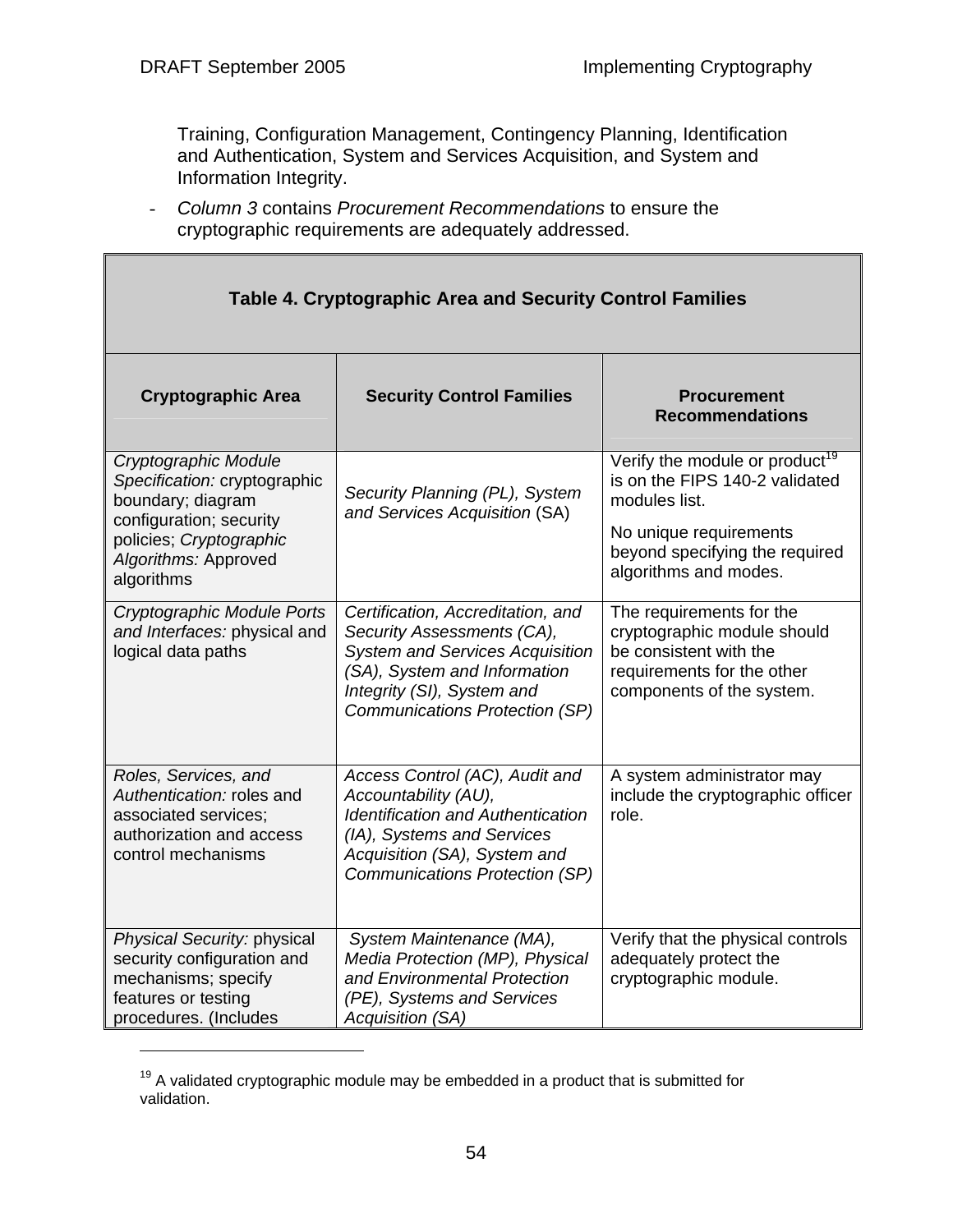Г

| <b>Table 4. Cryptographic Area and Security Control Families</b>                                                                                                    |                                                                                                                                                                 |                                                                                                                                                           |  |  |
|---------------------------------------------------------------------------------------------------------------------------------------------------------------------|-----------------------------------------------------------------------------------------------------------------------------------------------------------------|-----------------------------------------------------------------------------------------------------------------------------------------------------------|--|--|
| <b>Cryptographic Area</b><br><b>Security Control Families</b>                                                                                                       |                                                                                                                                                                 | <b>Procurement</b><br><b>Recommendations</b>                                                                                                              |  |  |
| EFP/EFT).                                                                                                                                                           | <b>Acquisition (SA)</b>                                                                                                                                         |                                                                                                                                                           |  |  |
| <b>Operational Environment:</b><br>access, authorization, audit<br>controls; identify critical<br>security parameters and<br>cryptographic data                     | Referenced PPs evaluated at<br>EAL2, EAL3+, or EAL4                                                                                                             | Include applicable<br>cryptographic module events in<br>the auditable events.                                                                             |  |  |
| Cryptographic Key<br>Management: random<br>number generation, key<br>generation, key<br>establishment, key entry<br>and output, key storage,<br>and key destruction | <b>System and Communications</b><br>Protection (SP)                                                                                                             | Include the key establishment<br>and key management<br>procedures in the<br>administrative guidance and<br>user responsibilities in the user<br>guidance. |  |  |
| Self-Tests: identify power-<br>up and conditional tests                                                                                                             | System and Information Integrity<br>(SI)                                                                                                                        | No unique requirements<br>beyond specifying the tests for<br>the Approved algorithms.                                                                     |  |  |
| Design Assurance: describe<br>the design of the<br>software/hardware/<br>firmware; correspondence<br>between the design and the<br>security policy                  | <b>Configuration Management</b><br>(CM), Security Planning (PL),<br><b>System and Services Acquisition</b><br>(SA),<br>System and Information Integrity<br>(SI) | The use of CM tools and life<br>cycle support products should<br>be the same for the<br>cryptographic module and the<br>system                            |  |  |
| EMI/EMC <sup>20</sup> : FCC<br>conformance requirements                                                                                                             | EMI/EMC FCC part 15, Subpart<br>B, Class A (business use) or<br>Class B (home use)<br>requirements                                                              | No unique requirements<br>beyond identifying the FCC<br>requirements.                                                                                     |  |  |

 $\overline{a}$ 

<sup>20</sup> Electromagnetic Interference/Electromagnetic Compatibility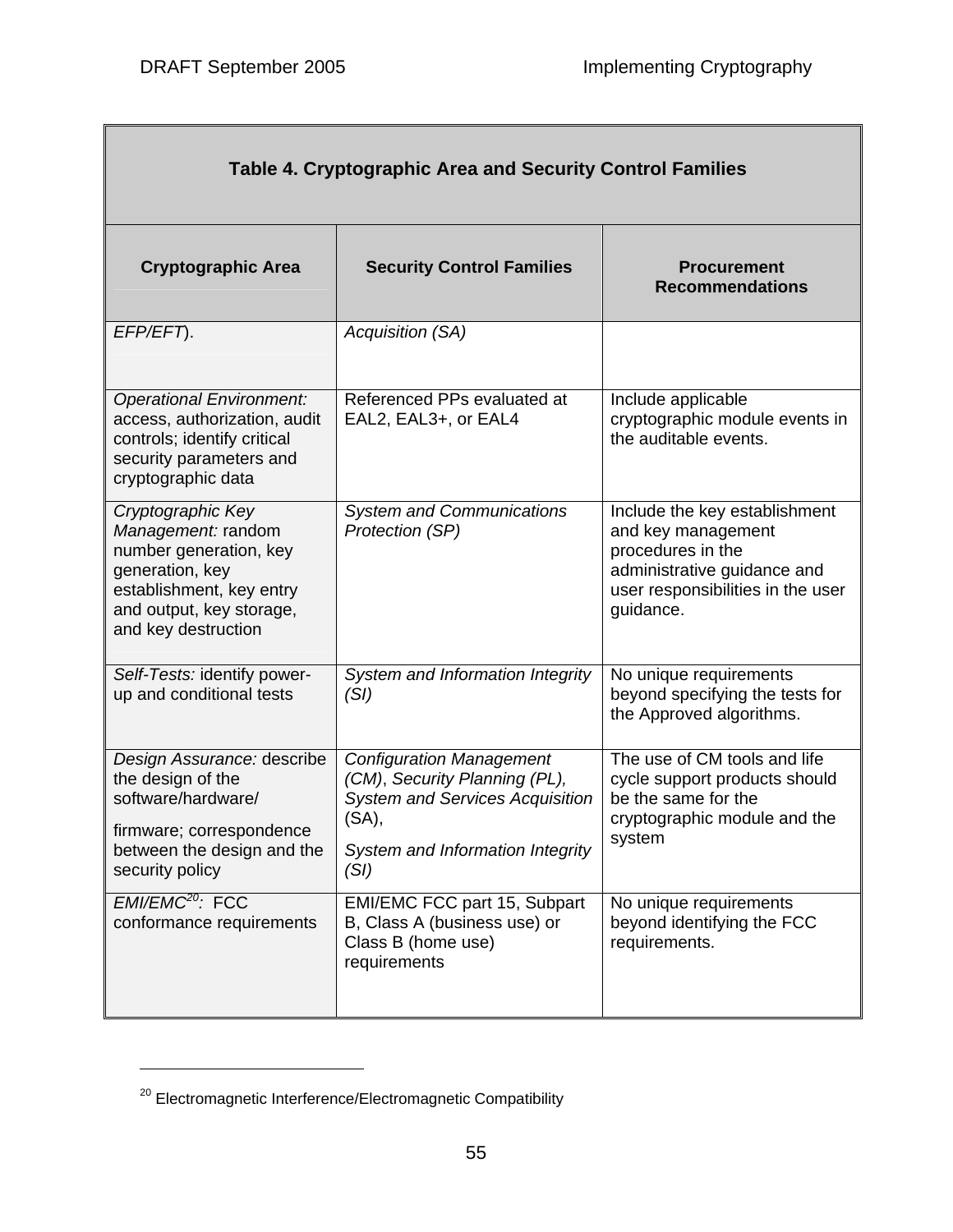| <b>Table 4. Cryptographic Area and Security Control Families</b> |                                                                                  |  |  |  |  |
|------------------------------------------------------------------|----------------------------------------------------------------------------------|--|--|--|--|
| <b>Cryptographic Area</b>                                        | <b>Security Control Families</b><br><b>Procurement</b><br><b>Recommendations</b> |  |  |  |  |
| <b>Mitigation of Other Attacks</b>                               | Security Planning (PL), System<br>and Services Acquisition (SA)                  |  |  |  |  |

### **6.1.6 Preliminary Risk Assessment**

The final key task in the initiation phase is to perform a preliminary risk assessment and, specifically, identify the unique requirements associated with each information system. After the risk assessment has been performed, policies should be developed regarding the use of evaluated operating systems and validated cryptographic modules in a range of environments. Policies that have been previously written may need to be revised or tailored throughout the SDLC.

*Risk management* consists of two components:

- *Assessing* risks using a risk-based approach to determine the impact of given losses and the probability that these losses will occur. The major losses addressed by cryptographic methods are the unauthorized disclosure and modification of data.
- *Selection and implementation* of countermeasures that either reduce the probability of threat occurrence or minimize the impact of loss. The goal is to reduce the risk to an acceptable level.

The purpose of an IT risk management process is to ensure that the impacts of threats are known and that cost-effective countermeasures are applied to determine *adequate security* for a system. *Adequate security* is defined in OMB Circular A-130, Appendix III, as "security commensurate with the risk and magnitude of harm resulting from the loss, misuse, or unauthorized access to or modification of information. This includes assuring that systems and applications used by an agency operate effectively and provide appropriate confidentiality, integrity, and availability through the use of cost-effective management, personnel, operational, and technical controls." This definition explicitly emphasizes the risk-based policy for cost-effective security established by the Federal Information Security Management Act (FISMA).

*Risk assessment,* the process of analyzing and interpreting risk, includes the following activities.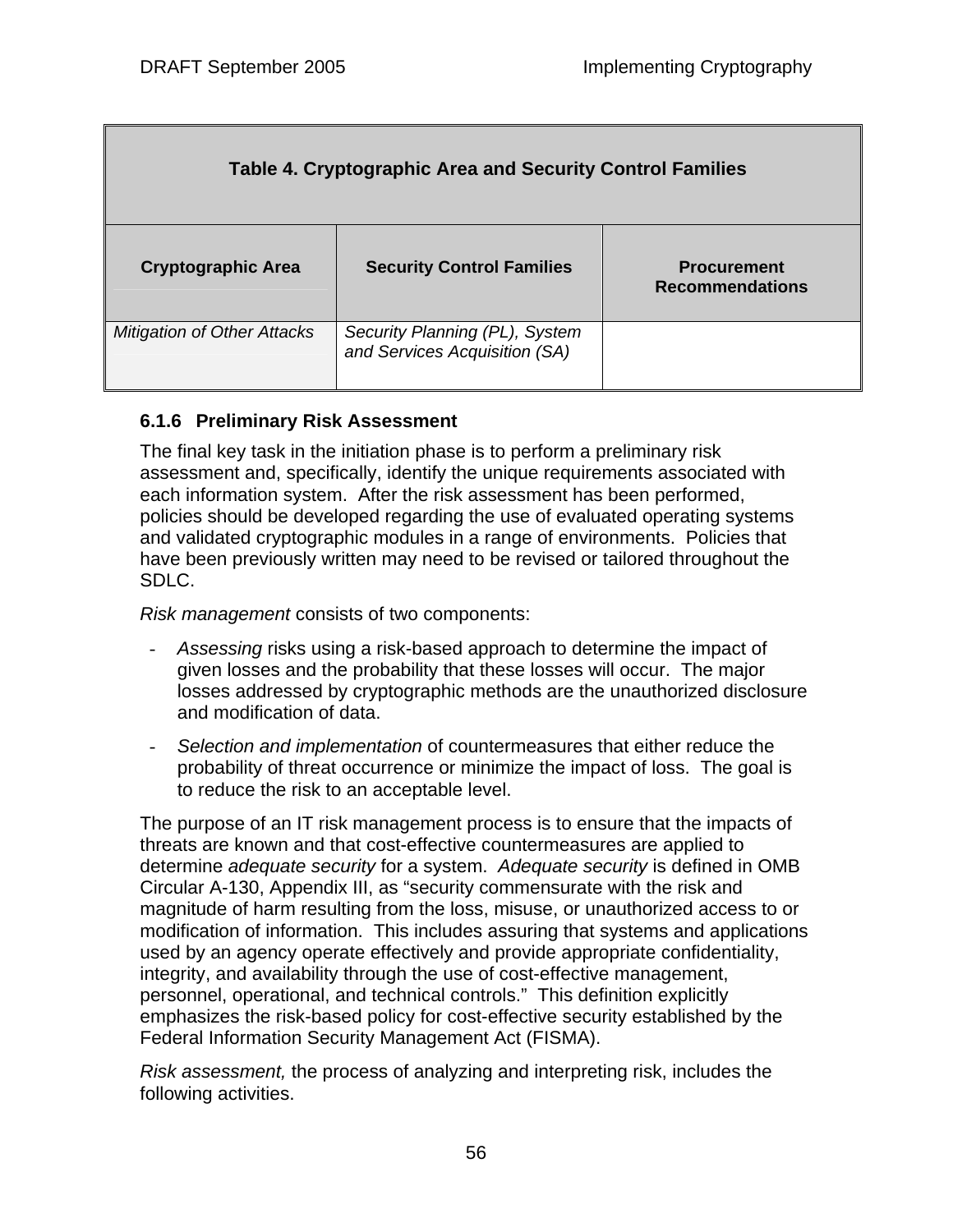- System characterization
	- Identify assets
	- Assess current security and protection mechanisms
- Identify and classify threats affecting:
	- Integrity
	- Confidentiality
	- Availability
- Identify potential losses (likelihood determination and impact analysis)
	- Classify potential losses by criticality and sensitivity
- Identify potential controls
	- Evaluate potential countermeasures so that implementation decisions can be made
	- Perform cost/benefit analysis for proposed controls. (The analysis should include both *monetary* and *non-monetary* perspectives.)

The following example illustrates how cryptographic methods can address integrity and non-repudiation threats.

#### **Example 4. Threat Mitigation**

**Security Control to Mitigate Threat to Integrity:** Both secret key and public key cryptography can be used to ensure integrity. When secret key cryptography is used, a message authentication code (MAC) is generated. Typically, a MAC is stored or transmitted with the data. When the integrity of the data is to be verified, the MAC is generated on the current data and compared with the previously generated MAC. If the two values are equal, the integrity (i.e., authenticity) of the data is verified.

In public key cryptography, a secure hash algorithm is used to create a message digest. The hash will change if the message is modified. The hash is then signed with a private key. The hash may be stored or transmitted with the data. When the integrity of the data is verified, the hash is recalculated and the corresponding public key is used to verify the integrity of the message.

**Security Control to Mitigate Threat to Non-repudiation:** Data is digitally signed by applying the originator's private key to the data. The resulting digital signature can be stored or transmitted with the data. Any party using the public key of the signer can verify the signature. If the signature is verified, then the verifier has confidence that the data was not modified after being signed and that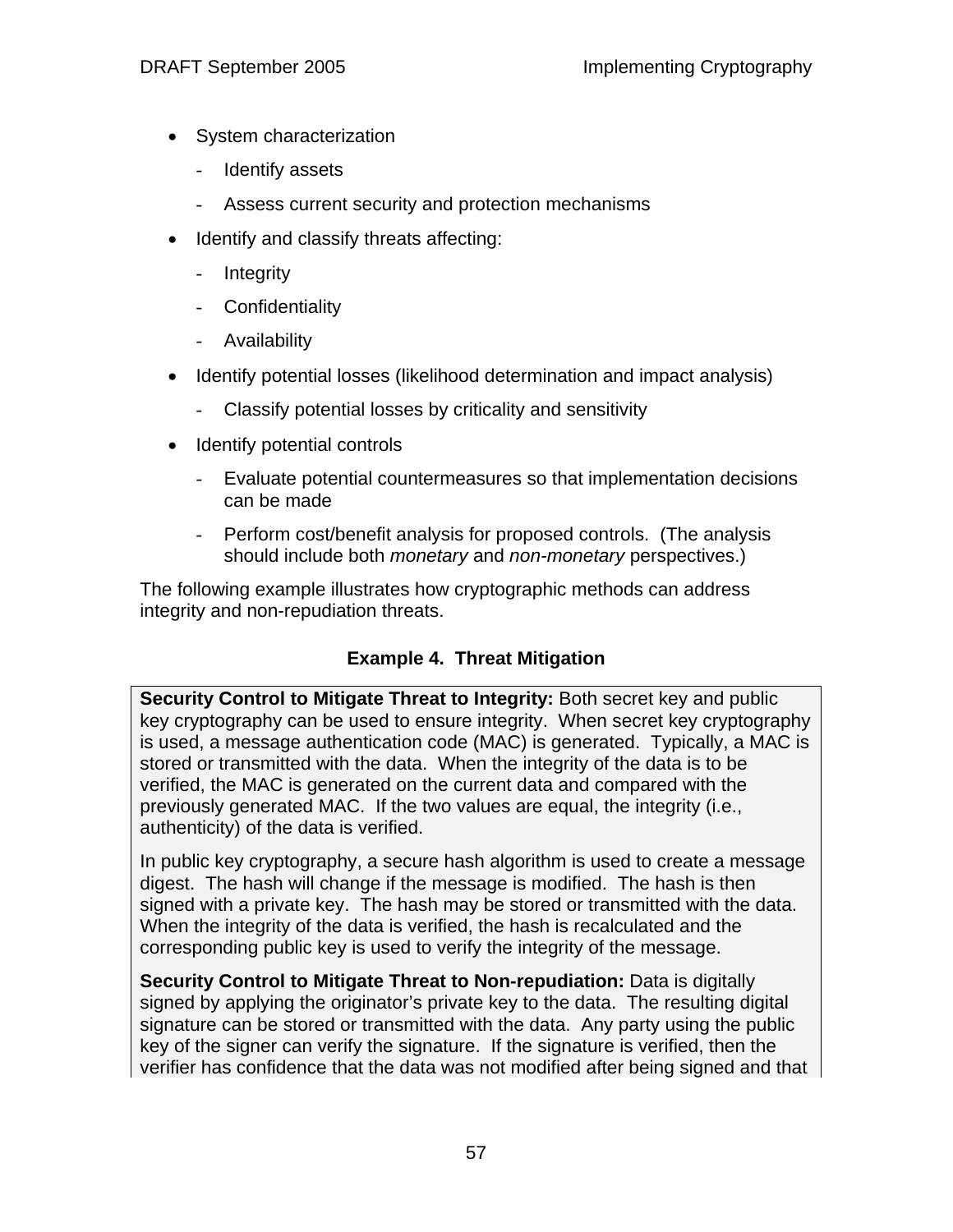the owner of the public key was the signer. A certificate *binds* the public key to the identity of the signer.

A risk assessment is performed for all new and existing systems, even if it is not called a formal risk assessment. The type of risk assessment that is performed is usually a qualitative analysis, rather than a formal quantitative analysis, and the results are used in developing the system requirements and specifications. A team comprised of users, system developers, and security specialists typically conducts the risk assessment. The scope of this task varies depending on the sensitivity of the information and the number and types of risks that need to be addressed. For systems with minimal security requirements, the risk assessment may be a few pages in length.

# **6.2 Phase 2: Acquisition/Development**

The first task in the acquisition/development phase is to update the risk assessment that was performed in phase 1. After completing the update, the next task is to select the initial baseline of security controls from SP 800-53. This initial baseline is reviewed and revised based on the risk assessment.

# **6.2.1 Selecting Cryptographic Controls**

The second task in the acquisition/development phase is to identify categories of cryptographic methods/techniques that meet the requirements and mitigate the specific risks. There may be more than one method category that can mitigate each risk. For example, both MACs and digital signatures can protect against the undetected modification of data.) For many of the methods, there are assurance features that increase the confidence that the method performs correctly.

Section 5.1.5 of this guideline, "Effective Use of FIPS 140-2," lists a number of steps that may prove helpful in the selection of cryptographic countermeasures.

Table 5 lists the technical and assurance features that meet the technical and assurance requirements documented in Table 4. The features in Table 5 map directly to the requirements listed in Table 4.

- *Column 1* lists the Cryptographic Area.
- *Column 2* identifies the risks that apply to a cryptographic category, for example, unauthorized access or unauthorized disclosure.
- *Column 3* lists the technical and assurance requirements that are applicable to a cryptographic category and mitigate the potential risks. Where applicable, the requirements are numbered and listed in ascending order of protection, to address increasing levels of risk. The levels vary from 1 to 4, corresponding to the security levels in FIPS 140-2.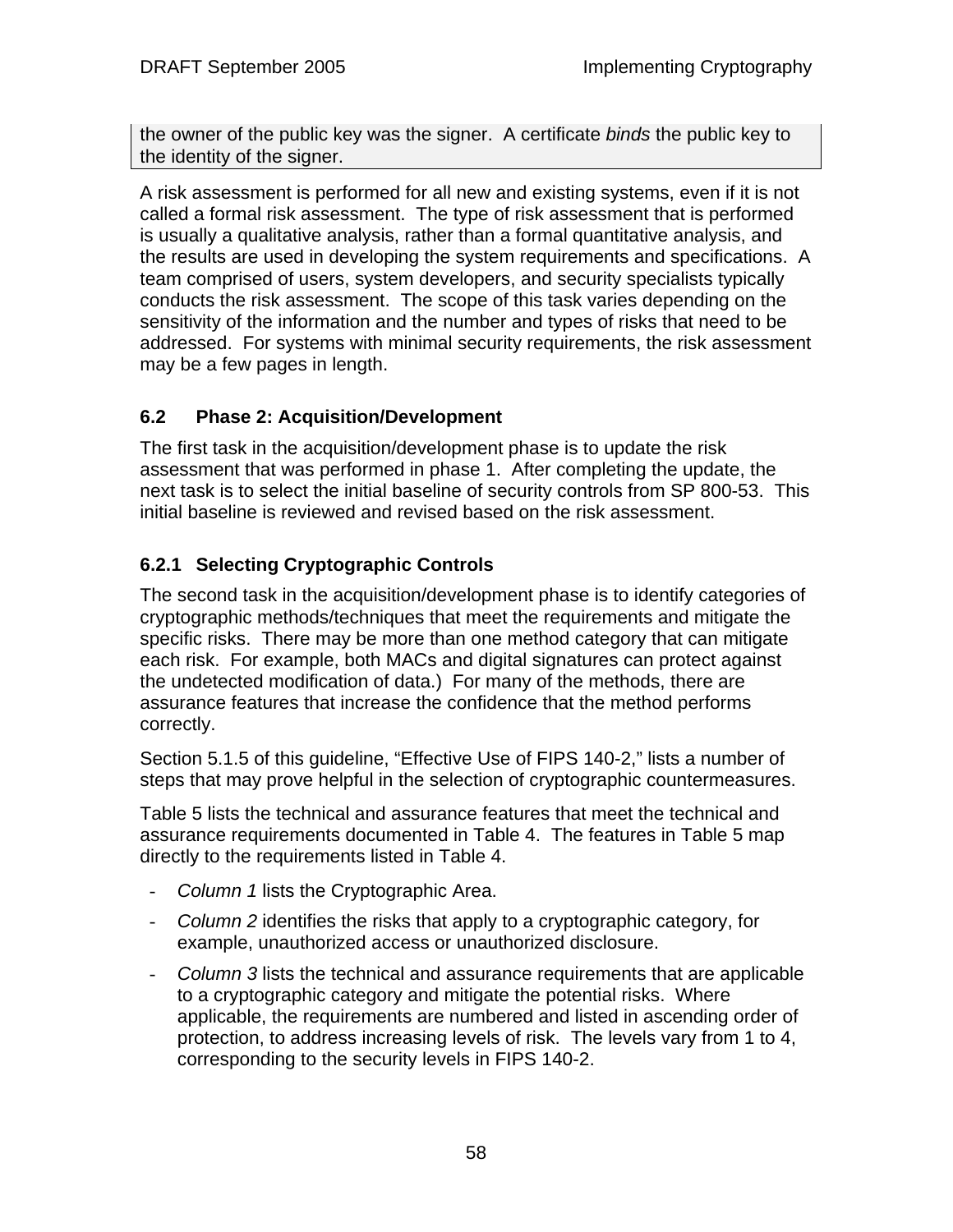- *Column 4* lists the FIPS and SPs that describe the features. The information included in the cryptographic category columns is the same as that presented in the requirements table (Table 3). This provides for traceability from the requirements to the methods and features.

Tables 4 and 5 illustrate traversing from a high level of abstraction in the requirements to a lower level of granularity in identifying specific features. It is important to understand that Table 4 does **not** specify the necessary conditions for the secure implementation of a product in a particular system/application. This task is left to those who implement the system.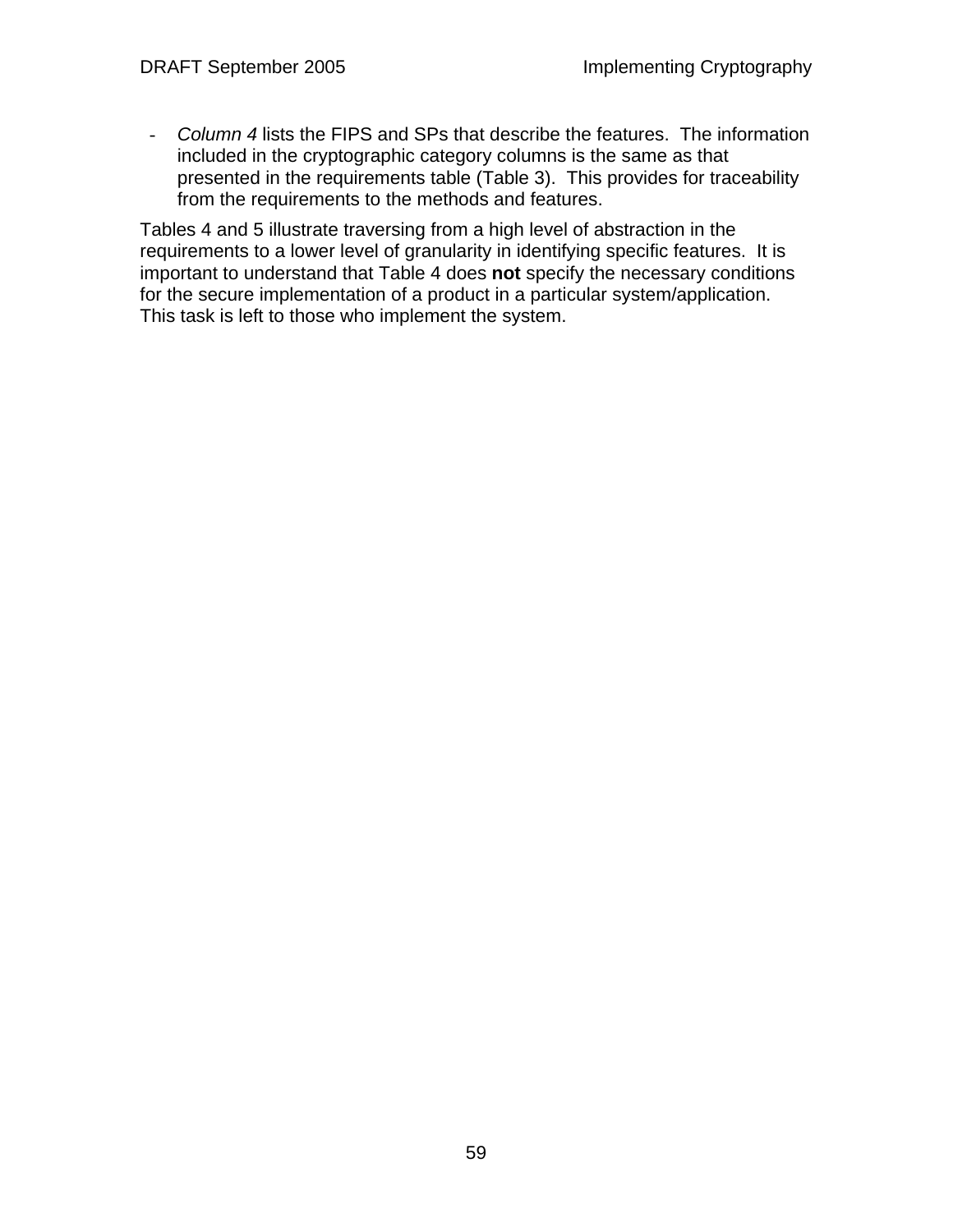| Table 5: Risks and Cryptographic Features                                                                                                                                                                                       |                                                                                                                                                                   |                                                                                                                                                                              |                                                                                                                                        |  |
|---------------------------------------------------------------------------------------------------------------------------------------------------------------------------------------------------------------------------------|-------------------------------------------------------------------------------------------------------------------------------------------------------------------|------------------------------------------------------------------------------------------------------------------------------------------------------------------------------|----------------------------------------------------------------------------------------------------------------------------------------|--|
| <b>Cryptographic Area</b>                                                                                                                                                                                                       | <b>Risks</b>                                                                                                                                                      | <b>Technical and</b><br><b>Assurance</b><br><b>Requirements</b>                                                                                                              | <b>Cryptographic Toolkit</b><br><b>Reference</b>                                                                                       |  |
| Cryptographic<br>Module<br>Specification:<br>specify<br>cryptographic<br>boundary; specify<br>cryptographic<br>algorithms; diagram<br>configuration;<br>specify security<br>policy; describe<br>operational and error<br>states | - Incorrect<br>implementation                                                                                                                                     | Cryptographic<br>requirements<br>addressed in overall<br>system/product<br>requirements.<br>Security policy<br>(including security<br>rules), configuration<br>block diagram |                                                                                                                                        |  |
| Cryptographic<br>Algorithms: identify<br>FIPS-approved<br>algorithms and other<br>cryptographic<br>algorithms                                                                                                                   | - Unauthorized<br>disclosure of data<br>or undetected<br>modification of<br>data (intentional<br>and accidental)<br>during<br>transmission or<br>while in storage | FIPS-approved AES<br>algorithm or three key<br>TDEA algorithm;<br>conformance tests                                                                                          | <b>FIPS 197: AES</b><br>NIST SP 800-67:<br>Recommendation for the<br><b>Triple Data Encryption</b><br>Algorithm (TDEA) Block<br>Cipher |  |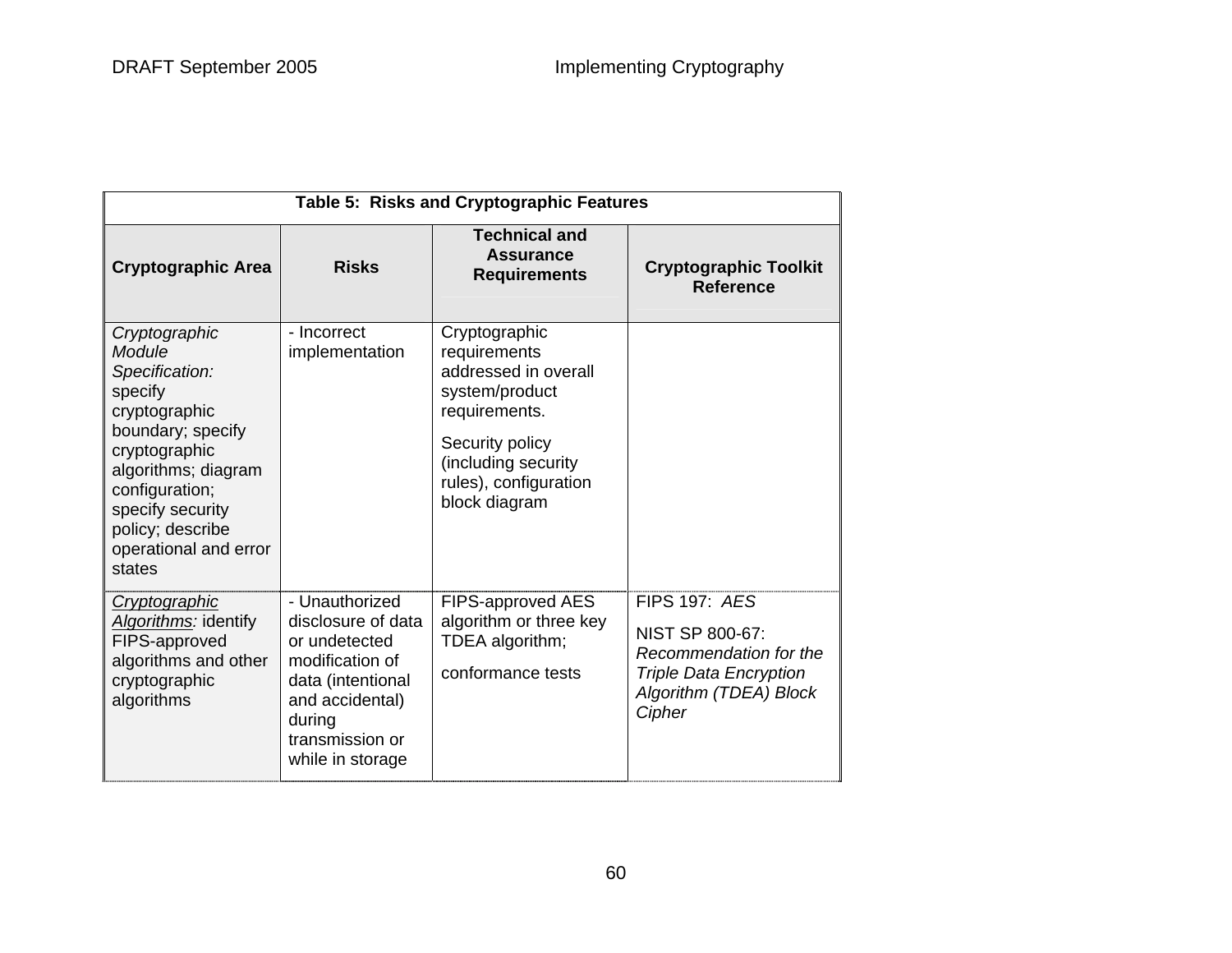| Table 5: Risks and Cryptographic Features         |                                                                            |                                                                                                                                 |                                                                                                                                   |
|---------------------------------------------------|----------------------------------------------------------------------------|---------------------------------------------------------------------------------------------------------------------------------|-----------------------------------------------------------------------------------------------------------------------------------|
| <b>Cryptographic Area</b>                         | <b>Risks</b>                                                               | <b>Technical and</b><br><b>Assurance</b><br><b>Requirements</b>                                                                 | <b>Cryptographic Toolkit</b><br><b>Reference</b>                                                                                  |
|                                                   | - denial of service<br>- session capture<br>- man-in-the-<br>middle attack |                                                                                                                                 |                                                                                                                                   |
| Cryptographic<br><b>Algorithms</b><br>(continued) | (same as above)                                                            |                                                                                                                                 | DRAFT NIST SP 800-38B,<br><b>Recommendation for Block</b><br><b>Cipher Modes of Operation:</b><br>the RMAC Authentication<br>Mode |
| Cryptographic<br><b>Algorithms</b><br>(continued) | (same as above)                                                            | FIPS-approved<br>cryptographic<br>algorithms;<br>conformance testing                                                            | FIPS 140-2: Security<br>Requirements for<br><b>Cryptographic Modules</b>                                                          |
| Cryptographic<br><b>Algorithms</b><br>(continued) | (same as above)                                                            | Secure Hash<br>Algorithm, message<br>digest; conformance<br>tests                                                               | FIPS 180-2: Secure<br><b>Hash Standard</b>                                                                                        |
| Cryptographic<br><b>Algorithms</b><br>(continued) | (same as above)                                                            | <b>Digital Signature</b><br>Algorithm (DSA), RSA,<br>ECDSA, digital<br>signature<br>generation/verification;<br>message digest; | FIPS 186-3: Digital<br>Signature Standard                                                                                         |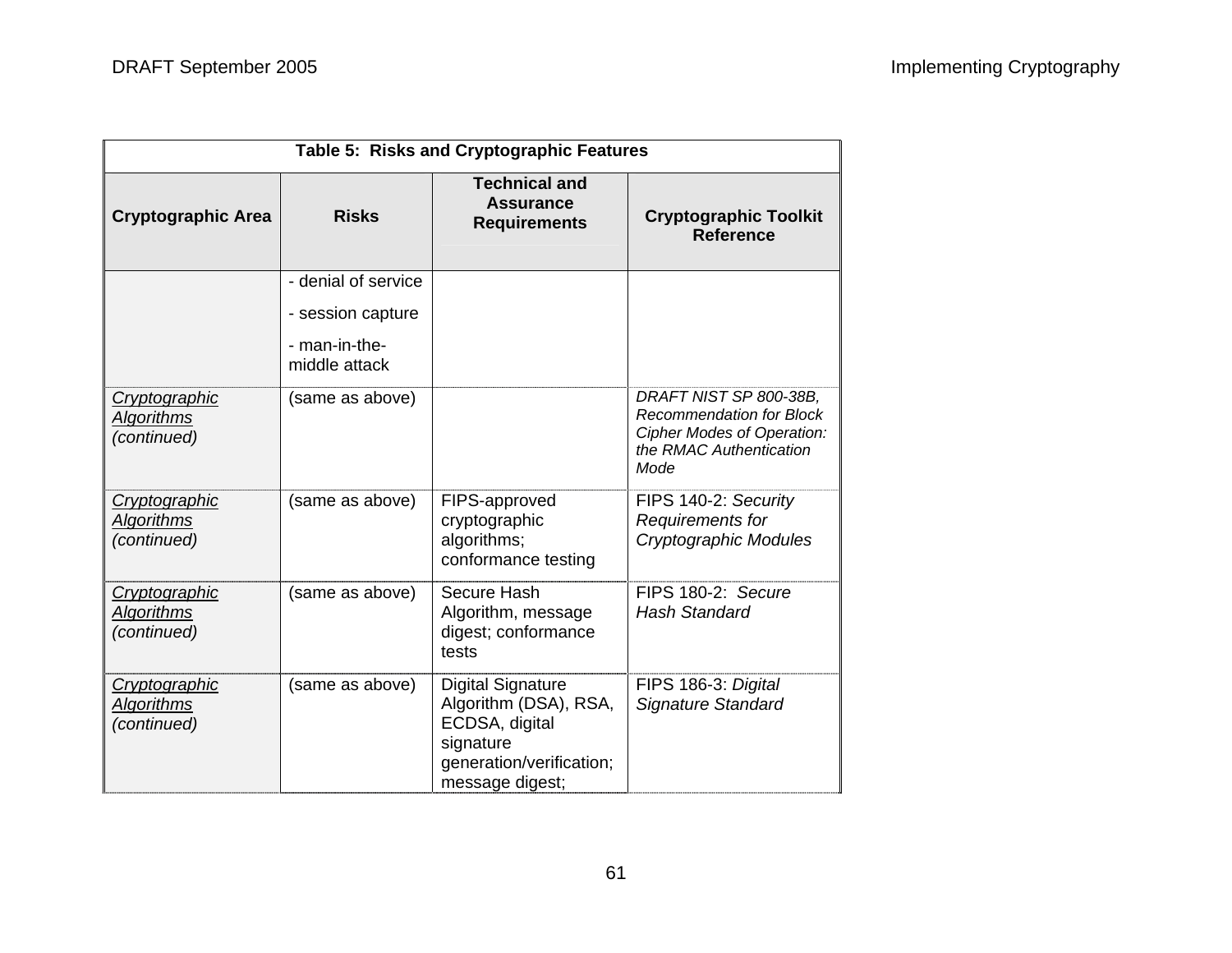| Table 5: Risks and Cryptographic Features                |                 |                                                                                                                                                                     |                                                                                         |  |
|----------------------------------------------------------|-----------------|---------------------------------------------------------------------------------------------------------------------------------------------------------------------|-----------------------------------------------------------------------------------------|--|
| <b>Cryptographic Area</b>                                | <b>Risks</b>    | <b>Technical and</b><br><b>Assurance</b><br><b>Requirements</b>                                                                                                     | <b>Cryptographic Toolkit</b><br><b>Reference</b>                                        |  |
|                                                          |                 | random/pseudorandom<br>number generation;<br>SHA:<br>Algorithms for                                                                                                 |                                                                                         |  |
|                                                          |                 | generating primes p<br>and q; private key<br>generation;<br>pseudorandom number<br>generator;<br>conformance tests                                                  |                                                                                         |  |
| <b>Cryptographic</b><br><u>Algorithms</u><br>(concluded) | (same as above) | Digital signature<br>algorithm (DSA, RSA,<br>ECDSA); digital<br>signature; public key<br>cryptography; message<br>authentication<br>algorithms; appropriate<br>SHA. | FIPS 186-3: Digital<br>Signature Standard<br>FIPS 180-2: Secure<br><b>Hash Standard</b> |  |
|                                                          |                 | Cryptographic<br>requirements<br>addressed in overall<br>system/product<br>requirements.                                                                            |                                                                                         |  |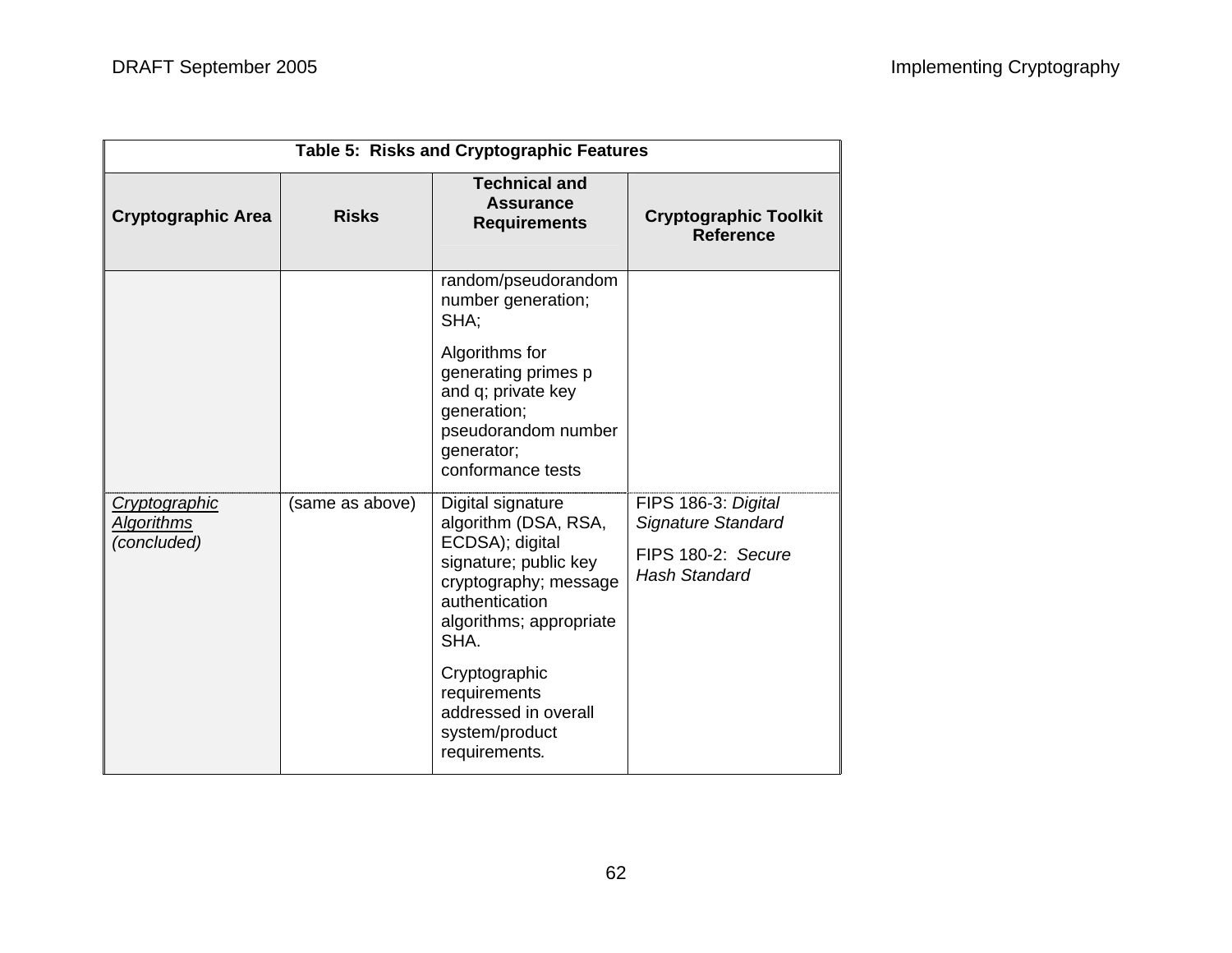| Table 5: Risks and Cryptographic Features                                                                                         |                                                                                                                                           |                                                                                                                                                                                                                                 |                                                                          |
|-----------------------------------------------------------------------------------------------------------------------------------|-------------------------------------------------------------------------------------------------------------------------------------------|---------------------------------------------------------------------------------------------------------------------------------------------------------------------------------------------------------------------------------|--------------------------------------------------------------------------|
| <b>Cryptographic Area</b>                                                                                                         | <b>Risks</b>                                                                                                                              | <b>Technical and</b><br><b>Assurance</b><br><b>Requirements</b>                                                                                                                                                                 | <b>Cryptographic Toolkit</b><br><b>Reference</b>                         |
| Cryptographic<br><b>Module Ports and</b><br>Interfaces: physical<br>and logical input and<br>output data paths                    | - Unintentional<br>output of plaintext<br>data<br>- Design error                                                                          | Physical/logical<br>separation of data<br>input /output ports,<br>control input, status<br>output, data input, data<br>output; documentation<br>of the interfaces and<br>input and output data<br>paths                         | FIPS 140-2: Security<br>Requirements for<br>Cryptographic Modules        |
| Roles, Services, and<br>Authentication: roles<br>and associated<br>services;<br>authorization and<br>access control<br>mechanisms | - Unauthorized<br>access by<br>authorized/<br>unauthorized<br>individuals<br>- Masquerade<br>- Password<br>compromise<br>- Replay attacks | 1. Role-based<br>authentication<br>mechanisms. 2.<br>identity-based<br>authentication<br>mechanisms,<br>maintenance-access<br>interface;<br>documentation of the<br>authorized roles,<br>services, operations,<br>and functions | FIPS 140-2: Security<br>Requirements for<br><b>Cryptographic Modules</b> |
| Roles, Services, and<br>Authentication<br>(continued)                                                                             | (same as above)                                                                                                                           | - token based<br>authentication<br>- biometrics based<br>authontication                                                                                                                                                         | FIPS 190: Advanced<br>Authentication<br>NIST SP 800-38B,                 |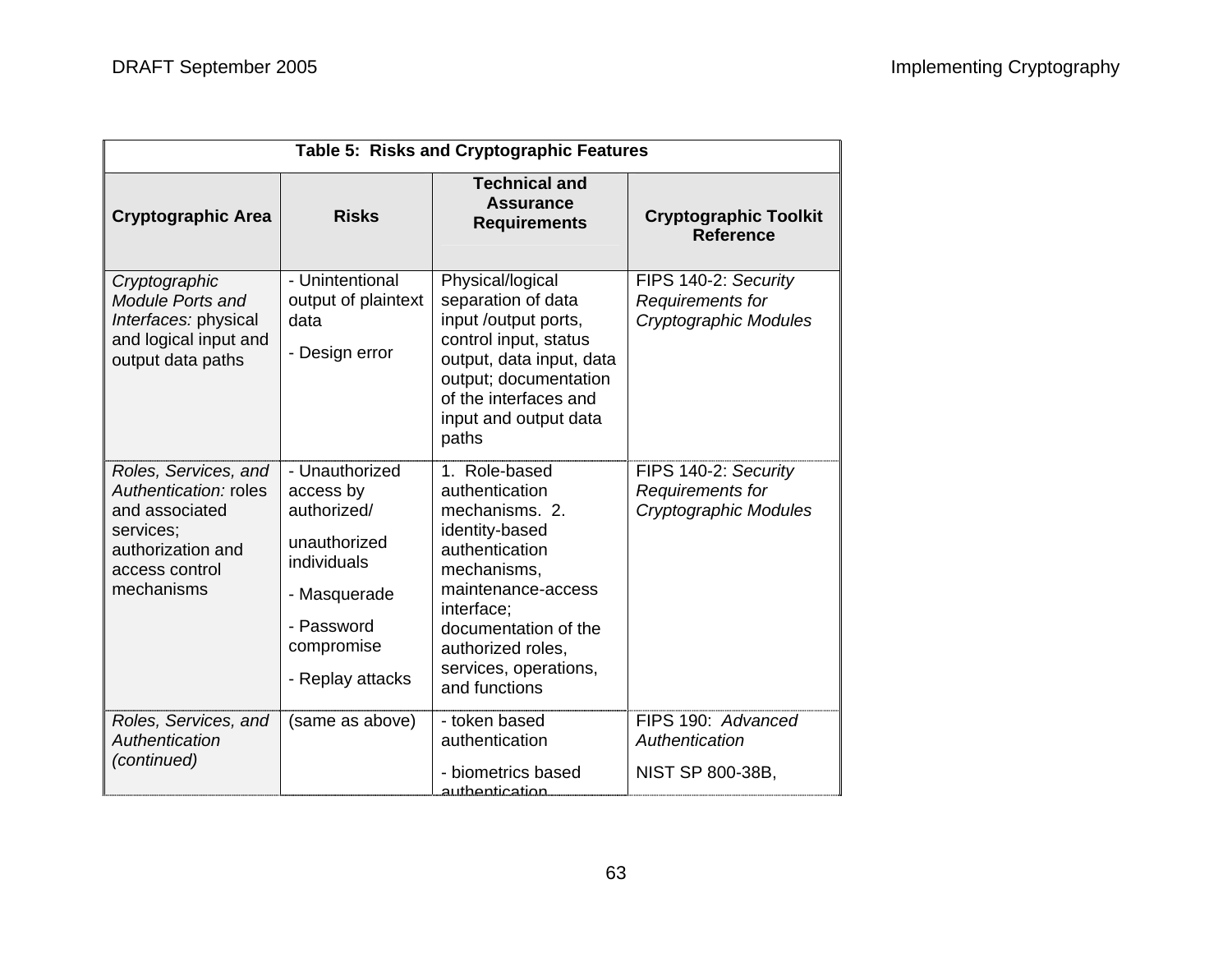| Table 5: Risks and Cryptographic Features              |                 |                                                                                                                                                                                                                                                                                   |                                                                                                         |
|--------------------------------------------------------|-----------------|-----------------------------------------------------------------------------------------------------------------------------------------------------------------------------------------------------------------------------------------------------------------------------------|---------------------------------------------------------------------------------------------------------|
| <b>Cryptographic Area</b>                              | <b>Risks</b>    | <b>Technical and</b><br><b>Assurance</b><br><b>Requirements</b>                                                                                                                                                                                                                   | <b>Cryptographic Toolkit</b><br><b>Reference</b>                                                        |
|                                                        |                 | authentication<br>- cryptographic<br>authentication<br>protocols (secret key<br>and public key<br>cryptosystems)                                                                                                                                                                  | <b>Recommendation for Block</b><br><b>Cipher Modes of Operation:</b><br>the CMAC Authentication<br>Mode |
| Roles, Services, and<br>Authentication:<br>(concluded) | (same as above) | - digital signature<br>algorithm<br>- digital signatures<br>random/pseudorandom<br>number generator<br>- unilateral<br>authentication protocol<br>- mutual authentication<br>protocol<br>Cryptographic<br>requirements<br>addressed in overall<br>system/product<br>requirements. | FIPS 196: Entity<br><b>Authentication Using</b><br><b>Public Key Cryptography</b>                       |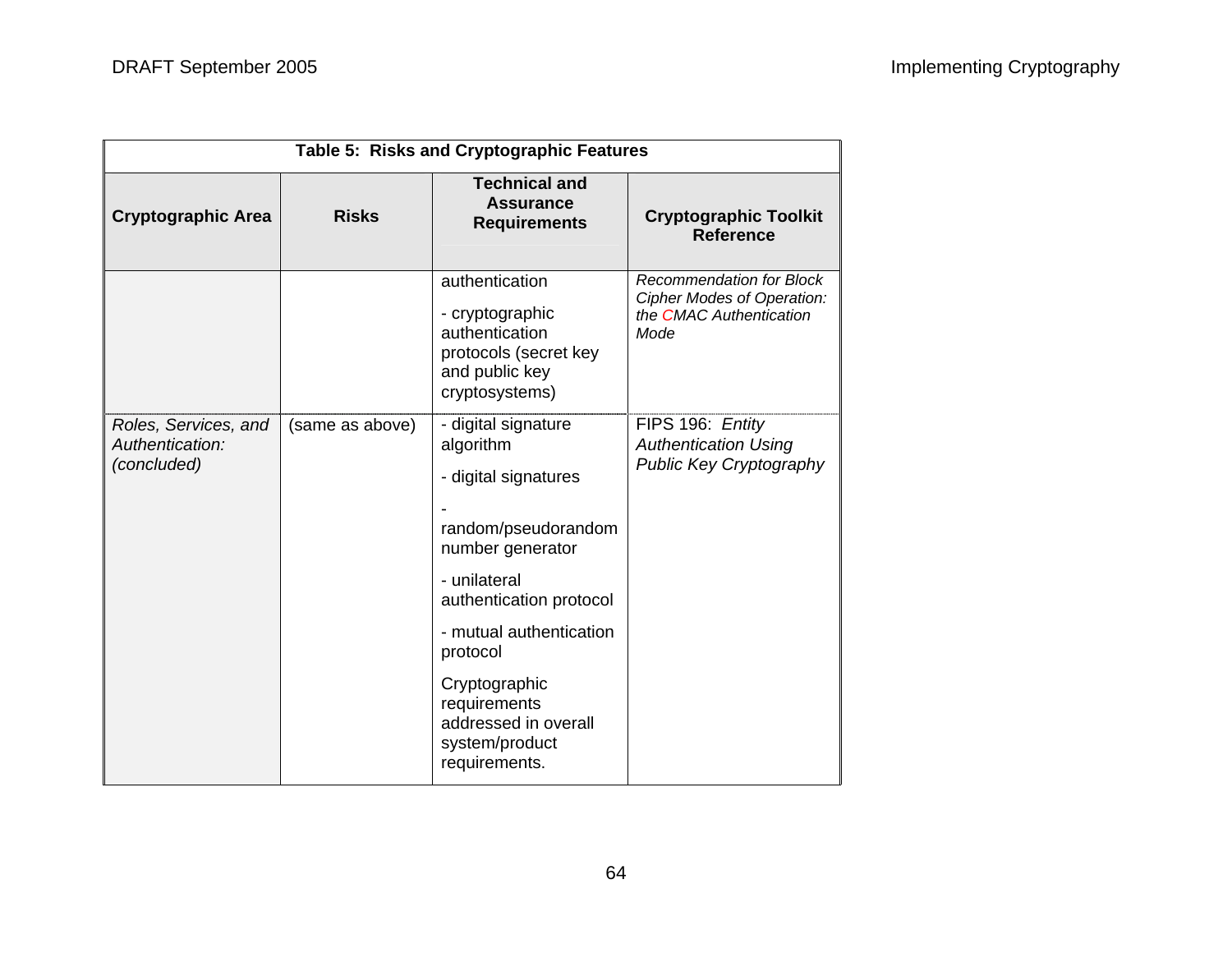| Table 5: Risks and Cryptographic Features                                                                                                                          |                                                                                                                                                                                                                                                                                                                                                             |                                                                                                                                                                                                                                                                                                                                                                                                                                                                                                                                                                |                                                                   |
|--------------------------------------------------------------------------------------------------------------------------------------------------------------------|-------------------------------------------------------------------------------------------------------------------------------------------------------------------------------------------------------------------------------------------------------------------------------------------------------------------------------------------------------------|----------------------------------------------------------------------------------------------------------------------------------------------------------------------------------------------------------------------------------------------------------------------------------------------------------------------------------------------------------------------------------------------------------------------------------------------------------------------------------------------------------------------------------------------------------------|-------------------------------------------------------------------|
| <b>Cryptographic Area</b>                                                                                                                                          | <b>Risks</b>                                                                                                                                                                                                                                                                                                                                                | <b>Technical and</b><br><b>Assurance</b><br><b>Requirements</b>                                                                                                                                                                                                                                                                                                                                                                                                                                                                                                | <b>Cryptographic Toolkit</b><br><b>Reference</b>                  |
| <b>Physical Security:</b><br>specify physical<br>security<br>configuration and<br>mechanisms; specify<br>features or testing<br>procedures.<br>(Includes EFP/EFT). | - Unauthorized<br>physical access<br>to the contents<br>- Unauthorized<br>use or<br>modification, e.g.,<br>module<br>substitution<br>- Unusual<br>environmental<br>conditions or<br>fluctuations that<br>results in<br>disclosures of<br>critical security<br>parameters<br>- Unauthorized<br>disclosure of<br>plaintext critical<br>security<br>parameters | 1. Production grade<br>enclosures. 2. tamper<br>evidence, or tamper<br>resistance. 3, 4.<br>Tamper response of<br>shutdown of the<br>module; zeroization of<br>plaintext security keys<br>and other unprotected<br>critical security<br>parameters (CSPs).<br>1, 2, 3. Specification of<br>the physical<br>embodiment,<br>description of the<br>applicable physical<br>security mechanisms,<br>4. specification of the<br>environmental failure<br>protection features,<br>documentation of the<br>environmental failure<br>tests performed and<br>the results | FIPS 140-2: Security<br>Requirements for<br>Cryptographic Modules |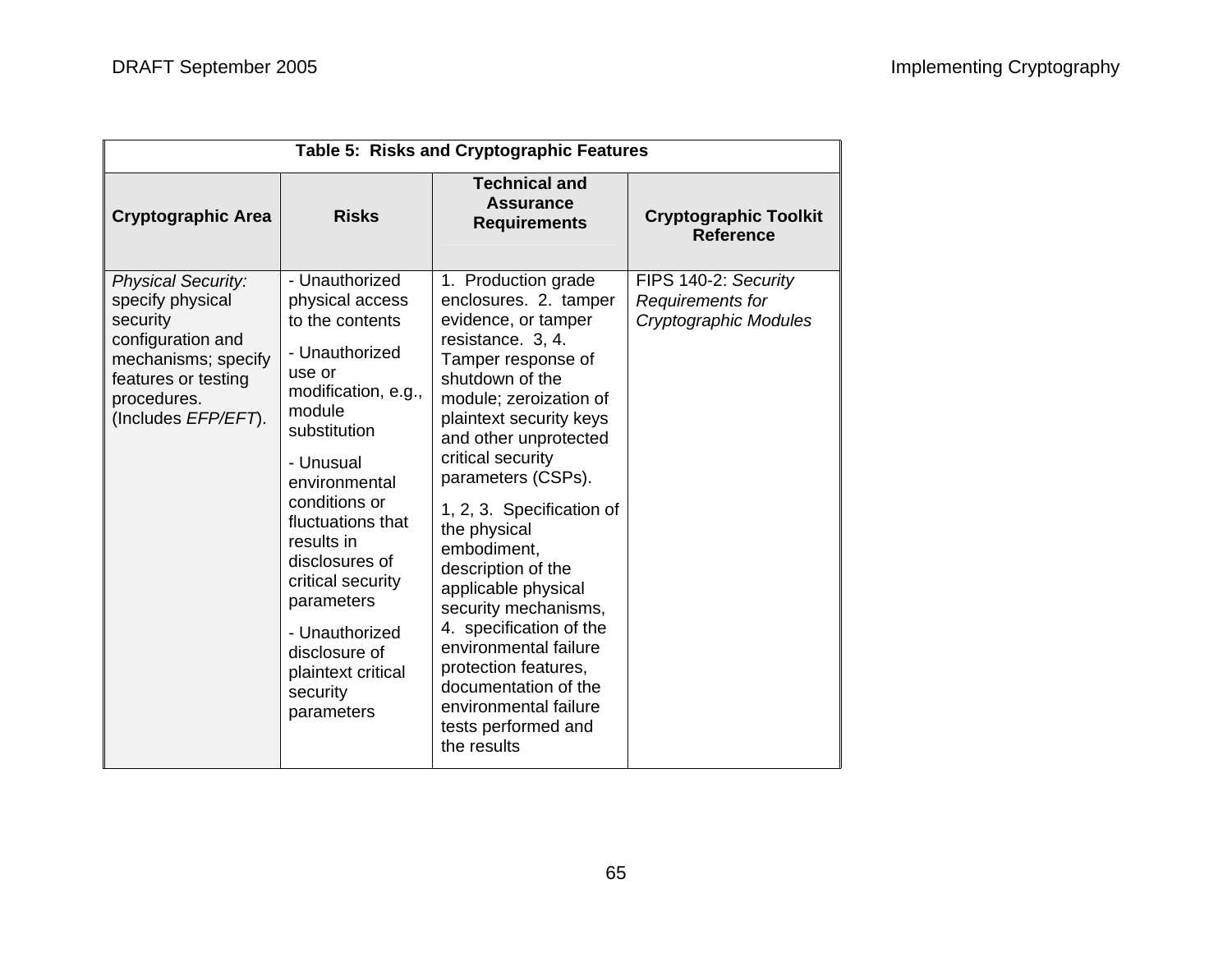| Table 5: Risks and Cryptographic Features                                                                                                                           |                                                                                                                                                                                                                                                                                   |                                                                                                                                                                                                                                                                                                                                                                                                    |                                                                          |
|---------------------------------------------------------------------------------------------------------------------------------------------------------------------|-----------------------------------------------------------------------------------------------------------------------------------------------------------------------------------------------------------------------------------------------------------------------------------|----------------------------------------------------------------------------------------------------------------------------------------------------------------------------------------------------------------------------------------------------------------------------------------------------------------------------------------------------------------------------------------------------|--------------------------------------------------------------------------|
| <b>Cryptographic Area</b>                                                                                                                                           | <b>Risks</b>                                                                                                                                                                                                                                                                      | <b>Technical and</b><br><b>Assurance</b><br><b>Requirements</b>                                                                                                                                                                                                                                                                                                                                    | <b>Cryptographic Toolkit</b><br><b>Reference</b>                         |
|                                                                                                                                                                     |                                                                                                                                                                                                                                                                                   |                                                                                                                                                                                                                                                                                                                                                                                                    |                                                                          |
| Operational<br>Environment: specify<br>access,<br>authorization, audit<br>controls; identify<br>critical security<br>parameters (CSPs)<br>and cryptographic<br>data | - Unauthorized<br>access by<br>authorized/<br>unauthorized<br>individuals<br>- Undetected<br>modification of<br>cryptographic<br>component<br>- Unauthorized<br>modification,<br>substitution,<br>insertion, and<br>deletion of<br>cryptographic<br>keys and other<br><b>CSPs</b> | Level 1: Single<br>operator. Executable<br>code. Approved<br>integrity technique.<br>Level 2: Referenced<br>PPs evaluated at EAL2<br>with specified<br>discretionary access<br>control mechanisms<br>and auditing.<br>Level 3: Referenced<br>PPs plus trusted path<br>evaluated at EAL3 plus<br>security policy<br>modeling.<br>Level 4: Referenced<br>PPs plus trusted path<br>evaluated at EAL4. | FIPS 140-2: Security<br>Requirements for<br><b>Cryptographic Modules</b> |
| Cryptographic Key<br>Management:<br>specify random<br>number generation,                                                                                            | - Unauthorized<br>disclosure,<br>modification, and<br>substitution of                                                                                                                                                                                                             | key entry/output:<br>Levels 1, 2. plaintext.<br>Levels 3, 4. encrypted<br>keys or split knowledge                                                                                                                                                                                                                                                                                                  | FIPS 140-2: Security<br>Requirements for<br>Cryptographic Modules        |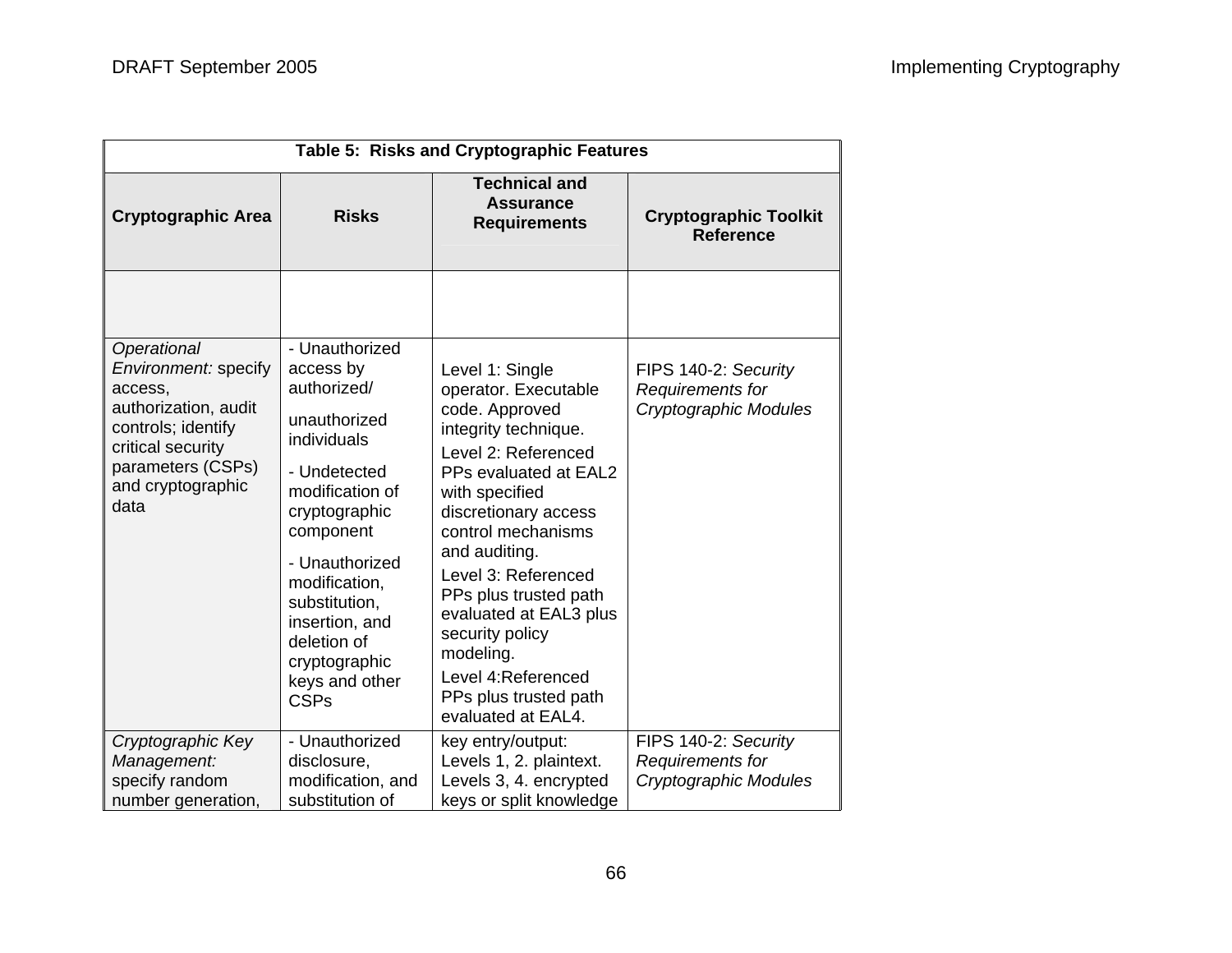| Table 5: Risks and Cryptographic Features                                                             |                                                                                                |                                                                                                                                                                                       |                                                                                                                                                                                                                       |
|-------------------------------------------------------------------------------------------------------|------------------------------------------------------------------------------------------------|---------------------------------------------------------------------------------------------------------------------------------------------------------------------------------------|-----------------------------------------------------------------------------------------------------------------------------------------------------------------------------------------------------------------------|
| <b>Cryptographic Area</b>                                                                             | <b>Risks</b>                                                                                   | <b>Technical and</b><br><b>Assurance</b><br><b>Requirements</b>                                                                                                                       | <b>Cryptographic Toolkit</b><br><b>Reference</b>                                                                                                                                                                      |
| key generation, key<br>establishment, key<br>entry and output,<br>key storage, and key<br>destruction | secret/private<br>keys<br>- Unauthorized<br>substitution and<br>modification of<br>public keys | for manual-distribution.<br>key destruction:<br>zeroize all plaintext<br>cryptographic keys and<br>other unprotected<br><b>CSPs</b>                                                   | <b>NIST SP 800-57:</b><br>Recommendation for Key<br>Management                                                                                                                                                        |
|                                                                                                       |                                                                                                | Specification of the<br>FIPS-approved key<br>generation algorithm;<br>documentation of the<br>key distribution<br>techniques                                                          |                                                                                                                                                                                                                       |
| Cryptographic Key<br>Management<br>(concluded)                                                        | (same as above)                                                                                | - NIST-approved key<br>generation algorithms<br>- Use of error detection<br>code (message<br>authentication code)<br>- Encrypted IVs<br>- Key naming<br>- Key encrypting key<br>pairs | NIST SP 800-57:<br>Recommendation for Key<br>Management<br><b>NIST SP 800-56</b><br>Recommendation on Key<br><b>Establishment Schemes</b><br><b>NIST SP 800-2</b><br>Public Key Cryptography<br><b>NIST SP 800-15</b> |
|                                                                                                       |                                                                                                | - Random number                                                                                                                                                                       | Minimum Interoperability                                                                                                                                                                                              |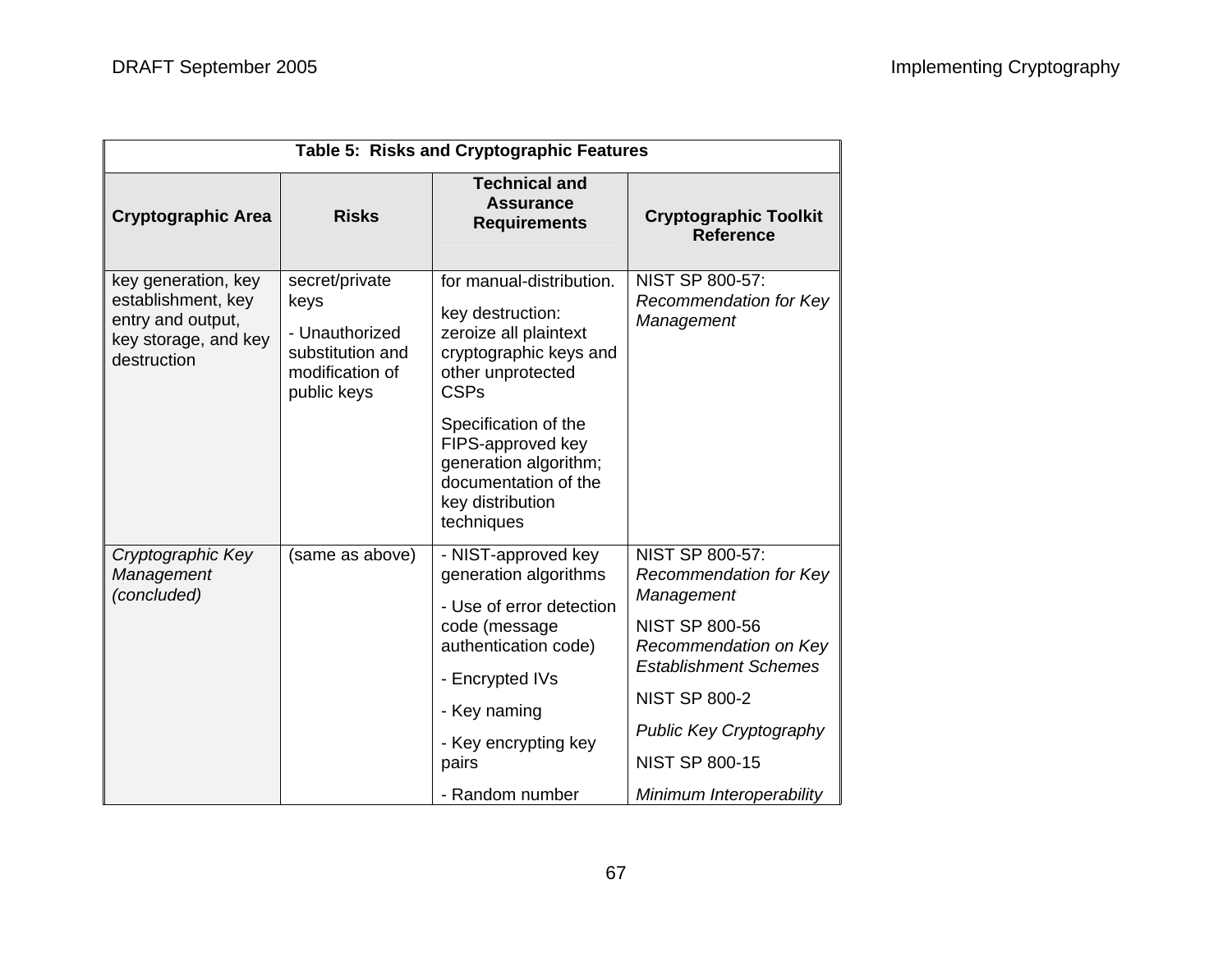| Table 5: Risks and Cryptographic Features                 |                                                                              |                                                                                                                                                                         |                                                                   |
|-----------------------------------------------------------|------------------------------------------------------------------------------|-------------------------------------------------------------------------------------------------------------------------------------------------------------------------|-------------------------------------------------------------------|
| <b>Cryptographic Area</b>                                 | <b>Risks</b>                                                                 | <b>Technical and</b><br><b>Assurance</b><br><b>Requirements</b>                                                                                                         | <b>Cryptographic Toolkit</b><br><b>Reference</b>                  |
|                                                           |                                                                              | generation<br>Cryptographic<br>requirements<br>addressed in overall<br>system/product<br>requirements.                                                                  | <b>Specification for PKI</b><br>Components (MISPC)                |
| EMI/EMC: identify<br>FCC conformance<br>requirements      | - Emanations                                                                 | conformance to FCC<br>requirements<br>Cryptographic<br>requirements<br>addressed in overall<br>system/product<br>requirements.                                          | FIPS 140-2: Security<br>Requirements for<br>Cryptographic Modules |
| Self-Tests: identify<br>power-up and<br>conditional tests | - Module<br>malfunction<br>- Unauthorized<br>disclosure of<br>sensitive data | Cryptographic<br>requirements<br>addressed in overall<br>system/product<br>requirements.<br>Documentation on<br>error conditions and<br>actions to clear the<br>errors; | FIPS 140-2: Security<br>Requirements for<br>Cryptographic Modules |
|                                                           |                                                                              | - cryptographic                                                                                                                                                         |                                                                   |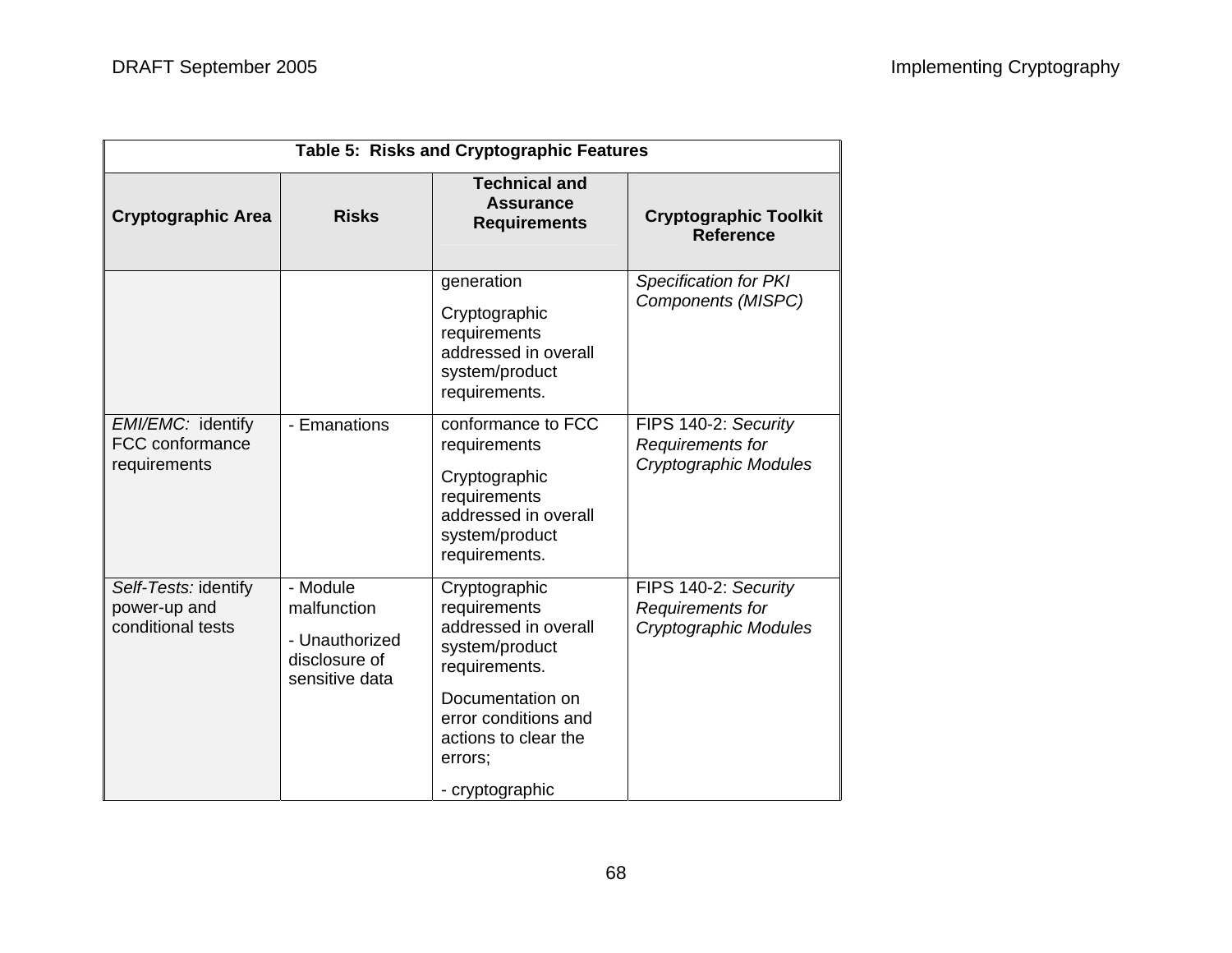| Table 5: Risks and Cryptographic Features                                                                                                                               |                                                   |                                                                                                                                                                                                                                                                                                                       |                                                                   |
|-------------------------------------------------------------------------------------------------------------------------------------------------------------------------|---------------------------------------------------|-----------------------------------------------------------------------------------------------------------------------------------------------------------------------------------------------------------------------------------------------------------------------------------------------------------------------|-------------------------------------------------------------------|
| <b>Cryptographic Area</b>                                                                                                                                               | <b>Risks</b>                                      | <b>Technical and</b><br><b>Assurance</b><br><b>Requirements</b>                                                                                                                                                                                                                                                       | <b>Cryptographic Toolkit</b><br><b>Reference</b>                  |
| Design Assurance:<br>describe the design<br>of the<br>software/hardware/<br>firmware; explain the<br>correspondence<br>between the design<br>and the security<br>policy | - Incorrect/invalid<br>operation of the<br>module | algorithm test<br>- critical functions test<br>- pair-wise consistency<br>test (for public and<br>private keys)<br>-software/firmware load<br>test<br>- manual key entry test<br>Cryptographic<br>requirements<br>addressed in overall<br>system/product<br>requirements.<br>Level 4. formal model,<br>informal proof | FIPS 140-2: Security<br>Requirements for<br>Cryptographic Modules |
| <b>Mitigation of Other</b><br><b>Attacks</b>                                                                                                                            | Key compromise                                    | documented, if<br>implemented                                                                                                                                                                                                                                                                                         | FIPS 140-2: Security<br>Requirements for<br>Cryptographic Modules |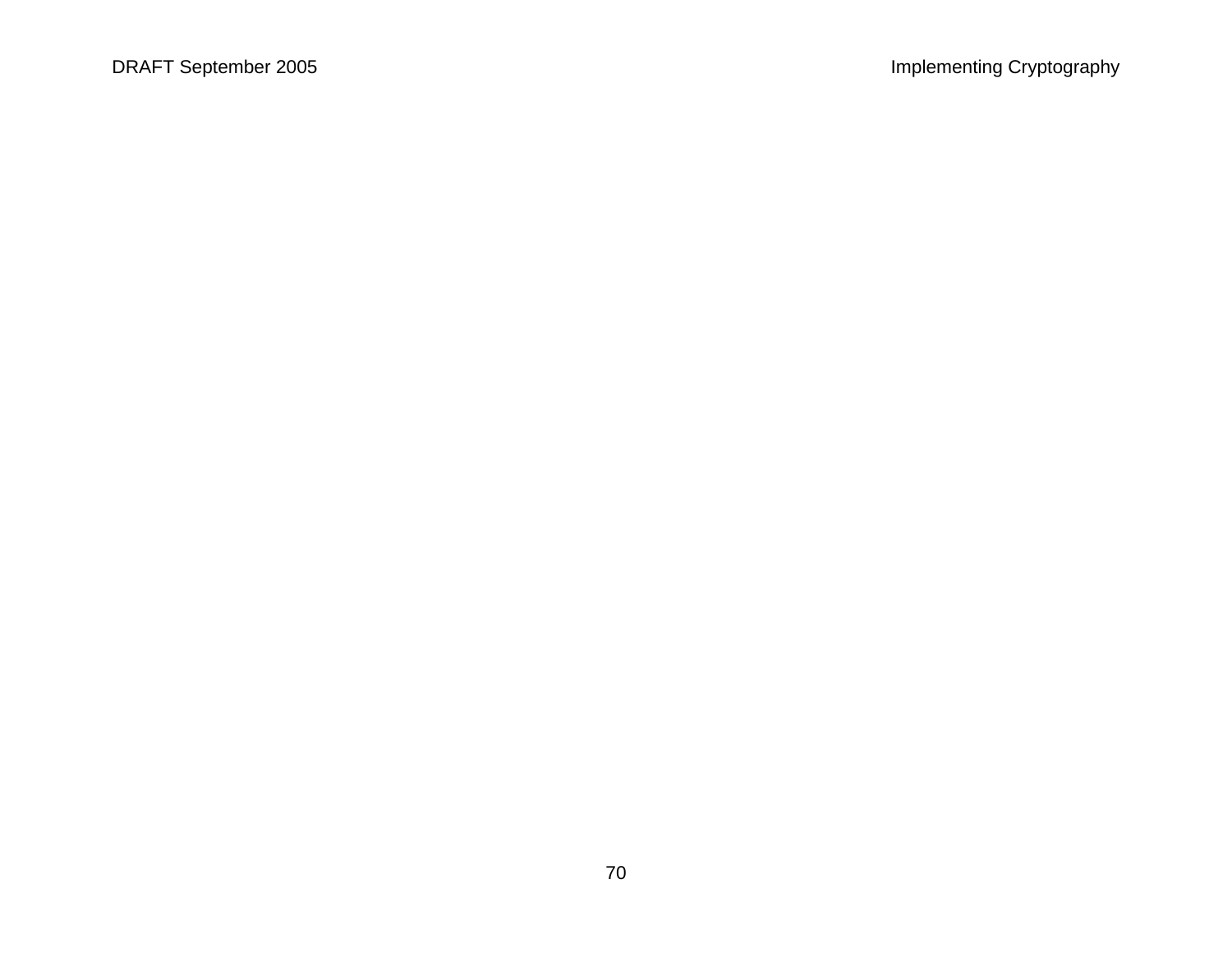To clarify how all this information fits together, Example 5 walks through the two tables and illustrates the process of defining requirements, identifying risks, and then selecting cryptographic methods that meet those requirements and mitigates the risks. Additional explanatory information is included in brackets.

## **Example 5: Using Tables 4 and 5**

- *Risk*: Unauthorized disclosure of data or undetected modification of data (intentional and accidental) during transmission or while in storage [the risk was identified as the result of a risk assessment]
- *Security Controls:* Implement FIPS-approved security methods for data integrity [the security control addresses the risk]. Tests [the cryptographic algorithm must be tested to ensure that it is compliant with the FIPS standard. Also, tests may be executed to ensure the algorithm was implemented correctly.]
- *Cryptographic Area:* Cryptographic algorithms [these methods provide features that track any change, e.g., modification, insertion, deletion, to security-relevant data]
- *Technical and Assurance Requirements:* FIPS-approved AES algorithm [implementations of the algorithm that have been tested and validated by NIST are compliant with the standard] NIST conformance tests [the tests are used to validate compliance with the standard]
- *Cryptographic Toolkit Reference:* FIPS 197: AES [specific AES modes can be used to calculate a data authentication code that provides for data integrity]
- *Procurement Recommendations*: Federal agencies that use cryptography to protect sensitive information must use systems that have been FIPS 140-2 validated.

When the cryptographic product/module is selected that meets the documented requirements, the product is then configured and tested. There are several types of testing that may be required, such as validation against FIPS 140-2, unit testing, and integration testing. Extensive testing of cryptographic controls is particularly important because of its role in ensuring the security of the overall system.

A second major component in the Acquisition Phase is to develop plans for users and cryptographic officers to inform them of their responsibilities in maintaining a secure system. Some of the plans are: security plan, configuration management plan, and training plan.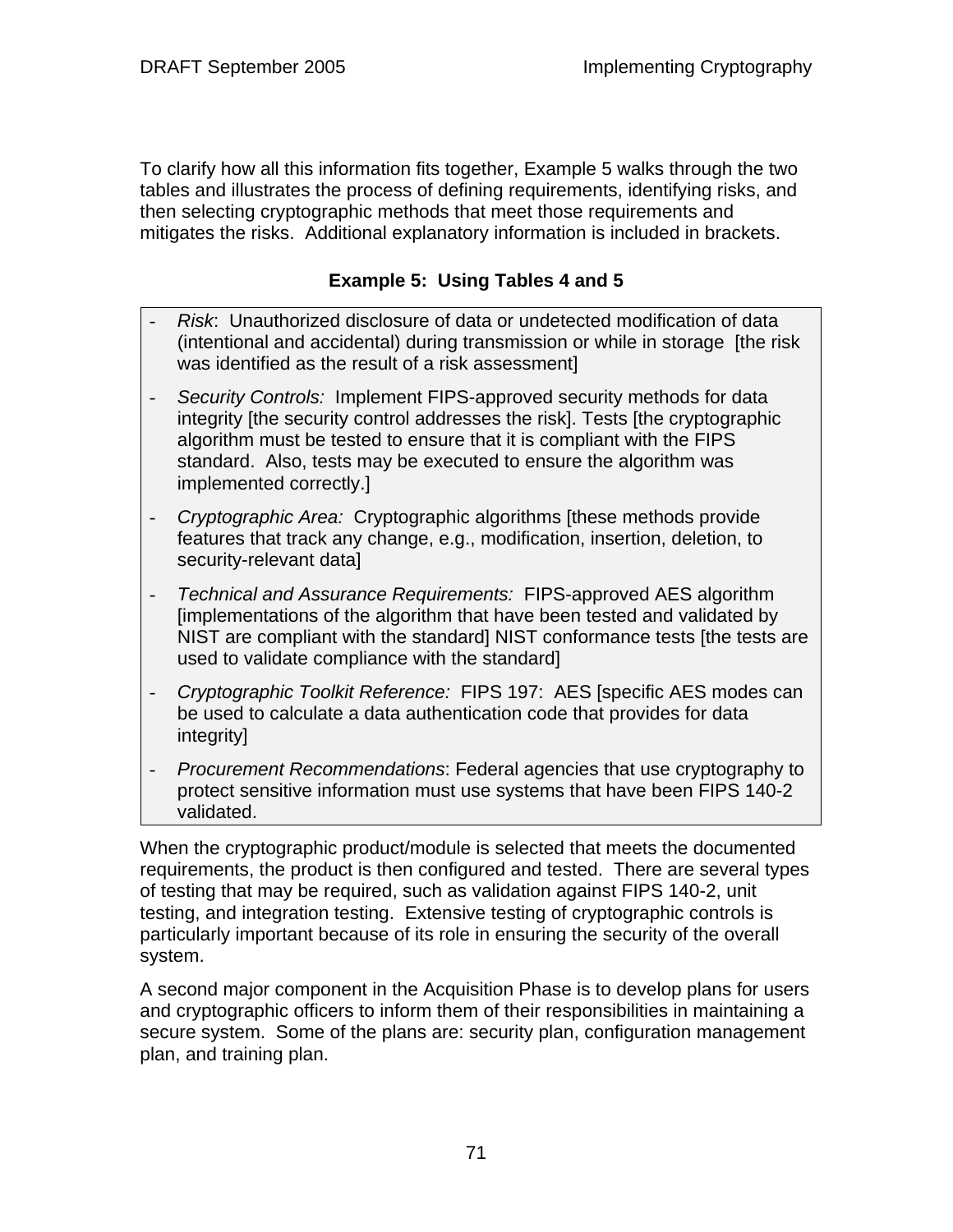#### **6.3 Phase 3: Implementation/Assessment**

In the Implementation/Assessment phase, the focus is on configuring the system for use in the operational environment. This includes configuring the cryptographic controls. After the system has been configured, certification testing is performed to ensure that the system functions as specified and that the security controls are operating effectively.

The security provided by a cryptographic control depends on the mathematical soundness of the algorithm, the length of the cryptographic keys, key management, and mode of operation. A weakness in any one of these components may result in a weakness or compromise to the security of the cryptographic control. A weakness may be introduced at any phase of the system life cycle.

During product acquisition and development, it is the responsibility of the manufacturer of a cryptographic product to build a module that meets specified security requirements and conforms to a FIPS. However, conformance to a standard does NOT guarantee that a particular product is secure. To provide a level of assurance that the cryptographic product is secure, the product should be validated in the CMVP. The level of security in a cryptographic product/module must also be considered in the product selection phase. During this phase:

- Identify information resources and determine the sensitivity to and potential impact of losses. Determine security requirements based on risk assessment and applicable organizational security policies. Look at data sensitivity and the environment in which the data is placed. Consider threats to the data or application as a whole, and what level of risk is acceptable.
- Determine the acceptable safeguards for the system. Determine which cryptographic services provide an acceptable safeguard. Define those security features that are desirable for use and determine the appropriate security level from FIPS 140-2.

Finally, it is the responsibility of the integrator to configure and maintain the cryptographic module to ensure its secure operation. The use of a cryptographic product that conforms to a standard in an overall system does not guarantee the security of the cryptographic module or of the overall system. To summarize, the proper functioning of cryptography requires the secure design, implementation, and use of a validated cryptographic module.

There are many interdependencies among cryptography and other security controls, for example:

- *Physical Access Control*. Physical protection of a cryptographic module is required to prevent, or detect, physical replacement or modification of the cryptographic system and the keys within the system.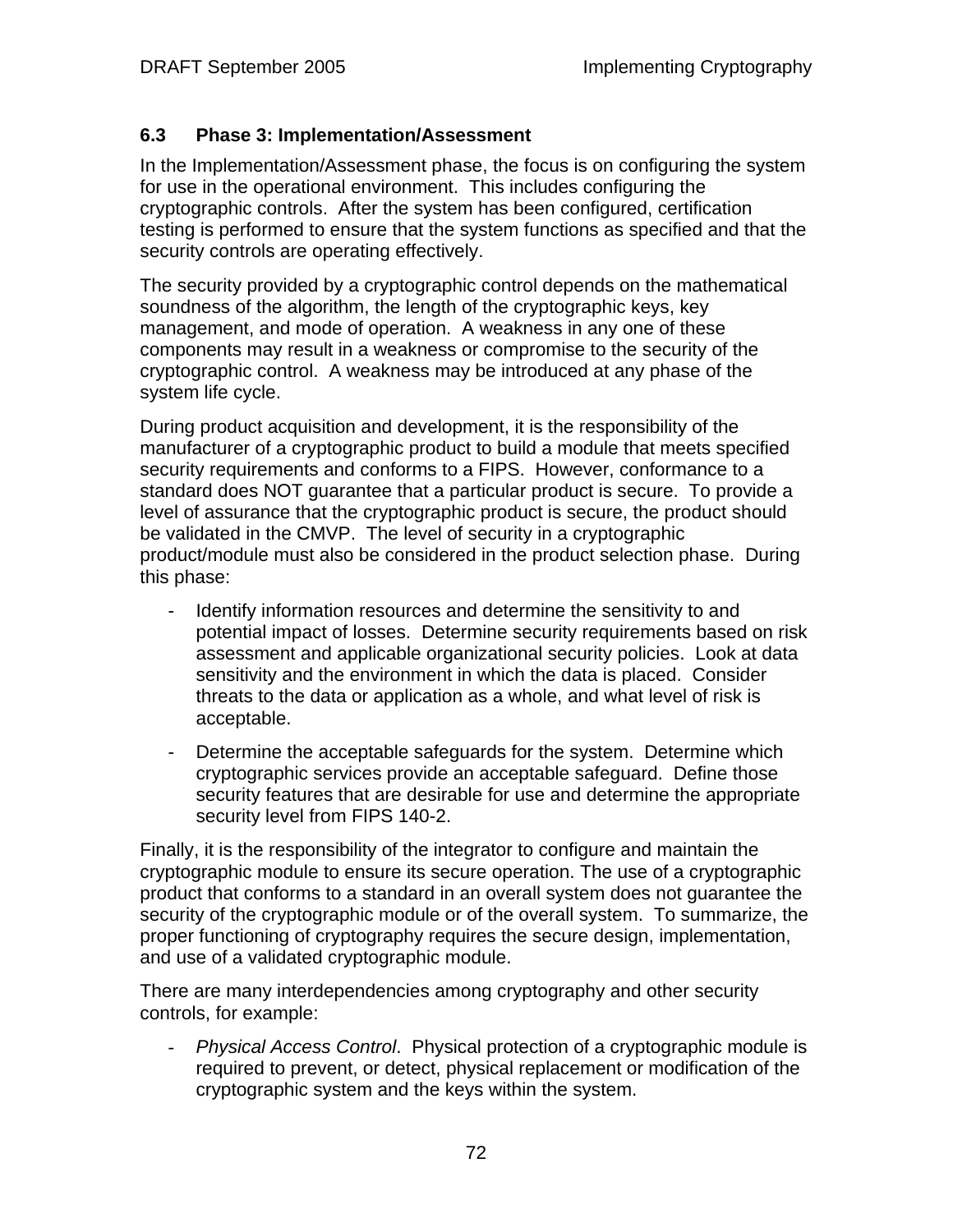- *Logical Access Control*. Cryptographic modules may be embedded within a host system. With an embedded module, the hardware, operating system, and cryptographic software may be included within the cryptographic module boundary. Logical access control may provide a means of isolating the cryptographic software.
- *User Authentication.* Cryptographic authentication techniques may be used to provide stronger authentication of users. (Advanced authentication techniques are discussed in a later section.)
- *Assurance*. Assurance that a cryptographic module is properly and securely implemented is essential. The NIST CMVP provides assurance that a module meets stated standards.
- *Integrity Controls*. Cryptography may provide methods that protect security-relevant software, including audit trails, from undetected modification.

The major rule is: BUYER BEWARE!! Example 6 illustrates how important it is to correctly implement and manage all of the security and cryptography controls to ensure that keys are not compromised.

#### **Example 6: Implementation Problems**

- Cryptographic algorithm may be strong, but the random number generator (RNG) may be weak
- RNG may be strong, but the Key Management may be weak
- Key Management may be strong, but the user authentication may be weak
- Authentication may be strong, but the physical security may be weak

The following three rules guide the implementation of cryptography.

*Determine what information must be protected using a cryptographic function.*

The implementer should be aware of the information that is being cryptographically protected. Fields containing sensitive data should be identified, and then a determination should be made of what cryptographic functions should be applied to those fields: integrity, authenticity, and/or confidentiality.

#### *Protect data prior to signature generation/verification and encryption/decryption. Be careful of how data is handled during these processes!*

Implementers should be careful about how data is handled before it is encrypted and signed/verified. If data is stored in a central database and transferred to the computer only at the time the cryptographic function is performed, the data should be very carefully protected during transmission. If data is not carefully protected, an intruder could potentially alter data before a signature is generated,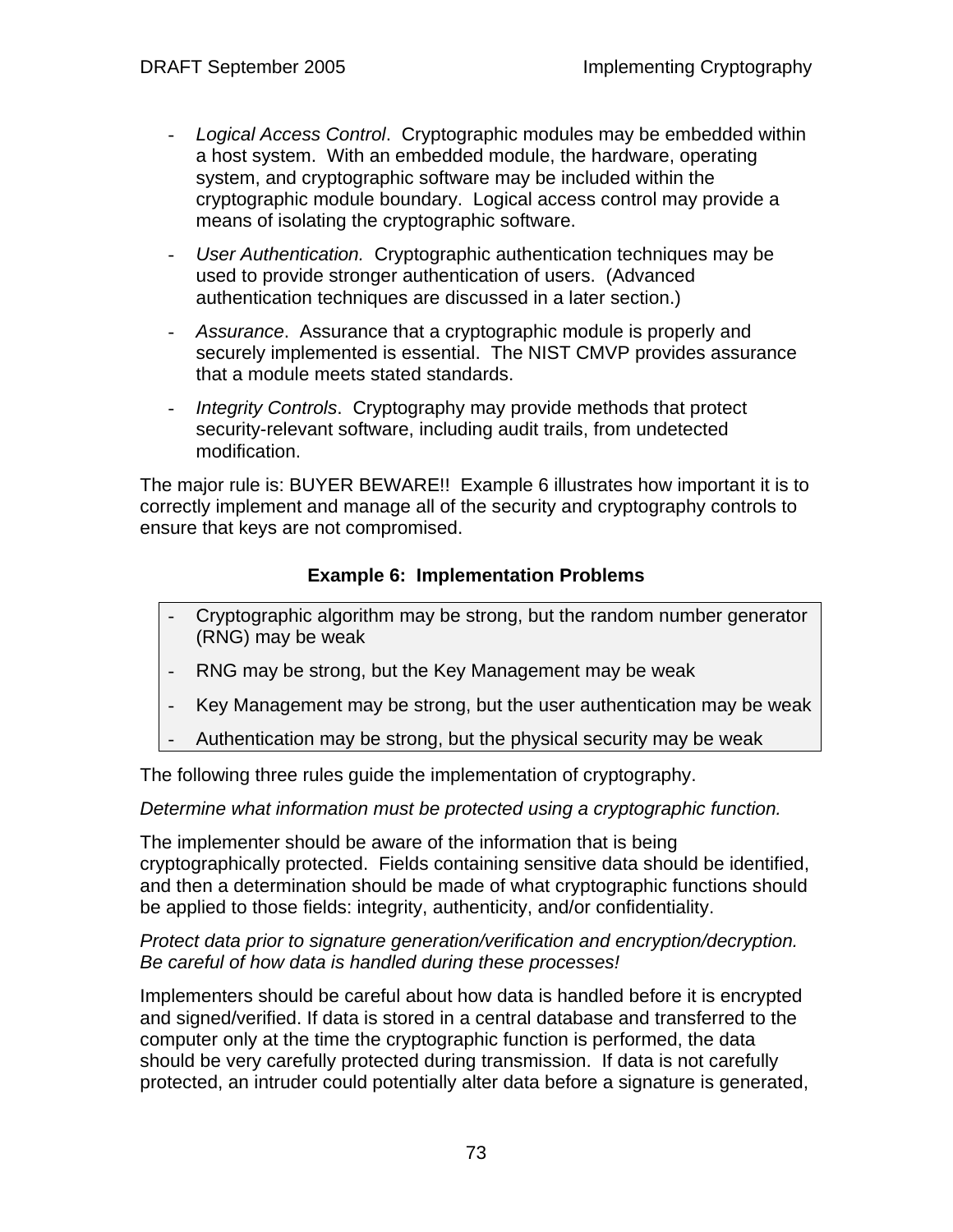without the signer's knowledge. The data should be signed on the *signer's* machine, not in the central database.

*Provide the capability for users to locally view all data that is being signed/encrypted.*

Users should be able to see all the data that is being signed, and it should be clearly marked for the signer. Also, users should know what is encrypted. Not all data that is signed/encrypted should appear on one screen, but the user should be able to view all of the data before performing the cryptographic function.

## **6.4 Phase 4: Operations and Maintenance**

In the Operations and Maintenance Phase, the goal is to ensure the continued secure operation of the cryptographic methods. One critical area is the life cycle management of cryptographic components.

The maintenance of cryptographic components is critical to ensure the secure operation and availability of the module/product. For example, cryptographic keys that are never changed, even when disgruntled employees leave, are not secure. The following are maintenance areas that need to be considered during

- 1. *Hardware/firmware* (e.g., new capabilities, expansion of the system to accommodate more users, replacement of non-functional equipment, change of platforms, hardware component upgrades, etc.)
- 2. *Software maintenance/update* (e.g., new capabilities, fixing errors, improved performance, key replacement, etc.)
- 3. *Application maintenance* (e.g., changes in roles and responsibilities, remote updates, updating passwords, deleting users from access lists, etc.)
- 4. *Key maintenance* (e.g., key archiving, key destruction, key change, etc.)
- 5. *Maintenance personnel*. Who is allowed to perform maintenance? Do maintenance personnel require clearances, or do authorized users monitor maintenance activities? What must be removed from the system prior to maintenance? How is the correctness of the maintenance procedure ascertained?

Configuration management (CM) is needed for areas 1 and 2. CM ensures the integrity of the management of system and security features through the control of changes made to a system's hardware, firmware, software, and documentation. The documentation may include user guidance, tests, test scripts and test documentation.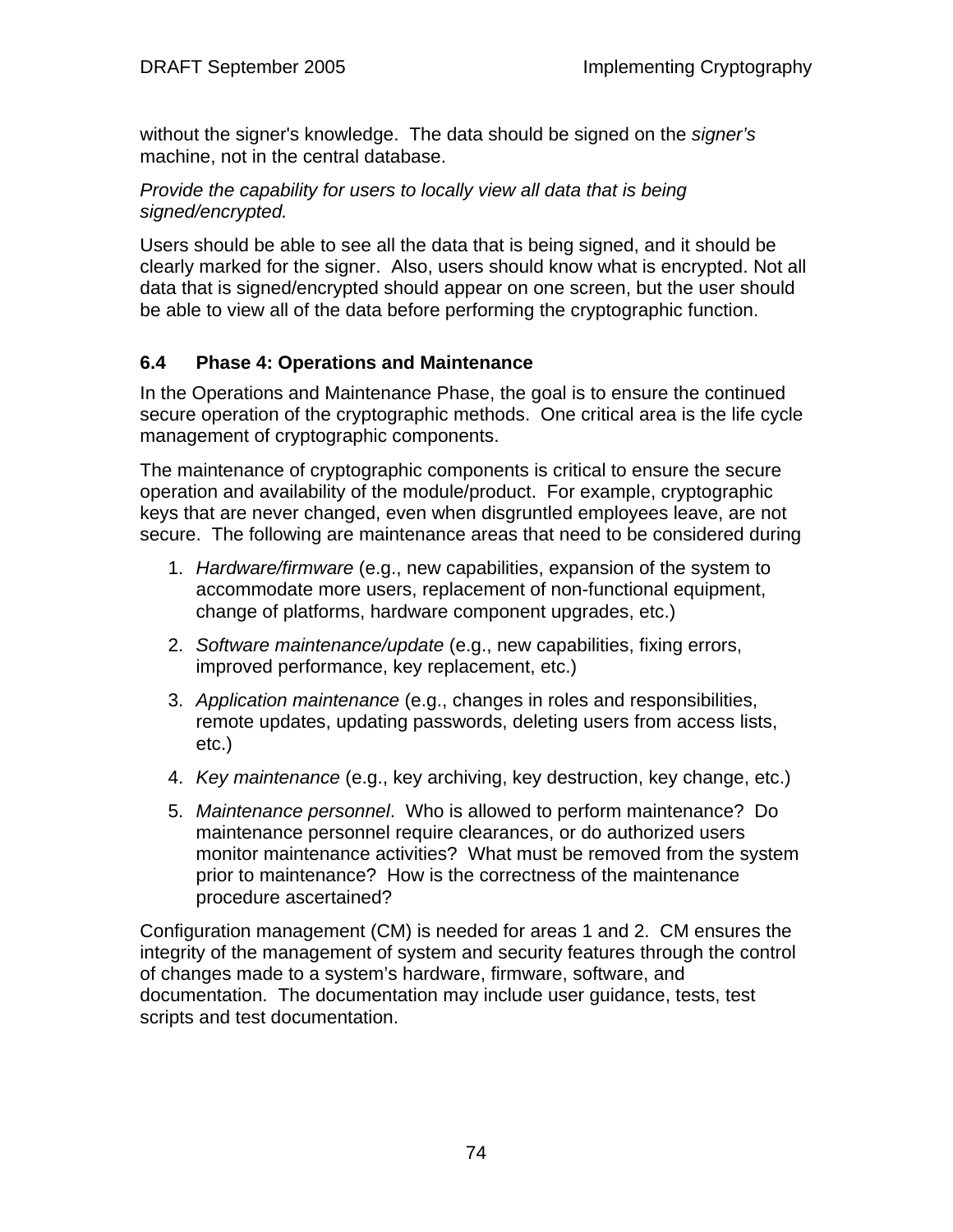## **6.5 Phase 5: Sunset (Disposition)**

When a system is shut down or transitioned to a new system, one of the primary responsibilities is ensuring that cryptographic keys are properly destroyed or archived. Long-term symmetric keys may need to be archived to ensure that they are available in the future to decrypt data. Signing keys use by CAs may also need to be maintained for signature verification. An individual's signing keys should not be archived. See SP 800-57 for further information.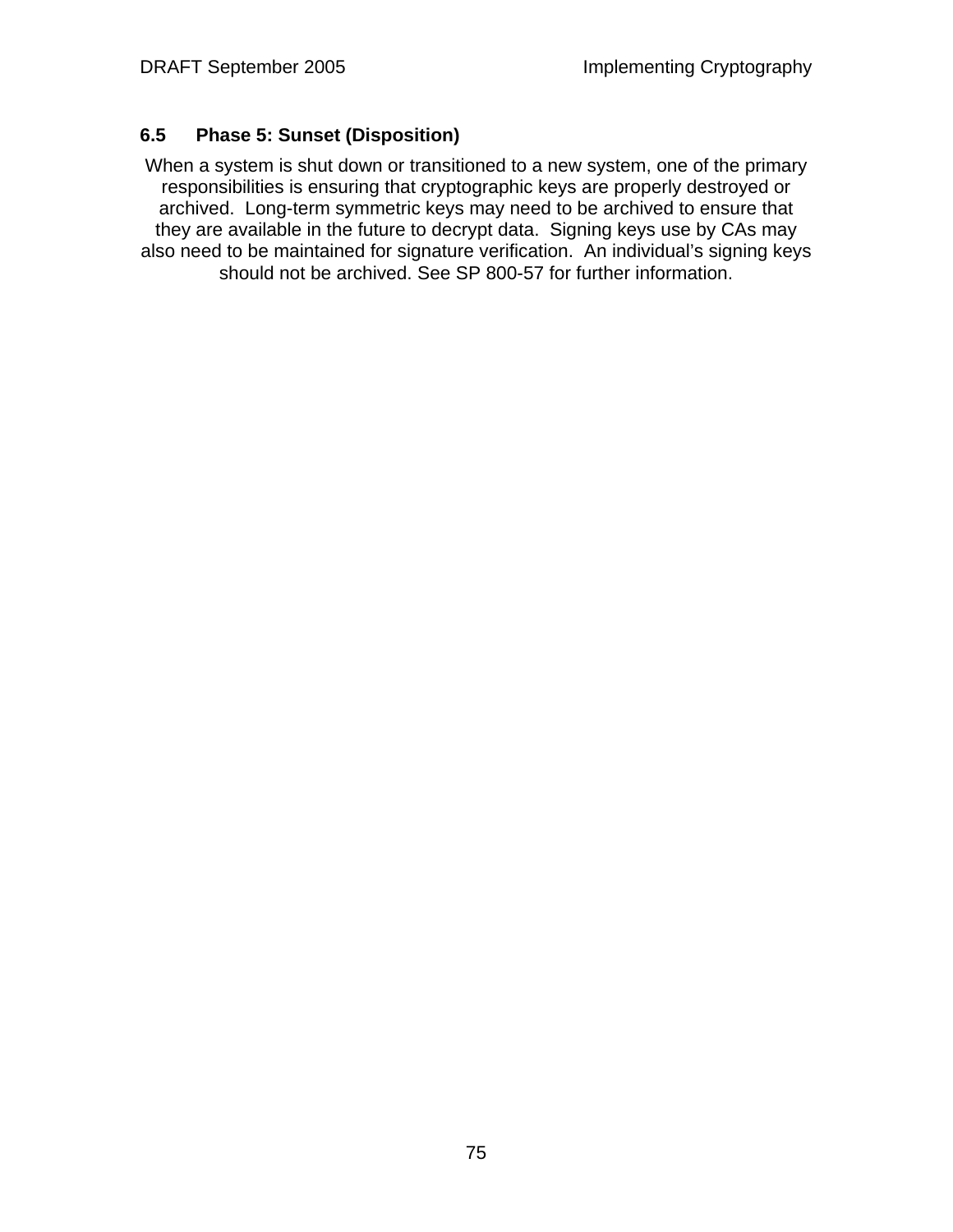# **APPENDIX A**

## **ACRONYMS**

| AES | <b>Advanced Encryption Standard</b> |  |
|-----|-------------------------------------|--|
|     |                                     |  |

- ANSI American National Standards Institute
- CA Certification Authority
- CC Common Criteria
- CM Configuration Management
- CMT Cryptographic Module Testing
- CMV Cryptographic Module Validation
- CMVP Cryptographic Module Validation Program
- CPS Certification Practice Statement
- CRL Certificate Revocation List
- CSE Communications Security Establishment
- DES Data Encryption Standard
- DSA Digital Signature Algorithm
- DSS Digital Signature Standard
- DTR Derived Test Requirement
- EC Elliptic Curve
- ECDSA Elliptic Curve Digital Signature Algorithm
- FIPS Federal Information Processing Standard
- I&A Identification and Authentication
- IEEE Institute of Electrical and Electronics Engineers
- **IETF** Internet Engineering Task Force
- IT Information Technology
- ISO International Organization for Standardization
- IV Initialization Vector
- MAC Message Authentication Code
- MISPC Minimum Interoperability Specification for PKI Components
- NIST National Institute of Standards and Technology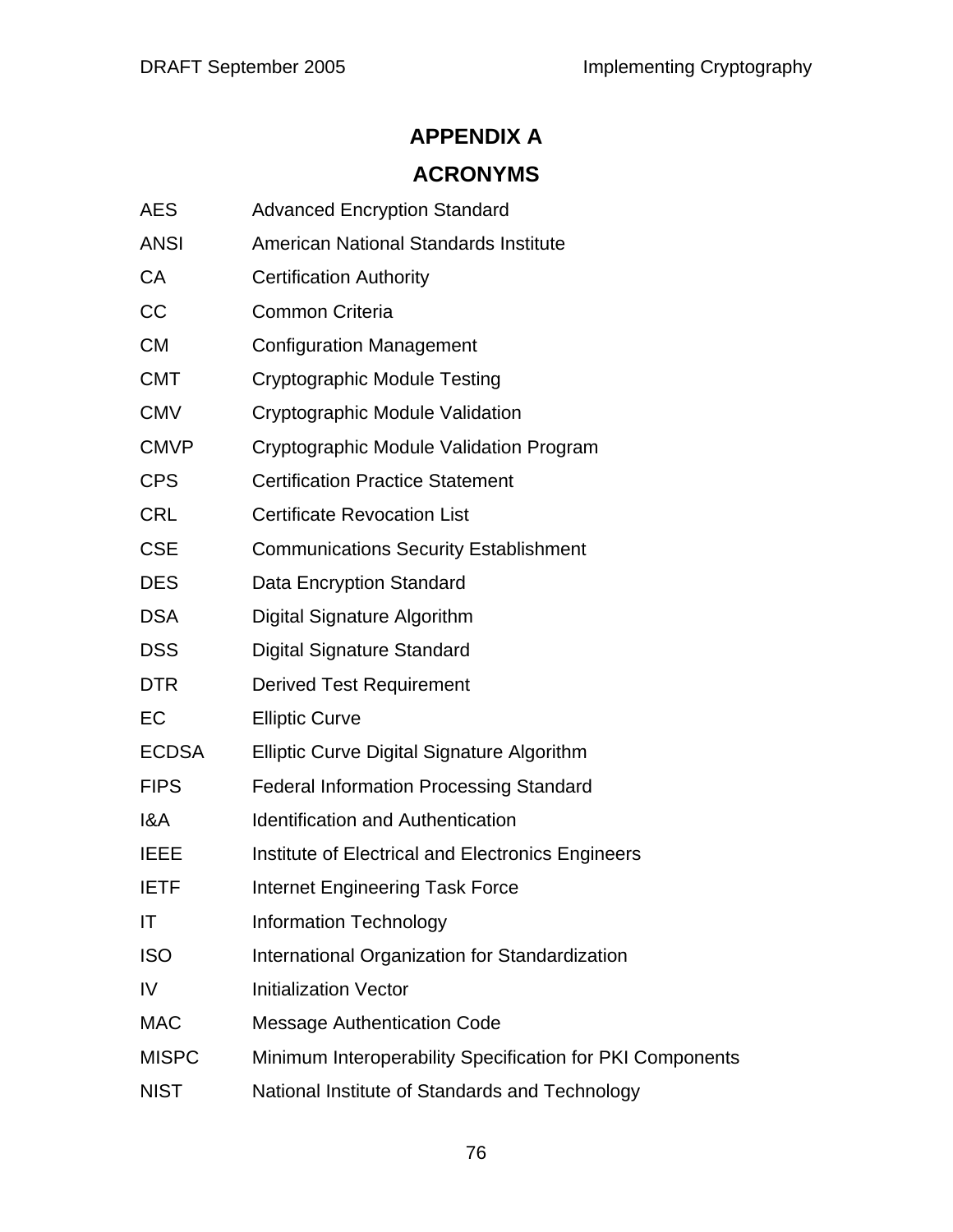- NVLAP National Voluntary Laboratory Accreditation Program
- OMB Office of Management and Budget
- PKI Public Key Infrastructure
- PP Protection Profile
- RA Registration Authority
- RNG Random Number Generator
- SHA Secure Hash Algorithm
- SHS Secure Hash Standard
- SP Special Publication
- TDEA Triple DEA
- U.S. United States
- WAN Wide Area Network
- WWW World Wide Web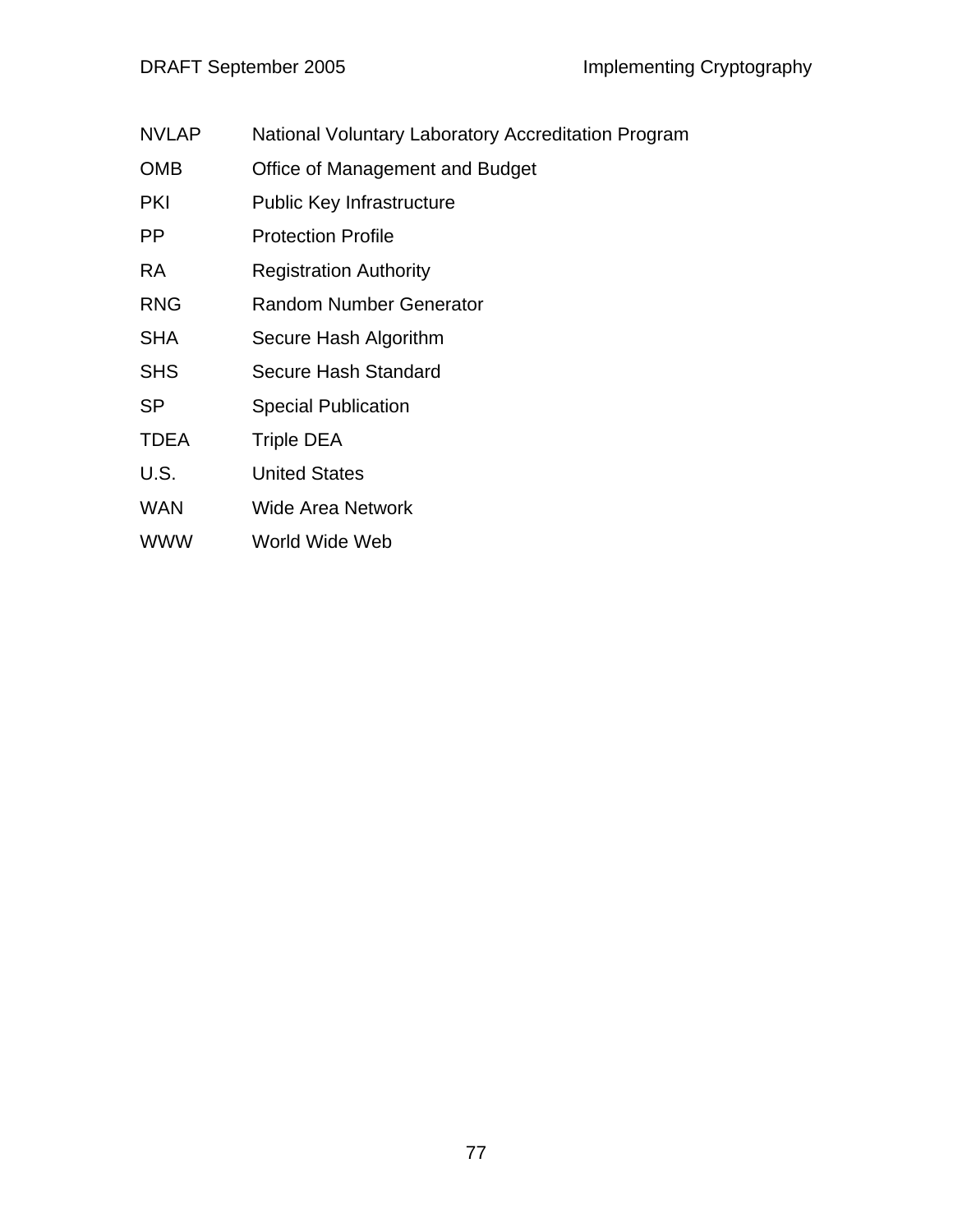# **APPENDIX B**

## **TERMS AND DEFINITIONS**

This section includes terms and definitions that are used in this document. In general, the definitions are drawn from FIPS, NIST SPs, and related documents. The source of each definition is included with the definition and the full references are included in Appendix C. The source is listed at the end of the definition in square brackets [ ].

- **Approved:** FIPS-Approved and/or NIST-recommended. An algorithm or technique that is either 1) specified in a FIPS or NIST recommendation, or 2) specified elsewhere and adopted by reference in a FIPS or NIST Recommendation. [SP 800-57]
- **asymmetric key algorithm:** See public-key algorithm.
- **authentication:** A process that establishes the origin of information or determines an entity's identity. [SP 800-57]
- **availability:** Timely, reliable access to information by unauthorized entities. [SP 800-57]
- **binding:** An acknowledgment by a trusted third party that associates an entity's identity with its public key. This may take place through (1) a certification authority's generation of a public key certificate, (2) a security officer's verification of an entity's credentials and placement of the entity's public key and identifier in a secure database, or (3) an analogous method.

[FIPS 196]

- **certificate (or public key certificate):** A set of data that uniquely identifies an entity, contains the entity's public key and possibly other information, and is digitally signed by a trusted party, thereby binding the public key to the entity. Additional information in the certificate could specify how the key is used and its cryptoperiod. [SP 800-57]
- **certificate revocation list (CRL):** A list of revoked but unexpired certificates issued by a CA. [MISPC]
- **certification authority (CA):** The entity in a public key infrastructure (PKI) that is responsible for issuing certificates and exacting compliance to a PKI policy [SP 800-57]
- **ciphertext:** Data in its encrypted form. [SP 800-57]
- **compromise:** The unauthorized disclosure, modification, substitution or use of sensitive data (e.g., keying material and other security-related information). [SP 800-57]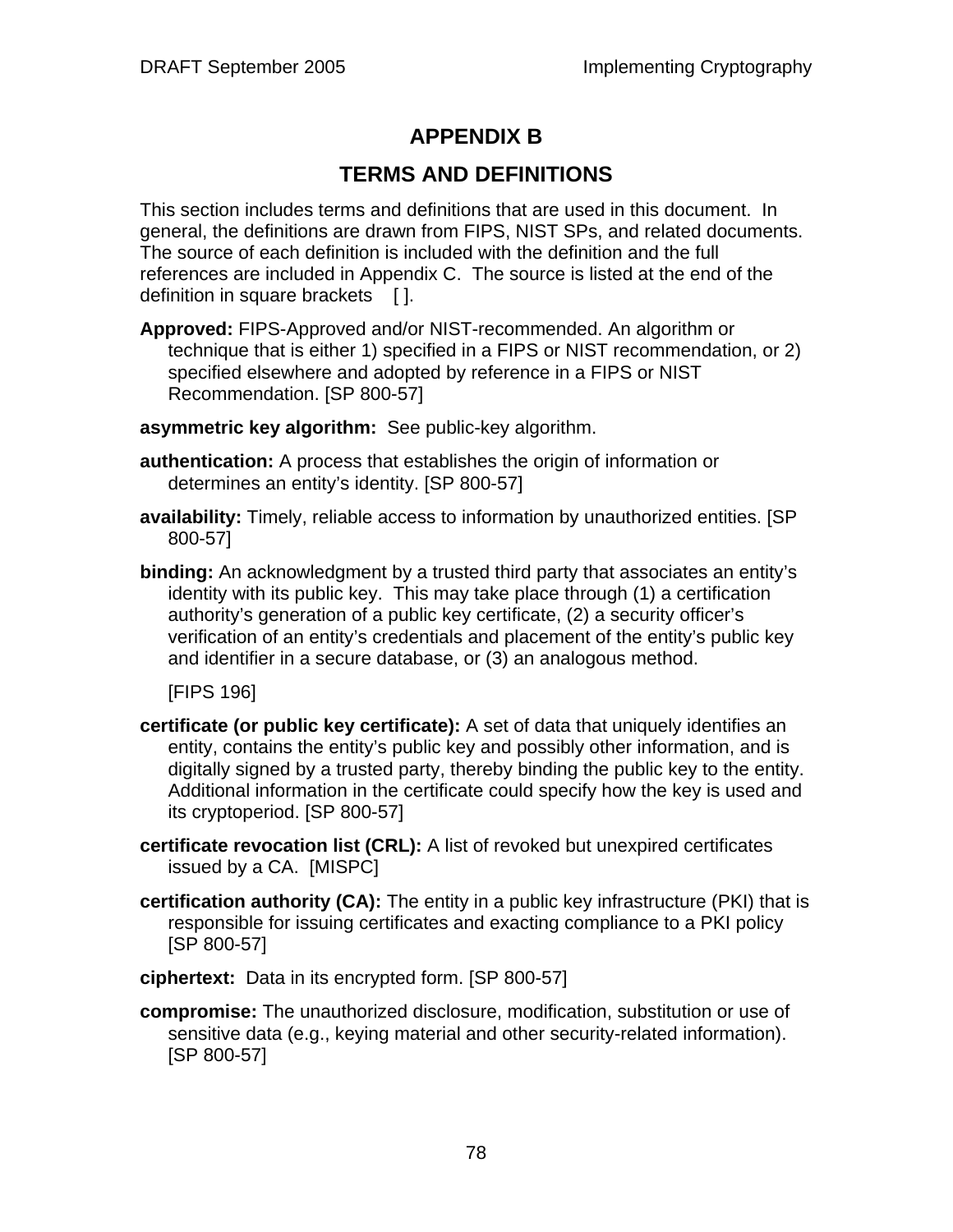- **confidentiality:** The property that sensitive information is not disclosed to unauthorized entities. [SP 800-57]
- **countermeasure:** An action, device, procedure, technique, or other measure
- **critical security parameters:** Security-related information (e.g., secret and private cryptographic keys, and authentication data such as passwords and PINs) whose disclosure or modification can compromise the security of a cryptographic module. [FIPS 140-2]
- **cryptographic algorithm:** A well-define computational procedure that takes variable inputs, including a cryptographic key, and produces an output. [SP 800-57].
- **cryptographic hash function:** A function that maps a bit string of arbitrary length to a fixed length bit string. Approved hash functions satisfy the following properties:
	- 1. (One-way) It is computationally infeasible to find any input which maps to any pre-specified output, and
	- 2.
	- 2. (Collision resistant) It is computationally infeasible to find any two distinct inputs that map to the same output. [SP 800-57]
- **cryptographic key:** A parameter used in conjunction with a cryptographic algorithm that determines its operation in such a way that an entity with knowledge of the key can reproduce or reverse the operation, while an entity without knowledge of the key cannot. Examples include:
	- 1. the transformation of plaintext data into ciphertext data,
	- 2. the transformation of ciphertext data into plaintext data,
	- 3. the computation of a digital signature from data,
	- 4. the verification of a digital signature,
	- 5. the computation of an authentication code from data,
	- 6. the verification of an authentication code from data and a received authentication code, and
	- 7. the computation of a shared secret that is used to derive keying material. [SP 800-57]
- **cryptographic module:** The set of hardware, software and/or firmware that implements Approved security functions (including cryptographic algorithms and key generation) and is contained within the cryptographic boundar. [FIPS 140-2]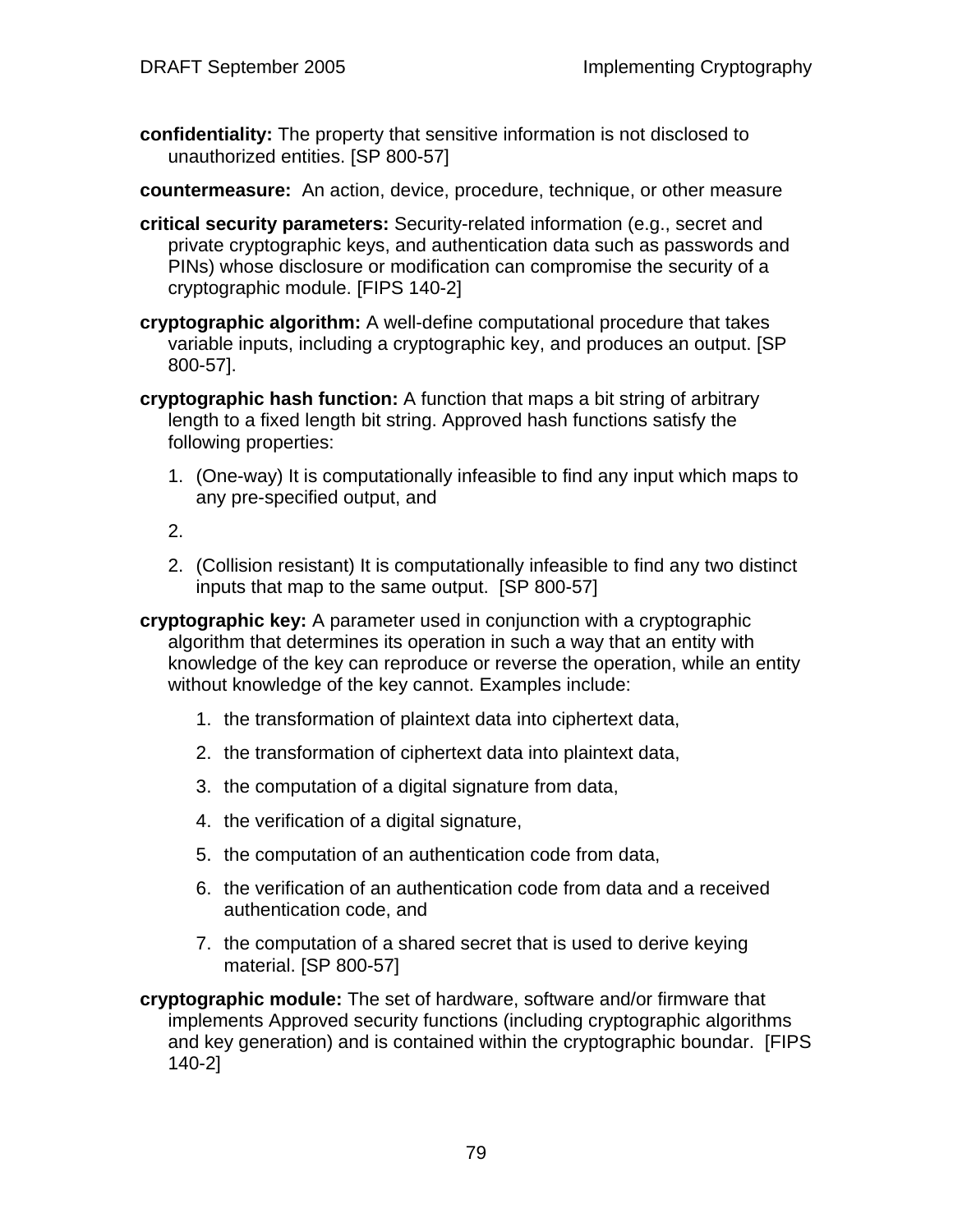- **cryptography:** The discipline that embodies principles, means and methods for providing information security, including confidentiality, data integrity and authenticity.
- **cryptoperiod:** The time span during which a specific key is authorized for use or in which the keys for a given system may remain in effect. [ANSI X9.31]
- **data integrity:** A property whereby data has not been altered in an unauthorized manner since it was created, transmitted or stored. [SP 800-57]
- **DEA:** The symmetric encryption algorithm that serves as the cryptographic engine for the Triple Data Encryption Algorithm (TDEA). [NIST SP 800-67]
- **decryption:** The process of changing ciphertext into plaintext using a cryptographic algorithm and key. [SP 800-57]
- **DES:** The symmetric encryption algorithm that serves as the cryptographic engine for the Triple Data Encryption Algorithm (TDEA). [NIST SP 800-67]
- **digital signature:** The result of a cryptographic transformation of data which, when properly implemented, provides the services of:
	- 1. origin authentication,
	- 2. data integrity, and
	- 3. signer non-repudiation. [SP 800-57]
- **Digital Signature Algorithm (DSA):** The DSA is used by a *signatory* to generate a digital signature on data and by a *verifier* to verify the authenticity of the signature. [FIPS 186-3]
- **Elliptic Curve Digital Signature Algorithm (ECDSA):** A digital signature algorithm that is an analog of DSA using elliptic curve mathematics and specified in ANSI standard X9.62. [MISPC]
- **encrypted key:** A cryptographic key that has been encrypted using an Approved security function with a key encrypting key in order to disguise the value of the underlying plaintext key. [SP 800-57]
- **encryption:** The process of changing plaintext into ciphertext for the purpose of security or privacy. [NIST SP 800-57]
- **entity:** An individual (person), organization, device or process. [SP 800-57]
- **error detection code:** A code computed from data and comprised of redundant bits of information designed to detect, but not correct, unintentional changes in the data. [FIPS 140-2]
- **hash function:** A function that maps a bit string of arbitrary length to a fixed length bit string. Approved hash functions satisfy the following properties: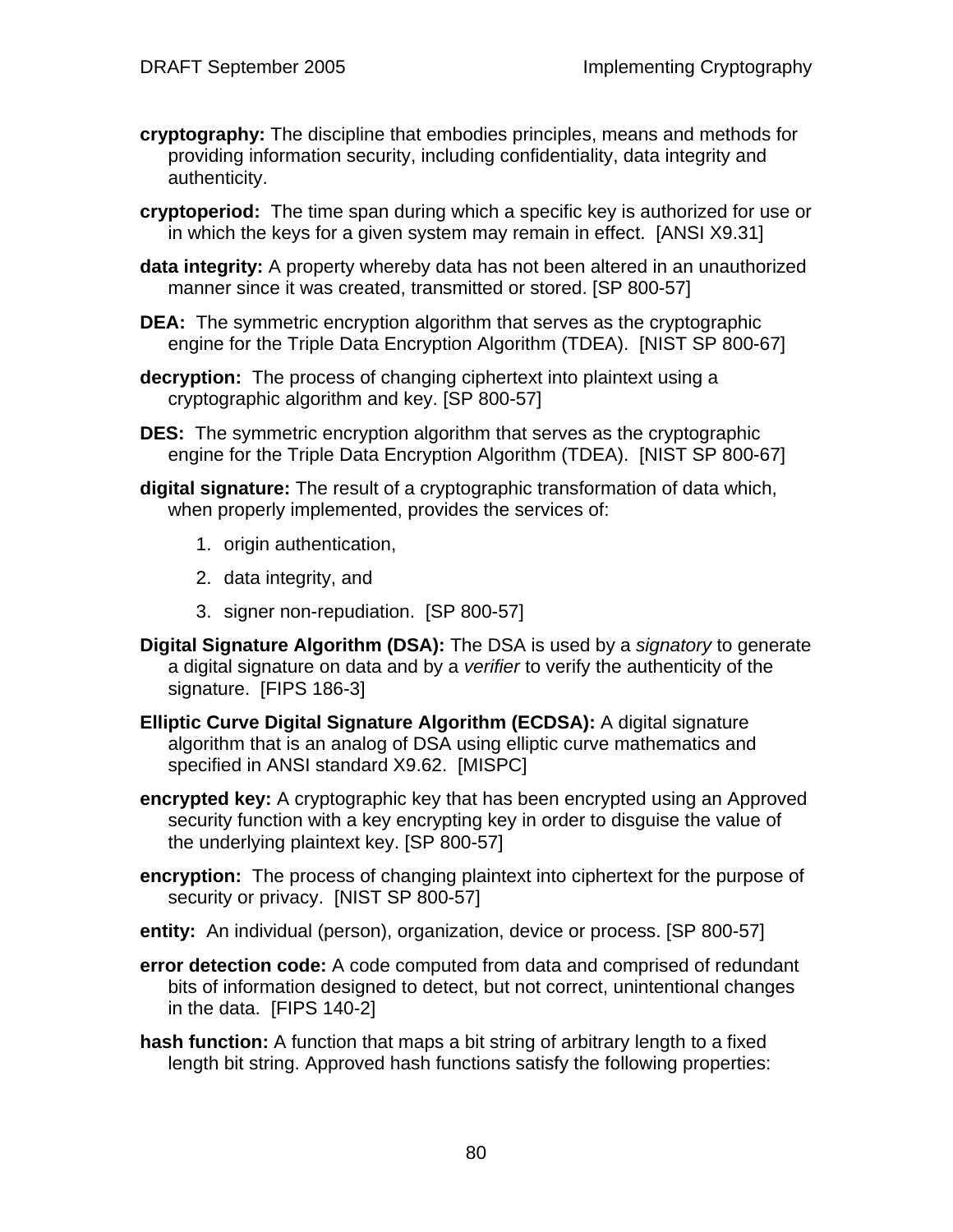- 1. (One-way) It is computationally infeasible to find any input that maps to any pre-specified output, and
- 2. (Collision resistant) It is computationally infeasible to find any two distinct inputs that map to the same output. [SP 800-57]

**hash value:** The result of applying a hash function to information. [SP 800-57]

- **initialization vector (IV):** A vector used in defining the starting point of a cryptographic process. [SP 800-57]
- **integrity:** The property that sensitive data has not been modified or deleted in an unauthorized and undetected manner. [FIPS 140-2]
- **key:** See cryptographic key
- **key encrypting key:** A cryptographic key that is used for the encryption or decryption of other keys. [FIPS 140-2]
- **key establishment:** A function in the life cycle of keying material; the process by which cryptographic keys are securely established among cryptographic modules using manual transport methods (e.g., key loaders), automated methods (e.g., key transport and/or key agreement protocols), or a combination of automated and manual methods (consists of key transport plus key agreement). [SP 800-57]
- **key management:** The activities involving the handling of cryptographic keys and other related security parameters (e.g., IVs, counters) during the entire life cycle of the keys, including the generation, storage, establishment, entry and output, and destruction. [SP 800-57]
- **key pair:** A public key and its corresponding private key; a key pair is used with a public key algorithm. [SP 800-57]
- **keying material:** The data (e.g., keys and IVs) necessary to establish and maintain cryptographic keying relationships. [NIST SP 800-57]

**key wrapping key:** A symmetric key encrypting key. [SP 800-57]

**message authentication code (MAC):** A cryptographic checksum on data that uses a symmetric key to detect both accidental and intentional modifications of data. [SP 800-57]

**message digest:** See hash value.

- **non-repudiation:** A service that is used to provide assurance of the integrity and origin of data in such a way that the integrity and origin can be verified by a third party as having originated from a specific entity in possession of the private key of the claimed signatory. [SP 800-57]
- **plaintext:** Intelligible data that has meaning and can be understood without the application of decryption. [NIST SP 800-57]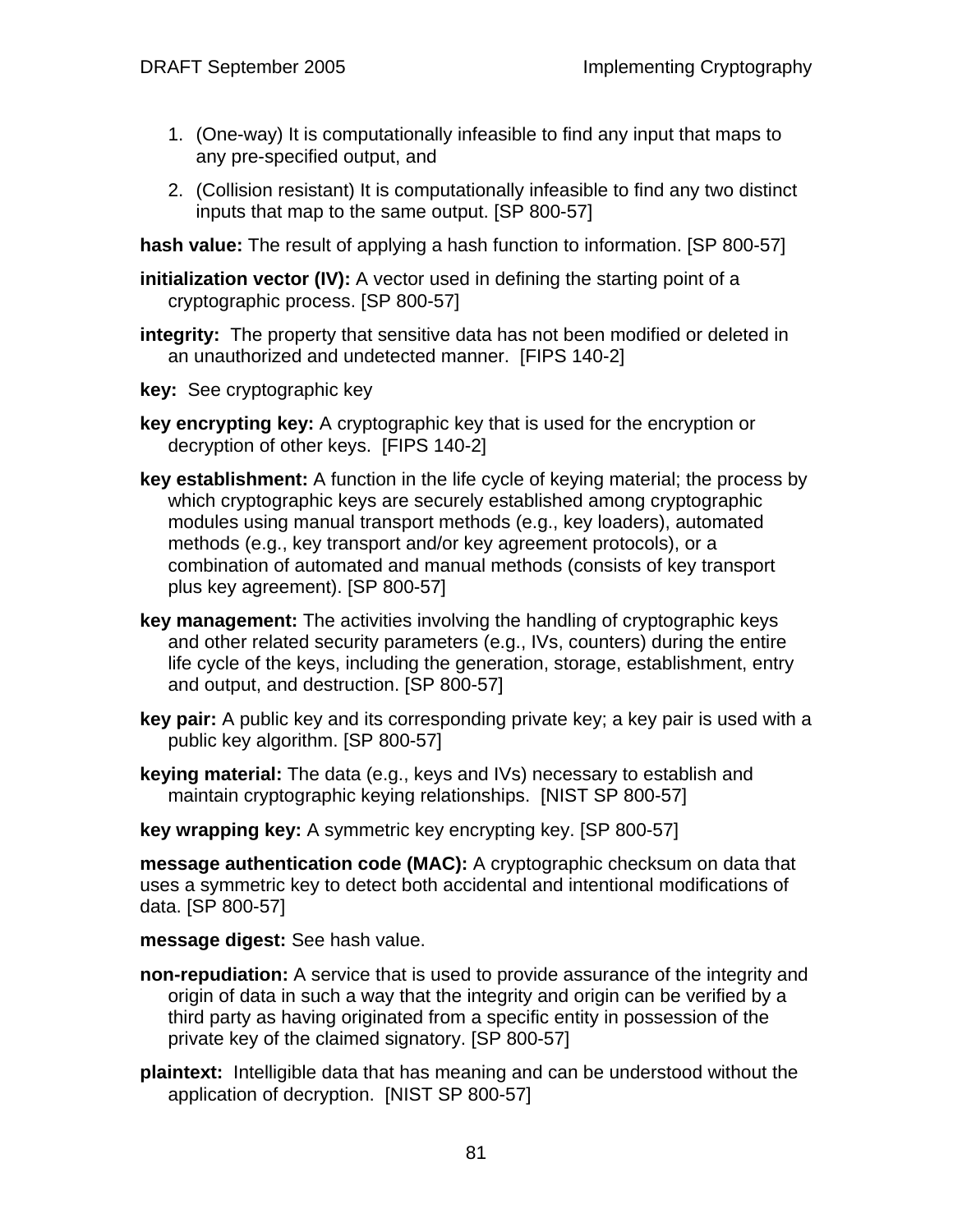- **private key:** A cryptographic key, used with a public key cryptographic algorithm, that is uniquely associated with an entity and is not made public. In an asymmetric (public) key cryptosystem, the private key is associated with a public key. Depending on the algorithm, the private key may be used to:
	- 1. Compute the corresponding public key,
	- 2. Compute a digital signature that may be verified by the corresponding public key,
	- 3. Decrypt data that was encrypted by the corresponding public key, or
	- 4. Compute a piece of common shared data, together with other information. [SP 800-57]
- **public key:** A cryptographic key used with a public key cryptographic algorithm, that is uniquely associated with an entity and thath may be made public. In an asymmetric (public) key cryptosystem, the public key is associated with a private key. The public key may be known by anyone and, depending on the algorithm, may be used to:
	- 1. Verify a digital signature that is signed by the corresponding private key,
	- 2. Encrypt data that can be decrypted by the corresponding private key,
	- 3. Compute a piece of common shared data. [SP 800-57]
- **public key (asymmetric) cryptographic algorithm:** A cryptographic algorithm that uses two related keys, a public key and a private key. The two keys have the property that determining the private key from the public key, it is computationally infeasible. [SP 800-57]
- **public key infrastructure (PKI):** A framework that is established to issue, maintain and revoke public key certificates. [SP 800-57]
- **RSA:** A public-key algorithm used for key establishment and the generation and verification of digital signatures.
- **secret key:** A cryptographic key that is used with a secret key (symmetric) cryptographic algorithm that is uniquely associated with one or more entities, and is not made public. The use of the term "secret" in this context does not imply a classification level, but rather implies the need to protect the key from disclosure. [SP 800-57]
- **secret key (symmetric) cryptographic algorithm:** A cryptographic algorithm that uses a single, secret key for an operation and its complement. [SP 800- 57]
- **signature generation:** Uses a digital signature algorithm and a private key to generate a digital signature on data. [SP 800-57]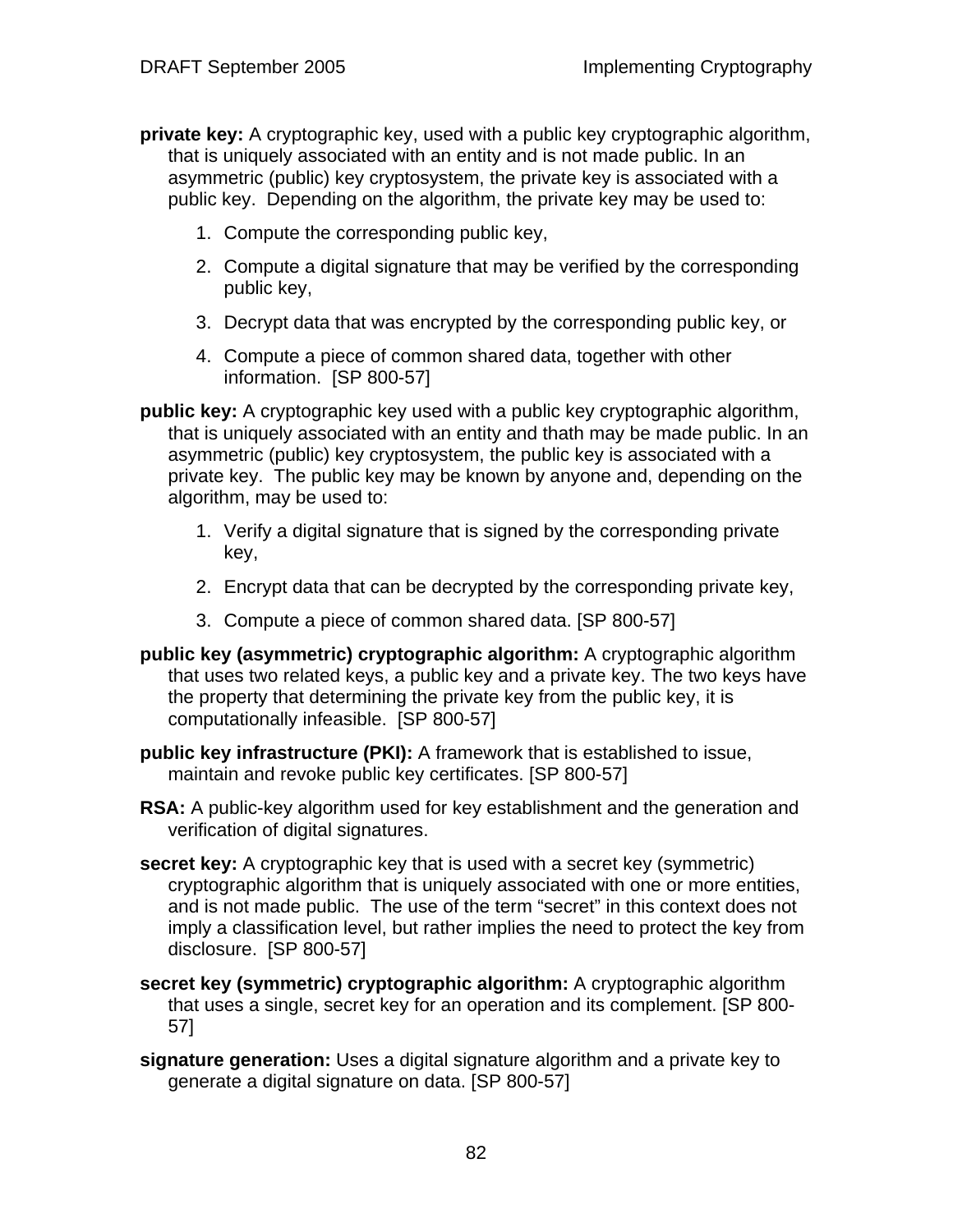- **signature verification:** Uses a digital signature and a public key to verify a digital signature. [SP 800-57]
- **symmetric key:** A single cryptographic key that is used with a secret (symmetric) key algorithm. [SP 800-57]
- **symmetric (secret key) algorithm:** A cryptographic algorithm that uses the same secret key for an operation and its complement (e.g., encryption and decryption). [SP 800-57]
- **threat:** An entity or event with the potential to harm a system.

[NIST SP 800-12]

- **trusted path:** A means by which an operator and a security function can communicate with the necessary confidence to support the security policy associated with the security function. [adapted from FIPS 140-2]
- **vulnerability:** Weakness in an information system, system security procedures, internal controls or implementation that could be exploited or triggered by a threat source. [SP 800-53]
- **zeroization/zeroisation:** A method of erasing electronically stored data by altering the contents of the data storage so as to prevent the recovery of the data. [FIPS 140-2]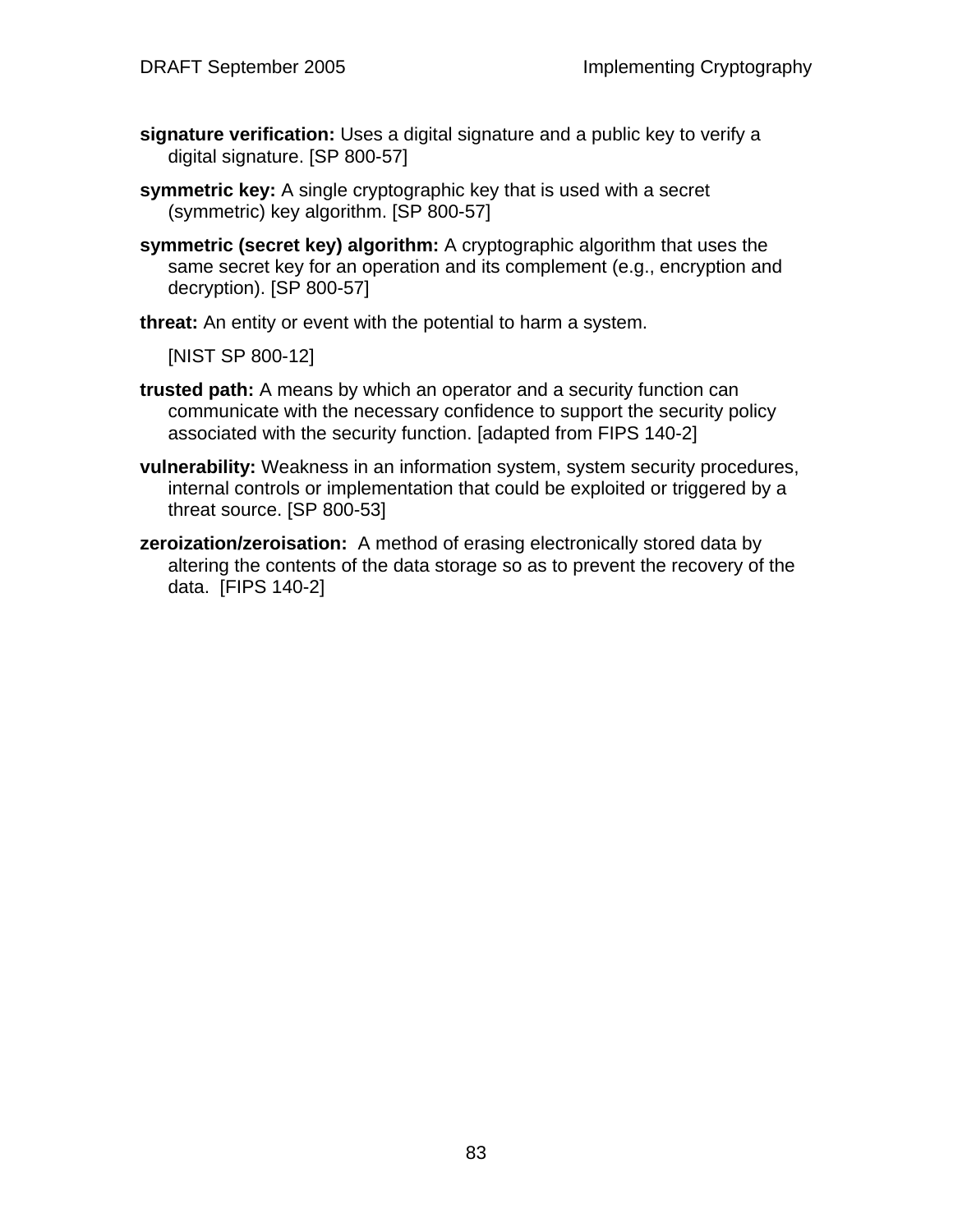# **APPENDIX C**

## **REFERENCE LIST**

Burr, William E., *Public Key Infrastructure (PKI) Version 1 Technical Specifications - Part C: Concept of Operations*, Federal PKI Technical Working Group, Nov. 16, 1995.

*Common Criteria for Information Technology Security Evaluation*, Version 2.1, August 1999, International Standard ISO/IEC 15408 *Evaluation Criteria for Information Technology Security*, ISO/IEC JTC1 and Common Criteria Implementation Board.

*Defense Authorization Act*, Section X, Subtitle G, "Government Information Security Reform," (Public Law 106-398, Title 44 U.S. Code, Chapter 35, Subchapter II – Information Security), November 2000.

Department of Defense, *Department of Defense Trusted Computer System Evaluation Criteria*, DOD 5200.28-STD, December 1985.

Diffie, W. and M.E. Hellman, "New Directions in Cryptography," *IEEE Transactions on Information Theory*, v. IT-22, n. 6, Nov. 1976, pp. 644-654.

Dodson, D., Keller, S. S., Chang, S., and Smid. M. E., *Technical Component for the CEFMS Electronic Signature System RFP*, NIST September 22, 1992.

*Electronic Signatures in Global and National Commerce* Act, (Public Law 106- 229), June 30, 2000.

Executive Office of the President, *Critical Infrastructure Protection*, Presidential Decision Directive 63, May 1998.

Executive Office of the President, *Critical Infrastructure Protection in the Information Age*, Executive Order, October 16, 2001.

Foti, J., Keller, S., and Dodson, Donna, *Security Review of the CEFMS Electronic Signature System*, NIST, May 17, 1996.

*Government Paperwork Elimination Act (GPEA),* Title XVII of Public Law 105- 277, October 21, 1998.

Menezes, Alfred J., vanOorschot, Paul C, and Vanstone, Scott A., *Handbook of Applied Cryptography*, CRC Press, Inc., New York, 1997.

MITRE Corporation, *Public Key Infrastructure Study, Final Report,* National Institute of Standards and Technology, April 1994.

Myers, M, R. Ankney, A. Malpani, S. Galperin, and C. Adams, *Internet Public key Infrastructure Online Certificate Status Protocol - OSCP*, draft, Sept. 1998.

National Institute of Standards and Technology, *Advanced Authentication Technology,* NIST ITL Bulletin, 1991-12.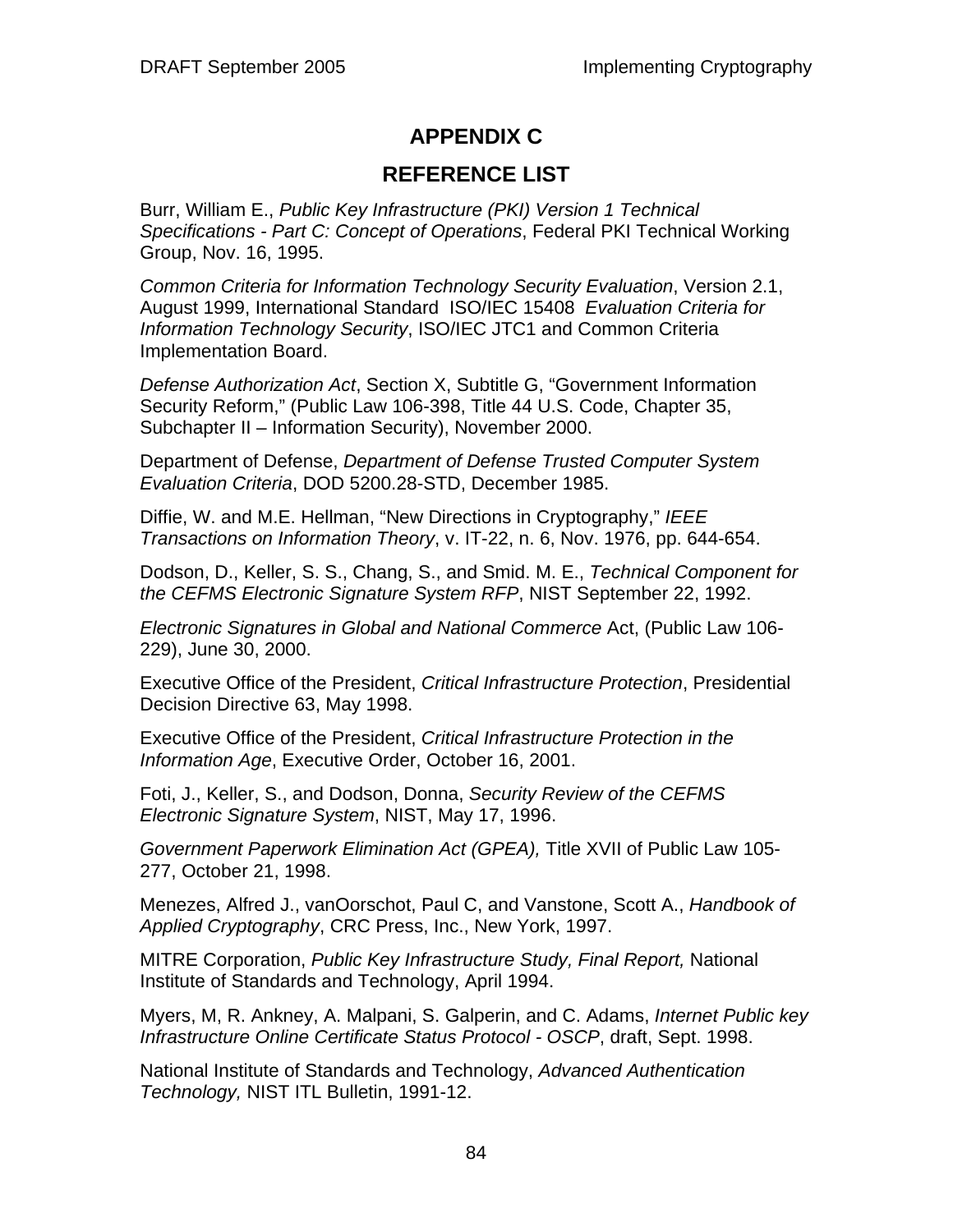National Institute of Standards and Technology, *Advanced Encryption Standard*, Federal Information Processing Standards Publication 197, November 26, 2001.

National Institute of Standards and Technology, *Advanced Encryption Standard Algorithm Validation Suite (AESAVS)*, November 15, 2002.

National Institute of Standards and Technology, *AES Key Wrap Specification*, November 16, 2001.

National Institute of Standards and Technology, *AES Known Answer Test (KAT) Vectors*, April 1, 2002.

National Institute of Standards and Technology, *An Introduction to Computer Security: The NIST Handbook*, NIST SP 800-12, February 6, 1996.

National Institute of Standards and Technology, *Approved Key Establishment Techniques for FIPS 140-2, Security Requirements for Cryptographic Modules*, Federal Information Processing Standards Publication 140-2 Annex D, February 2004.

National Institute of Standards and Technology, *Approved Protection Profiles for FIPS 140-2, Security Requirements for Cryptographic Modules*, Federal Information Processing Standards Publication 140-2 Annex B, July 2003.

National Institute of Standards and Technology, *Approved Random Number Generators for FIPS 140-2, Security Requirements for Cryptographic Modules*, Federal Information Processing Standards Publication 140-2 Annex C, March 2003.

National Institute of Standards and Technology, *Approved Security Functions for FIPS 140-2, Security Requirements for Cryptographic Modules*, Federal Information Processing Standards Publication 140-2 Annex A, March 2004.

National Institute of Standards and Technology, *Computer Security Considerations in Federal Procurements: A Guide for Procurement Initiators, Contracting Officers, and Computer Security Officials*, NIST SP 800-4, March 1992.

National Institute of Standards and Technology, *Computer Security Publications*, NIST Publication List 91, Revised October 1999.

National Institute of Standards and Technology, *Cryptographic Standards and Supporting Infrastructures: A Status Report*, NIST ITL Bulletin, 1997-09.

National Institute of Standards and Technology, *Digital Signature Standard (DSS)*, Federal Information Processing Standards Publication 186-3, Draft.

National Institute of Standards and Technology, *Digital Signature Standard Validation System (DSSVS) User's Guide*, June 20, 1997.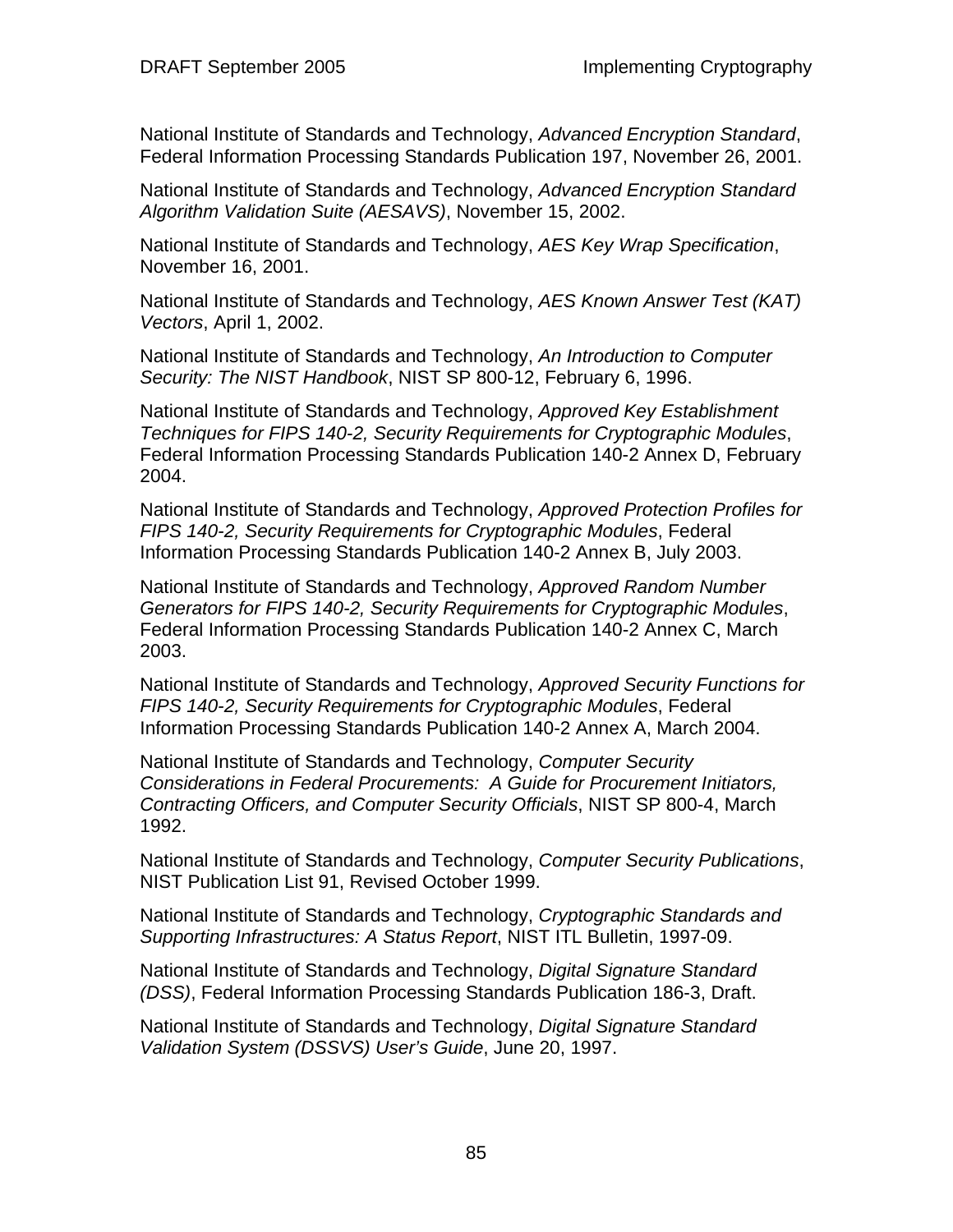National Institute of Standards and Technology, *Entity Authentication Using Public Key Cryptography*, Federal Information Processing Standards Publication 196, February 18, 1997.

National Institute of Standards and Technology, *Federal Agency Use of Public Key Technology for Digital Signatures and Authentication,* NIST SP 800-25, October 2000.

National Institute of Standards and Technology, Federal S/MIME V3 Client Profile, NIST SP 800-49, November 2002.

National Institute of Standards and Technology, *A Framework for Cryptographic Standards,* NIST ITL Bulletin, 1995-08.

National Institute of Standards and Technology, *Generally Accepted Principles and Practices for Securing Information Technology Systems*, NIST SP 800-14, September 20, 1995.

National Institute of Standards and Technology, *Guide for Assessing the Security Controls in Federal Information Systems*, NIST SP 800-53A, (Initial public draft, Fall 2004).

National Institute of Standards and Technology, *Guide for Mapping Types of Information and Information Systems to Security Categories*, NIST SP 800-60, June, 2004.

National Institute of Standards and Technology, *Guide for the Security Certification and Accreditation of Federal Information Systems*, NIST SP 800-37, May 2004.

National Institute of Standards and Technology, *Guideline for Electronic Mail Security*, NIST SP 800-45, September 2002.

National Institute of Standards and Technology, *Guideline for the Use of Advanced Authentication Technology Alternatives*, Federal Information Processing Standards Publication 190, September 28, 1994.

National Institute of Standards and Technology, *Implementation Issues for Cryptography*, NIST ITL Bulletin, 1996-08.

National Institute of Standards and Technology, *Introduction to Public Key Technology and the Federal PKI Infrastructure*, February 2001.

National Institute of Standards and Technology, *Recommendation for Key Management*, NIST SP 800-57, August 2005.

National Institute of Standards and Technology, *The Keyed-Hash Message Authentication Code (HMAC)*, Federal Information Processing Standards Publication 198, 6 March 2002.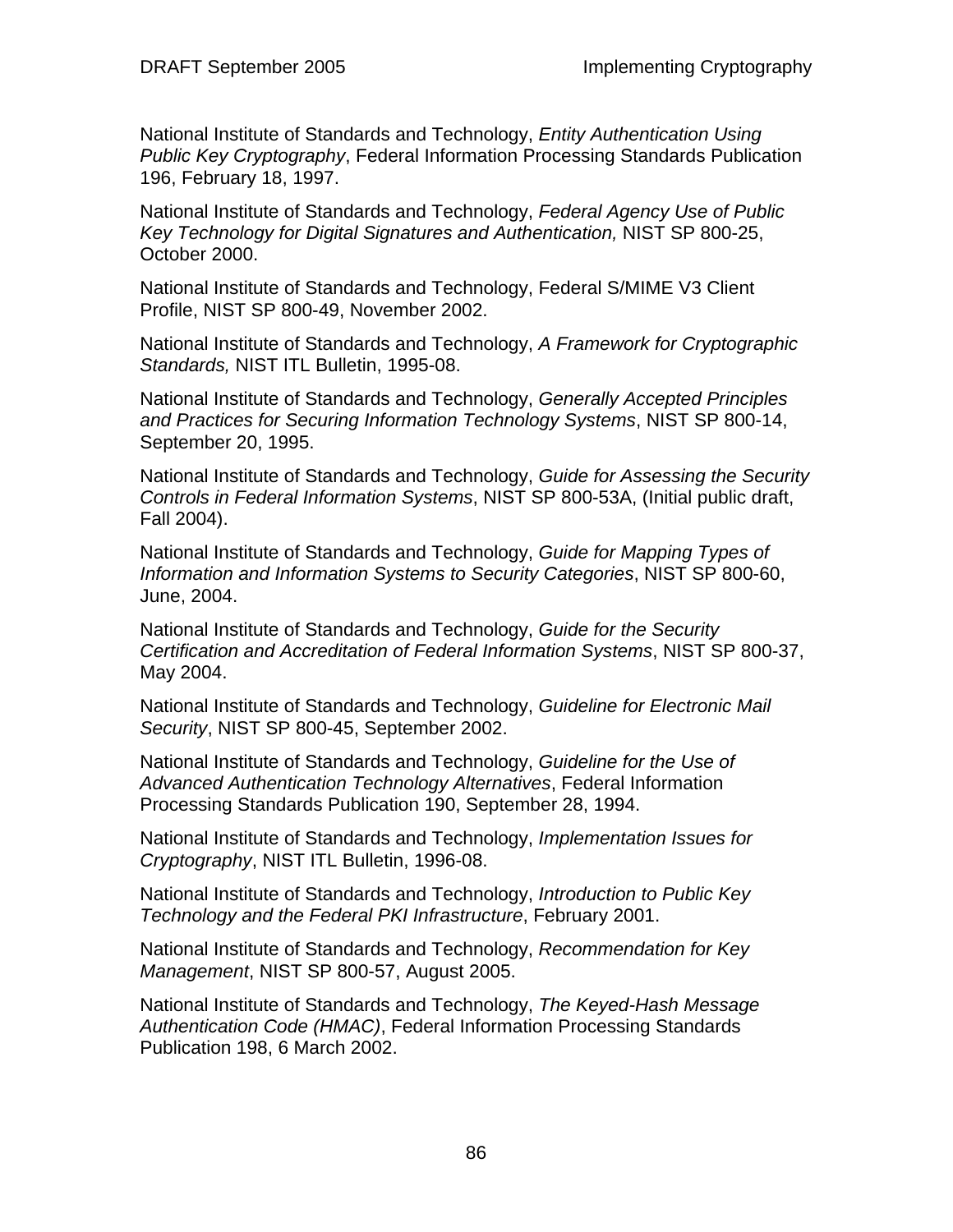National Institute of Standards and Technology, *Message Authentication Code (MAV) Validation System: Requirements and Procedures,* NIST SP 500-156, May 1988.

National Institute of Standards and Technology, *Minimum Interoperability Specification for PKI Components (MISPC), NIST SP 800-15*, January 1998.

National Institute of Standards and Technology, *Modes of Operation Validation System: Requirements and Procedures*, NIST SP 800-17, February 1998.

National Institute of Standards and Technology, *Modes of Operation Validation System for the Triple Data Encryption Algorithm (TMOVS): Requirements and Procedures*, NIST SP 800-20, April 2000.

National Institute of Standards and Technology, *Public-Key Cryptography*, NIST SP 800-2, April 1991.

National Institute of Standards and Technology, *Public Key Infrastructure Technology*, NIST ITL Bulletin, 1997-07.

National Institute of Standards and Technology, *Recommended Security Controls for Federal Information Systems*, NIST SP 800-53, October 31, 2003 [*Draft*].

National Institute of Standards and Technology, *Recommendation for Block Cipher Modes of Operation – Methods and Techniques*, NIST SP 800-38A, December 2001.

National Institute of Standards and Technology, *Draft Recommendation for Block Cipher Modes of Operation: The CMAC Authentication Mode*, NIST SP 800-38B, May 2005.

National Institute of Standards and Technology, *Draft Recommendation for Block Cipher Modes of Operation: The CCM Model for Authentication and Confidentiality*, NIST SP 800-38C, May 2004.

National Institute of Standards and Technology, *Draft Recommendation on Key Establishment Schemes*, NIST SP 800-56, Working Draft August 2005.

National Institute of Standards and Technology, *Risk Management Guide for Information Technology Systems*, NIST SP 800-30, January 21, 2004 Revision [*Draft*].

National Institute of Standards and Technology, *Secure Hash Standard*, Federal Information Processing Standards Publication 180-2, August 2002.

National Institute of Standards and Technology, *Security Requirements for Cryptographic Modules*, Federal Information Processing Standards Publication 140-2, May 25, 2001.

National Institute of Standards and Technology, *Standards for Security Categorization of Federal Information and Information Systems*, February 2004.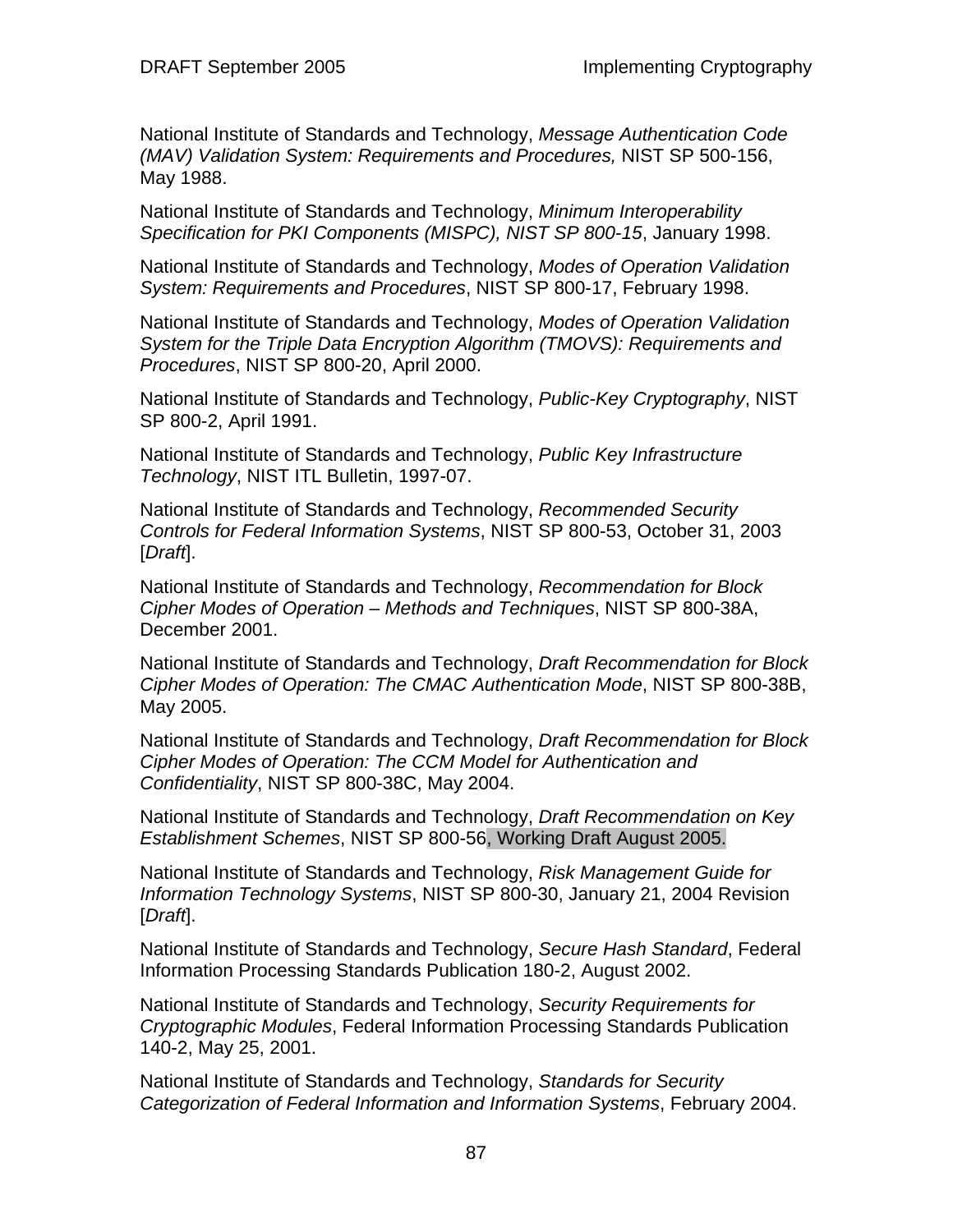National Institute of Standards and Technology, *Triple DES Sample Vectors*, April 4, 2000.

National Security Agency (NSA), *Security Service API: Cryptographic API Recommendation Second Edition*, NSA Cross Organization CAPI Team, July 1, 1996.

National Security Telecommunications and Information Systems Security Committee, *National Information Systems Security Glossary*, NSTISSI No. 4009, 5 June 1992.

Office of Management and Budget, *Guidance for Preparation of Security Plans for Federal Computer Systems That Contain Sensitive Information*, OMB Bulletin No. 90-08, 9 July 1990.

Office of Management and Budget, *Guidance on Implementing the Government Information Security Reform Act*, Memorandum for the Director of OMB, January 2001.

Office of Management and Budget, *Incorporating and Funding Information System Investments*, OMB Memorandum M-00-17, February 28, 2000.

Office of Management and Budget, *OMB Guidance to Federal Agencies on Data Availability and Encryption*, November 26, 2001.

Office of Management and Budget, *Security of Federal Automated Information Resources*, Appendix III to OMB Circular No. A-130, February 8, 1996.

Office of Management and Budget, *Security of Federal Automated Information Resources*, Memorandum from the Director, June 23, 1999.

RSA Laboratories, *Diffie-Hellman Key-Agreement Standard*, Technical Note Version 1.4, PKCS #3, November 1, 1993.

Schneier, Bruce, *Applied Cryptography*, *Second Edition*, John Wiley & Sons, Inc., New York, c. 1996.

Smith, B. H., *Secure Electronic Grants: Key Recovery Demonstration Project Phase I Accomplishments, Test Results and Remaining Tasks*, U.S. Department of Transportation, July 24, 1998.

X/Open, *X/Open Preliminary Specification: Generic Cryptographic Service API*, draft 8, April 20, 1996.

West, John P., *Electronic Certification System (ECS) Development and Enhancement*, Financial Management Service, Department of the Treasury, April 8, 1998.

West, John P. and Chris Shanefelter, *Decision Fact Sheet, Electronic Certification System (ECS)*, Financial Management Service, Department of the Treasury, March 18, 1998.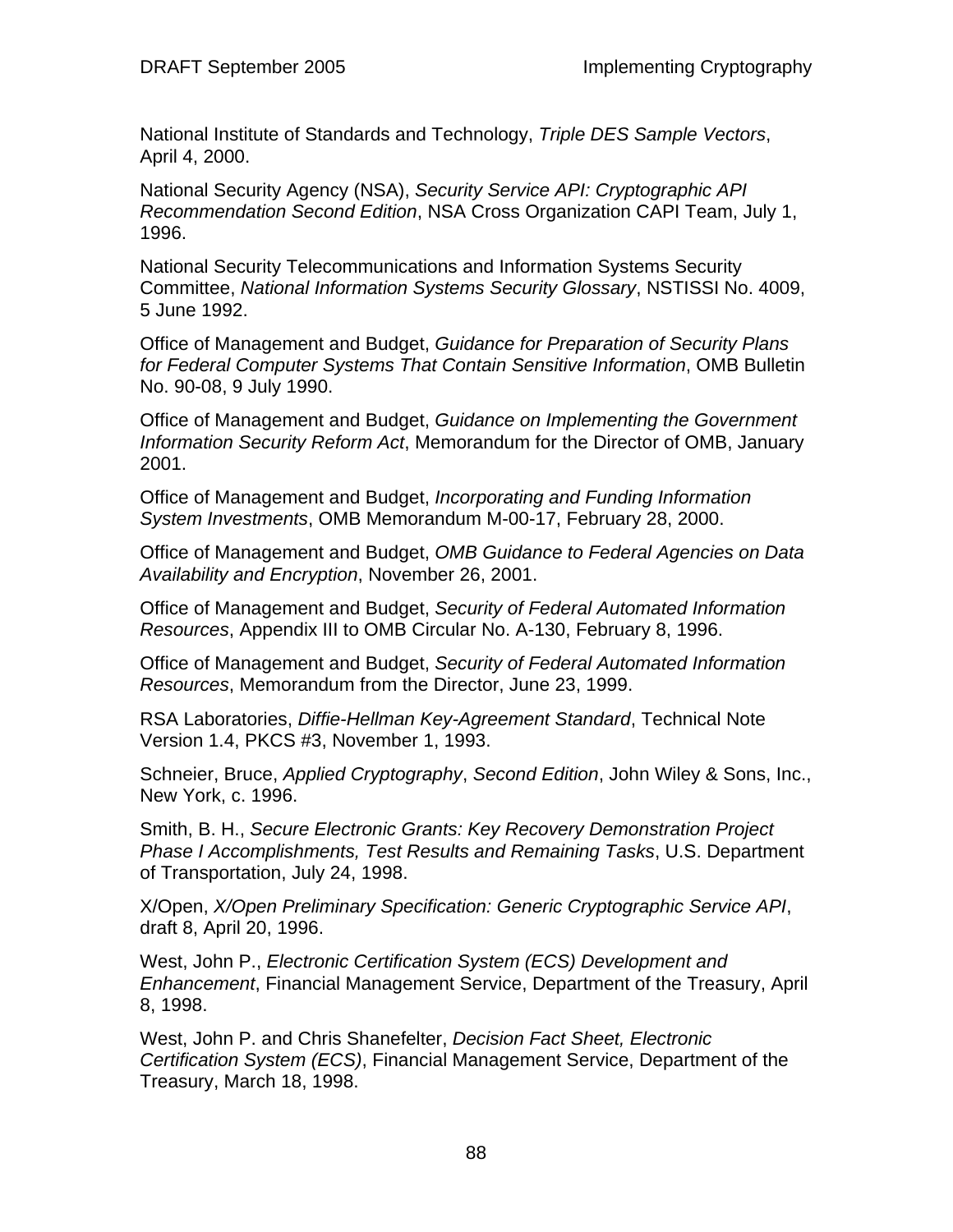$\overline{a}$ 

# **Appendix D**

## **Information Security Laws and Regulations**

This Appendix lists standards and guidelines that apply to implementation of cryptography in the Federal government:

- (a) Under the Information Technology Management Reform Act of 1996 and the Federal Information Systems Management Act of 2002 (Public Law 107-347), the National Institute of Standards and Technology (NIST) is responsible for developing technical standards and guidelines for Federal information resources.
- (b) The Defense Authorization Act of 2000, Subchapter  $II^{21}$ , Section 3534 holds the heads of Federal Agencies responsible for 1) adequately ensuring the integrity, confidentiality, authenticity, availability and nonrepudiation of information supporting agency operations and assets; 2) developing and implementing information security policies, procedures, and control techniques sufficient to afford security protections commensurate with the risk and magnitude of the harm resulting from the unauthorized disclosure, disruption, modification, or destruction of information; and 3) ensuring that the agency's information security plan is practiced throughout the lifecycle of each agency system.
- (c) Public Law 106-229, Electronic Signatures in Global and National Commerce Act, promotes the use of electronic contract formation, signatures, and record keeping.
- (d) Presidential Decision Directive 63, *Critical Infrastructure Protection*, May 1998, explains key elements of the administration's policy in critical infrastructure protection. PDD 63 designated NIST as the lead Agency for information and communications sector liaison.
- (e) Executive Order, *Critical Infrastructure Protection in the Information Age*, 16 October 2001, authorizes a program of continuous efforts to secure information systems for critical infrastructures and states a policy of protection against the disruption of the operation of information systems for critical infrastructures. Under this order, the heads of executive branch departments and agencies are responsible and accountable for providing and maintaining adequate levels of security for information systems … for programs under their control. The order directs cost-effective security to be built into and made an integral part of government systems and states that security should enable, and not unnecessarily impede, department and agency business operations.

<sup>&</sup>lt;sup>21</sup> Section X, Subtitle G of the Defense Authorization Act of 2000 amends Chapter 35 of Title 44, U.S. Code by inserting Subchapter II – Information Security.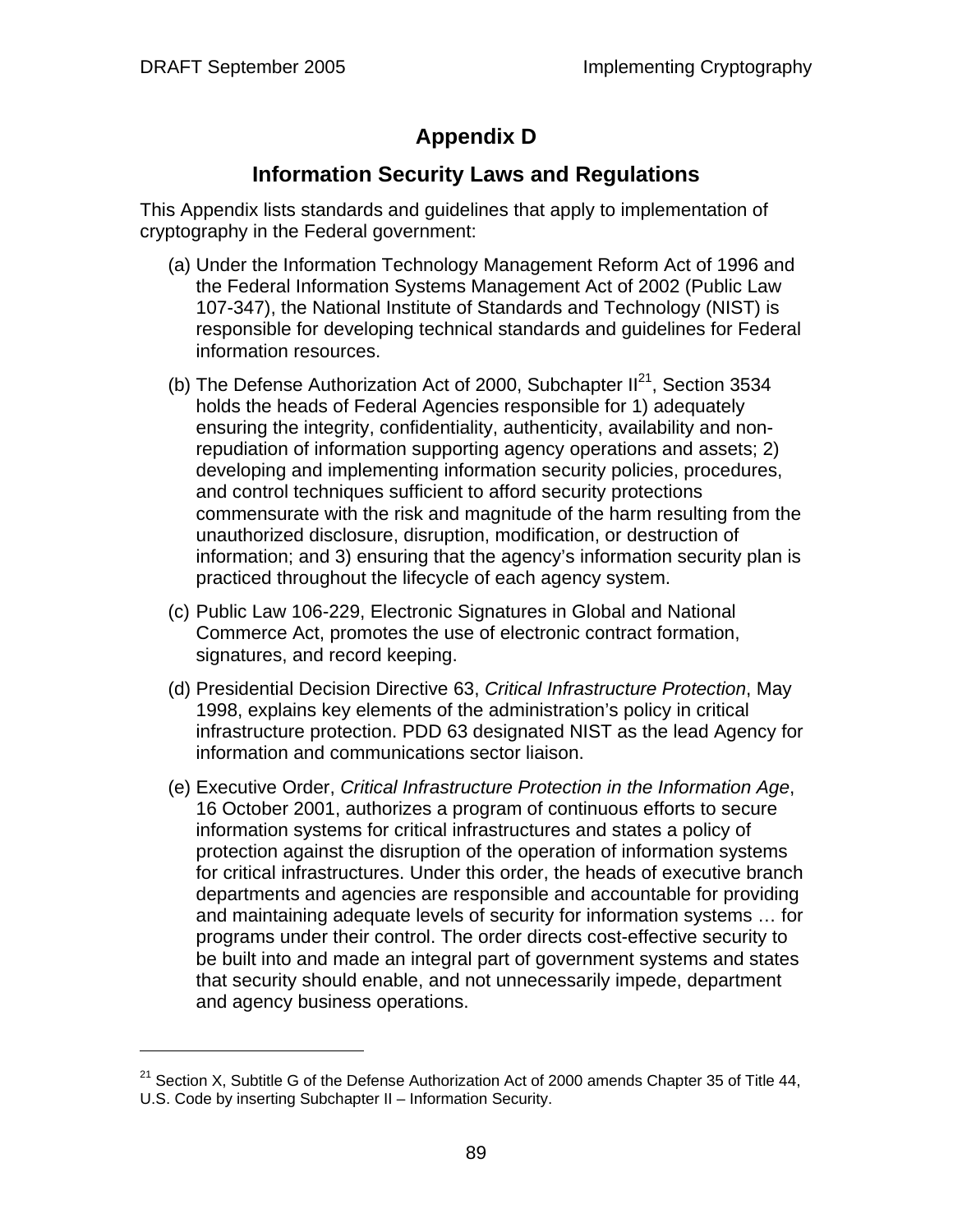- (f) Appendix III to Office of Management and Budget (OMB) Circular No. A-130 - *Security of Federal Automated Information*, in part, establishes a minimum set of controls to be included in Federal automated information security programs and assigns Federal agency responsibilities for the security of automated information. The Appendix incorporates requirements of the Computer Security Act of 1987.
- (g) OMB guidance to Federal Agencies on Data Availability and Encryption, dated 26 November 2001 reports the NIST announcement of the Secretary of Commerce's approval of the Advanced Encryption Standard and notes that encryption is an important tool for protecting the confidentiality of disclosure-sensitive information entrusted to an agency's care. The guidance also notes that the encryption of agency data also presents risks to the availability of information needed by the agency to reliably meet its mission. OMB specifically states that, without access to cryptographic key(s) needed to decrypt information, the agency risks losing access to its valuable information. Agencies are reminded of the need to protect the continuity of their information technology operations and agency services when implementing encryption. The OMB guidance stresses that; in particular, agencies must address information availability and assurance requirements through appropriate data recovery mechanisms such as cryptographic key recovery.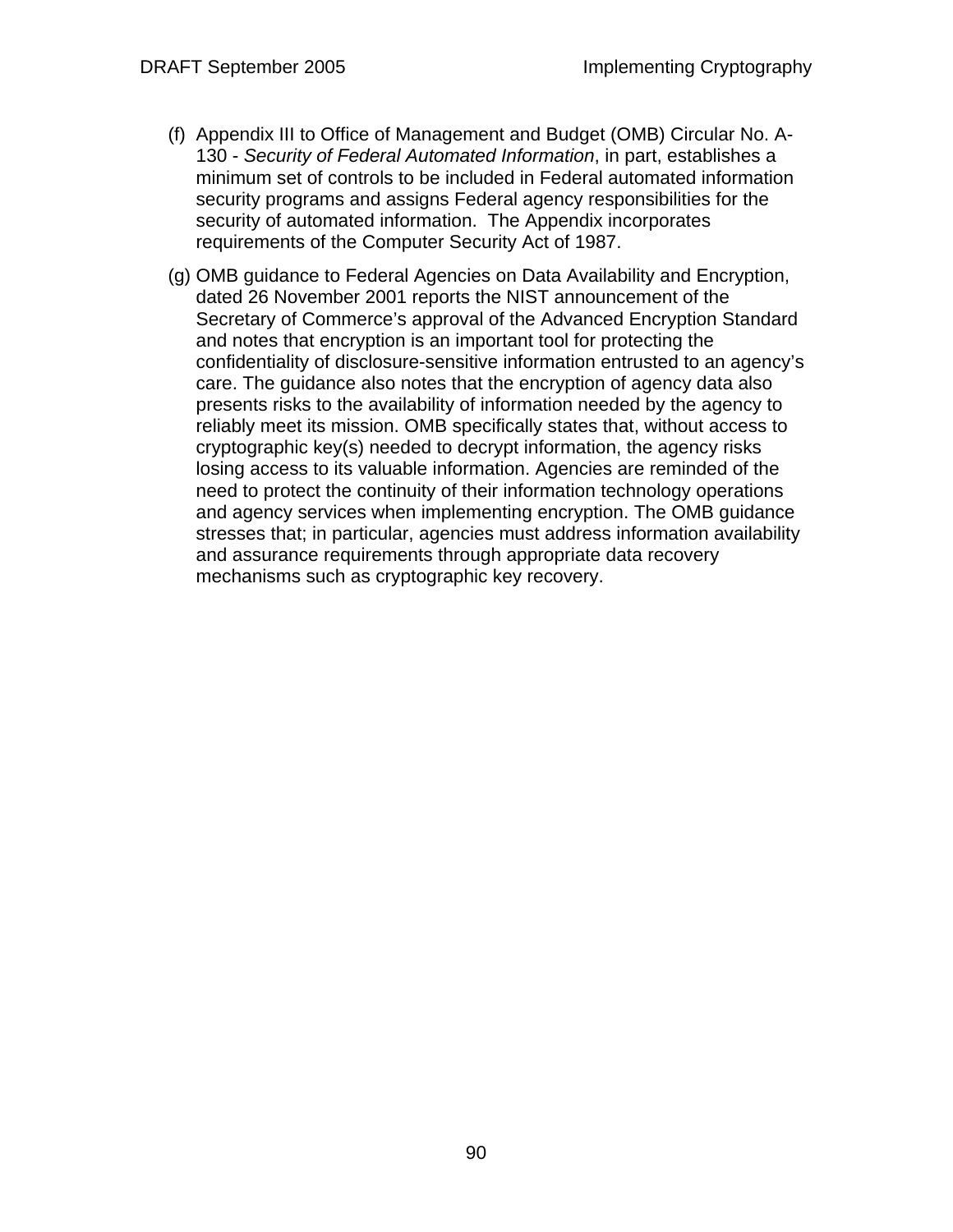# **Appendix E**

## **Applicable FIPS and Special Publications**

The following FIPS and NIST Special Publications (SP) apply to implementation of cryptography in the Federal government (URLs for documents are provided where available in electronic form):

#### **Guidance:**

| <b>NIST SP 800-21</b>      | Guideline for Implementing Cryptography in the Federal<br>Government                                               |
|----------------------------|--------------------------------------------------------------------------------------------------------------------|
|                            | (http://csrc.nist.gov/publications/nistpubs/800-21/800-21.pdf)                                                     |
| <b>NIST SP 800-45</b>      |                                                                                                                    |
|                            | Guideline for Electronic Mail Security                                                                             |
|                            | http://csrc.nist.gov/publications/nistpubs/800-45/sp800-45.pdf                                                     |
|                            |                                                                                                                    |
| Encryption:                |                                                                                                                    |
| <b>FIPS 197</b>            | <b>Advanced Encryption Standard (AES)</b>                                                                          |
|                            | http://csrc.nist.gov/publications/fips/fips197/fips-197.pdf                                                        |
| <b>NIST SP 800-67</b>      | Recommendation for the Triple Data Encryption Algorithm<br>(TDEA) Block Cipher                                     |
|                            | http://csrc.nist.gov/publications/nistpubs/800-67/SP800-67.pdf                                                     |
| <b>NIST SP 800-</b><br>38A | Recommendation for Block Cipher Modes of Operation –<br><b>Methods and Techniques</b>                              |
|                            | http://csrc.nist.gov/publications/nistpubs/800-38a/sp800-38a.pdf                                                   |
| <b>NIST SP 800-38C</b>     | Recommendation for Block Cipher Modes of Operation: The<br><b>CCM Model for Authentication and Confidentiality</b> |
|                            |                                                                                                                    |

*http://csrc.nist.gov/publications/nistpubs/800-38C/SP800-38C.pdf* 

### **Secure Hashing:**

FIPS 180-2 *Secure Hash Standard (SHS)* 

*http://csrc.nist.gov/publications/fips/fips180-2/fips180-2withchangenotice.pdf*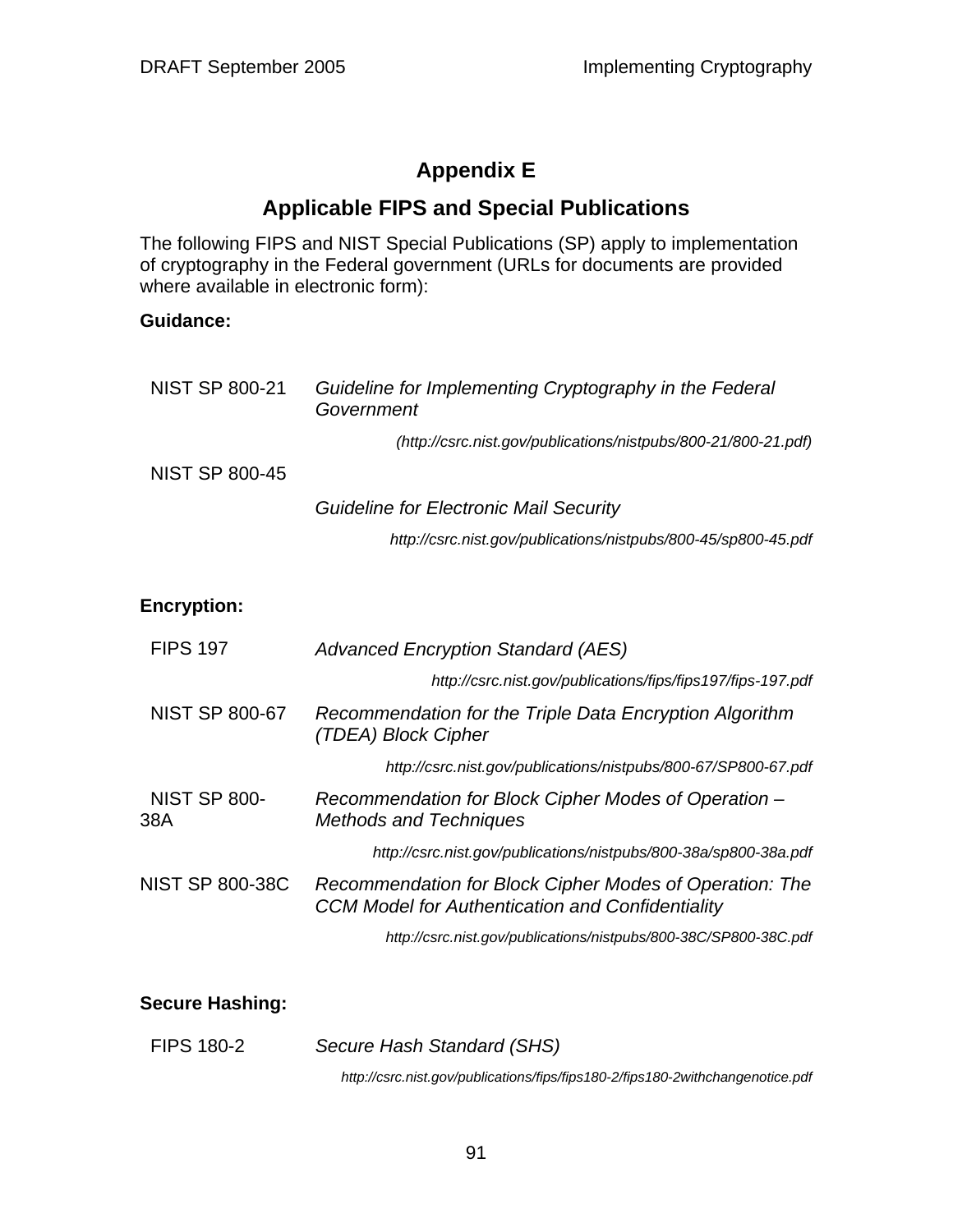#### **Digital Signatures:**

| <b>FIPS 186-3</b>     | Digital Signature Standard (DSS)                                                         |
|-----------------------|------------------------------------------------------------------------------------------|
|                       | http://csrc.nist.gov/publications/fips/fips186-2/fips186-2-change1.pdf                   |
| <b>NIST SP 800-25</b> | Federal Agency Use of Public Key Technology for Digital<br>Signatures and Authentication |

*http://csrc.nist.gov/publications/nistpubs/800-25/sp800-25.pdf* 

#### **Entity Authentication:**

| <b>FIPS 196</b> | <b>Entity Authentication Using Public Key Cryptography</b> |
|-----------------|------------------------------------------------------------|
|                 | http://csrc.nist.gov/publications/fips/fips196/fips196.pdf |

#### **Message Authentication:**

| <b>FIPS 198</b>            | The Keyed HASH Message Authentication Code (HMAC)                                                                  |
|----------------------------|--------------------------------------------------------------------------------------------------------------------|
|                            | http://csrc.nist.gov/publications/fips/fips198/fips-198a.pdf                                                       |
| <b>NIST SP 800-38B</b>     | ecommendation for Block Cipher Modes of Operation: The<br><b>CMAC Mode for Authentication</b>                      |
|                            | http://csrc.nist.gov/publications/nistpubs/800-38B/SP800-38B.pdf                                                   |
| <b>NIST SP 800-</b><br>38C | Recommendation for Block Cipher Modes of Operation: The<br><b>CCM Model for Authentication and Confidentiality</b> |
|                            | http://csrc.nist.gov/publications/nistpubs/800-38C/SP800-38C.pdf                                                   |

#### **Key Management:**

| <b>NIST SP 800-57</b> | Recommendation for Key Management, Part 1: General<br>Guideline and Part 2: Best Practices for Key Management<br>Organization: http://csrc.nist.gov/publications/nistpubs/index.html |
|-----------------------|--------------------------------------------------------------------------------------------------------------------------------------------------------------------------------------|
| <b>NIST SP 800-56</b> | Recommendation on Key Establishment Schemes                                                                                                                                          |
| (Draft)               | http://csrc.nist.gov/CryptoToolkit/kms/SP800-56_7-5-05.pdf                                                                                                                           |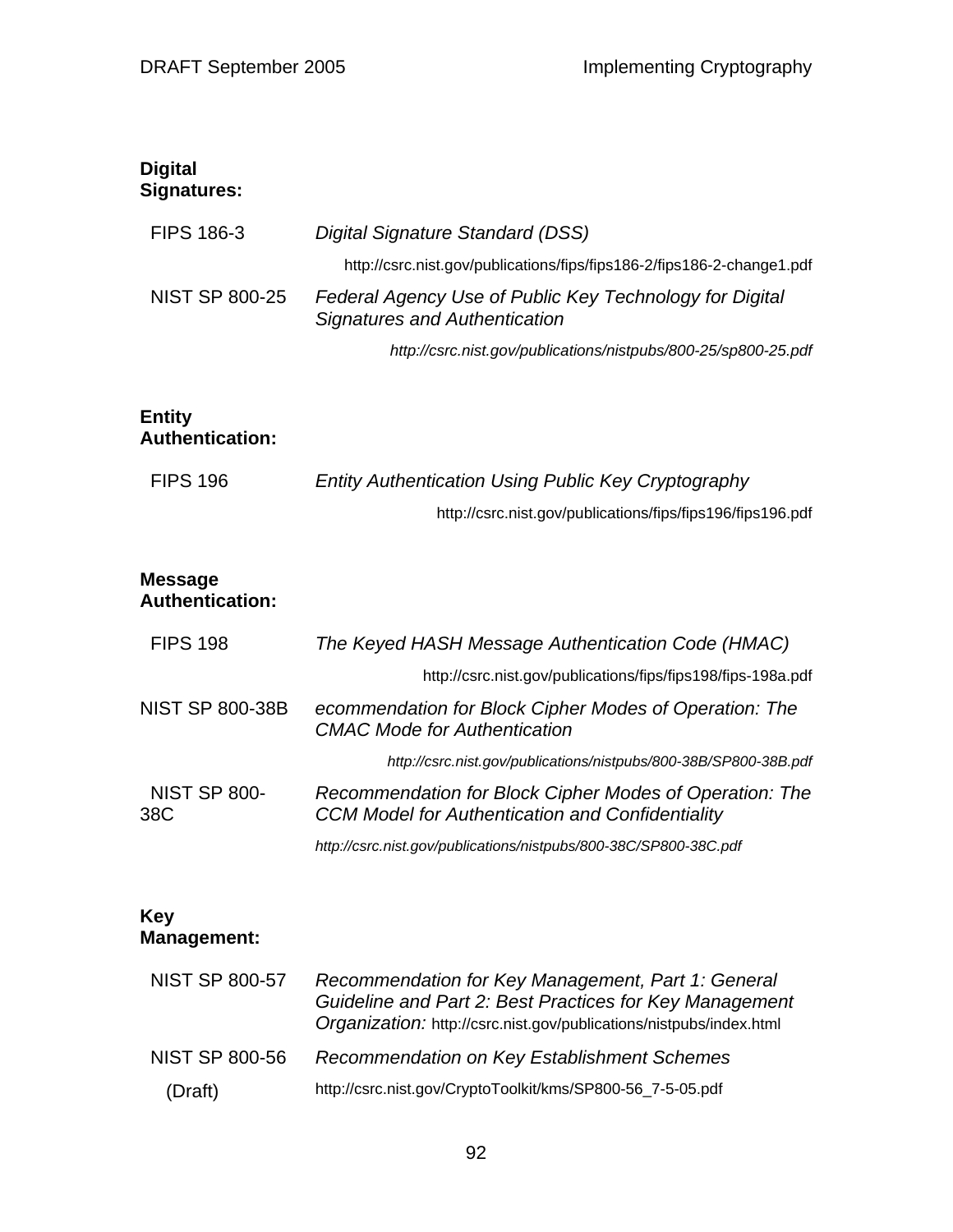| [No Std ID]           | <b>AES Key Wrap Specification</b>                                           |
|-----------------------|-----------------------------------------------------------------------------|
|                       | http://csrc.nist.gov/CryptoToolkit/kms/AES_key_wrap.pdf                     |
| <b>NIST SP 800-32</b> | Introduction to Public Key Technology and the Federal PKI<br>Infrastructure |
|                       | http://csrc.nist.gov/publications/nistpubs/800-32/sp800-32.pdf              |

**Cryptographic Module Validation:**  FIPS 140-2 *Security Requirements for Cryptographic Modules*  http://csrc.nist.gov/publications/fips/fips140-2/fips1402.pdf FIPS 140-2 Annex A *Approved Security Functions for FIPS 140-2, Security Requirements for Cryptographic Modules http://csrc.nist.gov/publications/fips/fips140-2/fips1402annexa.pdf*  FIPS 140-2 Annex B *Approved Protection Profiles for FIPS 140-2, Security Requirements for Cryptographic Modules http://csrc.nist.gov/publications/fips/fips140-2/fips1402annexb.pdf* FIPS 140-2 Annex C *Approved Random Number Generators for FIPS 140-2, Security Requirements for Cryptographic Modules*  http://csrc.nist.gov/publications/fips/fips140-2/fips1402annexc.pdf FIPS 140-2 Annex D *Approved Key Establishment Techniques for FIPS 140-2, Security Requirements for Cryptographic Modules http://csrc.nist.gov/publications/fips/fips140-2/fips1402annexd.pdf*  [No Std ID] *Advanced Encryption Standard Algorithm Validation Suite http://csrc.nist.gov/cryptval/*  [No Std ID] *AES Known Answer Test (KAT) Vectors http://csrc.nist.gov/cryptval/*  NIST SP 800-20 *Modes of Operation Validation System for the Triple Data Encryption Algorithm (TMOVS): Requirements and Procedures* 

*http://csrc.nist.gov/publications/nistpubs/800-20/800-20.pdf*